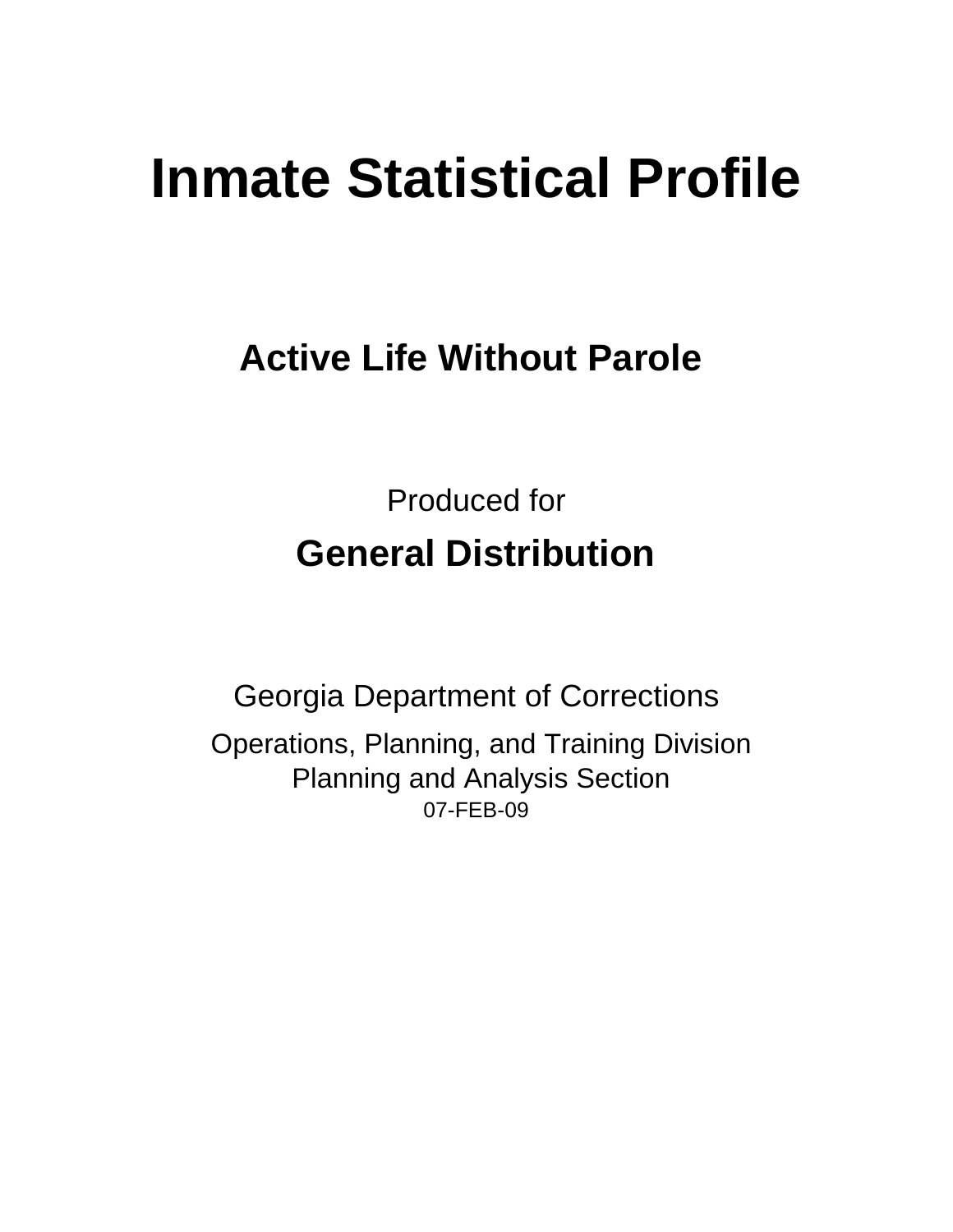**Contents** 

**Active Life Without Parole** 

Produced for **General Distribution**

# Table of Contents

| <b>Demographic information</b>                                       |
|----------------------------------------------------------------------|
| 5 Current age, broken out in ten year age groups                     |
| 6 Race group                                                         |
| 7 Hispanic Origin                                                    |
| 8 Marital status, self-reported at entry to prison                   |
| 9 Number of children, self-reported at entry to prison               |
| 10 Religious affiliation, self-reported at entry to prison           |
| 11 Home county - self-reported at entry to prison                    |
| 14 Socioeconomic class, self-reported at entry to prison             |
| 15 Environment to age 16, self-reported at entry to prison           |
| 16 Guardian status to age 16, self-reported at entry to prison       |
| 17 Employment status before prison, self-reported at entry to prison |
| 18 Age at admission                                                  |
| 20 Age at release                                                    |
| 21 Height, measured at entry to prison                               |
| 22 Weight, measured at entry to prison                               |
| 23 Military service                                                  |
| <b>Correctional information</b>                                      |
| 24 Type of admission to prison                                       |
| 25 Current / last security status                                    |
| 26 Current / last institution type                                   |
| 27 Institution type - transitional centers                           |
| 28 Institution type - mental hospitals                               |
| 29 Institution type - county prisons                                 |
| 30 Institution type - state prisons                                  |
| 31 Institution type - private prisons                                |
| 32 Institution type - prison annexes                                 |
| 33 Institution type - pre-release centers                            |
| 34 Institution type - inmate boot camp                               |
| 35 Number of disciplinary reports                                    |
| 36 Number of transfers                                               |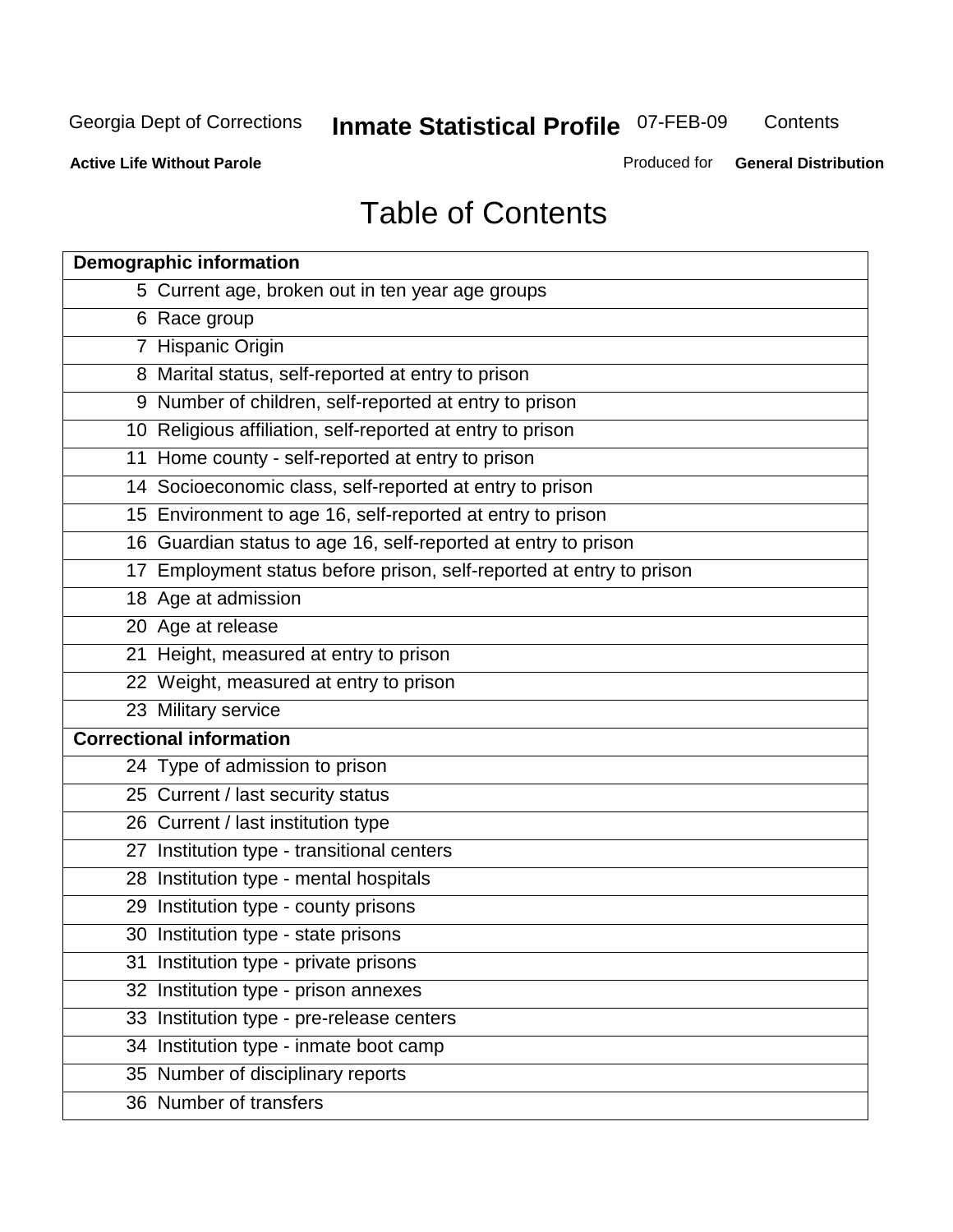**Contents** 

**Active Life Without Parole** 

Produced for **General Distribution**

# Table of Contents

| <b>Correctional information</b>                                  |  |  |  |  |  |  |  |
|------------------------------------------------------------------|--|--|--|--|--|--|--|
| 37 Number of escapes                                             |  |  |  |  |  |  |  |
| 38 Actual release type                                           |  |  |  |  |  |  |  |
| 39 Time served in current (or last) institution                  |  |  |  |  |  |  |  |
| <b>Educational, psychological and physical information</b>       |  |  |  |  |  |  |  |
| 40 Highest grade level attained                                  |  |  |  |  |  |  |  |
| 41 Culture fair IQ scores                                        |  |  |  |  |  |  |  |
| 42 Wide Range Achievement Test (WRAT) reading score              |  |  |  |  |  |  |  |
| 43 Wide Range Achievement Test (WRAT) math score                 |  |  |  |  |  |  |  |
| 44 Wide Range Achievement Test (WRAT) spelling score             |  |  |  |  |  |  |  |
| 45 Scope of substance abuse - summary                            |  |  |  |  |  |  |  |
| 46 Scope of substance abuse - detail                             |  |  |  |  |  |  |  |
| 47 Current / last mental health treatment level                  |  |  |  |  |  |  |  |
| 48 PULHESDWIT medical scale - 'P' overall condition ('P'hysical) |  |  |  |  |  |  |  |
| 49 PULHESDWIT medical scale - 'U' upper body                     |  |  |  |  |  |  |  |
| 50 PULHESDWIT medical scale - 'L' lower body                     |  |  |  |  |  |  |  |
| 51 PULHESDWIT medical scale - 'H' hearing                        |  |  |  |  |  |  |  |
| 52 PULHESDWIT medical scale - 'E' vision                         |  |  |  |  |  |  |  |
| 53 PULHESDWIT medical scale -'S' psychiatric                     |  |  |  |  |  |  |  |
| 54 PULHESDWIT medical scale - 'D' dental                         |  |  |  |  |  |  |  |
| 55 PULHESDWIT medical scale - 'W' work ability                   |  |  |  |  |  |  |  |
| 56 PULHESDWIT medical scale - 'I' impairment                     |  |  |  |  |  |  |  |
| 57 PULHESDWIT medical scale - 'T' transportability               |  |  |  |  |  |  |  |
| 58 Criminality in family, self-reported                          |  |  |  |  |  |  |  |
| 59 Alcoholism in family, self-reported                           |  |  |  |  |  |  |  |
| 60 Drug abuse in family, self-reported                           |  |  |  |  |  |  |  |
| Subjected to frequent beatings, self-reported<br>61              |  |  |  |  |  |  |  |
| 62 Father absent during inmate's childhood                       |  |  |  |  |  |  |  |
| 63 Mother absent during inmate's childhood                       |  |  |  |  |  |  |  |
| <b>Crimes and criminal history information</b>                   |  |  |  |  |  |  |  |
| 64 Number of prior Georgia incarcerations                        |  |  |  |  |  |  |  |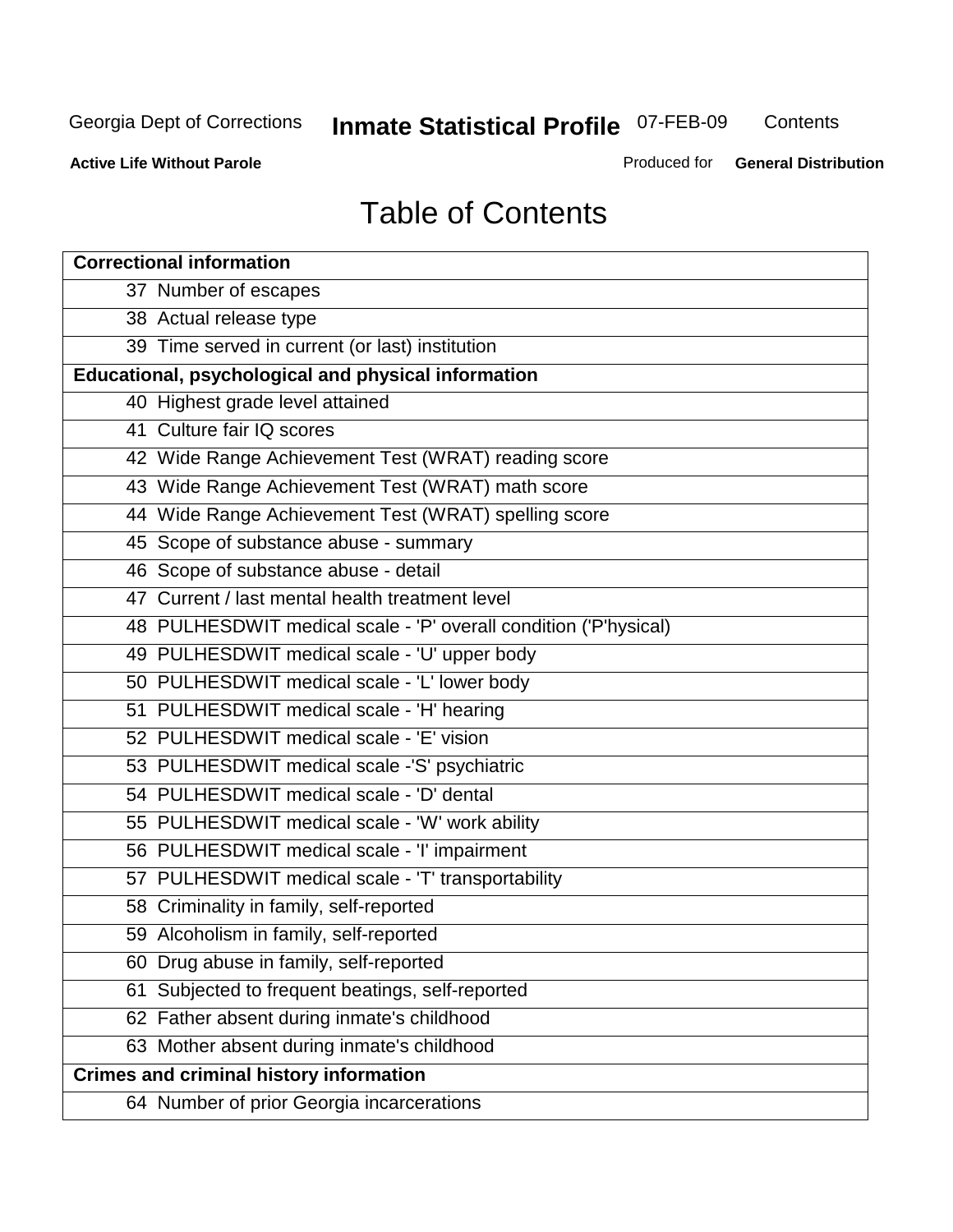**Contents** 

**Active Life Without Parole** 

Produced for **General Distribution**

# Table of Contents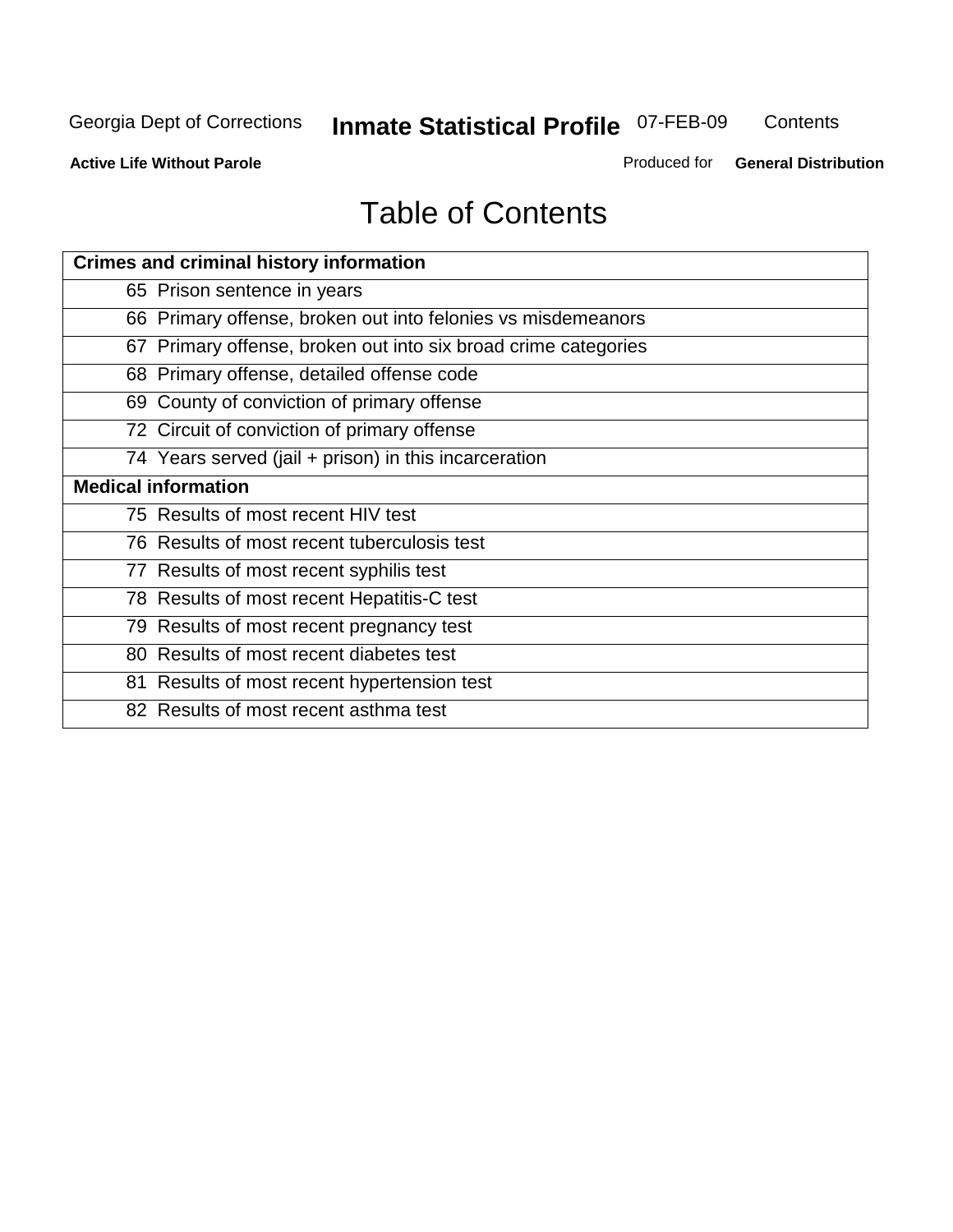#### **Active Life Without Parole**

#### Produced for **General Distribution**

#### Current age, broken out in ten-year age groups

|                          |                 | <b>Male</b> |         |              | <b>Female</b> |       | <b>Total</b>    |        |
|--------------------------|-----------------|-------------|---------|--------------|---------------|-------|-----------------|--------|
| <b>Current Age</b>       | <b>Count</b>    | Col %       | Row %   | <b>Count</b> | Col %         | Row % | <b>Total</b>    | Col %  |
| <b>Twenties (20-29)</b>  | 46              | $9.26\%$    | 95.83%  | 2            | 25.00%        | 4.17% | 48 l            | 9.50%  |
| <b>Thirties (30-39)</b>  | 173             | 34.81%      | 99.43%  |              | 12.50%        | 0.57% | 174             | 34.46% |
| Forties (40-49)          | 158             | 31.79%      | 98.14%  | 3            | 37.50%        | 1.86% | 161             | 31.88% |
| <b>Fifties (50-59)</b>   | 88              | 17.71%      | 97.78%  | 2            | 25.00%        | 2.22% | 90 I            | 17.82% |
| <b>Sixties (60-69)</b>   | 24 <sub>1</sub> | 4.83%       | 100.00% |              |               |       | 24 <sub>1</sub> | 4.75%  |
| Seventy + (70 and above) | 8               | 1.61%       | 100.00% |              |               |       | 8               | 1.58%  |
| <b>Total Reported</b>    | 497             | 100%        | 98.42%  | 8            | 100%          | 1.58% | 505             | 100%   |

| اد د کم<br><u>prteo </u> |     |     |
|--------------------------|-----|-----|
| <b>Total</b><br>$\sim$   | 497 | 505 |

| Mean (average)       | 42.38 | 39.75     | 42.34 |
|----------------------|-------|-----------|-------|
| Median (middle)      |       | 41.5      |       |
| Mode (most frequent) | 40    | ን ቤ<br>ZJ | 40    |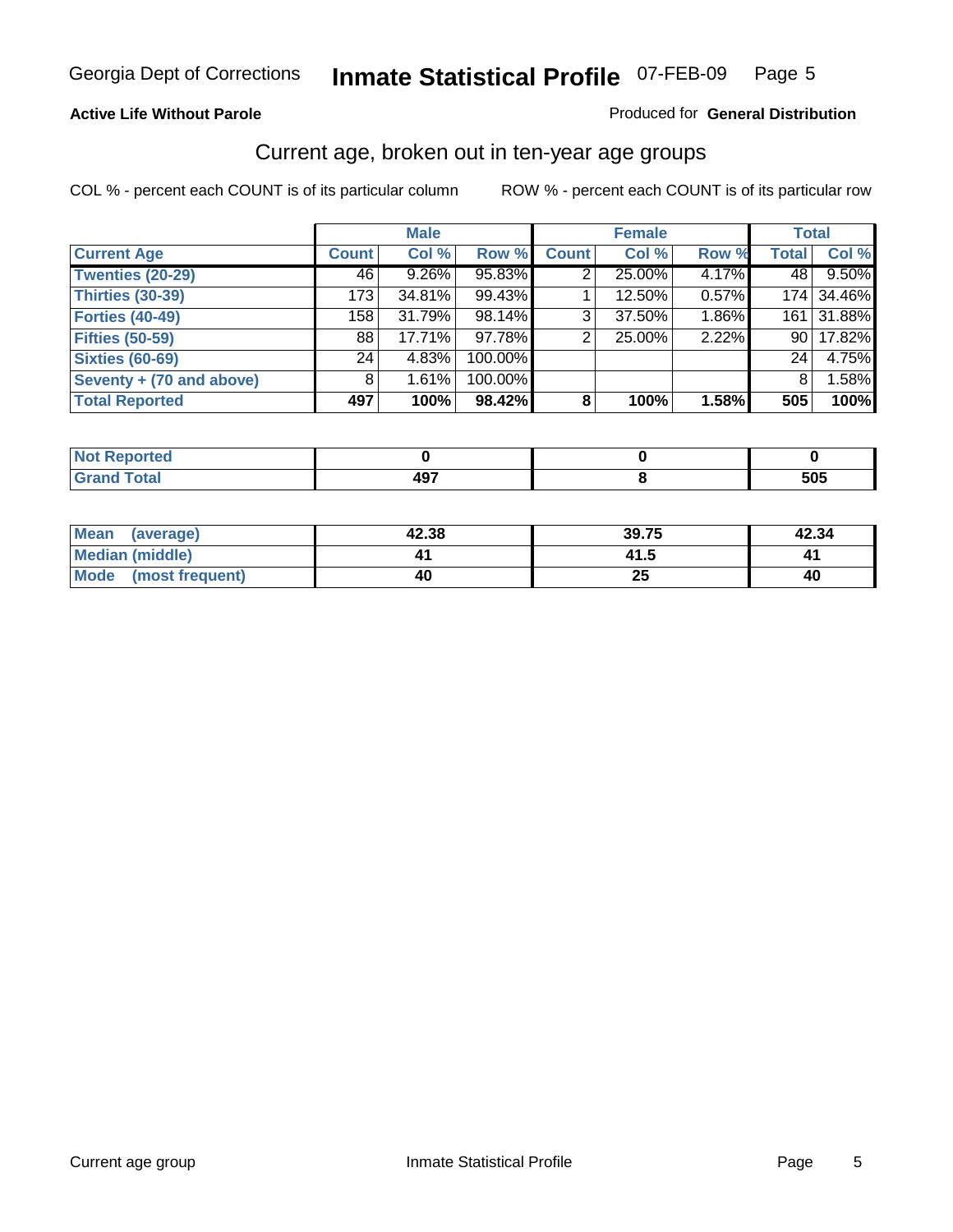**Active Life Without Parole** 

Produced for **General Distribution**

#### Race group

|                       |              | <b>Male</b> |                    |   | <b>Female</b> |         |                  | <b>Total</b> |
|-----------------------|--------------|-------------|--------------------|---|---------------|---------|------------------|--------------|
| <b>Race Group</b>     | <b>Count</b> | Col %       | <b>Row % Count</b> |   | Col %         | Row %   | Total            | Col %        |
| <b>White</b>          | 126          | 25.40%      | 95.45%             | 6 | 75.00%        | 4.55%   | 132              | 26.19%       |
| <b>Black</b>          | 370          | 74.60%      | 99.46%             |   | 25.00%        | $.54\%$ | 372 <sub>1</sub> | 73.81%       |
| <b>Total Reported</b> | 496          | 100%        | 98.41%             |   | 100%          | 1.59%   | 504              | 100%         |

| eported<br>.<br>$\cdots$ |            |     |
|--------------------------|------------|-----|
| fota'                    | 107<br>471 | 505 |

| $^1$ Mo. | Rlack | White | 3lack |
|----------|-------|-------|-------|
| .        |       |       |       |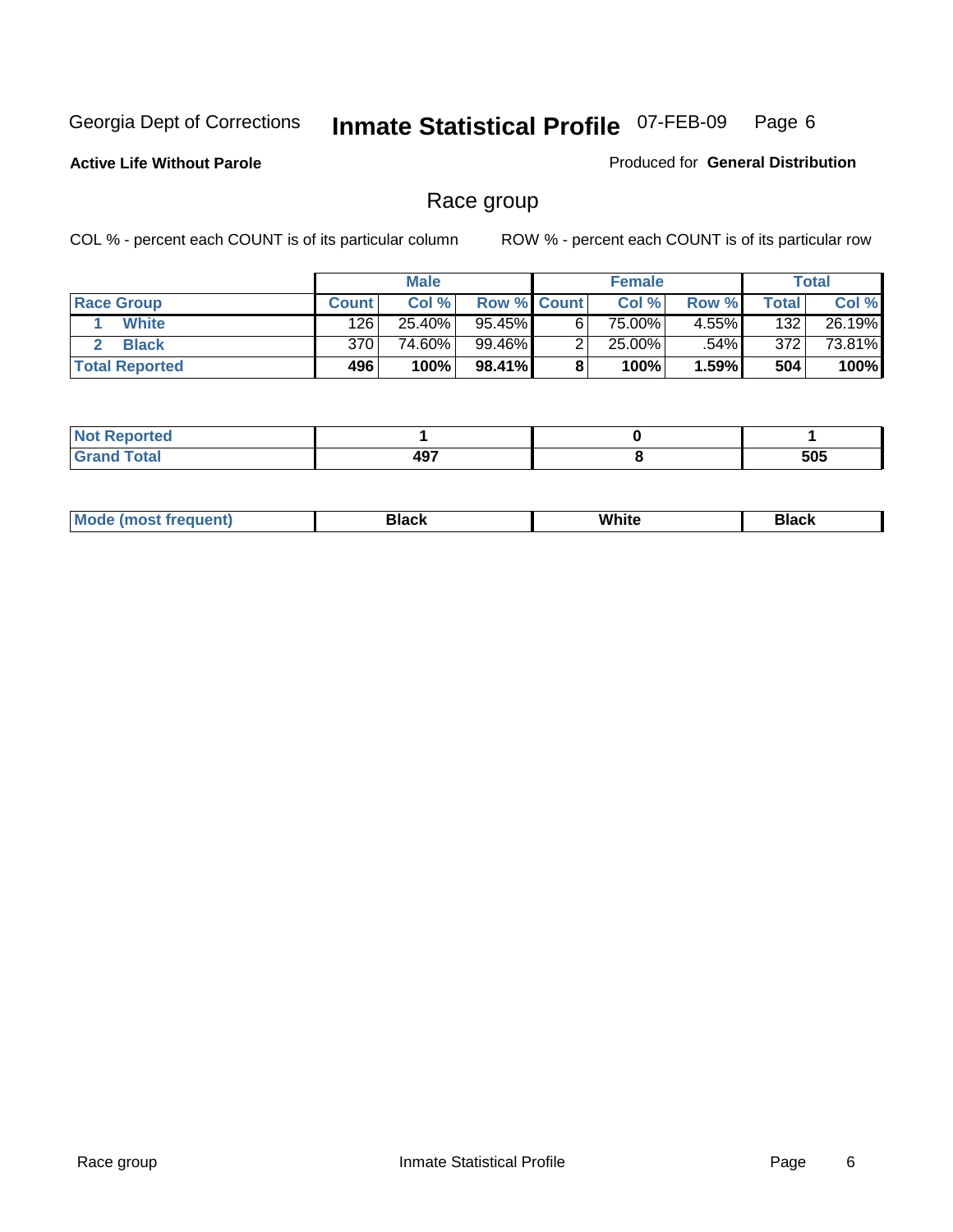**Active Life Without Parole** 

Produced for **General Distribution**

#### Hispanic Origin

COL % - percent each COUNT is of its particular column ROW % - percent each COUNT is of its particular row

|                        |              | <b>Male</b> |                    |   | <b>Female</b> |       |       | <b>Total</b> |
|------------------------|--------------|-------------|--------------------|---|---------------|-------|-------|--------------|
| <b>Hispanic Origin</b> | <b>Count</b> | Col %       | <b>Row % Count</b> |   | Col %         | Row % | Total | Col %        |
| <b>Non Hispanic</b>    | 489          | 98.39%      | 98.39%             | 8 | 100.00%       | 1.61% | 497   | 98.42%       |
| <b>Hispanic</b>        |              | 1.61%       | 100.00%            |   |               |       |       | .58%         |
| <b>Total Reported</b>  | 497          | 100%        | 98.42%             |   | 100%          | 1.58% | 505   | 100%         |

**An inmate is counted as Hispanic if** 

**(a) he self-reported as Hispanic during the diagnostic process, or** 

**(b) his primary language is Spanish, or** 

**(c) he claimed birth or citizenship in Spain or a Latin American country, or** 

**(d) he had a common Spanish surname such as Lopez or Garcia**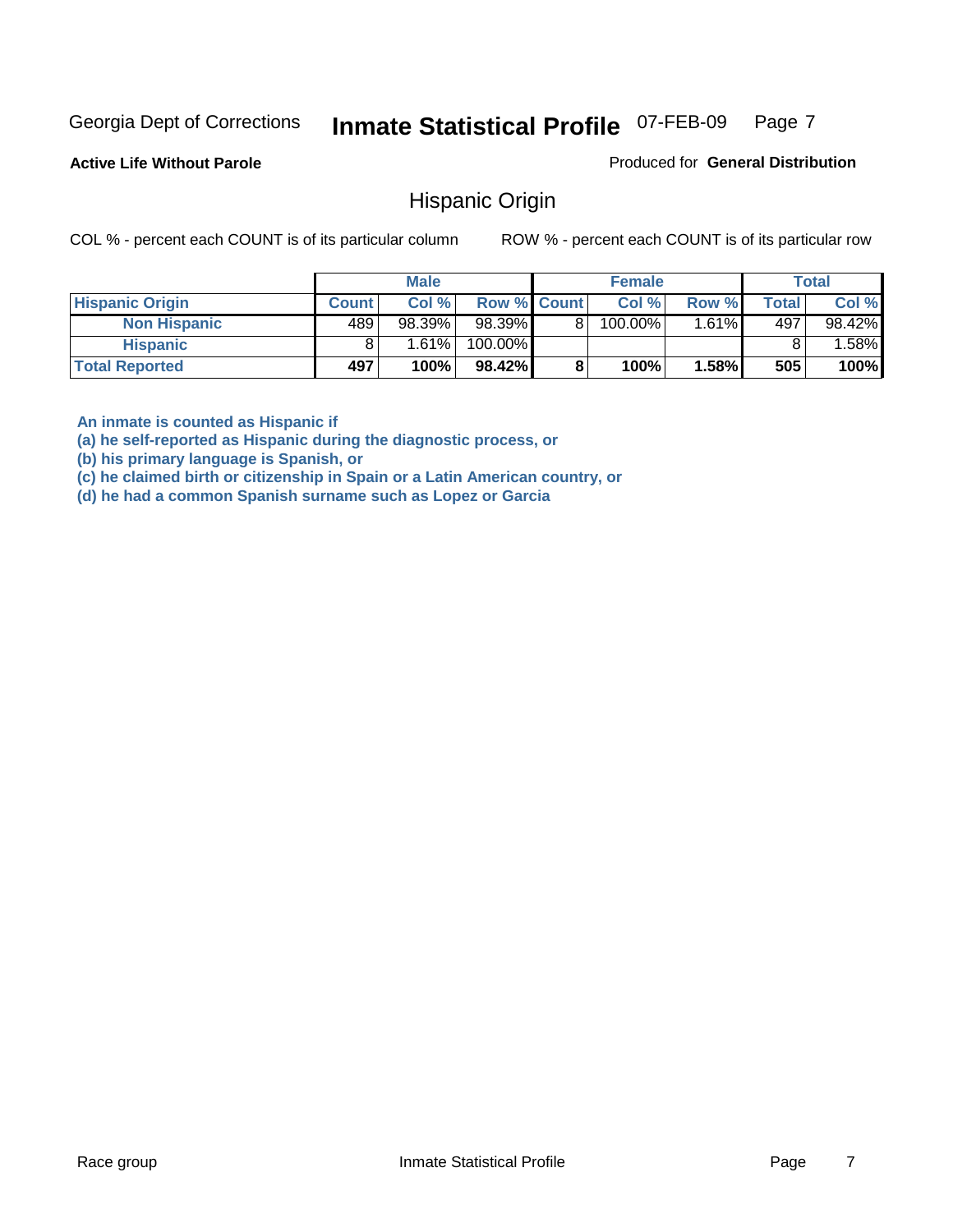#### **Active Life Without Parole**

#### Produced for **General Distribution**

#### Marital status, self-reported at entry to prison

|                        | <b>Male</b>  |        |         | <b>Female</b>  |        |        | <b>Total</b> |        |
|------------------------|--------------|--------|---------|----------------|--------|--------|--------------|--------|
| <b>Marital Status</b>  | <b>Count</b> | Col %  | Row %   | <b>Count</b>   | Col %  | Row %  | <b>Total</b> | Col %  |
| <b>Single</b>          | 281          | 58.42% | 98.60%  | 4              | 50.00% | 1.40%  | 285          | 58.28% |
| <b>Married</b><br>2    | 65           | 13.51% | 98.48%  |                | 12.50% | 1.52%  | 66           | 13.50% |
| <b>Separated</b><br>3  | 19           | 3.95%  | 100.00% |                |        |        | 19           | 3.89%  |
| <b>Divorced</b><br>4   | 57           | 11.85% | 98.28%  |                | 12.50% | 1.72%  | 58           | 11.86% |
| <b>Widowed</b><br>5    | 17           | 3.53%  | 89.47%  | $\overline{2}$ | 25.00% | 10.53% | 19           | 3.89%  |
| <b>Common Law</b><br>6 | 42           | 8.73%  | 100.00% |                |        |        | 42           | 8.59%  |
| <b>Total Reported</b>  | 481          | 100%   | 98.36%  | 8              | 100%   | 1.64%  | 489          | 100%   |

|                                  | . . |
|----------------------------------|-----|
| $\overline{\phantom{a}}$<br>TV 1 | -^- |

| <b>Mode (most frequent)</b><br>Sinale<br>™ale |
|-----------------------------------------------|
|-----------------------------------------------|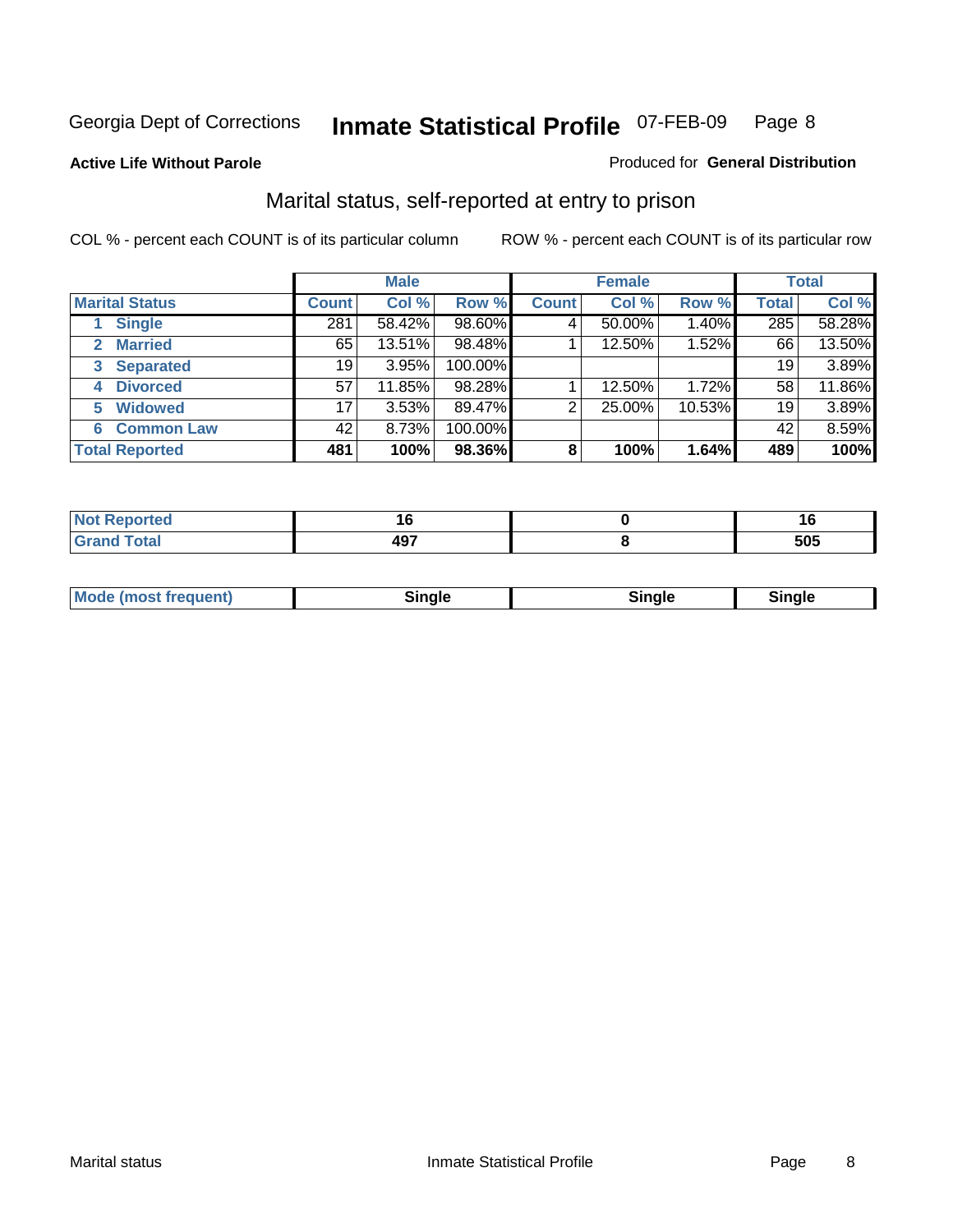#### **Active Life Without Parole**

#### Produced for **General Distribution**

### Number of children, self reported at entry to prison

|                           |              | <b>Male</b> |         |                | <b>Female</b> |       |              | <b>Total</b> |
|---------------------------|--------------|-------------|---------|----------------|---------------|-------|--------------|--------------|
| <b>Number of Children</b> | <b>Count</b> | Col %       | Row %   | <b>Count</b>   | Col %         | Row % | <b>Total</b> | Col %        |
| $\bf{0}$                  | 182          | 36.77%      | 98.91%  | 2              | 25.00%        | 1.09% | 184          | 36.58%       |
|                           | 130          | 26.26%      | 97.01%  | 4              | 50.00%        | 2.99% | 134          | 26.64%       |
| $\overline{2}$            | 83           | 16.77%      | 97.65%  | $\overline{2}$ | 25.00%        | 2.35% | 85           | 16.90%       |
| 3                         | 49           | 9.90%       | 100.00% |                |               |       | 49           | 9.74%        |
| 4                         | 25           | 5.05%       | 100.00% |                |               |       | 25           | 4.97%        |
| 5                         | 14           | 2.83%       | 100.00% |                |               |       | 14           | 2.78%        |
| $6\phantom{1}6$           | 3            | 0.61%       | 100.00% |                |               |       | 3            | 0.60%        |
|                           | 2            | 0.40%       | 100.00% |                |               |       | 2            | 0.40%        |
| 8                         |              | 0.20%       | 100.00% |                |               |       |              | 0.20%        |
| 9                         | 2            | 0.40%       | 100.00% |                |               |       | 2            | 0.40%        |
| 10                        |              | 0.20%       | 100.00% |                |               |       |              | 0.20%        |
| Over 10                   | 3            | 0.61%       | 100.00% |                |               |       | 3            | 0.60%        |
| <b>Total Reported</b>     | 495          | 100%        | 98.41%  | 8              | 100%          | 1.59% | 503          | 100.0%       |

| ™teu<br>.                               |            |     |
|-----------------------------------------|------------|-----|
| <b>otal</b><br>$\sim$ . $\sim$ . $\sim$ | כ ה<br>т., | 505 |

| <b>Mean</b><br>(average) | 45. ا | 1.44 |
|--------------------------|-------|------|
| Median (middle)          |       |      |
| Mode (most frequent)     |       |      |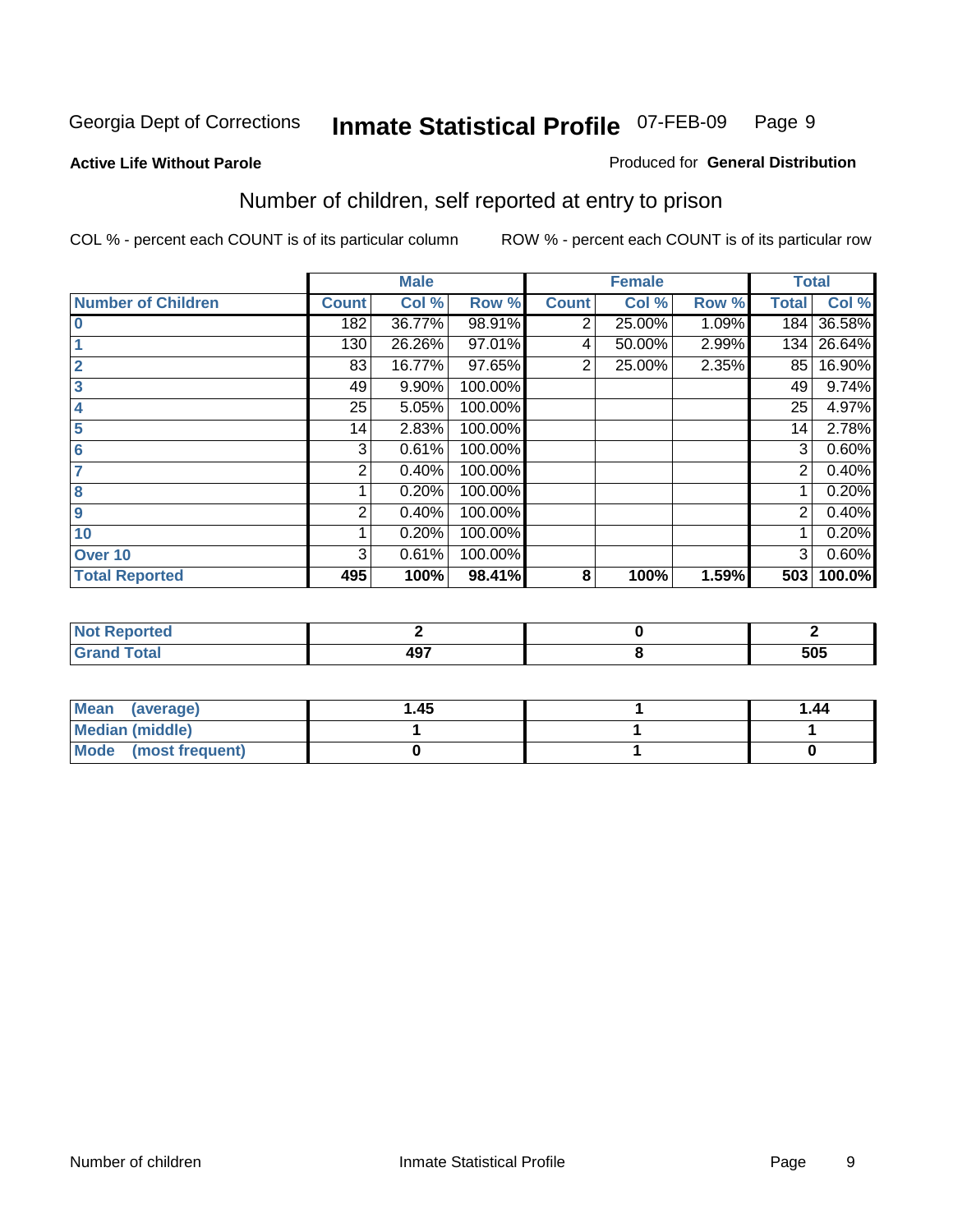#### **Active Life Without Parole**

#### Produced for **General Distribution**

### Religious affiliation, self-reported at entry to prison

|              |                              |                 | <b>Male</b> |         |                | <b>Female</b> |       |              | <b>Total</b> |
|--------------|------------------------------|-----------------|-------------|---------|----------------|---------------|-------|--------------|--------------|
|              | <b>Religious Affiliation</b> | <b>Count</b>    | Col %       | Row %   | <b>Count</b>   | Col %         | Row % | <b>Total</b> | Col %        |
|              | <b>Islam</b>                 | 29              | 6.82%       | 100.00% |                |               |       | 29           | 6.70%        |
| $\mathbf{2}$ | <b>Catholic</b>              | 13              | 3.06%       | 100.00% |                |               |       | 13           | 3.00%        |
| 3            | <b>Baptist</b>               | 188             | 44.24%      | 97.41%  | 5              | 62.50%        | 2.59% | 193          | 44.57%       |
| 4            | <b>Methodist</b>             | 6               | 1.41%       | 100.00% |                |               |       | 6            | 1.39%        |
| 7            | <b>Chc Of God</b>            |                 | .24%        | 100.00% |                |               |       |              | .23%         |
| 8            | <b>Holiness</b>              | 13 <sub>1</sub> | 3.06%       | 92.86%  |                | 12.50%        | 7.14% | 14           | 3.23%        |
| 9            | <b>Jewish</b>                |                 | .24%        | 100.00% |                |               |       |              | .23%         |
| 12           | <b>Hindu</b>                 |                 | .24%        | 100.00% |                |               |       |              | .23%         |
| 16           | <b>Seven D Ad</b>            | 4               | .94%        | 100.00% |                |               |       | 4            | .92%         |
| 17           | <b>Jehovah Wt</b>            | 8               | 1.88%       | 100.00% |                |               |       | 8            | 1.85%        |
| 18           | <b>Latr Day S</b>            |                 | .24%        | 100.00% |                |               |       |              | .23%         |
| 20           | <b>Other Prot</b>            | 59              | 13.88%      | 96.72%  | $\overline{2}$ | 25.00%        | 3.28% | 61           | 14.09%       |
| 96           | <b>None</b>                  | 101             | 23.76%      | 100.00% |                |               |       | 101          | 23.33%       |
|              | <b>Total Reported</b>        | 425             | 100%        | 98.15%  | 8              | 100%          | 1.85% | 433          | 100%         |

| Reported<br>NOT.                | $-$       | --  |
|---------------------------------|-----------|-----|
| <b>otal</b><br>$\mathbf{v}$ and | "~<br>131 | 505 |

| <b>Mode (most frequent)</b><br><b>Baptist</b><br>Baptist | Baptist |
|----------------------------------------------------------|---------|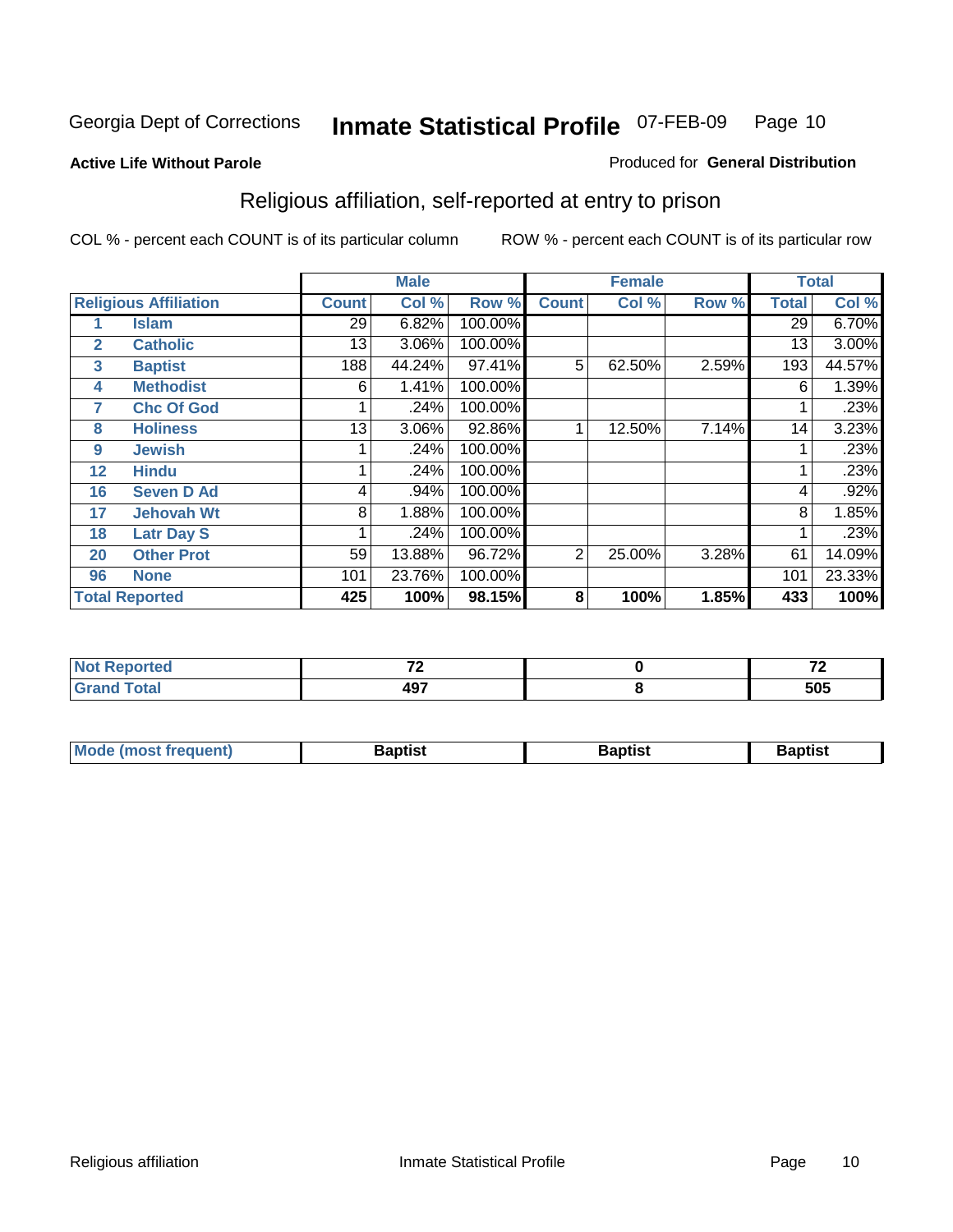#### **Active Life Without Parole**

#### Produced for **General Distribution**

#### Home county, self-reported at entry to prison

|                  |                      |                 | <b>Male</b> |         |              | <b>Female</b> |         | <b>Total</b>    |       |
|------------------|----------------------|-----------------|-------------|---------|--------------|---------------|---------|-----------------|-------|
|                  | <b>Home County</b>   | <b>Count</b>    | Col %       | Row %   | <b>Count</b> | Col %         | Row %   | <b>Total</b>    | Col % |
| $\overline{1}$   | <b>Appling</b>       | $\overline{2}$  | .43%        | 100.00% |              |               |         | $\overline{2}$  | .42%  |
| $\overline{2}$   | <b>Atkinson</b>      | 1               | .22%        | 100.00% |              |               |         | 1               | .21%  |
| 5                | <b>Baldwin</b>       | 4               | .86%        | 100.00% |              |               |         | 4               | .85%  |
| 7                | <b>Barrow</b>        | 3               | .65%        | 100.00% |              |               |         | 3               | .63%  |
| 8                | <b>Bartow</b>        | 4               | .86%        | 100.00% |              |               |         | 4               | .85%  |
| $\boldsymbol{9}$ | <b>Ben Hill</b>      | $\overline{3}$  | .65%        | 100.00% |              |               |         | $\overline{3}$  | .63%  |
| 10               | <b>Berrien</b>       | 1               | .22%        | 100.00% |              |               |         | 1               | .21%  |
| 11               | <b>Bibb</b>          | 8               | 1.72%       | 100.00% |              |               |         | 8               | 1.69% |
| 12               | <b>Bleckley</b>      | 3               | .65%        | 100.00% |              |               |         | 3               | .63%  |
| 14               | <b>Brooks</b>        | 1               | .22%        | 100.00% |              |               |         | 1               | .21%  |
| 16               | <b>Bulloch</b>       | 3               | .65%        | 75.00%  | 1            | 12.50%        | 25.00%  | 4               | .85%  |
| 17               | <b>Burke</b>         | 4               | .86%        | 100.00% |              |               |         | 4               | .85%  |
| 18               | <b>Butts</b>         | 1               | .22%        | 100.00% |              |               |         | 1               | .21%  |
| 20               | <b>Camden</b>        | 4               | .86%        | 100.00% |              |               |         | 4               | .85%  |
| 22               | <b>Carroll</b>       | 2               | .43%        | 100.00% |              |               |         | $\overline{2}$  | .42%  |
| 25               | <b>Chatham</b>       | 28              | 6.02%       | 100.00% |              |               |         | 28              | 5.92% |
| 26               | <b>Chattahoochee</b> | 1               | .22%        | 100.00% |              |               |         | 1               | .21%  |
| 28               | <b>Cherokee</b>      | $\overline{2}$  | .43%        | 100.00% |              |               |         | $\overline{2}$  | .42%  |
| 29               | <b>Clarke</b>        | $\overline{10}$ | 2.15%       | 100.00% |              |               |         | $\overline{10}$ | 2.11% |
| 31               | <b>Clayton</b>       | 14              | 3.01%       | 93.33%  | 1            | 12.50%        | 6.67%   | 15              | 3.17% |
| 33               | <b>Cobb</b>          | $\overline{17}$ | 3.66%       | 100.00% |              |               |         | $\overline{17}$ | 3.59% |
| 34               | <b>Coffee</b>        | 3               | .65%        | 100.00% |              |               |         | 3               | .63%  |
| 35               | <b>Colquitt</b>      | $\overline{2}$  | .43%        | 100.00% |              |               |         | $\overline{2}$  | .42%  |
| 36               | <b>Columbia</b>      | $\overline{3}$  | .65%        | 100.00% |              |               |         | $\overline{3}$  | .63%  |
| 37               | <b>Cook</b>          | $\overline{2}$  | .43%        | 100.00% |              |               |         | $\overline{2}$  | .42%  |
| 38               | <b>Coweta</b>        | 1               | .22%        | 100.00% |              |               |         | 1               | .21%  |
| 40               | <b>Crisp</b>         | $\overline{2}$  | .43%        | 100.00% |              |               |         | $\overline{2}$  | .42%  |
| 43               | <b>Decatur</b>       | 1               | .22%        | 100.00% |              |               |         | 1               | .21%  |
| 44               | <b>Dekalb</b>        | $\overline{32}$ | 6.88%       | 100.00% |              |               |         | $\overline{32}$ | 6.77% |
| 46               | <b>Dooly</b>         | 1               | .22%        | 100.00% |              |               |         | 1               | .21%  |
| 47               | <b>Dougherty</b>     | $\overline{17}$ | 3.66%       | 100.00% |              |               |         | $\overline{17}$ | 3.59% |
| 48               | <b>Douglas</b>       | 6               | 1.29%       | 85.71%  | 1            | 12.50%        | 14.29%  | ſ               | 1.48% |
| 51               | <b>Effingham</b>     | $\mathbf{1}$    | .22%        | 100.00% |              |               |         | 1               | .21%  |
| 52               | <b>Elbert</b>        | $\overline{2}$  | .43%        | 100.00% |              |               |         | $\overline{2}$  | .42%  |
| 56               | <b>Fayette</b>       | $\overline{3}$  | .65%        | 100.00% |              |               |         | $\overline{3}$  | .63%  |
| 57               | <b>Floyd</b>         | $\overline{3}$  | .65%        | 100.00% |              |               |         | $\overline{3}$  | .63%  |
| 58               | <b>Forsyth</b>       |                 |             |         | 1            | 12.50%        | 100.00% | 1               | .21%  |
| 59               | <b>Franklin</b>      | $\overline{3}$  | .65%        | 100.00% |              |               |         | $\overline{3}$  | .63%  |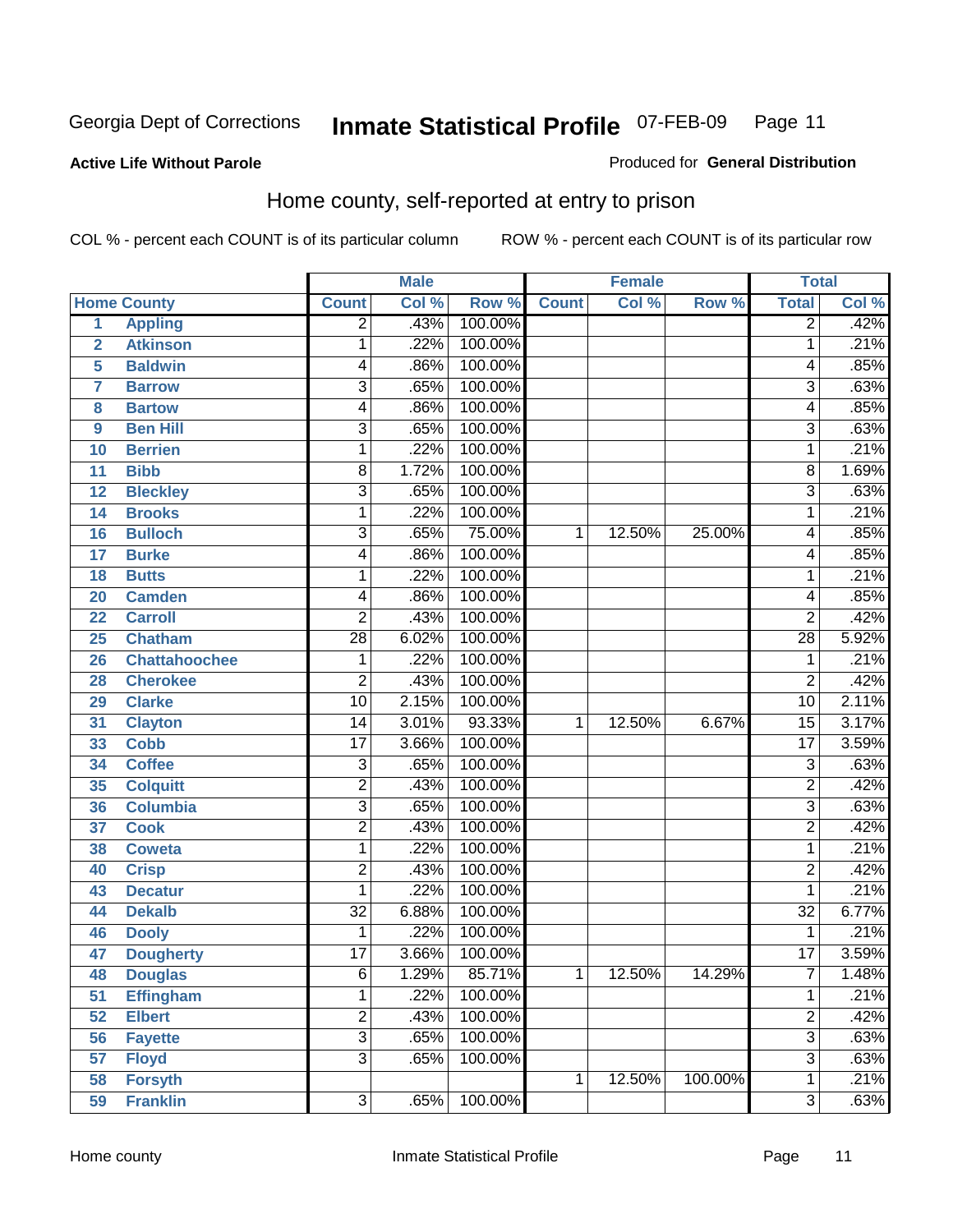#### **Active Life Without Parole**

#### Produced for **General Distribution**

#### Home county, self-reported at entry to prison

|     |                    |                 | <b>Male</b> |         |              | <b>Female</b> |        | <b>Total</b>    |        |
|-----|--------------------|-----------------|-------------|---------|--------------|---------------|--------|-----------------|--------|
|     | <b>Home County</b> | <b>Count</b>    | Col %       | Row %   | <b>Count</b> | Col %         | Row %  | <b>Total</b>    | Col %  |
| 60  | <b>Fulton</b>      | $\overline{55}$ | 11.83%      | 100.00% |              |               |        | $\overline{55}$ | 11.63% |
| 61  | Gilmer             | 1               | .22%        | 100.00% |              |               |        | 1               | .21%   |
| 63  | <b>Glynn</b>       | 8               | 1.72%       | 100.00% |              |               |        | $\overline{8}$  | 1.69%  |
| 66  | <b>Greene</b>      | 1               | .22%        | 100.00% |              |               |        | 1               | .21%   |
| 67  | <b>Gwinnett</b>    | $\overline{9}$  | 1.94%       | 100.00% |              |               |        | 9               | 1.90%  |
| 68  | <b>Habersham</b>   | $\mathbf{1}$    | .22%        | 100.00% |              |               |        | 1               | .21%   |
| 69  | <b>Hall</b>        | 7               | 1.51%       | 100.00% |              |               |        | 7               | 1.48%  |
| 70  | <b>Hancock</b>     | $\overline{2}$  | .43%        | 100.00% |              |               |        | 2               | .42%   |
| 71  | <b>Haralson</b>    | 1               | .22%        | 100.00% |              |               |        | 1               | .21%   |
| 72  | <b>Harris</b>      | 1               | .22%        | 100.00% |              |               |        | 1               | .21%   |
| 73  | <b>Hart</b>        | $\overline{2}$  | .43%        | 100.00% |              |               |        | 2               | .42%   |
| 75  | <b>Henry</b>       | $\overline{3}$  | .65%        | 100.00% |              |               |        | 3               | .63%   |
| 76  | <b>Houston</b>     | 6               | 1.29%       | 100.00% |              |               |        | 6               | 1.27%  |
| 78  | <b>Jackson</b>     | $\overline{3}$  | .65%        | 100.00% |              |               |        | 3               | .63%   |
| 80  | <b>Jeff Davis</b>  | 1               | .22%        | 100.00% |              |               |        | 1               | .21%   |
| 81  | <b>Jefferson</b>   | 1               | .22%        | 100.00% |              |               |        | 1               | .21%   |
| 82  | <b>Jenkins</b>     | $\overline{2}$  | .43%        | 100.00% |              |               |        | 2               | .42%   |
| 87  | <b>Laurens</b>     | $\overline{3}$  | .65%        | 100.00% |              |               |        | 3               | .63%   |
| 89  | <b>Liberty</b>     | $\overline{4}$  | .86%        | 100.00% |              |               |        | 4               | .85%   |
| 90  | <b>Lincoln</b>     | $\mathbf 1$     | .22%        | 100.00% |              |               |        | 1               | .21%   |
| 91  | Long               | $\mathbf{1}$    | .22%        | 100.00% |              |               |        | 1               | .21%   |
| 92  | <b>Lowndes</b>     | 4               | .86%        | 100.00% |              |               |        | 4               | .85%   |
| 96  | <b>Marion</b>      | 1               | .22%        | 100.00% |              |               |        | 1               | .21%   |
| 97  | <b>Mcduffie</b>    | 1               | .22%        | 100.00% |              |               |        | 1               | .21%   |
| 98  | <b>Mcintosh</b>    | $\overline{2}$  | .43%        | 100.00% |              |               |        | 2               | .42%   |
| 100 | <b>Miller</b>      | 1               | .22%        | 100.00% |              |               |        | 1               | .21%   |
| 101 | <b>Mitchell</b>    | $\mathbf 1$     | .22%        | 100.00% |              |               |        | 1               | .21%   |
| 102 | <b>Monroe</b>      | $\mathbf 1$     | .22%        | 100.00% |              |               |        | 1               | .21%   |
| 104 | <b>Morgan</b>      | 1               | .22%        | 100.00% |              |               |        | 1               | .21%   |
| 106 | <b>Muscogee</b>    | $\overline{13}$ | 2.80%       | 100.00% |              |               |        | $\overline{13}$ | 2.75%  |
| 107 | <b>Newton</b>      | $\overline{2}$  | .43%        | 66.67%  | 1            | 12.50%        | 33.33% | $\overline{3}$  | .63%   |
| 109 | <b>Oglethorpe</b>  | 2               | .43%        | 100.00% |              |               |        | 2               | .42%   |
| 110 | <b>Paulding</b>    | $\mathbf{1}$    | .22%        | 100.00% |              |               |        | 1               | .21%   |
| 113 | <b>Pierce</b>      | $\mathbf 1$     | .22%        | 100.00% |              |               |        | 1               | .21%   |
| 114 | <b>Pike</b>        | $\overline{2}$  | .43%        | 66.67%  | 1            | 12.50%        | 33.33% | $\overline{3}$  | .63%   |
| 115 | <b>Polk</b>        | $\mathbf 1$     | .22%        | 100.00% |              |               |        | 1               | .21%   |
| 117 | <b>Putnam</b>      | $\overline{2}$  | .43%        | 100.00% |              |               |        | 2               | .42%   |
| 119 | <b>Rabun</b>       | $\mathbf{1}$    | .22%        | 100.00% |              |               |        | 1               | .21%   |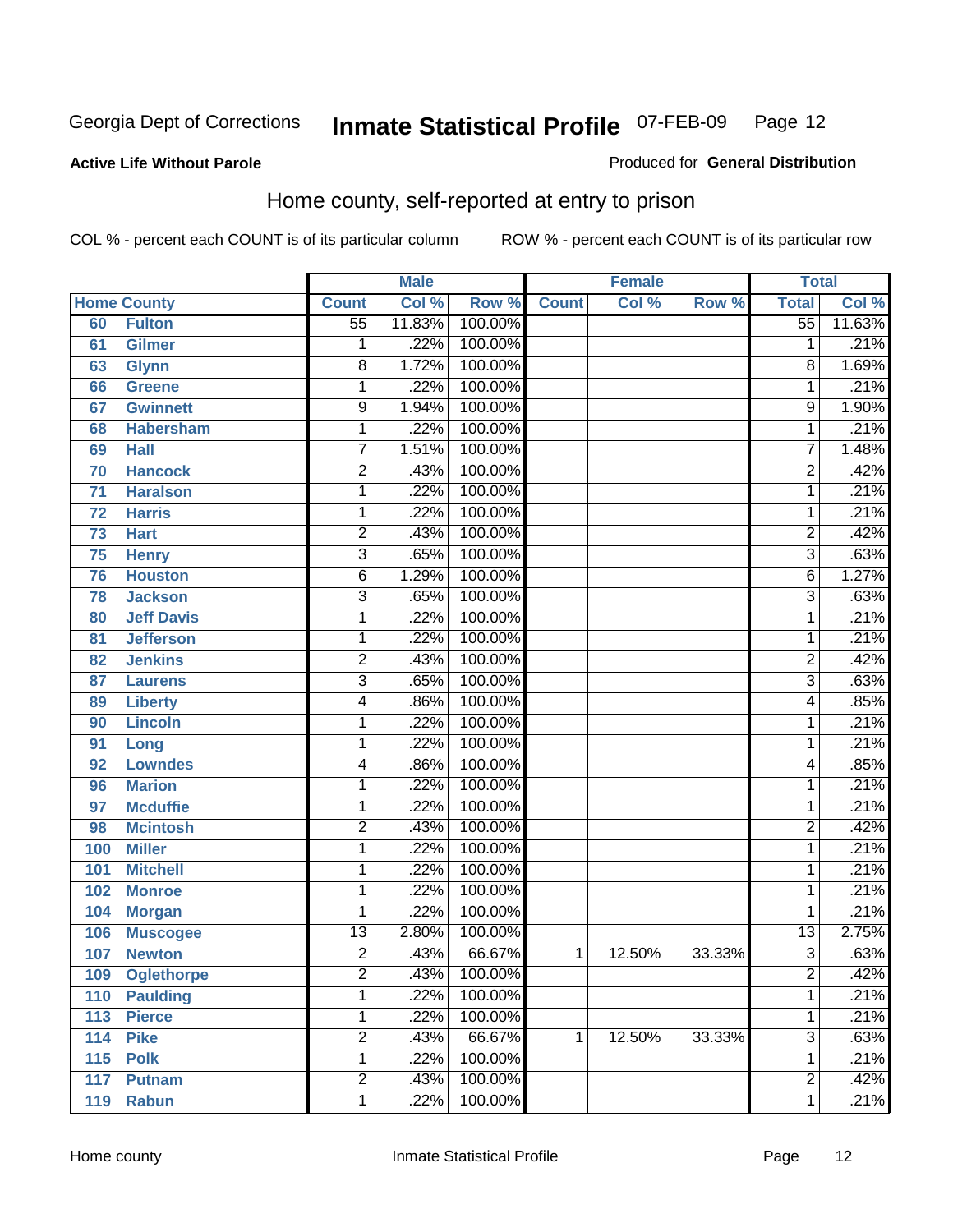#### **Active Life Without Parole**

#### Produced for **General Distribution**

#### Home county, self-reported at entry to prison

|                          |                | <b>Male</b> |         |              | <b>Female</b> |        | <b>Total</b>   |       |
|--------------------------|----------------|-------------|---------|--------------|---------------|--------|----------------|-------|
| <b>Home County</b>       | <b>Count</b>   | Col %       | Row %   | <b>Count</b> | Col %         | Row %  | <b>Total</b>   | Col % |
| 120<br><b>Randolph</b>   | 2              | .43%        | 100.00% |              |               |        | $\overline{2}$ | .42%  |
| <b>Richmond</b><br>121   | 18             | 3.87%       | 94.74%  | 1            | 12.50%        | 5.26%  | 19             | 4.02% |
| <b>Rockdale</b><br>122   | $\overline{2}$ | .43%        | 100.00% |              |               |        | $\overline{2}$ | .42%  |
| <b>Seminole</b><br>125   | 1              | .22%        | 100.00% |              |               |        | 1              | .21%  |
| <b>Spalding</b><br>126   | $\overline{5}$ | 1.08%       | 100.00% |              |               |        | $\overline{5}$ | 1.06% |
| <b>Stephens</b><br>127   | 2              | .43%        | 100.00% |              |               |        | 2              | .42%  |
| <b>Sumter</b><br>129     | 1              | .22%        | 100.00% |              |               |        | 1              | .21%  |
| <b>Tattnall</b><br>132   | 1              | .22%        | 100.00% |              |               |        | 1              | .21%  |
| <b>Telfair</b><br>134    | 1              | .22%        | 100.00% |              |               |        | 1              | .21%  |
| <b>Thomas</b><br>136     | $\overline{3}$ | .65%        | 100.00% |              |               |        | $\overline{3}$ | .63%  |
| <b>Tift</b><br>137       | $\overline{3}$ | .65%        | 100.00% |              |               |        | $\overline{3}$ | .63%  |
| <b>Toombs</b><br>138     | 4              | .86%        | 100.00% |              |               |        | 4              | .85%  |
| 141<br><b>Troup</b>      | 1              | .22%        | 100.00% |              |               |        | 1              | .21%  |
| 142<br><b>Turner</b>     | 1              | .22%        | 100.00% |              |               |        | 1              | .21%  |
| 144<br><b>Union</b>      | 1              | .22%        | 100.00% |              |               |        | 1              | .21%  |
| <b>Upson</b><br>145      | 2              | .43%        | 100.00% |              |               |        | 2              | .42%  |
| <b>Walker</b><br>146     | $\overline{3}$ | .65%        | 75.00%  | 1            | 12.50%        | 25.00% | 4              | .85%  |
| <b>Walton</b><br>147     | 3              | .65%        | 100.00% |              |               |        | 3              | .63%  |
| <b>Ware</b><br>148       | 6              | 1.29%       | 100.00% |              |               |        | 6              | 1.27% |
| <b>Washington</b><br>150 | 3              | .65%        | 100.00% |              |               |        | 3              | .63%  |
| <b>Wayne</b><br>151      | $\overline{3}$ | .65%        | 100.00% |              |               |        | $\overline{3}$ | .63%  |
| <b>Whitfield</b><br>155  | 3              | .65%        | 100.00% |              |               |        | 3              | .63%  |
| <b>Wilkinson</b><br>158  | 1              | .22%        | 100.00% |              |               |        | 1              | .21%  |
| <b>Unknown</b><br>160    | 47             | 10.11%      | 100.00% |              |               |        | 47             | 9.94% |
| <b>Total Rported</b>     | 465            | 100%        | 98.31%  | 8            | 100%          | 1.69%  | 473            | 100%  |

| المناسبة المتعاد<br>portea | u          | n r<br>◡▵ |
|----------------------------|------------|-----------|
| <b>otal</b>                | 407<br>171 | 505       |

| Mode | (most frequent) | <b>ulton</b> | Walker | ·ulton |
|------|-----------------|--------------|--------|--------|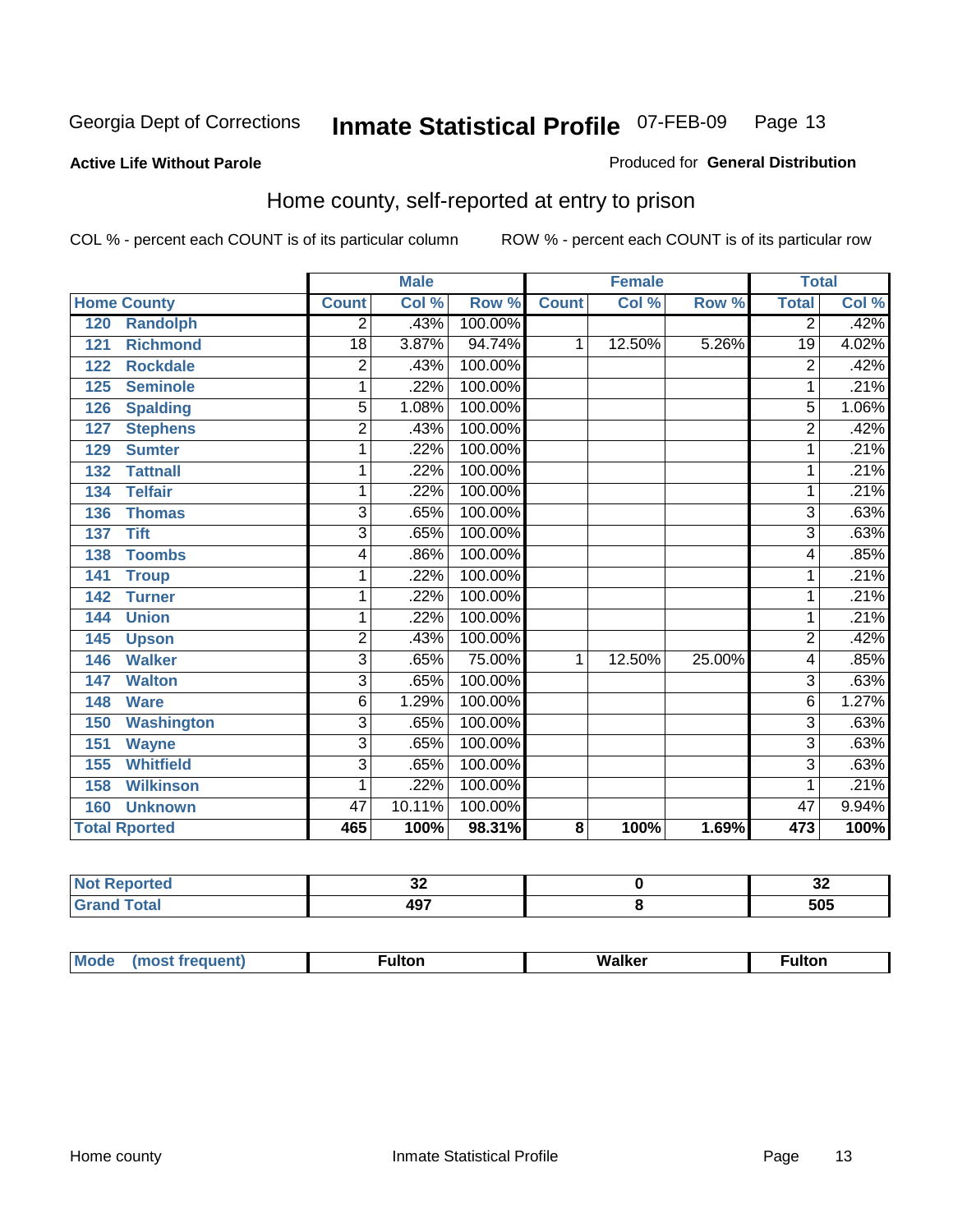#### **Active Life Without Parole**

#### Produced for **General Distribution**

#### Socioeconomic class, self-reported at entry to prison

|                            |              | <b>Male</b> |           |              | <b>Female</b> |       |              | <b>Total</b> |
|----------------------------|--------------|-------------|-----------|--------------|---------------|-------|--------------|--------------|
| <b>Socioeconomic Class</b> | <b>Count</b> | Col %       | Row %     | <b>Count</b> | Col %         | Row % | <b>Total</b> | Col %        |
| <b>Welfare</b>             | 28           | 6.02%       | 100.00%   |              |               |       | 28           | 5.93%        |
| <b>Occ Employ</b>          | 22           | 4.73%       | 100.00%   |              |               |       | 22           | 4.66%        |
| <b>Minimum Std</b><br>3    | 244          | 52.47%      | $99.59\%$ |              | 14.29%        | .41%  | 245          | 51.91%       |
| <b>Middle</b>              | 171          | 36.77%      | 96.61%    | 6.           | 85.71%        | 3.39% | 177          | 37.50%       |
| <b>Total Reported</b>      | 465          | 100%        | 98.52%    |              | 100%          | 1.48% | 472          | 100%         |

| <b>Contractor</b>     | n n         | $\sim$            |
|-----------------------|-------------|-------------------|
| TE O                  | ◡▵          |                   |
| $f \wedge f \wedge f$ | 107<br>− ⊌. | <b>FAF</b><br>ບບບ |

| M<br>Mir<br>Mi<br><b>Middle</b><br><b>C</b> ta<br>Sta<br>əτu<br>.<br>the contract of the contract of the contract of the contract of the contract of the contract of the contract of<br>___ |
|---------------------------------------------------------------------------------------------------------------------------------------------------------------------------------------------|
|---------------------------------------------------------------------------------------------------------------------------------------------------------------------------------------------|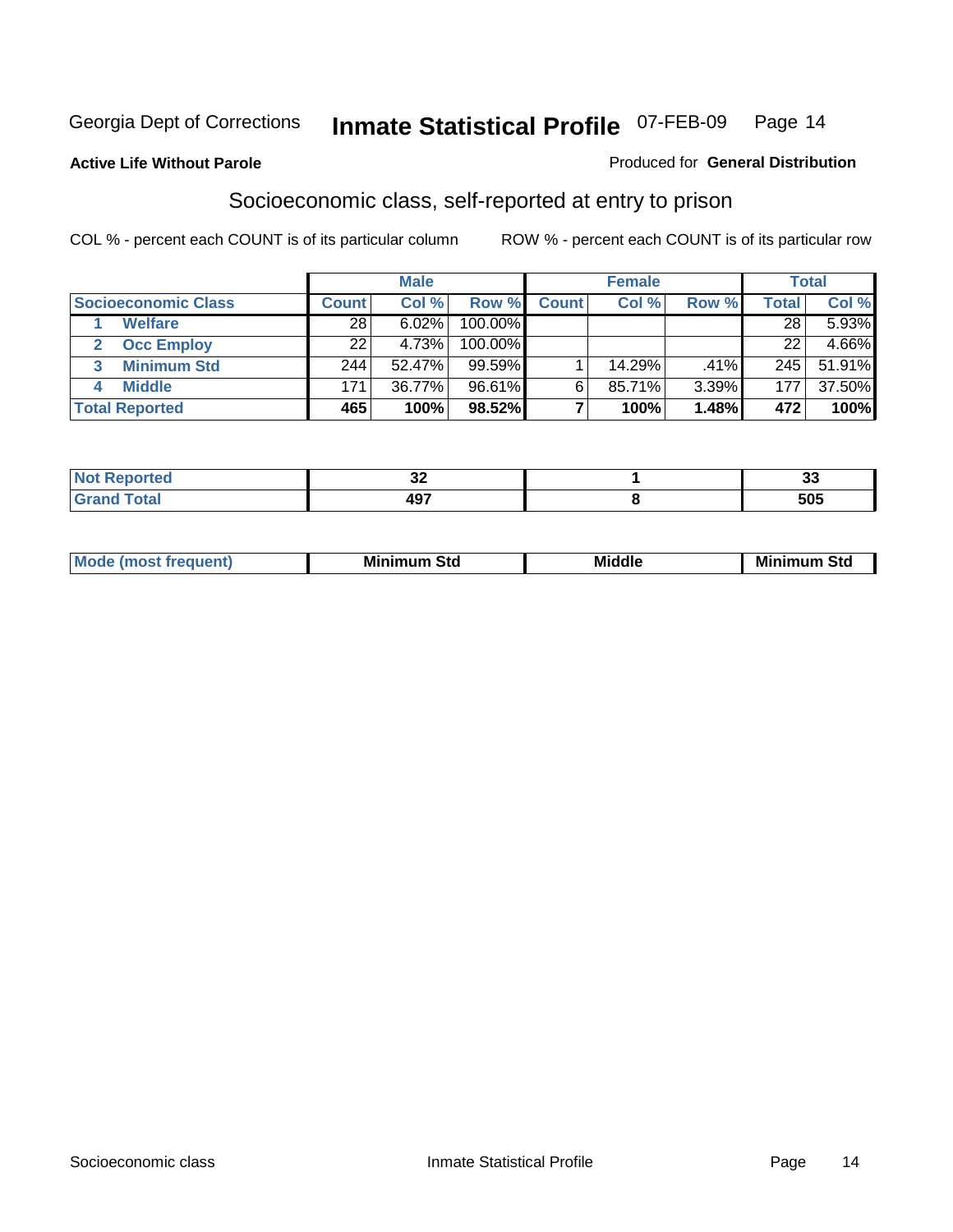Produced for **General Distribution**

#### **Active Life Without Parole**

#### Environment to age 16, self-reported at entry to prison

|                              |              | <b>Male</b> |            |              | <b>Female</b> |        |              | <b>Total</b> |
|------------------------------|--------------|-------------|------------|--------------|---------------|--------|--------------|--------------|
| <b>Environment to age 16</b> | <b>Count</b> | Col %       | Row %      | <b>Count</b> | Col %         | Row %  | <b>Total</b> | Col %        |
| <b>Rural/Farm</b>            | 9            | $.89\%$     | 100.00%    |              |               |        |              | 1.86%        |
| <b>Rural/Nfarm</b><br>2      | 21           | 4.42%       | 84.00%     |              | 50.00%        | 16.00% | 25           | 5.18%        |
| S.M.S.A<br>3                 | 200          | 42.11%      | $100.00\%$ |              |               |        | 200          | 41.41%       |
| <b>Urban</b>                 | 97           | 20.42%      | $97.98\%$  |              | 25.00%        | 2.02%  | 99           | 20.50%       |
| <b>Small Town</b><br>5.      | 148          | 31.16%      | 98.67%     |              | 25.00%        | 1.33%  | 150          | 31.06%       |
| <b>Total Reported</b>        | 475          | 100%        | 98.34%     | 8            | 100%          | 1.66%  | 483          | 100%         |

| .<br>ec | --          | $\sim$<br>-- |
|---------|-------------|--------------|
| --      | 107<br>TV 1 | 505          |

| Mo<br><b>CONTRACTOR</b><br>. M S<br>M<br>---<br>Nfarn<br>.<br>_____<br>______ |  |  |
|-------------------------------------------------------------------------------|--|--|
|                                                                               |  |  |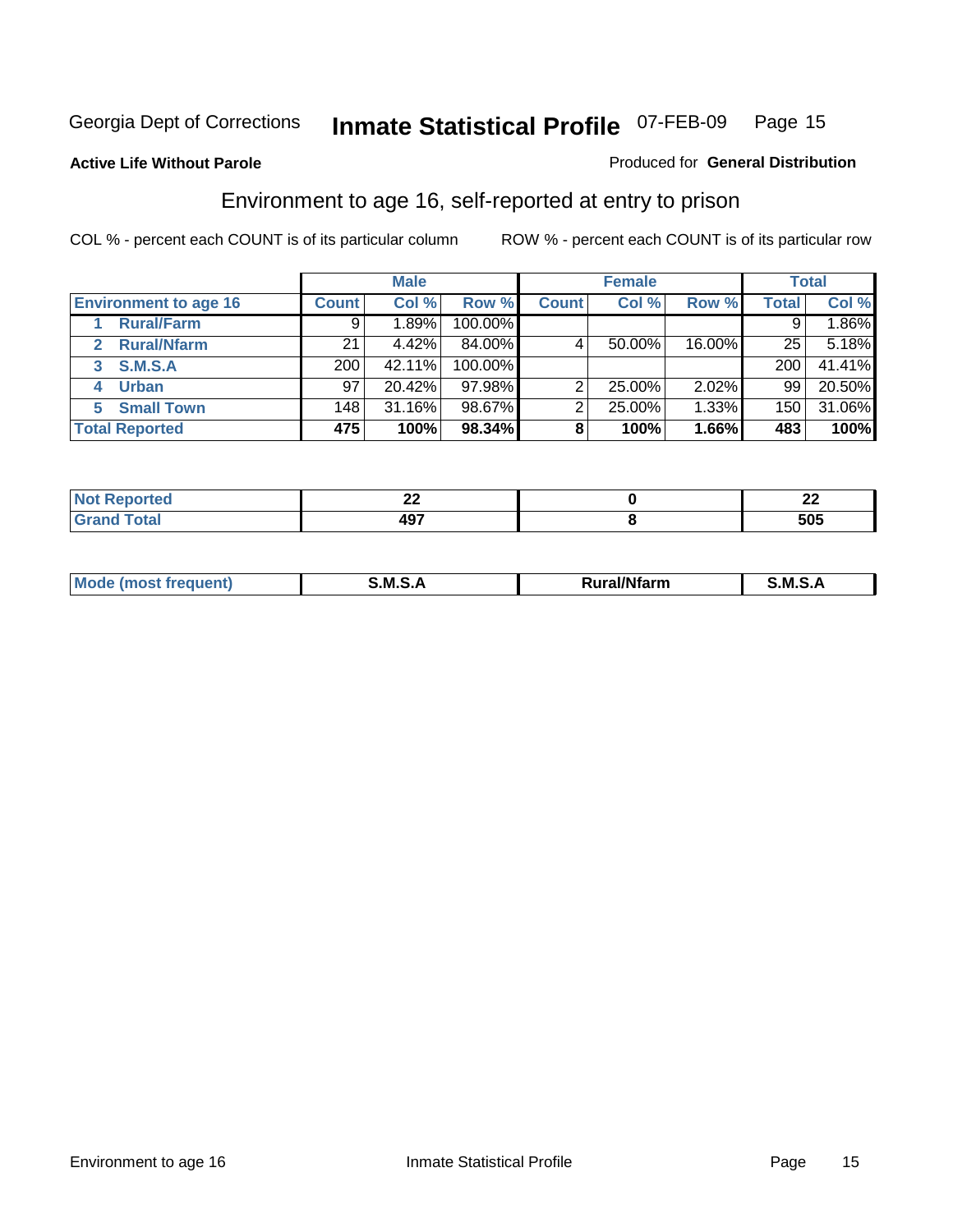#### **Active Life Without Parole**

#### Produced for **General Distribution**

#### Guardian status to age 16, self-reported at entry to prison

|                                  |              | <b>Male</b> |         |              | <b>Female</b> |       |              | <b>Total</b> |
|----------------------------------|--------------|-------------|---------|--------------|---------------|-------|--------------|--------------|
| <b>Guardian Status To Age 16</b> | <b>Count</b> | Col %       | Row %   | <b>Count</b> | Col %         | Row % | <b>Total</b> | Col %        |
| 2 Father Only                    | 9            | 2.22%       | 100.00% |              |               |       | 9            | 2.18%        |
| <b>3 Both Parents</b>            | 171          | 42.22%      | 97.16%  | 5            | 71.43%        | 2.84% | 176          | 42.72%       |
| <b>4 Mother Only</b>             | 162          | 40.00%      | 99.39%  |              | 14.29%        | .61%  | 163          | 39.56%       |
| <b>6 Oth Female</b>              | 14           | 3.46%       | 100.00% |              |               |       | 14           | 3.40%        |
| <b>7 Oth Male</b>                | 3            | .74%        | 100.00% |              |               |       | 3            | .73%         |
| 8 Step-Parents                   | 11           | 2.72%       | 100.00% |              |               |       | 11           | 2.67%        |
| 9 Foster Home                    | 9            | 2.22%       | 100.00% |              |               |       | 9            | 2.18%        |
| <b>10 Grand Parents</b>          | 26           | 6.42%       | 96.30%  |              | 14.29%        | 3.70% | 27           | 6.55%        |
| <b>Total Reported</b>            | 405          | 100%        | 98.3%   |              | 100%          | 1.7%  | 412          | 100%         |

| U∸                      | ۵ʻ<br>JJ |
|-------------------------|----------|
| $A\Omega$<br>᠇ᡂ<br>$ -$ | 505      |

| Mode (most frequent) | <b>Both Parents</b> | <b>Both Parents</b> | <b>IBoth Parents</b> |
|----------------------|---------------------|---------------------|----------------------|
|                      |                     |                     |                      |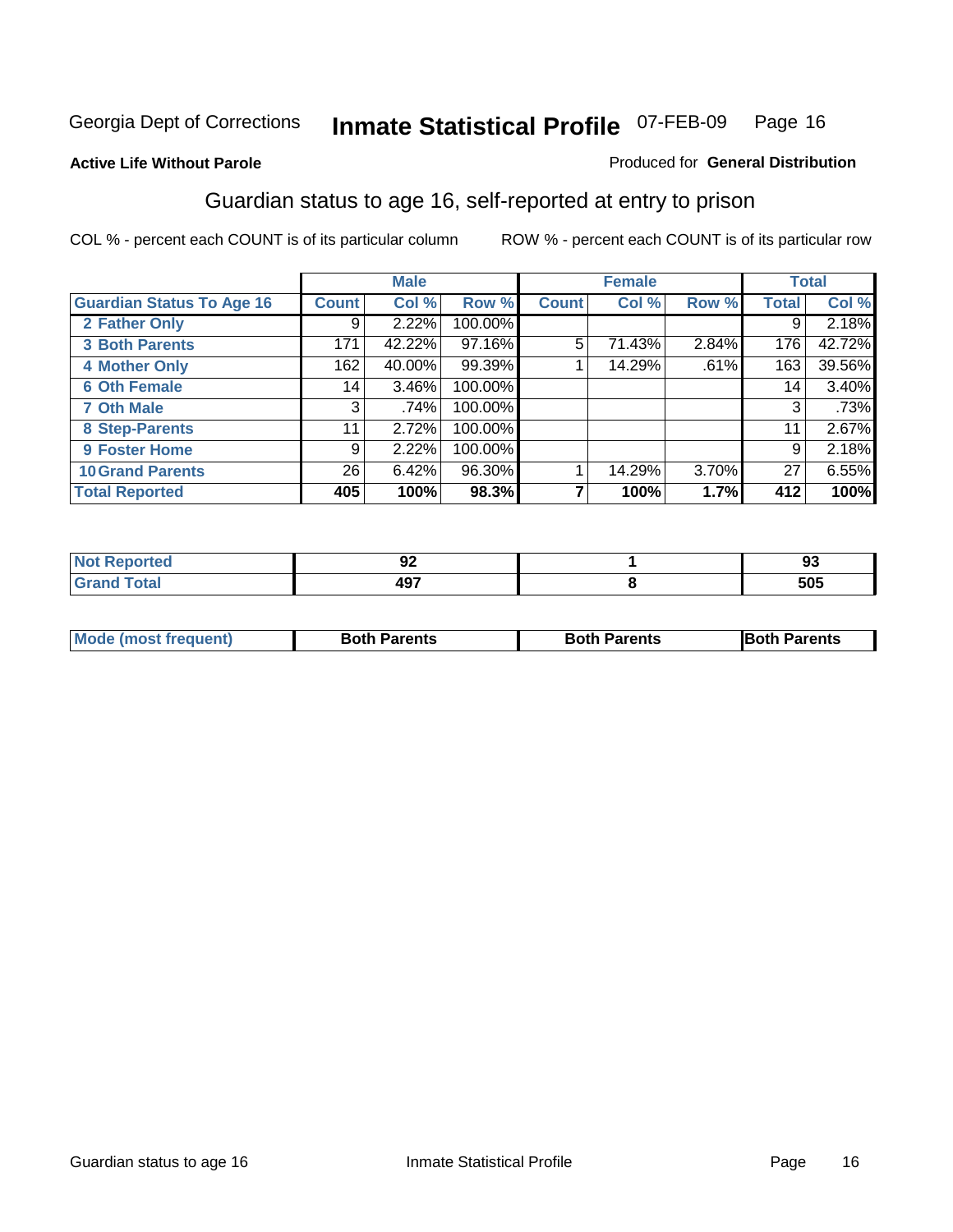#### **Active Life Without Parole**

#### Produced for **General Distribution**

#### Employment status before prison, self-reported at entry to prison

|              |                          |                  | <b>Male</b> |         |              | <b>Female</b> |       |              | <b>Total</b> |
|--------------|--------------------------|------------------|-------------|---------|--------------|---------------|-------|--------------|--------------|
|              | <b>Employment Status</b> | <b>Count</b>     | Col %       | Row %   | <b>Count</b> | Col %         | Row % | <b>Total</b> | Col %        |
|              | <b>Full Time</b>         | $\overline{242}$ | 56.41%      | 97.98%  | 5            | 71.43%        | 2.02% | 247          | 56.65%       |
| $\mathbf{2}$ | <b>Part Time</b>         | 24               | 5.59%       | 100.00% |              |               |       | 24           | 5.50%        |
| 3            | Unempl $<$ 6m            | 42               | 9.79%       | 97.67%  |              | 14.29%        | 2.33% | 43           | 9.86%        |
| 4            | Unempl $> 6m$            | 71               | 16.55%      | 98.61%  |              | 14.29%        | 1.39% | 72           | 16.51%       |
| 5            | <b>Never Workd</b>       | 30               | 6.99%       | 100.00% |              |               |       | 30           | 6.88%        |
| 6            | <b>Student</b>           | 2                | .47%        | 100.00% |              |               |       | 2            | .46%         |
|              | <b>Incapable</b>         | 18               | 4.20%       | 100.00% |              |               |       | 18           | 4.13%        |
|              | <b>Total Reported</b>    | 429              | 100%        | 98.39%  |              | 100%          | 1.61% | 436          | 100%         |

| тес.             | - -<br>68  | ~~<br>໐ະ |
|------------------|------------|----------|
| Coto"<br>_______ | 107<br>471 | 505      |

| Mo | 'me<br>uн<br>the contract of the contract of the contract of the contract of the contract of the contract of the contract of | ïme<br>uı.<br>the contract of the contract of the contract of the contract of the contract of the contract of the contract of the contract of the contract of the contract of the contract of the contract of the contract of the contract o |
|----|------------------------------------------------------------------------------------------------------------------------------|----------------------------------------------------------------------------------------------------------------------------------------------------------------------------------------------------------------------------------------------|
|    |                                                                                                                              |                                                                                                                                                                                                                                              |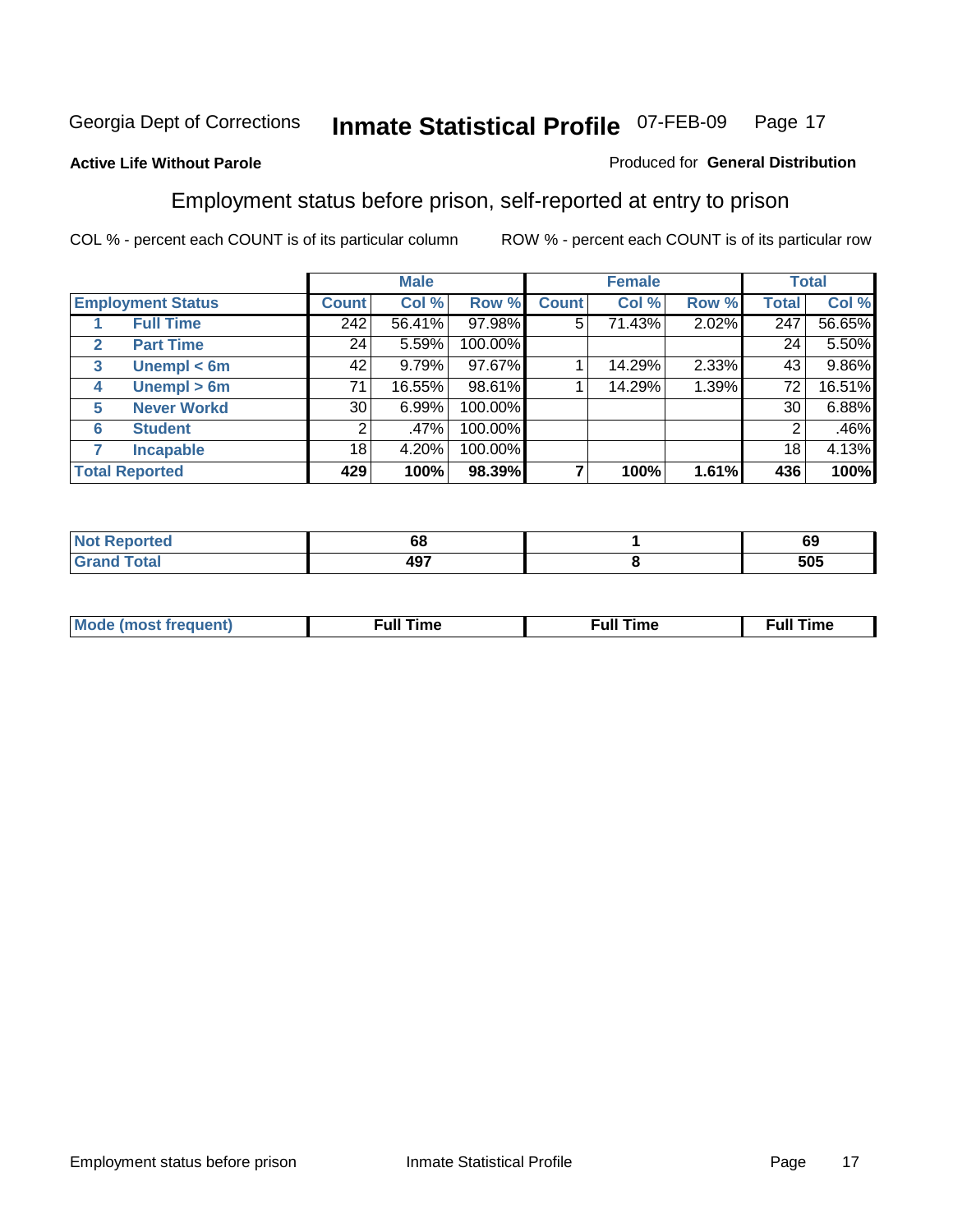#### **Active Life Without Parole**

Produced for **General Distribution**

#### Age at admission

|                         |                 | <b>Male</b> |         |              | <b>Female</b> |        |                 | <b>Total</b> |
|-------------------------|-----------------|-------------|---------|--------------|---------------|--------|-----------------|--------------|
| <b>Age At Admission</b> | <b>Count</b>    | Col %       | Row %   | <b>Count</b> | Col %         | Row %  | <b>Total</b>    | Col %        |
| 15                      | 1               | 0.20%       | 100.00% |              |               |        | 1               | 0.20%        |
| 16                      | 1               | 0.20%       | 100.00% |              |               |        | 1               | 0.20%        |
| 17                      | $\overline{2}$  | 0.40%       | 100.00% |              |               |        | 2               | 0.40%        |
| 18                      | $\overline{3}$  | 0.60%       | 100.00% |              |               |        | $\overline{3}$  | 0.59%        |
| 19                      | 11              | 2.21%       | 100.00% |              |               |        | 11              | 2.18%        |
| 20                      | 6               | 1.21%       | 85.71%  | 1            | 12.50%        | 14.29% | $\overline{7}$  | 1.39%        |
| 21                      | $\overline{16}$ | 3.22%       | 100.00% |              |               |        | 16              | 3.17%        |
| 22                      | $\overline{25}$ | 5.03%       | 100.00% |              |               |        | $\overline{25}$ | 4.95%        |
| 23                      | $\overline{17}$ | 3.42%       | 94.44%  | 1            | 12.50%        | 5.56%  | 18              | 3.56%        |
| 24                      | 16              | 3.22%       | 100.00% |              |               |        | 16              | 3.17%        |
| 25                      | $\overline{17}$ | 3.42%       | 94.44%  | 1            | 12.50%        | 5.56%  | $\overline{18}$ | 3.56%        |
| 26                      | 20              | 4.02%       | 100.00% |              |               |        | $\overline{20}$ | 3.96%        |
| 27                      | $\overline{16}$ | 3.22%       | 100.00% |              |               |        | 16              | 3.17%        |
| 28                      | $\overline{20}$ | 4.02%       | 100.00% |              |               |        | 20              | 3.96%        |
| 29                      | $\overline{19}$ | 3.82%       | 100.00% |              |               |        | $\overline{19}$ | 3.76%        |
| 30                      | 14              | 2.82%       | 100.00% |              |               |        | 14              | 2.77%        |
| 31                      | $\overline{15}$ | 3.02%       | 100.00% |              |               |        | 15              | 2.97%        |
| 32                      | 18              | 3.62%       | 94.74%  | 1            | 12.50%        | 5.26%  | 19              | 3.76%        |
| 33                      | $\overline{14}$ | 2.82%       | 100.00% |              |               |        | $\overline{14}$ | 2.77%        |
| 34                      | 11              | 2.21%       | 100.00% |              |               |        | 11              | 2.18%        |
| 35                      | $\overline{15}$ | 3.02%       | 93.75%  | 1            | 12.50%        | 6.25%  | 16              | 3.17%        |
| 36                      | $\overline{24}$ | 4.83%       | 100.00% |              |               |        | $\overline{24}$ | 4.75%        |
| 37                      | $\overline{20}$ | 4.02%       | 100.00% |              |               |        | $\overline{20}$ | 3.96%        |
| 38                      | 13              | 2.62%       | 100.00% |              |               |        | 13              | 2.57%        |
| 39                      | 15              | 3.02%       | 100.00% |              |               |        | $\overline{15}$ | 2.97%        |
| 40                      | 9               | 1.81%       | 100.00% |              |               |        | 9               | 1.78%        |
| 41                      | $\overline{17}$ | 3.42%       | 100.00% |              |               |        | $\overline{17}$ | 3.37%        |
| 42                      | 14              | 2.82%       | 100.00% |              |               |        | 14              | 2.77%        |
| 43                      | $\overline{12}$ | 2.41%       | 100.00% |              |               |        | $\overline{12}$ | 2.38%        |
| 44                      | 9               | 1.81%       | 90.00%  | 1            | 12.50%        | 10.00% | 10              | 1.98%        |
| 45                      | $\overline{14}$ | 2.82%       | 100.00% |              |               |        | $\overline{14}$ | 2.77%        |
| 46                      | 11              | 2.21%       | 91.67%  | 1            | 12.50%        | 8.33%  | 12              | 2.38%        |
| 47                      | $\overline{9}$  | 1.81%       | 100.00% |              |               |        | $\overline{9}$  | 1.78%        |
| 48                      | 9               | 1.81%       | 90.00%  | 1            | 12.50%        | 10.00% | 10              | 1.98%        |
| 49                      | $\overline{9}$  | 1.81%       | 100.00% |              |               |        | $\overline{9}$  | 1.78%        |
| 50                      | 3               | 0.60%       | 100.00% |              |               |        | 3               | 0.59%        |
| 51                      | $\overline{3}$  | 0.60%       | 100.00% |              |               |        | $\overline{3}$  | 0.59%        |
| 52                      | 6               | 1.21%       | 100.00% |              |               |        | 6               | 1.19%        |
| 54                      | 1               | 0.20%       | 100.00% |              |               |        | 1               | 0.20%        |
| 55                      | 1               | 0.20%       | 100.00% |              |               |        | 1               | 0.20%        |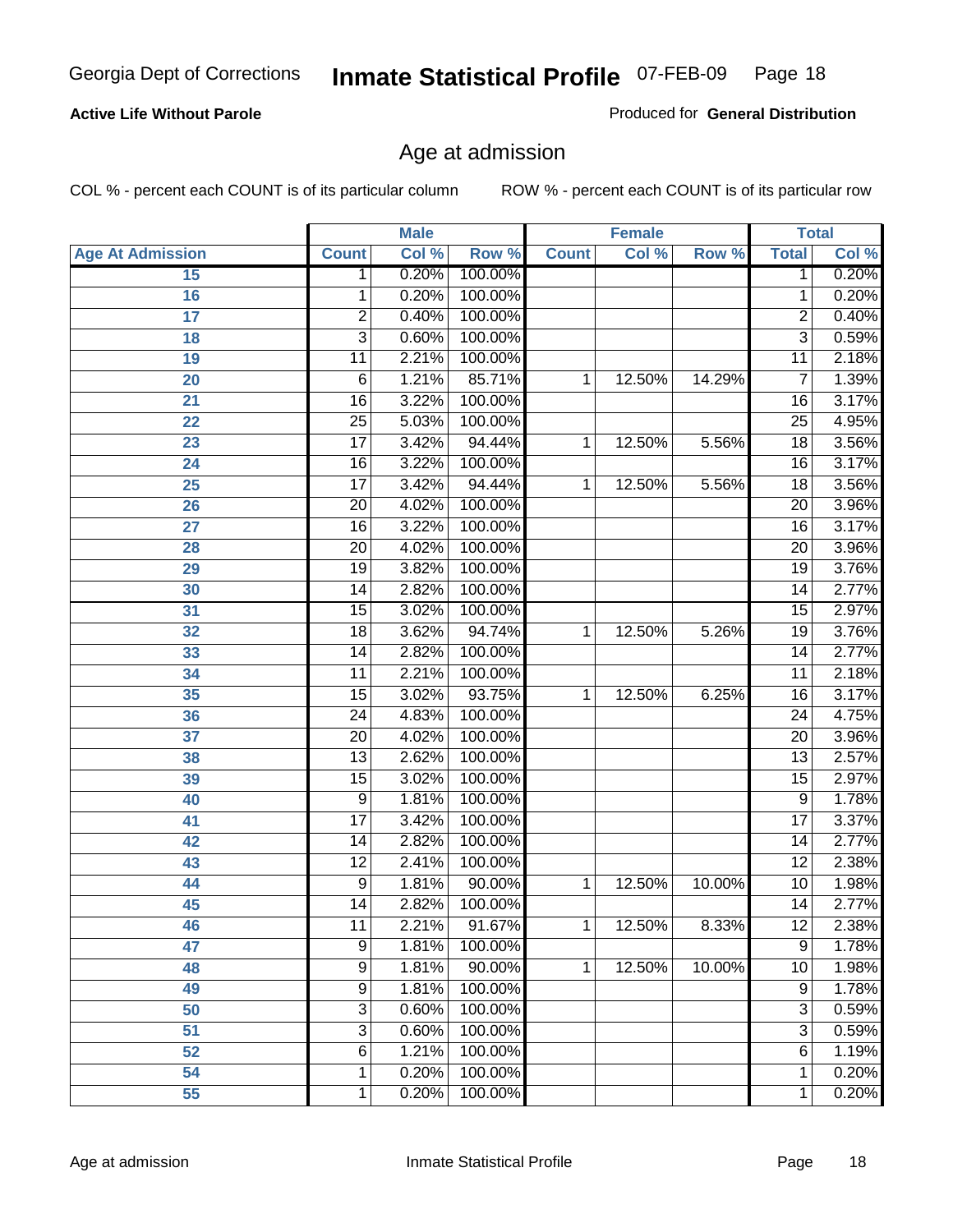#### **Active Life Without Parole**

Produced for **General Distribution**

#### Age at admission

|                         |              | <b>Male</b> |         |              | <b>Female</b> |       |              | <b>Total</b> |
|-------------------------|--------------|-------------|---------|--------------|---------------|-------|--------------|--------------|
| <b>Age At Admission</b> | <b>Count</b> | Col %       | Row %   | <b>Count</b> | Col %         | Row % | <b>Total</b> | Col %        |
| 56                      | 3            | 0.60%       | 100.00% |              |               |       | 3            | 0.59%        |
| 57                      | 5            | 1.01%       | 100.00% |              |               |       | 5            | 0.99%        |
| 58                      | 2            | 0.40%       | 100.00% |              |               |       | 2            | 0.40%        |
| 60                      |              | 0.20%       | 100.00% |              |               |       |              | 0.20%        |
| 62                      |              | 0.20%       | 100.00% |              |               |       |              | 0.20%        |
| 63                      |              | 0.20%       | 100.00% |              |               |       |              | 0.20%        |
| 64                      | 3            | 0.60%       | 100.00% |              |               |       | 3            | 0.59%        |
| 65                      |              | 0.20%       | 100.00% |              |               |       |              | 0.20%        |
| 66                      |              | 0.20%       | 100.00% |              |               |       |              | 0.20%        |
| 67                      |              | 0.20%       | 100.00% |              |               |       |              | 0.20%        |
| 69                      |              | 0.20%       | 100.00% |              |               |       |              | 0.20%        |
| 71                      |              | 0.20%       | 100.00% |              |               |       |              | 0.20%        |
| <b>Total Reported</b>   | 497          | 100%        | 98.42%  | 8            | 100%          | 1.58% | 505          | 100%         |

| rted |                      |     |
|------|----------------------|-----|
| -    | 107<br>- 7<br>$\sim$ | 505 |

| <b>Mean</b><br>(average)       | 34.40 | 34.13 | 34.4     |
|--------------------------------|-------|-------|----------|
| <b>Median (middle)</b>         |       | 33.5  | າາ<br>აა |
| <b>Mode</b><br>(most frequent) | --    | 25    | n,<br>LL |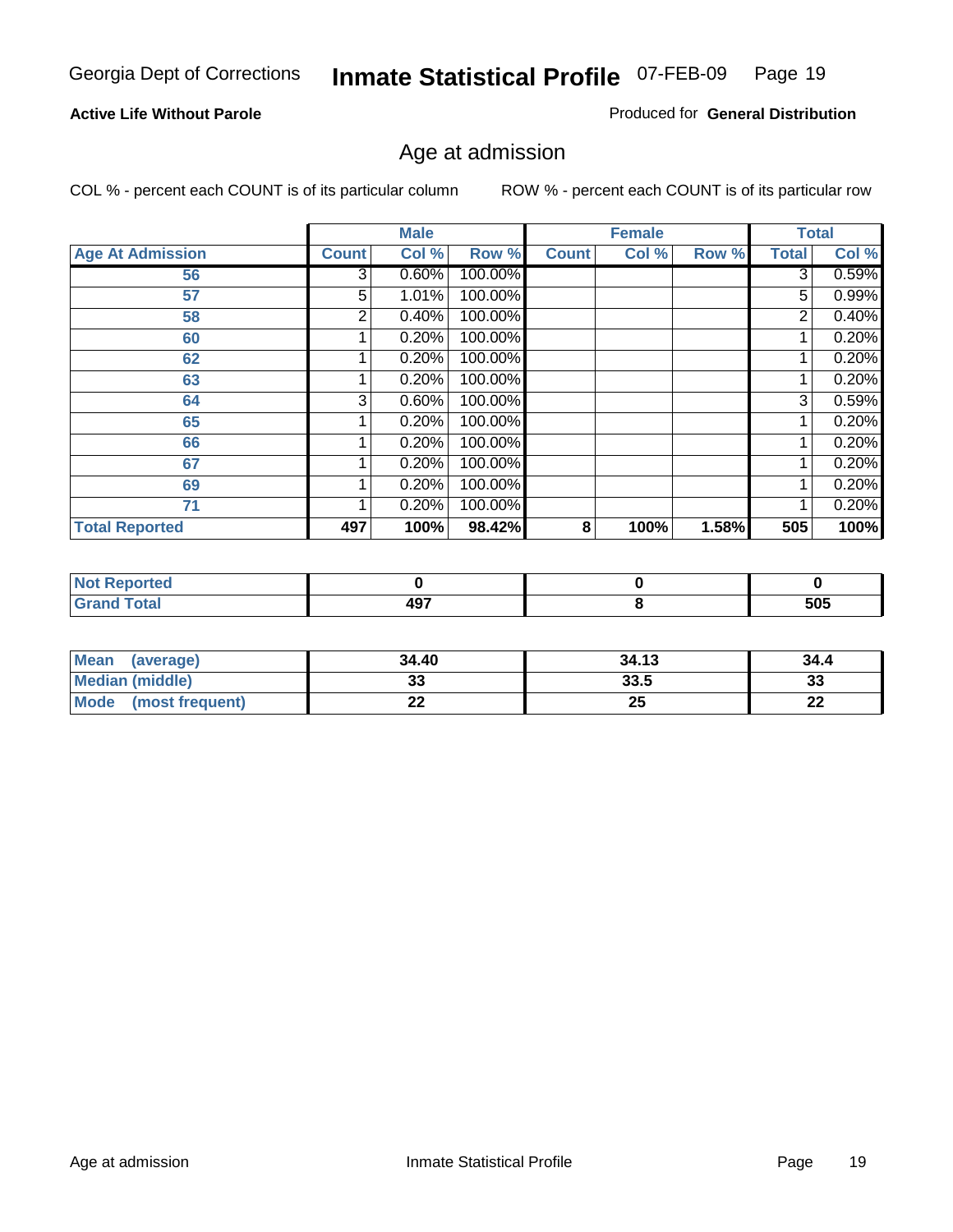**Active Life Without Parole** 

Georgia Dept of Corrections **Inmate Statistical Profile** 07-FEB-09 Page 20

Produced for **General Distribution**

#### Age at release

|                       |              | <b>Male</b> |       |                | <b>Female</b> |       |              | Total |
|-----------------------|--------------|-------------|-------|----------------|---------------|-------|--------------|-------|
| <b>Age At Release</b> | <b>Count</b> | Col %       | Row % | <b>Count</b> Ⅰ | Col%          | Row % | <b>Total</b> | Col % |
| <b>Total Reported</b> |              |             |       |                |               |       |              |       |

| <b>Still Active</b> | 497 | 505 |
|---------------------|-----|-----|
| <b>Not Reported</b> |     |     |
| <b>Grand Total</b>  | 497 | 505 |

| Mean (average)         | N/A | N/A | N/A |
|------------------------|-----|-----|-----|
| <b>Median (middle)</b> | N/A | N/A | N/A |
| Mode (most frequent)   | N/A | N/A | N/A |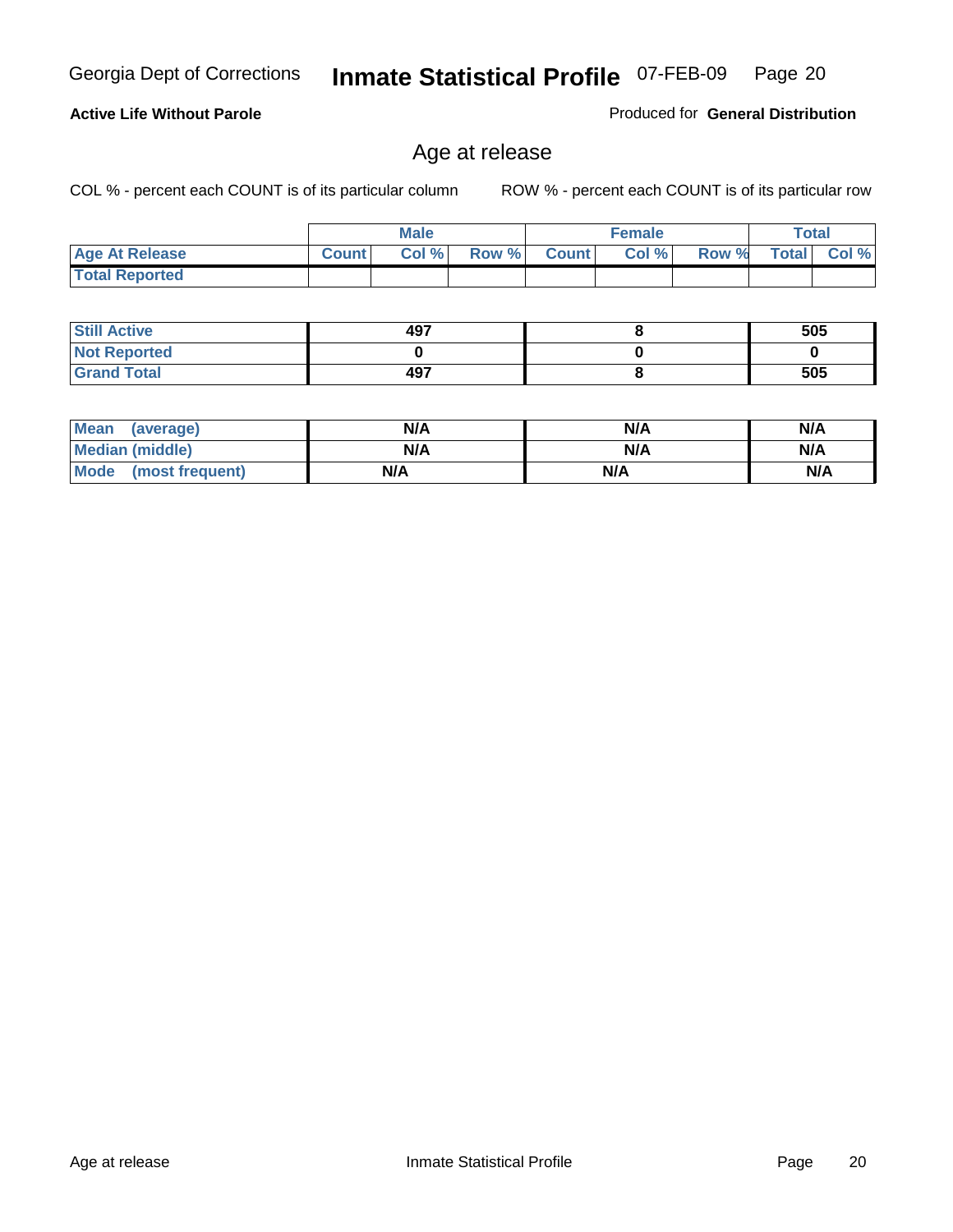#### **Active Life Without Parole**

#### Produced for **General Distribution**

#### Height, measured at entry to prison

|                       |                 | <b>Male</b> |         |                | <b>Female</b> |        | <b>Total</b>    |          |
|-----------------------|-----------------|-------------|---------|----------------|---------------|--------|-----------------|----------|
| <b>Height</b>         | <b>Count</b>    | Col %       | Row %   | <b>Count</b>   | Col %         | Row %  | <b>Total</b>    | Col %    |
| 5'01''                | 2               | 0.40%       | 100.00% |                |               |        | $\overline{2}$  | 0.40%    |
| 5'02"                 | 1               | 0.20%       | 100.00% |                |               |        | 1               | 0.20%    |
| 5'03"                 | 2               | 0.40%       | 50.00%  | $\overline{c}$ | 25.00%        | 50.00% | 4               | 0.80%    |
| 5'04"                 | 3               | 0.61%       | 60.00%  | $\overline{2}$ | 25.00%        | 40.00% | 5               | 1.00%    |
| 5'05"                 | 19              | 3.85%       | 90.48%  | $\overline{2}$ | 25.00%        | 9.52%  | 21              | 4.18%    |
| 5'06"                 | 35              | 7.09%       | 100.00% |                |               |        | $\overline{35}$ | 6.97%    |
| 5'07''                | 32              | 6.48%       | 96.97%  | 1              | 12.50%        | 3.03%  | 33              | 6.57%    |
| 5'08''                | $\overline{47}$ | 9.51%       | 97.92%  | 1              | 12.50%        | 2.08%  | 48              | 9.56%    |
| 5'09"                 | 64              | 12.96%      | 100.00% |                |               |        | 64              | 12.75%   |
| 5'10''                | 70              | 14.17%      | 100.00% |                |               |        | 70              | 13.94%   |
| 5'11''                | 69              | 13.97%      | 100.00% |                |               |        | 69              | 13.75%   |
| 6'00"                 | 55              | 11.13%      | 100.00% |                |               |        | 55              | 10.96%   |
| 6'01"                 | 35              | 7.09%       | 100.00% |                |               |        | 35              | 6.97%    |
| 6'02''                | 24              | 4.86%       | 100.00% |                |               |        | 24              | 4.78%    |
| 6'03"                 | 18              | 3.64%       | 100.00% |                |               |        | 18              | 3.59%    |
| 6'04"                 | 11              | 2.23%       | 100.00% |                |               |        | 11              | 2.19%    |
| 6'05"                 | 5               | 1.01%       | 100.00% |                |               |        | 5               | $1.00\%$ |
| 6'06"                 | $\overline{2}$  | 0.40%       | 100.00% |                |               |        | $\overline{2}$  | 0.40%    |
| <b>Total Reported</b> | 494             | 100%        | 98.41%  | 8              | 100%          | 1.59%  | 502             | 100%     |

| τeα<br>$\cdots$ |                  |     |
|-----------------|------------------|-----|
| _____           | "~<br>13,<br>$-$ | 505 |

| <b>Mean</b><br>(average)       | 5'10" | 5'05" | 5'10" |
|--------------------------------|-------|-------|-------|
| Median (middle)                | 5'10" |       | 5'10" |
| <b>Mode</b><br>(most frequent) | 5'10" | 5'04" | 5'10" |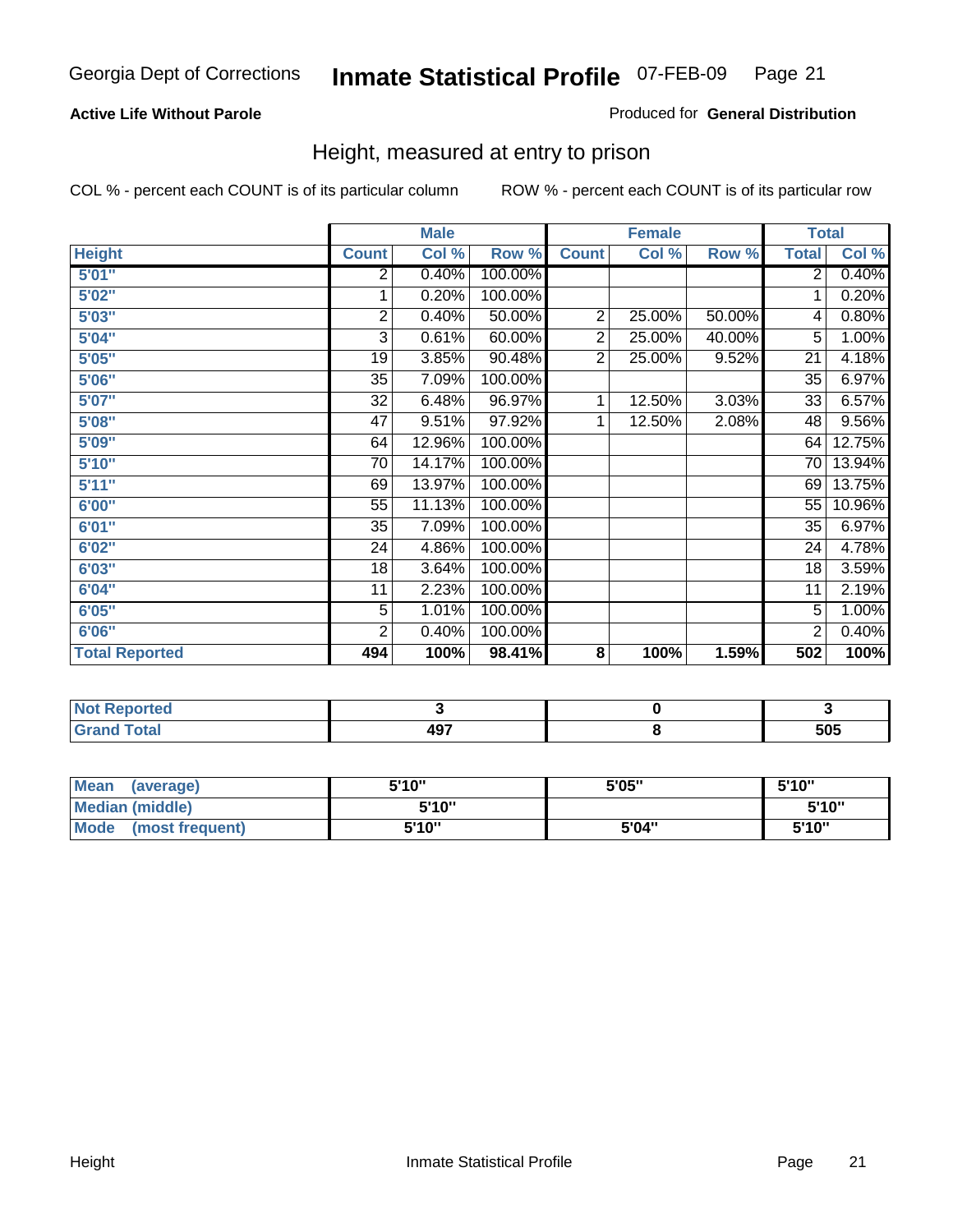#### **Active Life Without Parole**

#### Produced for **General Distribution**

#### Weight, measured at entry to prison

|                       |                 | <b>Male</b> |         |                | <b>Female</b> |         | <b>Total</b>    |        |
|-----------------------|-----------------|-------------|---------|----------------|---------------|---------|-----------------|--------|
| <b>Weight</b>         | <b>Count</b>    | Col %       | Row %   | <b>Count</b>   | Col %         | Row %   | <b>Total</b>    | Col %  |
| 110 - 119 pounds      |                 |             |         | $\mathbf 1$    | 12.50%        | 100.00% | $\mathbf 1$     | 0.20%  |
| 120 - 129 pounds      | 3               | 0.61%       | 100.00% |                |               |         | 3               | 0.60%  |
| 130 - 139 pounds      | 14              | 2.83%       | 93.33%  | 1              | 12.50%        | 6.67%   | $\overline{15}$ | 2.99%  |
| 140 - 149 pounds      | 28              | 5.67%       | 96.55%  | 1              | 12.50%        | 3.45%   | 29              | 5.78%  |
| 150 - 159 pounds      | 40              | 8.10%       | 97.56%  | 1              | 12.50%        | 2.44%   | 41              | 8.17%  |
| 160 - 169 pounds      | 67              | 13.56%      | 98.53%  | 1              | 12.50%        | 1.47%   | 68              | 13.55% |
| 170 - 179 pounds      | 67              | 13.56%      | 97.10%  | $\overline{2}$ | 25.00%        | 2.90%   | 69              | 13.75% |
| 180 - 189 pounds      | $\overline{77}$ | 15.59%      | 100.00% |                |               |         | $\overline{77}$ | 15.34% |
| 190 - 199 pounds      | 38              | 7.69%       | 100.00% |                |               |         | 38              | 7.57%  |
| 200 - 209 pounds      | 33              | 6.68%       | 97.06%  | 1              | 12.50%        | 2.94%   | $\overline{34}$ | 6.77%  |
| 210 - 219 pounds      | 35              | 7.09%       | 100.00% |                |               |         | 35              | 6.97%  |
| 220 - 229 pounds      | 28              | 5.67%       | 100.00% |                |               |         | $\overline{28}$ | 5.58%  |
| 230 - 239 pounds      | 26              | 5.26%       | 100.00% |                |               |         | 26              | 5.18%  |
| 240 - 249 pounds      | $\overline{12}$ | 2.43%       | 100.00% |                |               |         | $\overline{12}$ | 2.39%  |
| 250 - 259 pounds      | 9               | 1.82%       | 100.00% |                |               |         | 9               | 1.79%  |
| 260 - 269 pounds      | $\overline{5}$  | 1.01%       | 100.00% |                |               |         | $\overline{5}$  | 1.00%  |
| 270 - 279 pounds      | $\overline{2}$  | 0.40%       | 100.00% |                |               |         | $\overline{2}$  | 0.40%  |
| 280 - 289 pounds      | $\overline{6}$  | 1.21%       | 100.00% |                |               |         | $\overline{6}$  | 1.20%  |
| 290 - 299 pounds      | 1               | 0.20%       | 100.00% |                |               |         | 1               | 0.20%  |
| 320 - 329 pounds      | 1               | 0.20%       | 100.00% |                |               |         | 1               | 0.20%  |
| 330 - 339 pounds      | 1               | 0.20%       | 100.00% |                |               |         | 1               | 0.20%  |
| 400 pounds and over   | 1               | 0.20%       | 100.00% |                |               |         | 1               | 0.20%  |
| <b>Total Reported</b> | 494             | 100%        | 98.41%  | 8              | 100%          | 1.59%   | 502             | 100.0% |

| ported<br><b>AGL</b>     |             |     |
|--------------------------|-------------|-----|
| <b>Total</b><br>$\sim$ . | 407<br>TV 1 | 505 |

| <b>Mean</b><br>(average)       | 189 | 157 | 189   |
|--------------------------------|-----|-----|-------|
| Median (middle)                | 183 | 160 | 182.5 |
| <b>Mode</b><br>(most frequent) | 170 | 143 | 170   |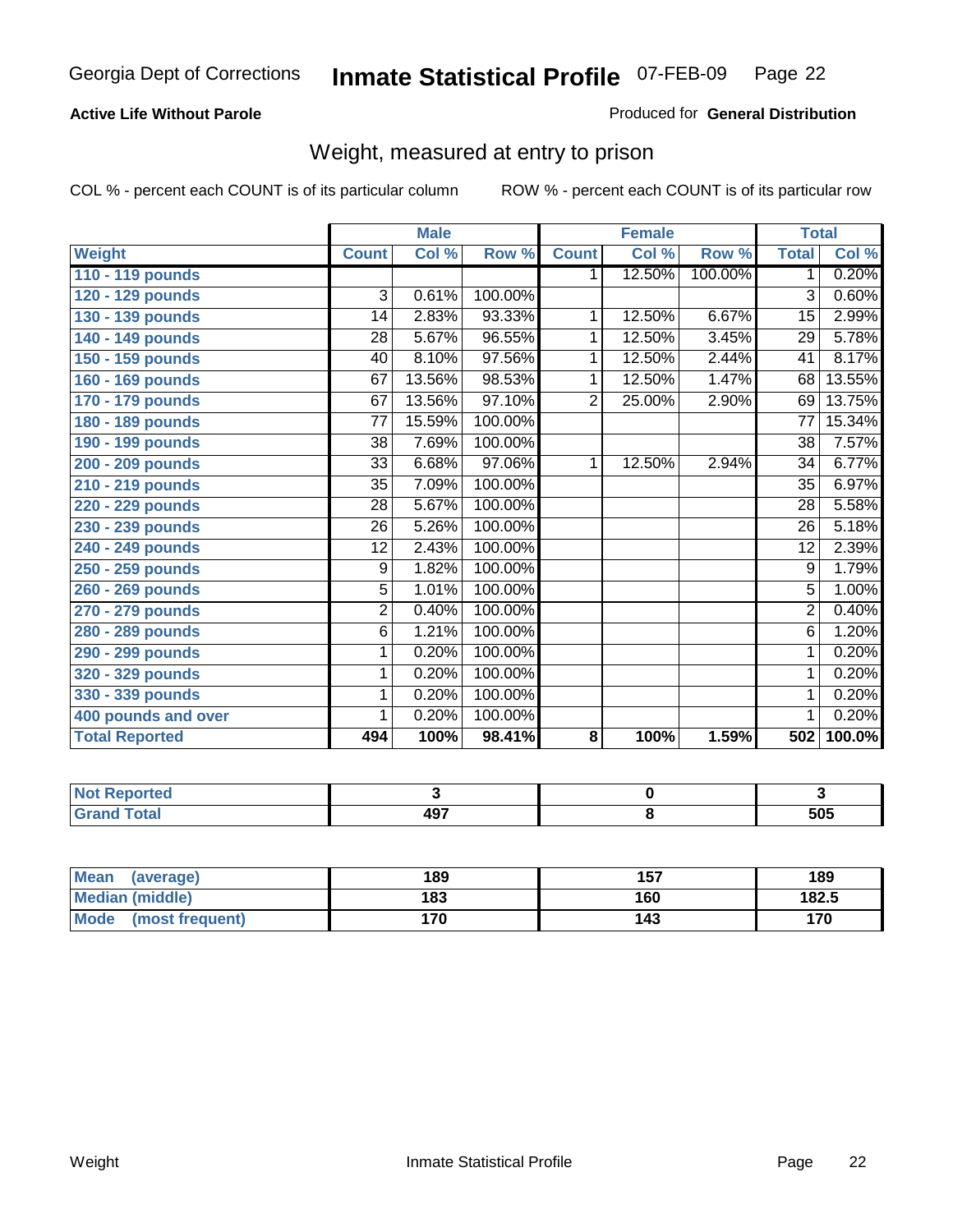Produced for **General Distribution**

**Active Life Without Parole** 

### Military service

|                         |              | <b>Male</b> |                    |   | <b>Female</b> |          |       | <b>Total</b> |
|-------------------------|--------------|-------------|--------------------|---|---------------|----------|-------|--------------|
| <b>Military service</b> | <b>Count</b> | Col %       | <b>Row % Count</b> |   | Col %         | Row %    | Total | Col %        |
| <b>Air Force</b>        | 6            | 1.83%       | 100.00%            |   |               |          |       | 1.79%        |
| <b>Army</b>             | 32           | $9.76\%$    | 100.00%            |   |               |          | 32    | 9.52%        |
| <b>Navy</b><br>3        |              | $.91\%$     | 100.00%            |   |               |          |       | .89%         |
| <b>Marines</b><br>4     |              | 1.22%       | 100.00%            |   |               |          |       | 1.19%        |
| 96 None                 | 283          | 86.28%      | 97.25%             | 8 | 100.00%       | $2.75\%$ | 291   | 86.61%       |
| <b>Total Reported</b>   | 328          | 100%        | 97.62%             | 8 | 100%          | 2.38%    | 336   | 100%         |

| المتحامين | 1 C N      | 169 |
|-----------|------------|-----|
| тео       | פט ו       | - - |
| Cotot     | 107<br>49. | 505 |

| M<br><b>INUIL</b><br>.<br>. |
|-----------------------------|
|-----------------------------|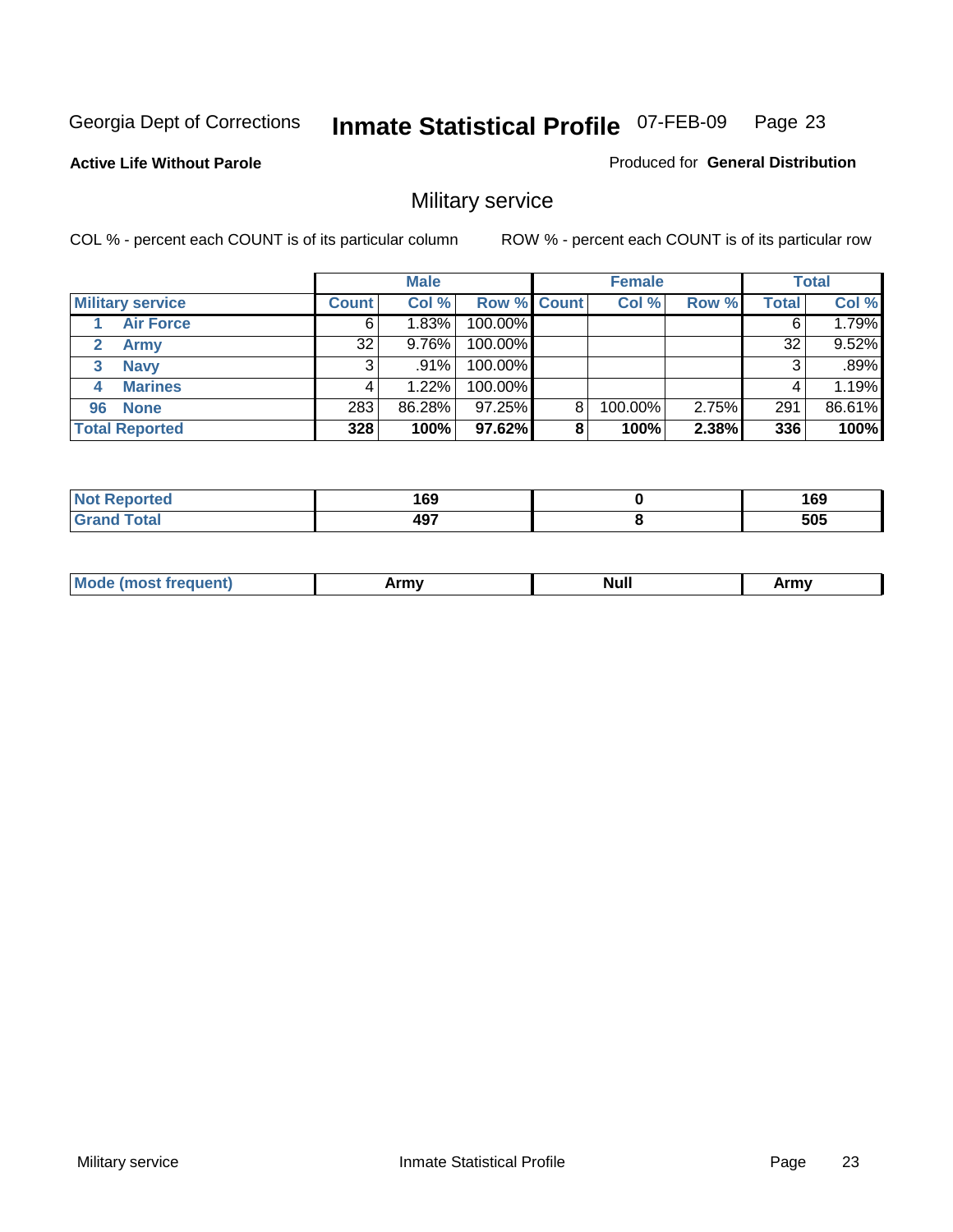#### **Active Life Without Parole**

#### Produced for **General Distribution**

#### Type of admission to prison

|    |                             |              | <b>Male</b> |                    |   | <b>Female</b> |       |              | <b>Total</b> |
|----|-----------------------------|--------------|-------------|--------------------|---|---------------|-------|--------------|--------------|
|    | <b>Type of Admission</b>    | <b>Count</b> | Col %       | <b>Row % Count</b> |   | Col %         | Row % | <b>Total</b> | Col %        |
|    | <b>Committed From Court</b> | 142          | 28.57%      | 97.26%             | 4 | 50.00%        | 2.74% | 146          | 28.91%       |
| 3  | <b>Parole Rev/New Sent</b>  | 37           | 7.44%       | 100.00%            |   |               |       | 37           | 7.33%        |
| 4  | <b>Par Rev/No New Sent</b>  | 8            | 1.61%       | 100.00%            |   |               |       | 8            | 1.58%        |
| 6  | <b>Prob Viol/Partial</b>    | 6            | 1.21%       | 100.00%            |   |               |       | 6            | 1.19%        |
| 9  | <b>Prob Rev/Remainder</b>   | 11           | 2.21%       | 100.00%            |   |               |       | 11           | 2.18%        |
| 10 | <b>New Sent/Par Rev Pnd</b> |              | .20%        | 100.00%            |   |               |       |              | .20%         |
| 11 | <b>Life W/O Parole</b>      | 291          | 58.55%      | 98.64%             | 4 | 50.00%        | 1.36% | 295          | 58.42%       |
| 30 | <b>Par Rev/Rsn Unknown</b>  |              | .20%        | 100.00%            |   |               |       |              | .20%         |
|    | <b>Total Reported</b>       | 497          | 100%        | 98.42%             | 8 | 100%          | 1.58% | 505          | 100%         |

| eported                     |     |     |
|-----------------------------|-----|-----|
| <b>Total</b><br>r<br>$\sim$ | 107 | 505 |

| <b>Mode (most frequent)</b> | <sup>€</sup> W/O Par | <b>Court Cmmt</b> | W/O Par |
|-----------------------------|----------------------|-------------------|---------|
|                             |                      |                   |         |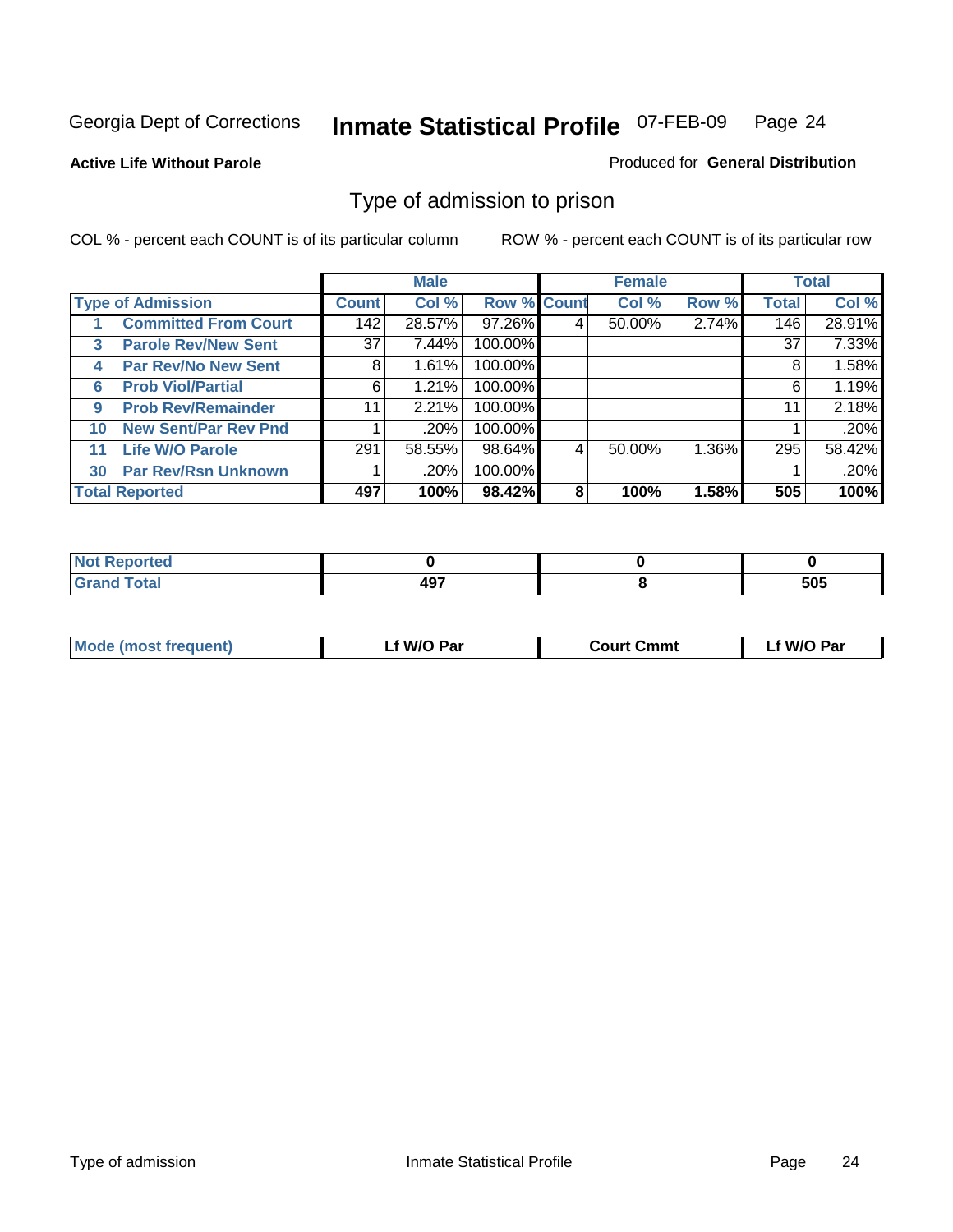**Active Life Without Parole** 

Produced for **General Distribution**

#### Current / last security status

|                        |              | <b>Male</b> |                    |   | <b>Female</b> |       |       | <b>Total</b> |
|------------------------|--------------|-------------|--------------------|---|---------------|-------|-------|--------------|
| <b>Security Status</b> | <b>Count</b> | Col %       | <b>Row % Count</b> |   | Col %         | Row % | Total | Col %        |
| 3 Minimum              |              | 1.02%       | $100.00\%$         |   | .00%          |       |       | 1.00%        |
| 4 Medium               | 69           | 14.05%      | $100.00\%$         |   | $.00\%$       |       | 69    | 13.83%       |
| 5 Close                | 416          | 84.73%      | $98.11\%$          | 8 | 100.00%       | 1.89% | 424   | 84.97%       |
| <b>6 Maximum</b>       |              | .20%        | 100.00%            |   | .00%          |       |       | $.20\%$      |
| <b>Total Reported</b>  | 491          | 100%        | 98.4%              | 8 | 100%          | 1.6%  | 499   | 100%         |

| <b>Still being diagnosed</b> |     |     |
|------------------------------|-----|-----|
| <b>Not Reported</b>          |     |     |
| <b>Grand Total</b>           | 497 | 505 |

| <b>Mode</b><br><b>OSE</b><br>∵lose<br>(most frequent)<br>oseث<br>- - - -<br>- - - -<br>- - - - |  |
|------------------------------------------------------------------------------------------------|--|
|------------------------------------------------------------------------------------------------|--|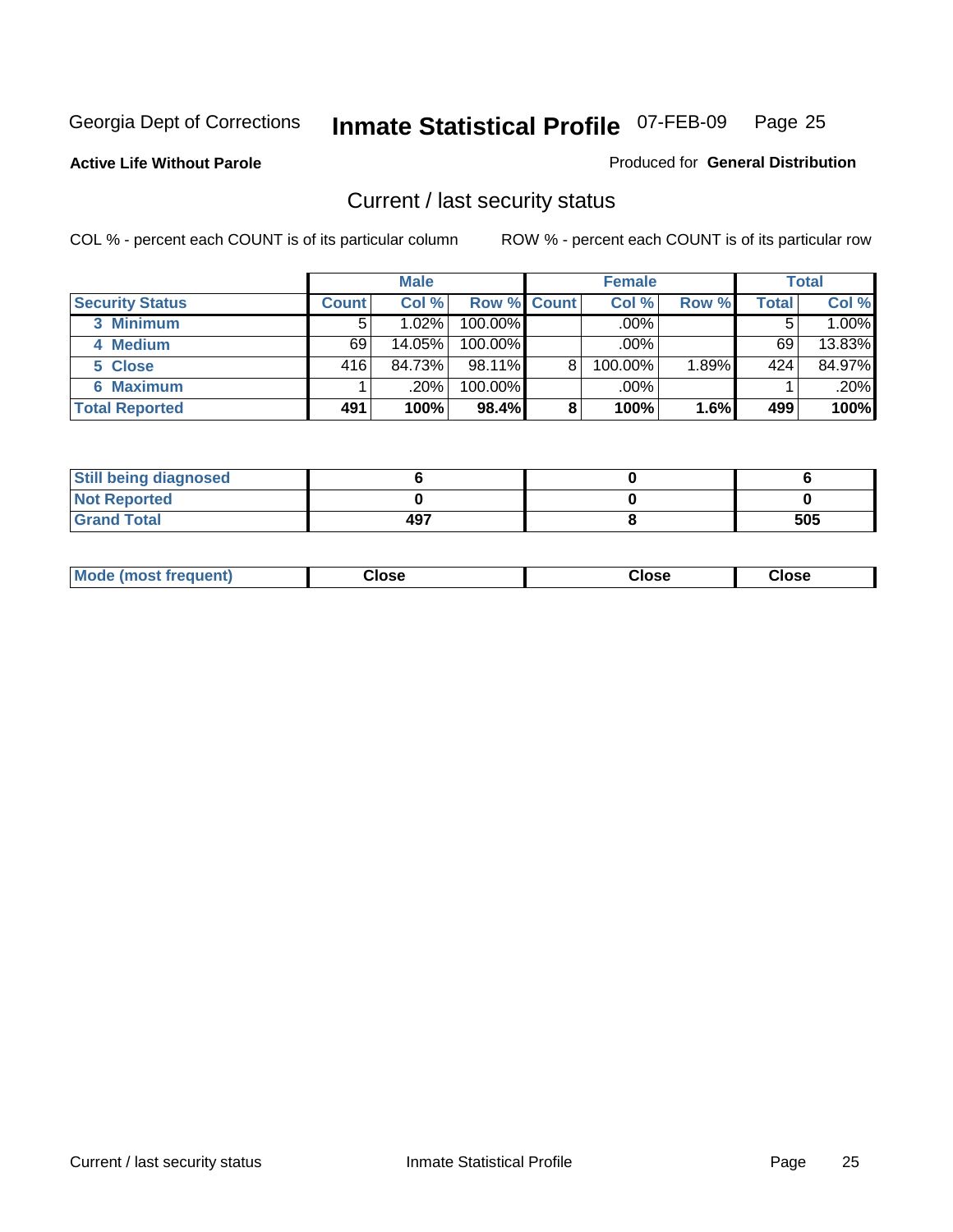**Active Life Without Parole** 

Produced for **General Distribution**

### Current / last type of institution

|                            |              | <b>Male</b> |                    | <b>Female</b> |       |       | <b>Total</b> |
|----------------------------|--------------|-------------|--------------------|---------------|-------|-------|--------------|
| <b>Type of Institution</b> | <b>Count</b> | Col %       | <b>Row % Count</b> | Col%          | Row % | Total | Col %        |
| <b>State Prison</b>        | 496          | 99.80%      | 98.41%             | $100.00\%$    | .59%  | 504   | 99.80%       |
| <b>Private Prison</b>      |              | ا 20%.      | 100.00%            |               |       |       | .20%         |
| <b>Total Reported</b>      | 497          | 100%        | 98.42%             | 100%          | 1.58% | 505   | 100%         |

| ted                   |            |     |
|-----------------------|------------|-----|
| <b>otal</b><br>$\sim$ | 497<br>тэ. | 505 |

| <b>Mode (most frequent)</b> | <b>State Prison</b> | <b>State Prison</b> | <b>State Prison</b> |
|-----------------------------|---------------------|---------------------|---------------------|
|                             |                     |                     |                     |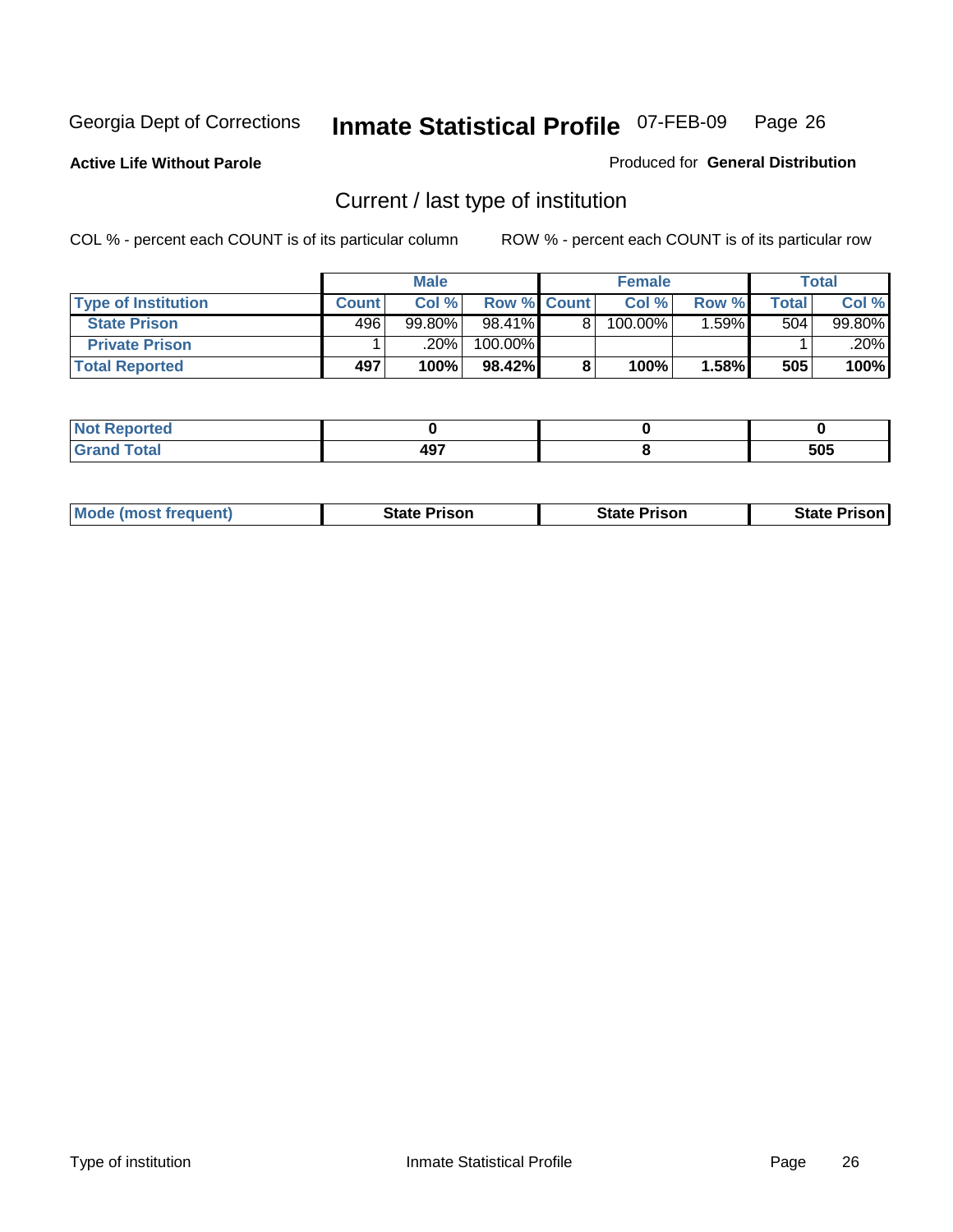**Active Life Without Parole** 

Produced for **General Distribution**

#### Institution type - transitional centers

|                                          |              | <b>Male</b> |                    | <b>Female</b> |             | Total |
|------------------------------------------|--------------|-------------|--------------------|---------------|-------------|-------|
| <b>Institution Type - Trans. Centers</b> | <b>Count</b> | Col%        | <b>Row % Count</b> | Col %         | Row % Total | Col % |
| <b>Total Reported</b>                    |              |             |                    |               |             |       |

| rtea<br>20 NGL 2<br>  |  |  |
|-----------------------|--|--|
| into!<br>---<br>_____ |  |  |

| Mode (most frequent) | <b>Null</b> | <b>Null</b> | <b>Null</b> |
|----------------------|-------------|-------------|-------------|
|                      |             |             |             |
|                      |             |             |             |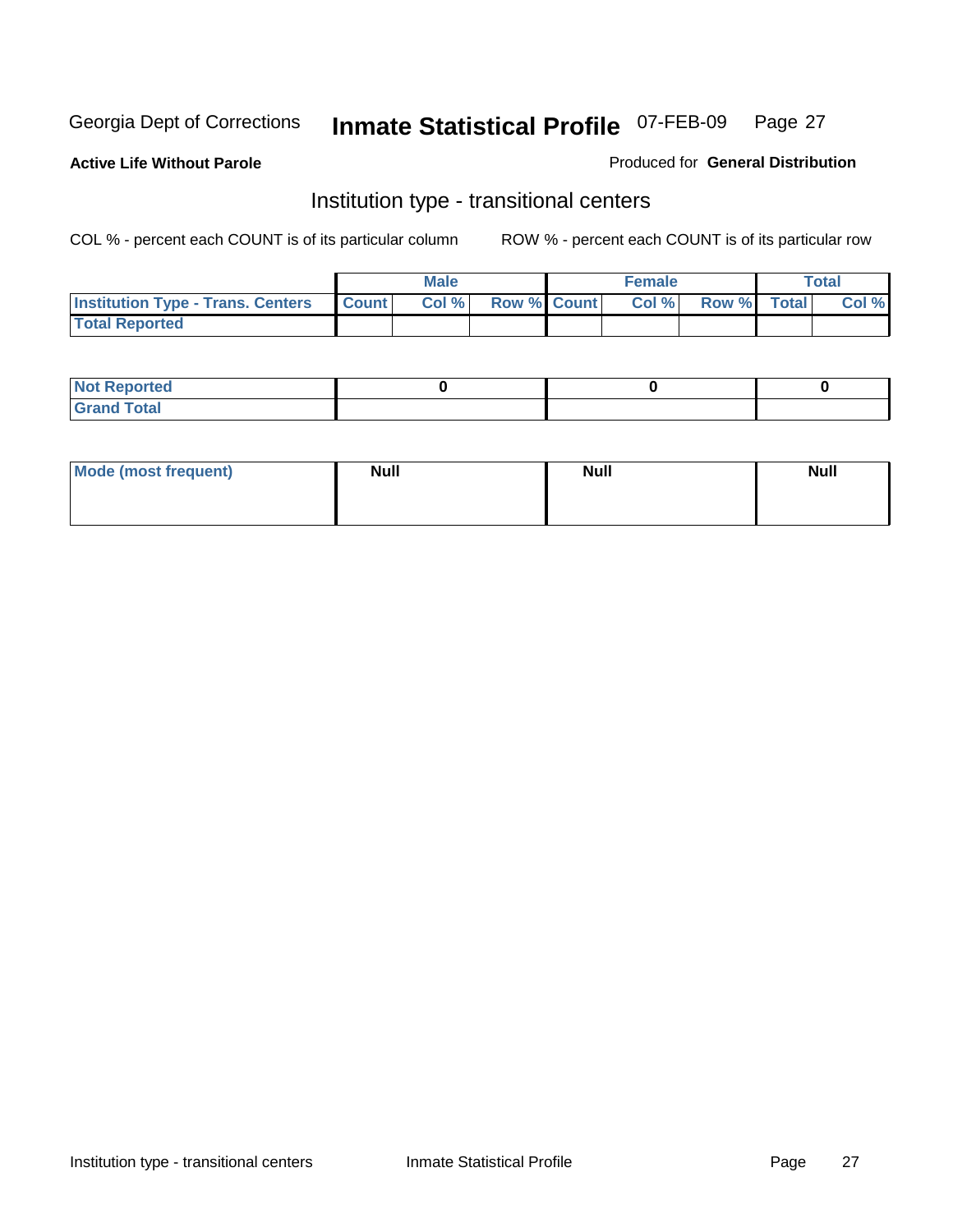**Active Life Without Parole** 

Produced for **General Distribution**

#### Institution type - mental hospitals

|                                                  | <b>Male</b> |                    | <b>Female</b> |                   | <b>Total</b> |
|--------------------------------------------------|-------------|--------------------|---------------|-------------------|--------------|
| <b>Institution Type - Mental Hospitals Count</b> | Col%        | <b>Row % Count</b> |               | Col % Row % Total | Col %        |
| <b>Total Reported</b>                            |             |                    |               |                   |              |

| <b>Not Reported</b> |  |  |
|---------------------|--|--|
| <b>Fotal</b><br>Cro |  |  |

| Mode (most frequent) | <b>Null</b> | <b>Null</b> | <b>Null</b> |
|----------------------|-------------|-------------|-------------|
|                      |             |             |             |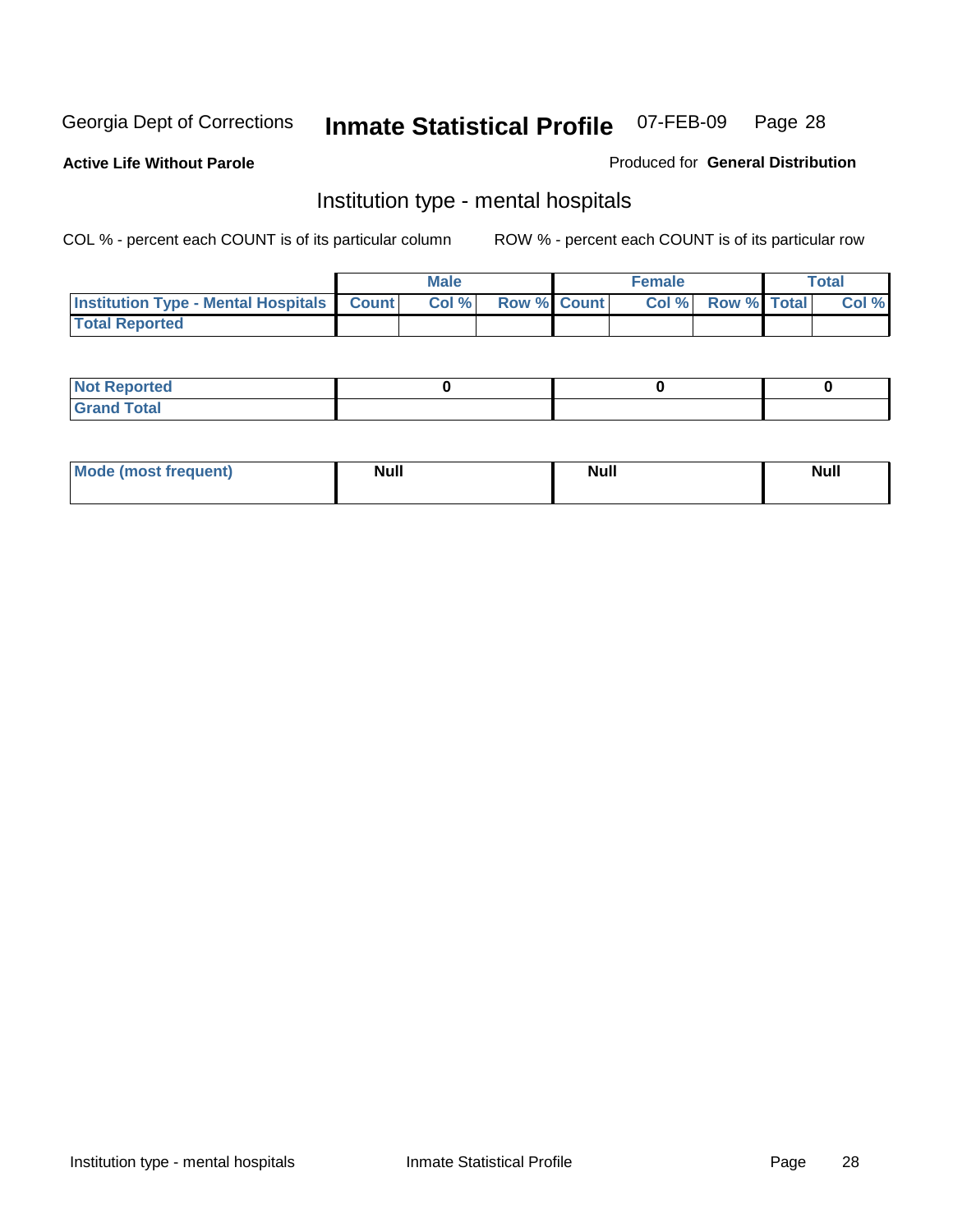**Active Life Without Parole** 

Produced for **General Distribution**

#### Institution type - county prisons

|                                                    | <b>Male</b> |  | <b>Female</b>            |              |       | Total |
|----------------------------------------------------|-------------|--|--------------------------|--------------|-------|-------|
| <b>Institution Type - County Prisons   Count  </b> | Col %       |  | <b>Row % Count Col %</b> | <b>Row %</b> | Total | Col % |
| <b>Total Reported</b>                              |             |  |                          |              |       |       |

| <b>Not</b><br><b>Reported</b> |  |  |
|-------------------------------|--|--|
| <b>Grand Total</b>            |  |  |

| <b>Mo</b><br>frequent) | NI. . II<br>1u 11 | <b>Moll</b> | <b>Null</b> |
|------------------------|-------------------|-------------|-------------|
|                        |                   |             |             |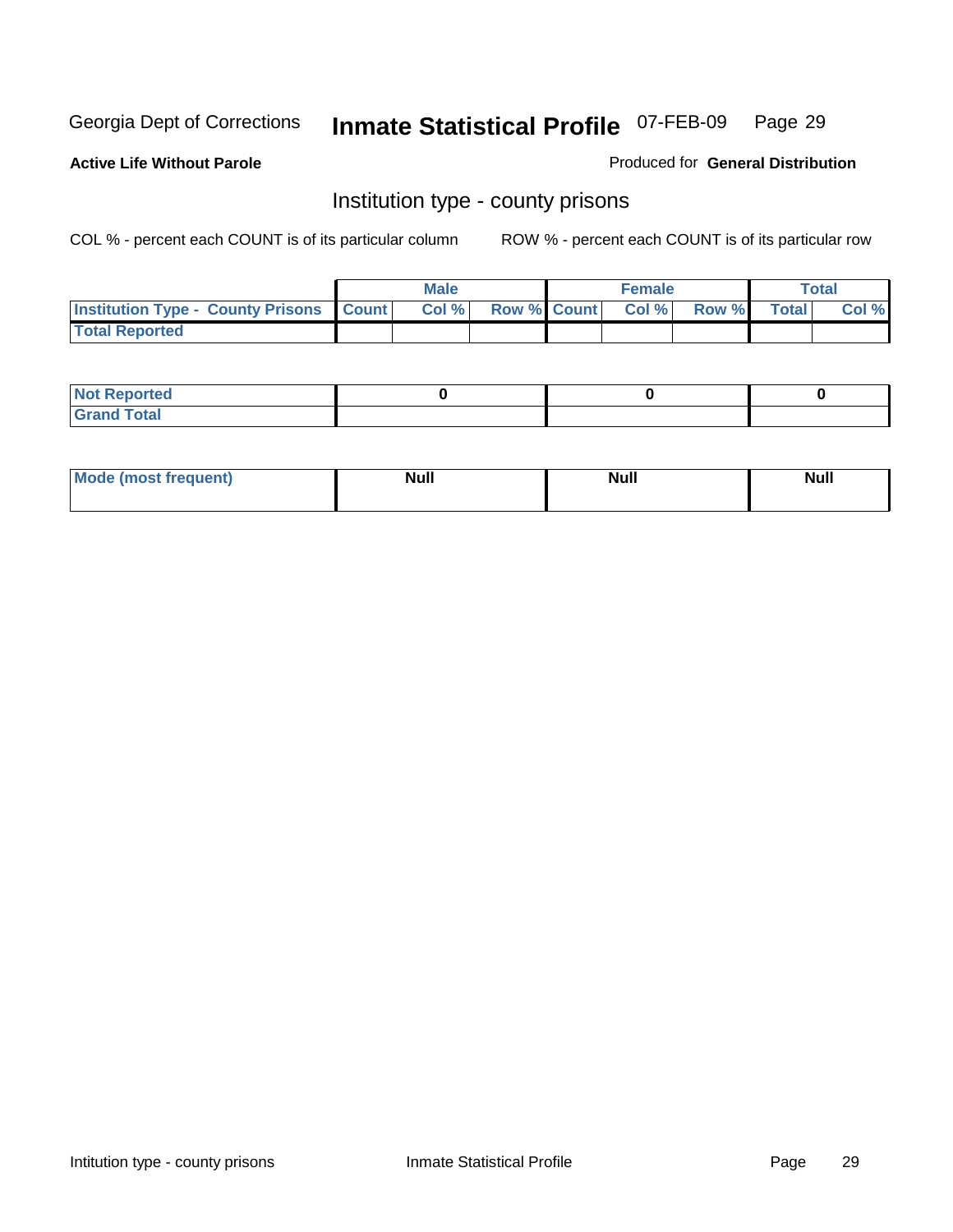#### **Active Life Without Parole**

#### Produced for **General Distribution**

#### Institution type - state prisons

|     |                                         | <b>Male</b>     |                           | <b>Female</b> |                         |        | <b>Total</b> |                 |        |
|-----|-----------------------------------------|-----------------|---------------------------|---------------|-------------------------|--------|--------------|-----------------|--------|
|     | <b>Institution Type - State Prisons</b> | <b>Count</b>    | $\overline{\text{Col}}$ % | Row %         | <b>Count</b>            | Col %  | Row %        | <b>Total</b>    | Col %  |
|     | 532 Augusta State Med.                  | $\overline{26}$ | 5.24%                     | 100.00%       |                         |        |              | $\overline{26}$ | 5.16%  |
|     | <b>Prison</b>                           |                 |                           |               |                         |        |              |                 |        |
| 553 | <b>Baldwin State Prison</b>             | 15              | 3.02%                     | 100.00%       |                         |        |              | 15              | 2.98%  |
| 547 | <b>Calhoun State Prison</b>             | 4               | .81%                      | 100.00%       |                         |        |              | 4               | .79%   |
| 523 | <b>Coastal State Prison</b>             | 3               | .60%                      | 100.00%       |                         |        |              | 3               | .60%   |
| 503 | <b>Dodge State Prison</b>               | 1               | .20%                      | 100.00%       |                         |        |              | 1               | .20%   |
| 521 | <b>Ga Diag &amp; Class Pris</b>         | 4               | .81%                      | 100.00%       |                         |        |              | 4               | .79%   |
| 522 | <b>Ga Diag &amp; Class Pris-</b>        | 14              | 2.82%                     | 100.00%       |                         |        |              | 14              | 2.78%  |
|     | <b>Perm</b>                             |                 |                           |               |                         |        |              |                 |        |
| 517 | <b>Ga State Prison</b>                  | 19              | 3.83%                     | 100.00%       |                         |        |              | 19              | 3.77%  |
| 541 | <b>Hancock State Prison</b>             | 58              | 11.69%                    | 100.00%       |                         |        |              | 58              | 11.51% |
| 540 | <b>Hays State Prison</b>                | 49              | 9.88%                     | 100.00%       |                         |        |              | 49              | 9.72%  |
| 549 | <b>Macon State Prison</b>               | 78              | 15.73%                    | 100.00%       |                         |        |              | 78              | 15.48% |
| 519 | <b>Men'S State Prison</b>               | 5               | 1.01%                     | 100.00%       |                         |        |              | 5               | .99%   |
| 554 | <b>Metro State Prison (W)</b>           |                 |                           |               | 6                       | 75.00% | 100.00%      | 6               | 1.19%  |
| 509 | <b>Montgomery State Prison</b>          | 1               | .20%                      | 100.00%       |                         |        |              |                 | .20%   |
| 505 | <b>Phillips State Prison</b>            | 14              | 2.82%                     | 100.00%       |                         |        |              | 14              | 2.78%  |
| 557 | <b>Pulaski State Prison (W)</b>         |                 |                           |               | $\overline{2}$          | 25.00% | 100.00%      | $\overline{2}$  | .40%   |
| 550 | <b>Smith State Prison</b>               | 45              | 9.07%                     | 100.00%       |                         |        |              | 45              | 8.93%  |
| 542 | <b>Telfair State Prison</b>             | 69              | 13.91%                    | 100.00%       |                         |        |              | 69              | 13.69% |
| 537 | <b>Valdosta State Prison</b>            | 49              | 9.88%                     | 100.00%       |                         |        |              | 49              | 9.72%  |
| 501 | <b>Ware State Prison</b>                | 41              | 8.27%                     | 100.00%       |                         |        |              | 41              | 8.13%  |
| 552 | <b>Washington Sp</b>                    | 1               | .20%                      | 100.00%       |                         |        |              |                 | .20%   |
|     | <b>Total Reported</b>                   | 496             | 100%                      | 98.41%        | $\overline{\mathbf{8}}$ | 100%   | 1.59%        | 504             | 100%   |

| <b>Reported</b><br>$\sim$ |            |     |
|---------------------------|------------|-----|
| <b>otal</b>               | ۸۵۵<br>430 | 504 |

| Mode (most frequent) | <b>1549 Macon State Prison</b> | <b>554 Metro State Prison (W)</b> | 549 Macon State  <br>Prison |
|----------------------|--------------------------------|-----------------------------------|-----------------------------|
|----------------------|--------------------------------|-----------------------------------|-----------------------------|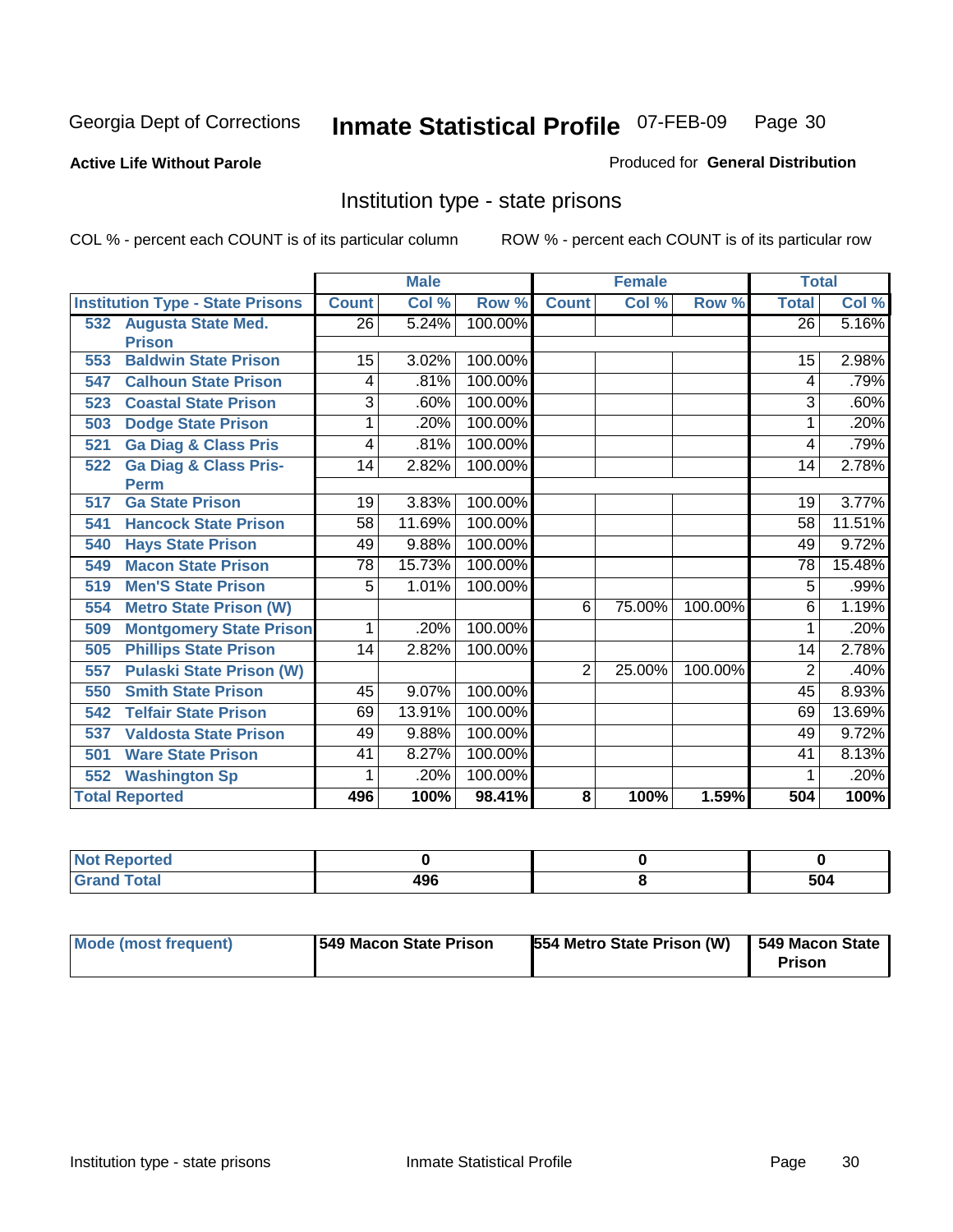**Active Life Without Parole** 

Produced for **General Distribution**

#### Institution type - private prisons

|                                           |              | <b>Male</b> |               | <b>Female</b> |       |       | Total   |
|-------------------------------------------|--------------|-------------|---------------|---------------|-------|-------|---------|
| <b>Institution Type - Private Prisons</b> | <b>Count</b> | Col %       | Row % Count   | Col %         | Row % | Total | Col %   |
| 567 D Ray James Corr Fac                  |              | $100.00\%$  | 100.00%       |               |       |       | 100.00% |
| <b>Total Reported</b>                     |              | 100%        | 100% <b>I</b> |               | %     |       | 100%    |

| <b>Not Reported</b>             |  |  |
|---------------------------------|--|--|
| <b>Total</b><br>Gr2<br>$\sim$ . |  |  |

| Mode (most frequent) | 567 D Ray James Corr Fac | <b>Null</b> | <b>567 D Ray James</b><br><b>Corr Fac</b> |
|----------------------|--------------------------|-------------|-------------------------------------------|
|----------------------|--------------------------|-------------|-------------------------------------------|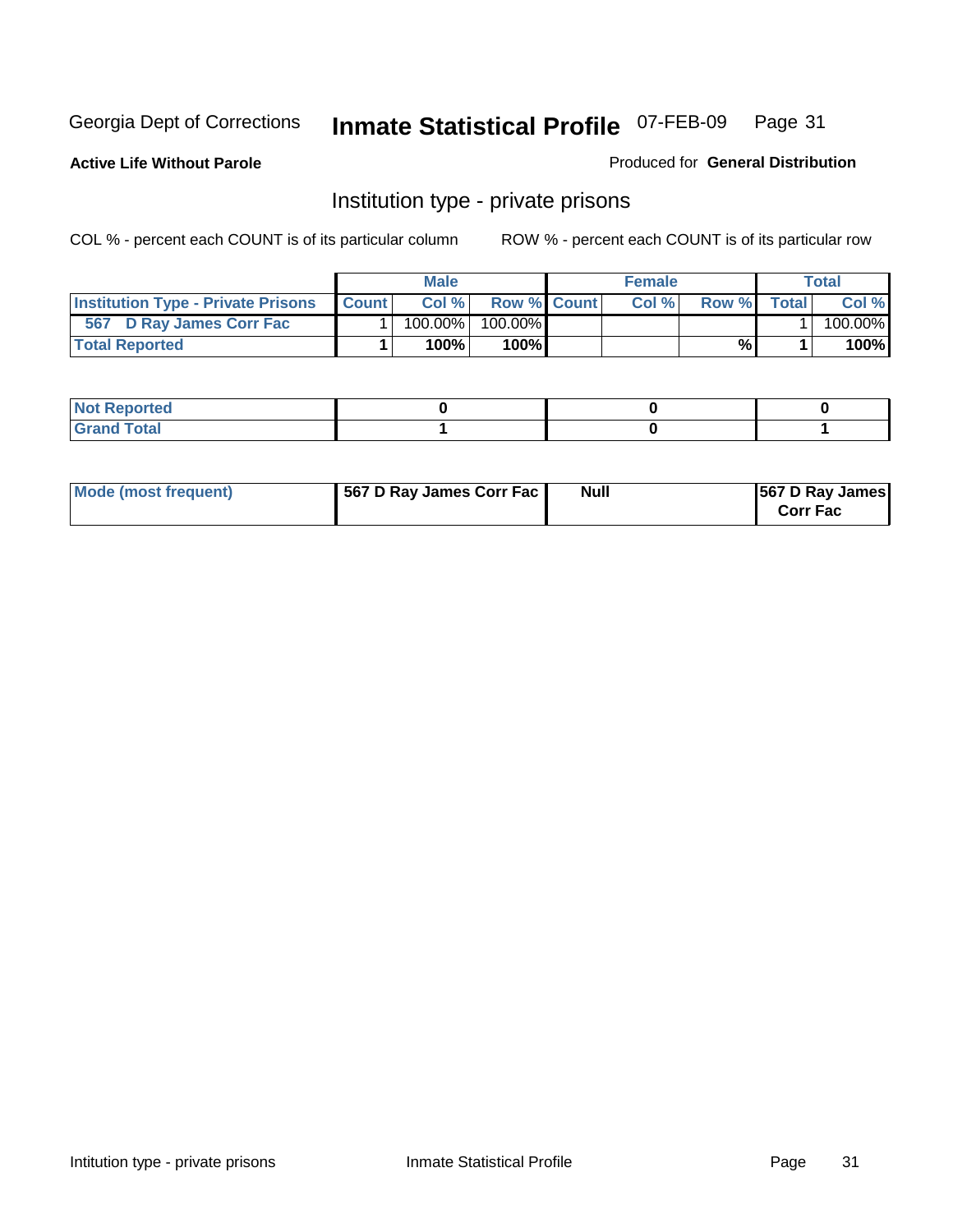**Active Life Without Parole** 

Produced for **General Distribution**

#### Institution type - prison annexes

|                                                | <b>Male</b> |              |                | <b>Female</b> |             | <b>Total</b> |
|------------------------------------------------|-------------|--------------|----------------|---------------|-------------|--------------|
| <b>Institution Type - Prison Annexes Count</b> | Col %       | <b>Row %</b> | <b>Count</b> Ⅰ | Col%          | Row % Total | Col %        |
| <b>Total Reported</b>                          |             |              |                |               |             |              |

| <b>Not Reported</b>            |  |  |
|--------------------------------|--|--|
| <b>Total</b><br>Croi<br>$\sim$ |  |  |

| Mode (most frequent) | <b>Null</b> | <b>Null</b> | <b>Null</b> |
|----------------------|-------------|-------------|-------------|
|                      |             |             |             |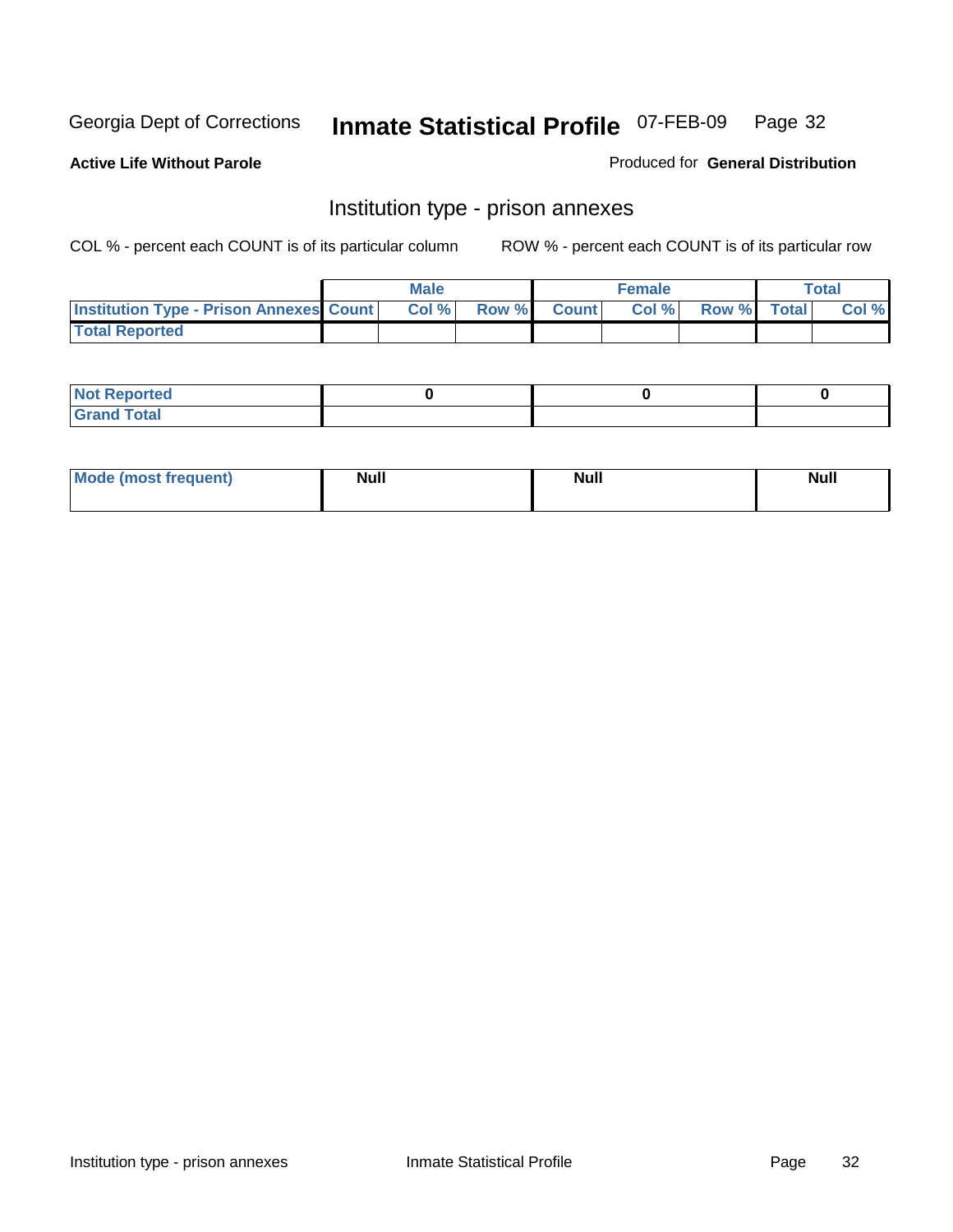**Active Life Without Parole** 

Produced for **General Distribution**

#### Institution type - pre-release centers

|                                                | <b>Male</b> |                    | <b>Female</b> |             | <b>Total</b> |
|------------------------------------------------|-------------|--------------------|---------------|-------------|--------------|
| <b>Institution Type - Prison Annexes Count</b> | Col %       | <b>Row % Count</b> | Col %         | Row % Total | Col %        |
| <b>Total Reported</b>                          |             |                    |               |             |              |

| <b>Not Reported</b>            |  |  |
|--------------------------------|--|--|
| <b>Total</b><br>Croi<br>$\sim$ |  |  |

| Mode (most frequent) | <b>Null</b> | <b>Null</b><br>_____ | <b>Null</b> |
|----------------------|-------------|----------------------|-------------|
|                      |             |                      |             |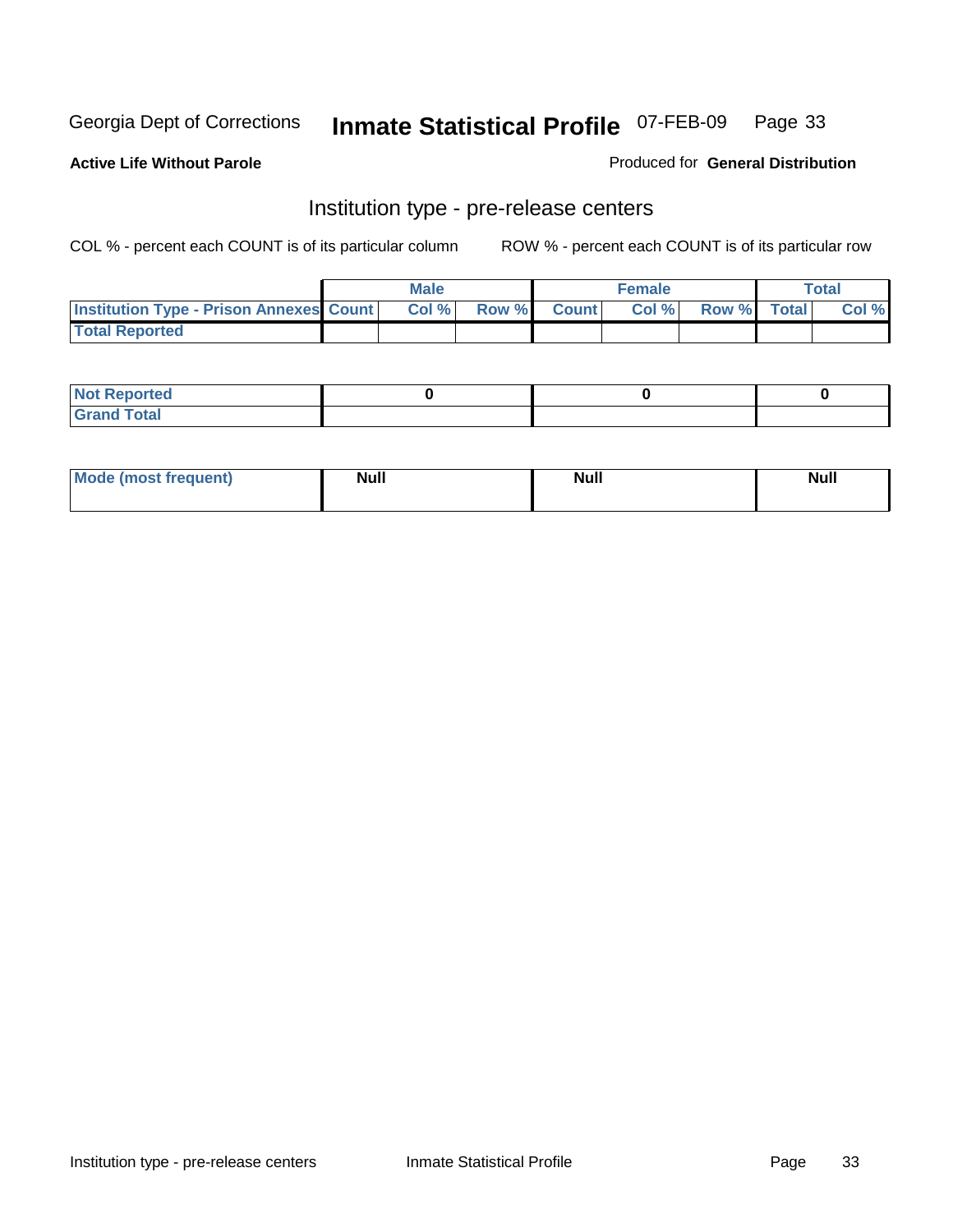**Active Life Without Parole** 

Produced for **General Distribution**

#### Institution type - inmate boot camp

|                                      |              | Male  |             | <b>Female</b> |             | <b>Total</b> |
|--------------------------------------|--------------|-------|-------------|---------------|-------------|--------------|
| <b>Institution Type - Boot Camps</b> | <b>Count</b> | Col % | Row % Count | Col%          | Row % Total | Col %        |
| <b>Total Rported</b>                 |              |       |             |               |             |              |

| <b>Not Reported</b>  |  |  |
|----------------------|--|--|
| <b>Total</b><br>Croy |  |  |

| Mode (most frequent) | <b>Null</b> | <b>Null</b> | <b>Null</b> |
|----------------------|-------------|-------------|-------------|
|                      |             |             |             |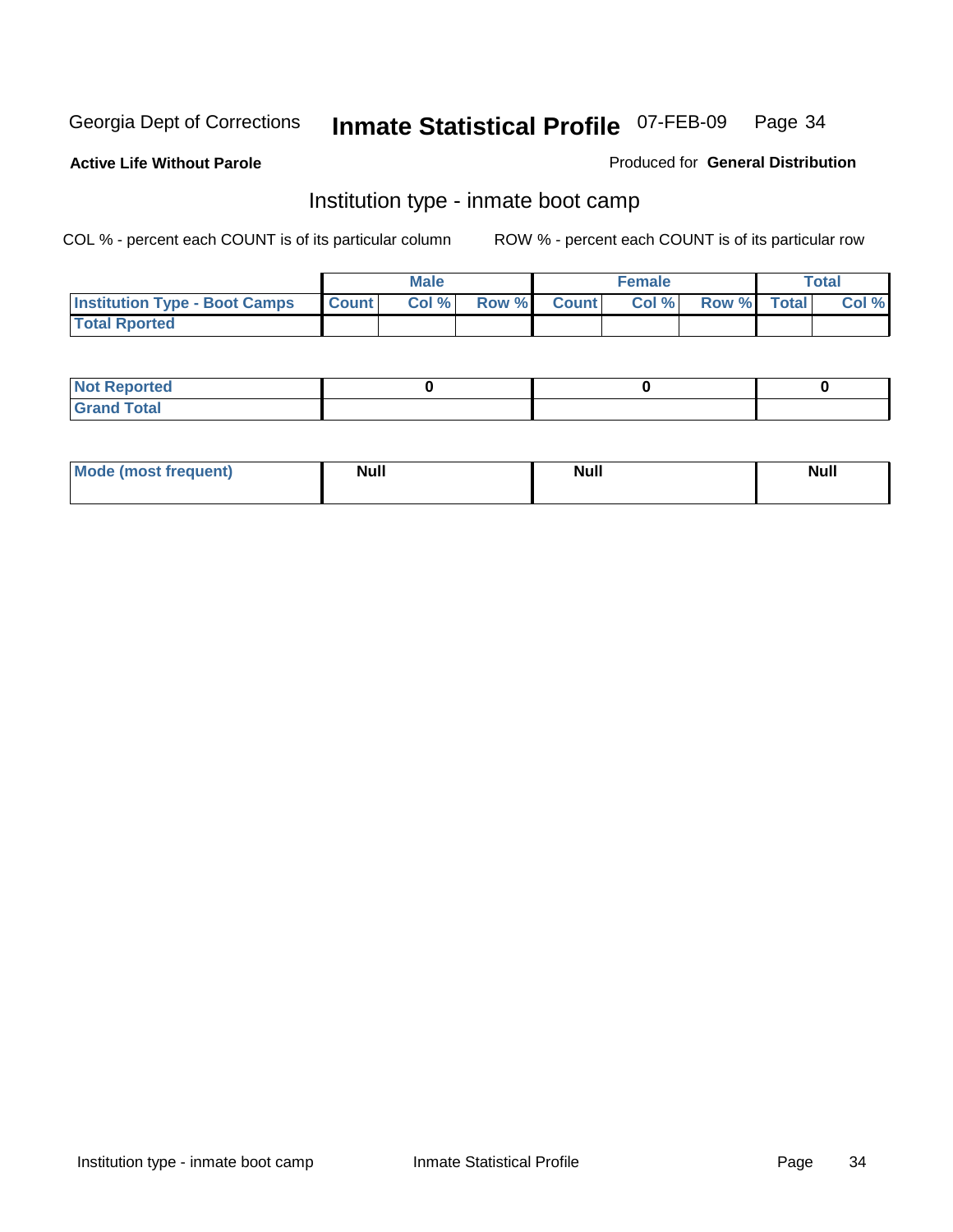**Active Life Without Parole** 

Produced for **General Distribution**

### Number of disciplinary reports

|                                       |                 | <b>Male</b> |             |   | <b>Female</b> |       |              | <b>Total</b> |
|---------------------------------------|-----------------|-------------|-------------|---|---------------|-------|--------------|--------------|
| <b>Number of Disciplinary Reports</b> | <b>Count</b>    | Col %       | Row % Count |   | Col %         | Row % | <b>Total</b> | Col %        |
|                                       | 110             | 22.13%      | 96.49%      | 4 | 50.00%        | 3.51% | 114          | 22.57%       |
|                                       | 60              | 12.07%      | 100.00%     |   |               |       | 60           | 11.88%       |
|                                       | 41              | 8.25%       | 97.62%      |   | 12.50%        | 2.38% | 42           | 8.32%        |
|                                       | 40              | 8.05%       | 97.56%      |   | 12.50%        | 2.44% | 41           | 8.12%        |
|                                       | 28              | 5.63%       | 100.00%     |   |               |       | 28           | 5.54%        |
|                                       | 25 <sup>1</sup> | 5.03%       | 100.00%     |   |               |       | 25           | 4.95%        |
| <b>More Than 5</b>                    | 193             | 38.83%      | 98.97%      | 2 | 25.00%        | 1.03% | 195          | 38.61%       |
| <b>Total Reported</b>                 | 497             | 100%        | 98.42%      | 8 | 100%          | 1.58% | 505          | 100%         |

| .<br>IN 6<br>чес. |               |                    |
|-------------------|---------------|--------------------|
| $\sim$            | - - -<br>$ -$ | -^-<br>วบว<br>$ -$ |

| Mean (average)       | 7.90 | 7.25 | 7.89 |
|----------------------|------|------|------|
| Median (middle)      |      |      |      |
| Mode (most frequent) |      |      |      |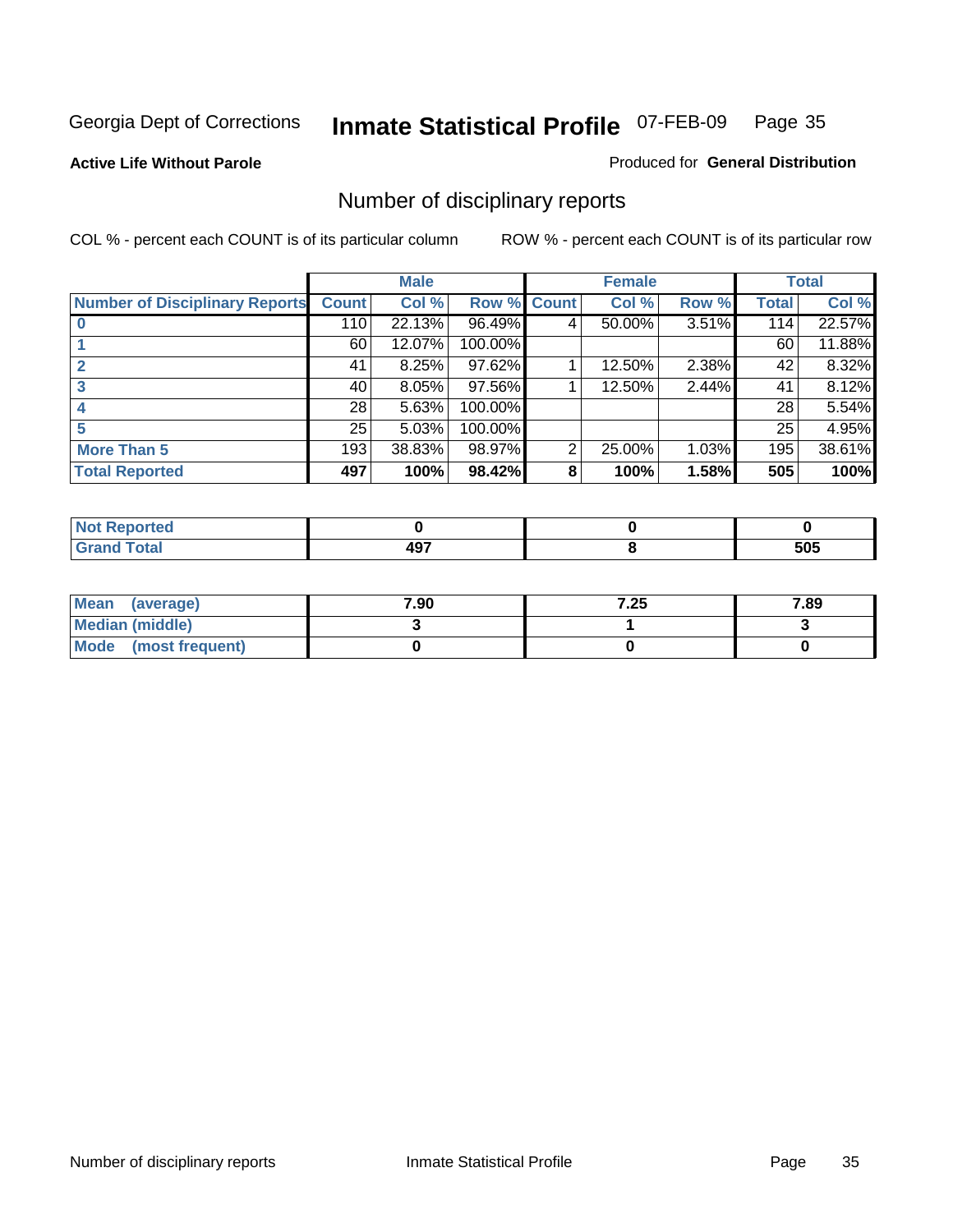**Active Life Without Parole** 

Produced for **General Distribution**

#### Number of transfers

|                            |              | <b>Male</b> |             |   | <b>Female</b> |          |              | <b>Total</b> |
|----------------------------|--------------|-------------|-------------|---|---------------|----------|--------------|--------------|
| <b>Number of Transfers</b> | <b>Count</b> | Col %       | Row % Count |   | Col %         | Row %    | <b>Total</b> | Col %        |
|                            | 6            | 1.21%       | 85.71%      |   | 12.50%        | 14.29%   |              | 1.39%        |
|                            | 110          | 22.13%      | 98.21%      | 2 | 25.00%        | 1.79%    | 112          | 22.18%       |
| $\mathbf{2}$               | 112          | 22.54%      | 98.25%      | 2 | 25.00%        | 1.75%    | 114          | 22.57%       |
| 3                          | 97           | 19.52%      | 97.00%      | 3 | 37.50%        | $3.00\%$ | 100          | 19.80%       |
|                            | 62           | 12.47%      | 100.00%     |   |               |          | 62           | 12.28%       |
|                            | 33           | 6.64%       | 100.00%     |   |               |          | 33           | 6.53%        |
| <b>More Than 5</b>         | 77           | 15.49%      | 100.00%     |   |               |          | 77           | 15.25%       |
| <b>Total Reported</b>      | 497          | 100%        | 98.42%      | 8 | 100%          | 1.58%    | 505          | 100%         |

| re o   |             |     |
|--------|-------------|-----|
| ______ | - - -<br>−. | 505 |

| Mean (average)       | 3.32 | 88. ا | 3.30 |
|----------------------|------|-------|------|
| Median (middle)      |      |       |      |
| Mode (most frequent) |      |       |      |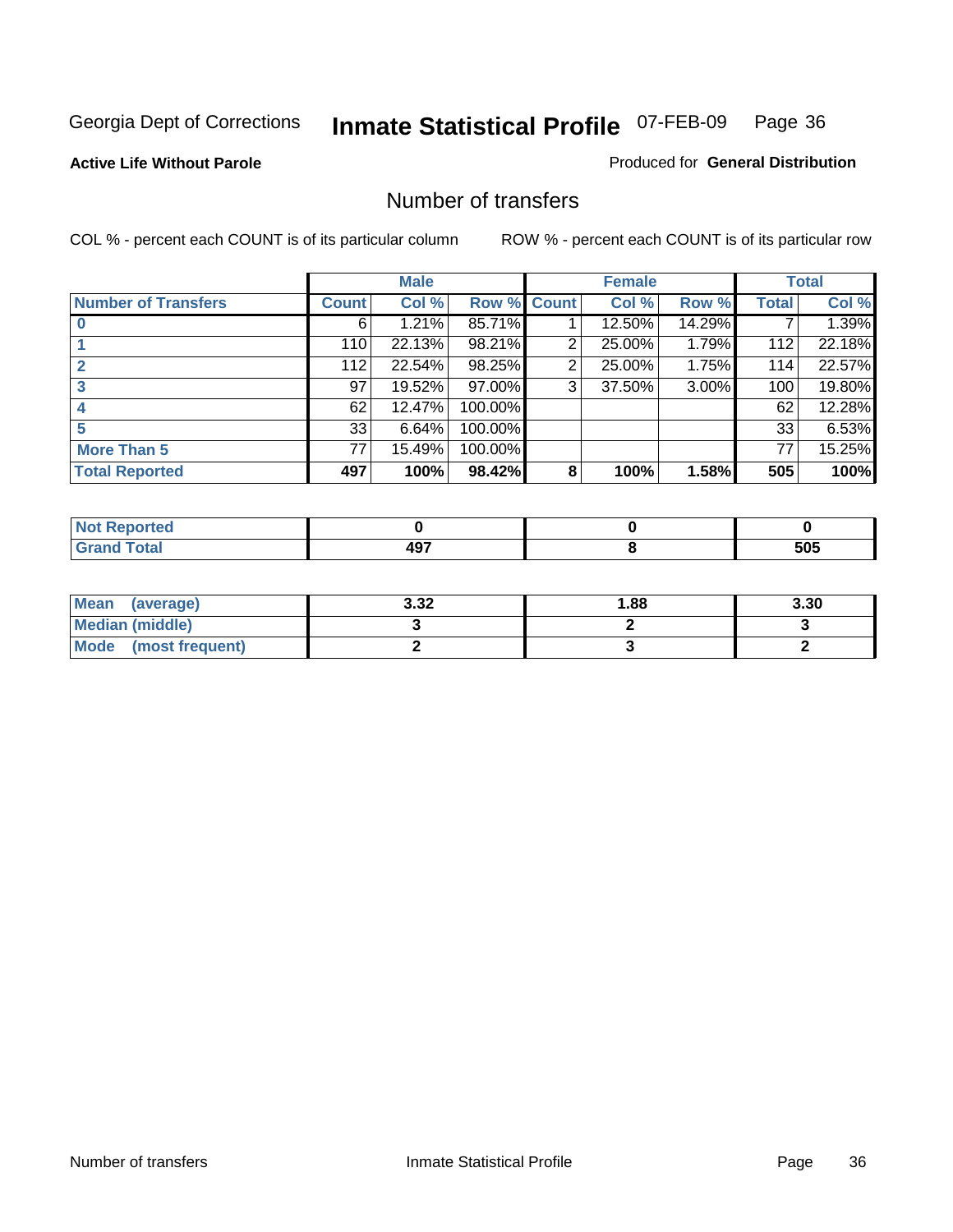**Active Life Without Parole** 

Produced for **General Distribution**

# Number of escapes

|                       |         | <b>Male</b> |                    | <b>Female</b>         |         |       | <b>Total</b> |
|-----------------------|---------|-------------|--------------------|-----------------------|---------|-------|--------------|
| Number of Escapes     | Count l | Col %       | <b>Row % Count</b> | Col%                  | Row %   | Total | Col %        |
|                       | 496     | $99.80\%$   | $98.41\%$          | $100.\overline{00\%}$ | $.59\%$ | 504   | 99.80%       |
|                       |         | 0.20%       | 100.00%            |                       |         |       | 0.20%        |
| <b>Total Reported</b> | 497     | 100%        | $98.42\%$          | 100%                  | 1.58%   | 505   | 100%         |

| тео                             |             |     |
|---------------------------------|-------------|-----|
| <b>otal</b><br>$\mathbf{v}$ and | 107<br>TV 1 | 505 |

| Mean (average)       |  |  |
|----------------------|--|--|
| Median (middle)      |  |  |
| Mode (most frequent) |  |  |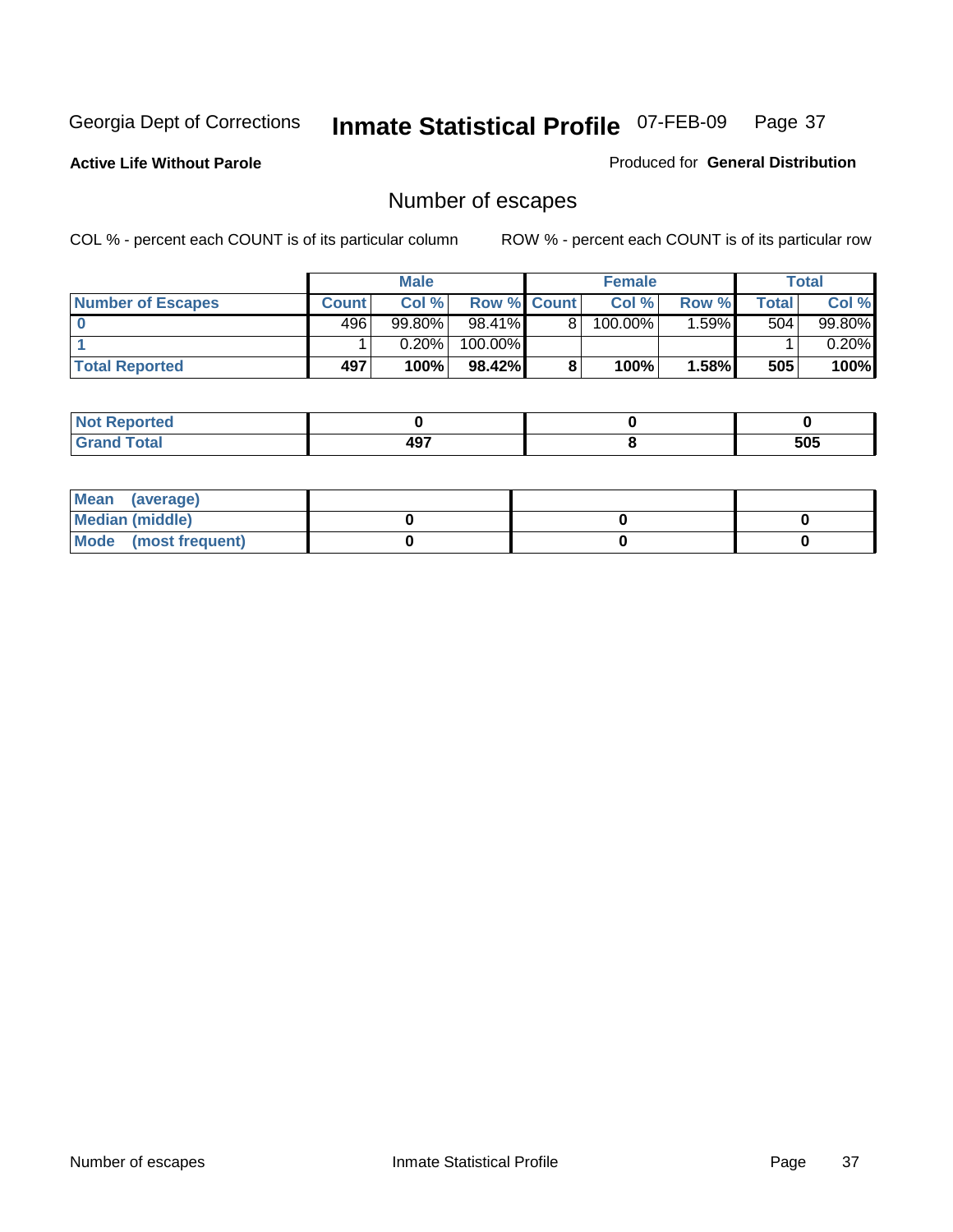**Active Life Without Parole** 

Produced for **General Distribution**

## Actual release type

|                            |              | <b>Male</b> |                    | <b>Female</b> |        |              | $\tau$ otal |
|----------------------------|--------------|-------------|--------------------|---------------|--------|--------------|-------------|
| <b>Actual Release Type</b> | <b>Count</b> | Col %1      | <b>Row % Count</b> | Col %1        | Row %I | <b>Total</b> | Col %       |
| <b>Total Reported</b>      |              | $\%$        | %                  | %             | %      |              | %           |

| <b>Still Active</b> | 497 | 505 |
|---------------------|-----|-----|
| <b>Not Reported</b> |     |     |
| <b>Grand Total</b>  | 497 | 505 |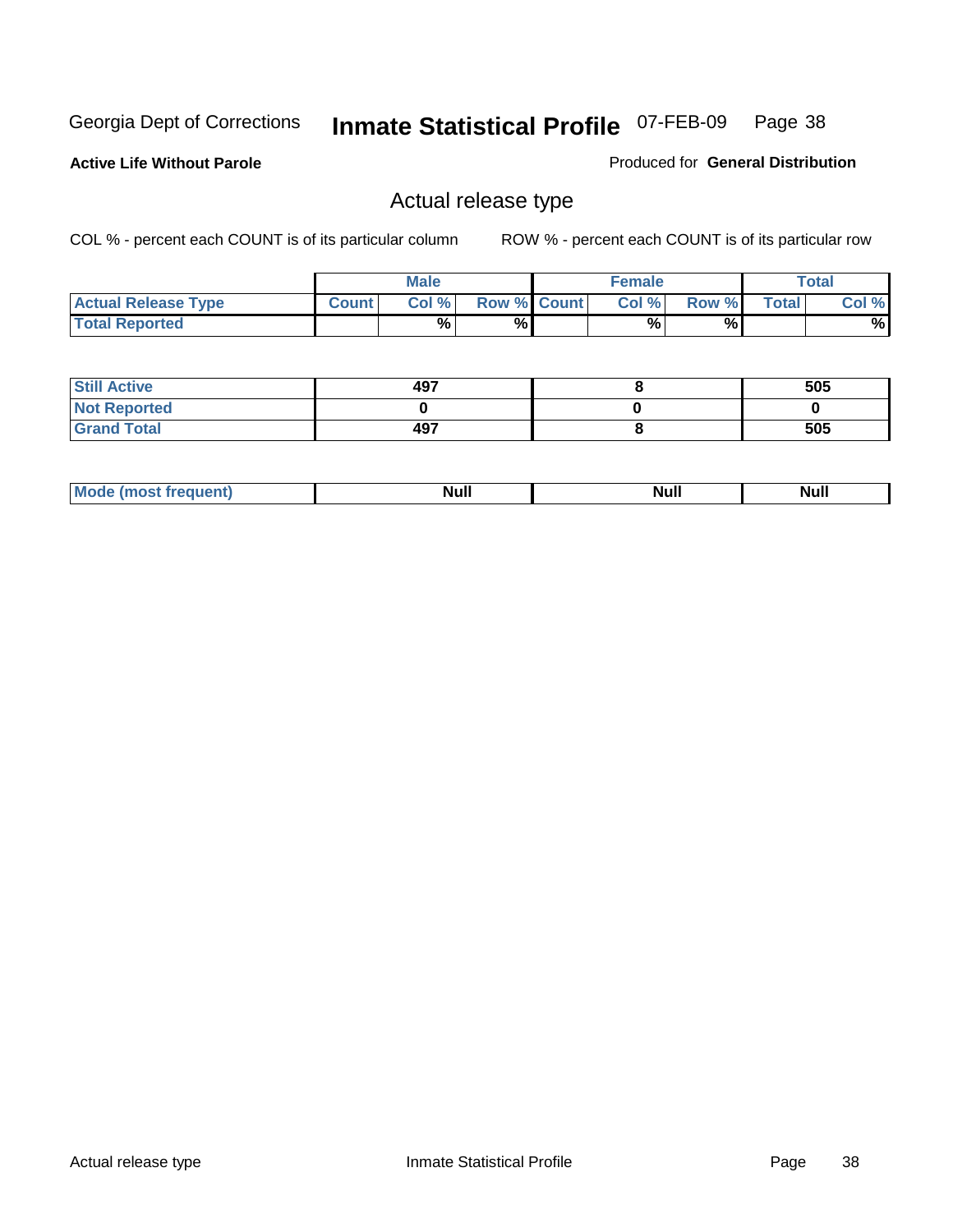### **Active Life Without Parole**

### Produced for **General Distribution**

## Time served in current (or last) institution

|                            |              | <b>Male</b> |         |                | <b>Female</b> |        |              | <b>Total</b> |
|----------------------------|--------------|-------------|---------|----------------|---------------|--------|--------------|--------------|
| <b>Time In Institution</b> | <b>Count</b> | Col %       | Row %   | <b>Count</b>   | Col %         | Row %  | <b>Total</b> | Col %        |
| 0 to 3 months              | 64           | 12.88%      | 100.00% |                |               |        | 64           | 12.67%       |
| 3.01 to 6 months           | 46           | 9.26%       | 95.83%  | 2              | 25.00%        | 4.17%  | 48           | 9.50%        |
| 6.01 to 9 months           | 27           | 5.43%       | 87.10%  | 4              | 50.00%        | 12.90% | 31           | 6.14%        |
| 9.01 to 12 months          | 49           | 9.86%       | 100.00% |                |               |        | 49           | 9.70%        |
| 12.01 to 18 months         | 49           | 9.86%       | 100.00% |                |               |        | 49           | 9.70%        |
| 18.01 to 24 months         | 38           | 7.65%       | 100.00% |                |               |        | 38           | 7.52%        |
| 2.01 to 3 years            | 56           | 11.27%      | 100.00% |                |               |        | 56           | 11.09%       |
| 3.01 to 4 years            | 43           | 8.65%       | 100.00% |                |               |        | 43           | 8.51%        |
| 4.01 to 5 years            | 27           | 5.43%       | 93.10%  | $\overline{2}$ | 25.00%        | 6.90%  | 29           | 5.74%        |
| 5.01 to 6 years            | 21           | 4.23%       | 100.00% |                |               |        | 21           | 4.16%        |
| 6.01 to 7 years            | 31           | 6.24%       | 100.00% |                |               |        | 31           | 6.14%        |
| 7.01 to 8 years            | 16           | 3.22%       | 100.00% |                |               |        | 16           | 3.17%        |
| 8.01 to 9 years            | 13           | 2.62%       | 100.00% |                |               |        | 13           | 2.57%        |
| 9.01 to 10 years           | 4            | 0.80%       | 100.00% |                |               |        | 4            | 0.79%        |
| Over 10 years              | 13           | 2.62%       | 100.00% |                |               |        | 13           | 2.57%        |
| <b>Total Reported</b>      | 497          | 100%        | 98.42%  | 8              | 100%          | 1.58%  | 505          | 100%         |

| <b>Not Reported</b> |             |     |
|---------------------|-------------|-----|
| <b>Total</b>        | 407<br>TV 1 | 505 |

| <b>Mean</b><br>(average) | 33 months | 17 months | 32 months |  |
|--------------------------|-----------|-----------|-----------|--|
| Median (middle)          | 20 months | 6 months  | 20 months |  |
| Mode<br>(most frequent)  | 10 months | ' months  | months    |  |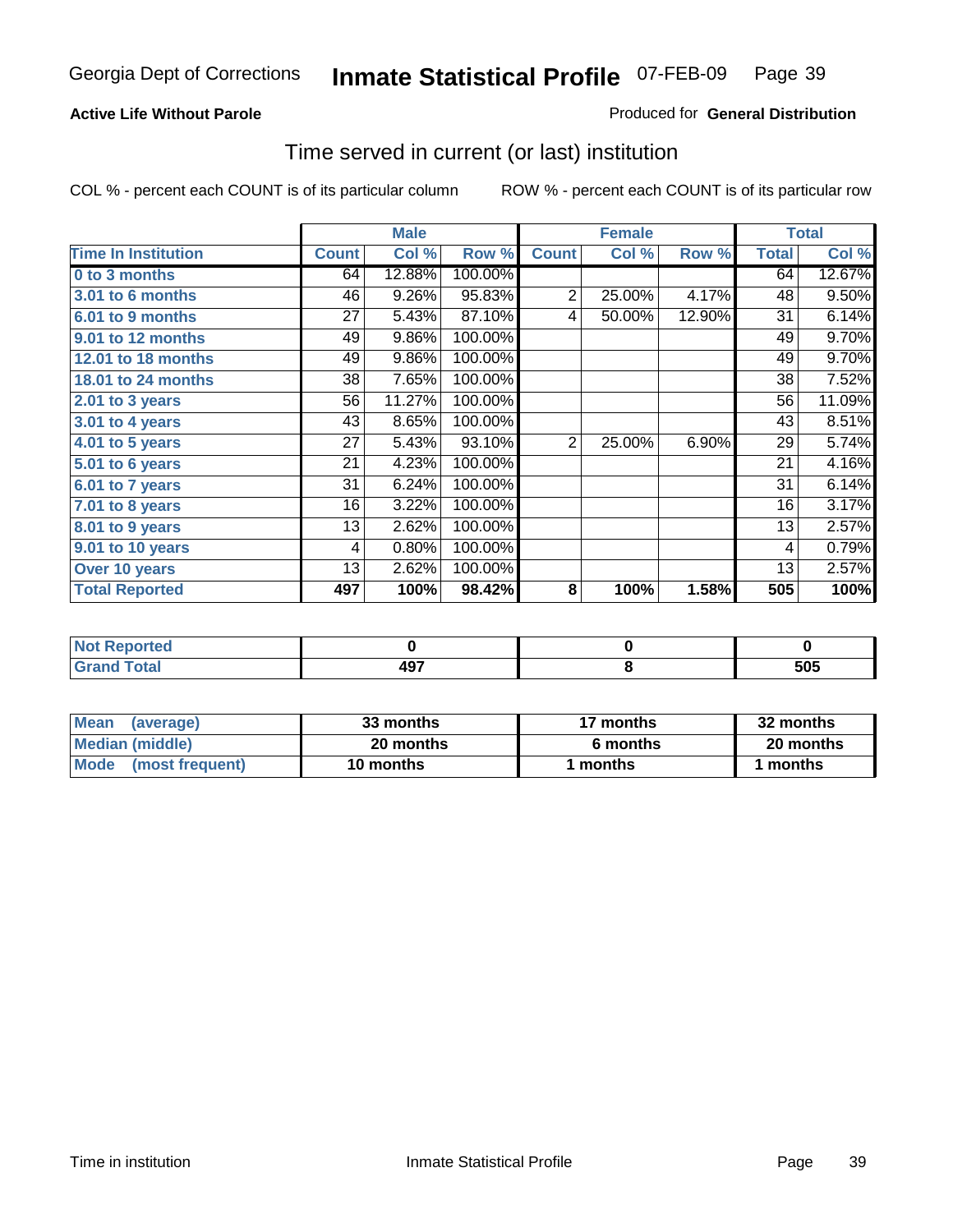### **Active Life Without Parole**

### Produced for **General Distribution**

## Highest grade level attained

|                              |                | <b>Male</b> |         |                | <b>Female</b> |       |                | <b>Total</b> |
|------------------------------|----------------|-------------|---------|----------------|---------------|-------|----------------|--------------|
| <b>Grade Level</b>           | <b>Count</b>   | Col %       | Row %   | <b>Count</b>   | Col %         | Row % | <b>Total</b>   | Col %        |
| <b>Grade 1</b>               | 1              | 0.21%       | 100.00% |                |               |       | 1              | 0.20%        |
| <b>Grade 4</b>               | 3              | 0.63%       | 100.00% |                |               |       | $\overline{3}$ | 0.61%        |
| Grade 5                      | 4              | 0.83%       | 100.00% |                |               |       | 4              | 0.82%        |
| Grade 6                      | 7              | 1.46%       | 100.00% |                |               |       | $\overline{7}$ | 1.43%        |
| <b>Grade 7</b>               | 19             | 3.96%       | 100.00% |                |               |       | 19             | 3.89%        |
| Grade 8                      | 49             | 10.21%      | 100.00% |                |               |       | 49             | 10.04%       |
| <b>Grade 9</b>               | 64             | 13.33%      | 98.46%  | 1              | 12.50%        | 1.54% | 65             | 13.32%       |
| Grade 10                     | 100            | 20.83%      | 98.04%  | $\overline{2}$ | 25.00%        | 1.96% | 102            | 20.90%       |
| Grade 11                     | 67             | 13.96%      | 97.10%  | $\overline{2}$ | 25.00%        | 2.90% | 69             | 14.14%       |
| <b>Grade 12 or GED</b>       | 79             | 16.46%      | 98.75%  | 1              | 12.50%        | 1.25% | 80             | 16.39%       |
| <b>Some tech school</b>      | 12             | 2.50%       | 100.00% |                |               |       | 12             | 2.46%        |
| <b>Completed tech school</b> | 14             | 2.92%       | 100.00% |                |               |       | 14             | 2.87%        |
| College, 1 year              | 16             | 3.33%       | 100.00% |                |               |       | 16             | 3.28%        |
| College, 2 year              | 19             | 3.96%       | 90.48%  | $\overline{2}$ | 25.00%        | 9.52% | 21             | 4.30%        |
| College, 3 year              | 9              | 1.88%       | 100.00% |                |               |       | 9              | 1.84%        |
| <b>Bachelor's degree</b>     | 10             | 2.08%       | 100.00% |                |               |       | 10             | 2.05%        |
| <b>Master's degree</b>       | 4              | 0.83%       | 100.00% |                |               |       | 4              | 0.82%        |
| Ph.D. degree                 | 1              | 0.21%       | 100.00% |                |               |       | 1              | 0.20%        |
| Law degree                   | $\overline{2}$ | 0.42%       | 100.00% |                |               |       | $\overline{2}$ | 0.41%        |
| <b>Total Reported</b>        | 480            | 100%        | 98.36%  | 8              | 100%          | 1.64% | 488            | 100%         |

| <b><i>Committee Address</i></b><br><b>Not Reported</b> |            |            |
|--------------------------------------------------------|------------|------------|
| $F0$ tal                                               | ៱៱៹<br>49. | cnc<br>ວບວ |

| Mean<br>(average)    | 10.65    | 11.38    | 10.67    |
|----------------------|----------|----------|----------|
| Median (middle)      | Grade 10 | Grade 11 | Grade 10 |
| Mode (most frequent) | Grade 10 | Grade 11 | Grade 10 |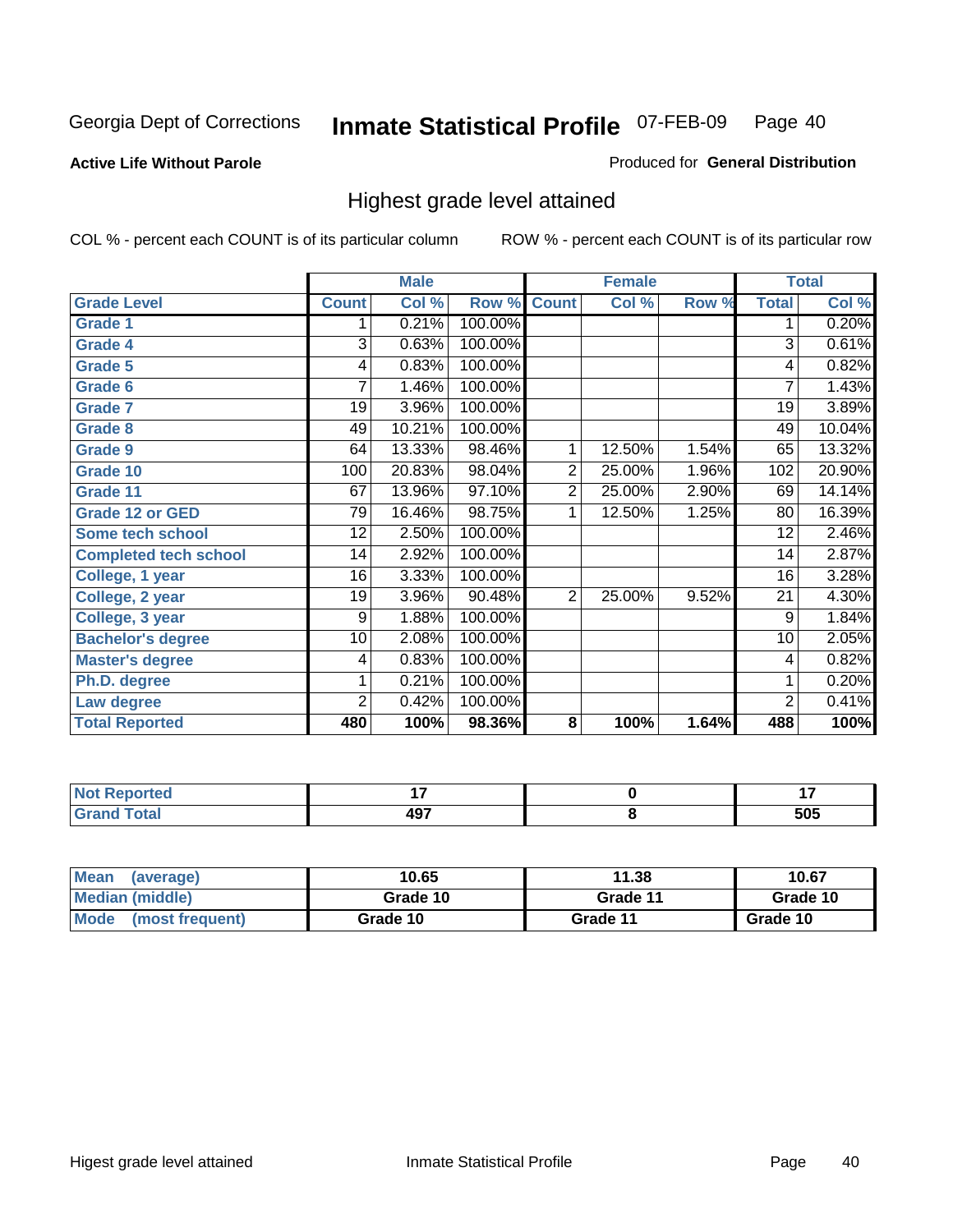### **Active Life Without Parole**

### Produced for **General Distribution**

## Culture fair IQ scores

|                       |              | <b>Male</b> |             |                | <b>Female</b> |          |              | <b>Total</b> |
|-----------------------|--------------|-------------|-------------|----------------|---------------|----------|--------------|--------------|
| <b>IQ Scores</b>      | <b>Count</b> | Col %       | Row % Count |                | Col %         | Row %    | <b>Total</b> | Col %        |
| $60 - 69$             | 18           | 4.11%       | 100.00%     |                |               |          | 18           | 4.04%        |
| $70 - 79$             | 33           | 7.53%       | 100.00%     |                |               |          | 33           | 7.40%        |
| $80 - 89$             | 73           | 16.67%      | 98.65%      |                | 12.50%        | $1.35\%$ | 74           | 16.59%       |
| $90 - 99$             | 74           | 16.89%      | 97.37%      | 2              | 25.00%        | 2.63%    | 76           | 17.04%       |
| $100 - 109$           | 122          | 27.85%      | 99.19%      |                | 12.50%        | 0.81%    | 123          | 27.58%       |
| $110 - 119$           | 97           | 22.15%      | 97.98%      | 2              | 25.00%        | 2.02%    | 99           | 22.20%       |
| $120 - 129$           | 21           | 4.79%       | 95.45%      | 1              | 12.50%        | 4.55%    | 22           | 4.93%        |
| $130 - 139$           |              |             |             |                | 12.50%        | 100.00%  |              | 0.22%        |
| <b>Total Reported</b> | 438          | 100%        | 98.21%      | 8 <sup>°</sup> | 100%          | 1.79%    | 446          | 100%         |

| <b>Not Reported</b>  | 56  | 56  |
|----------------------|-----|-----|
| Not Valid (under 60) |     |     |
| <b>Grand Total</b>   | 497 | 505 |

| <b>Mean</b><br>(average) | 98  | 110 | 99  |
|--------------------------|-----|-----|-----|
| <b>Median (middle)</b>   | 101 | 110 | 101 |
| Mode (most frequent)     | 105 | 96  | 105 |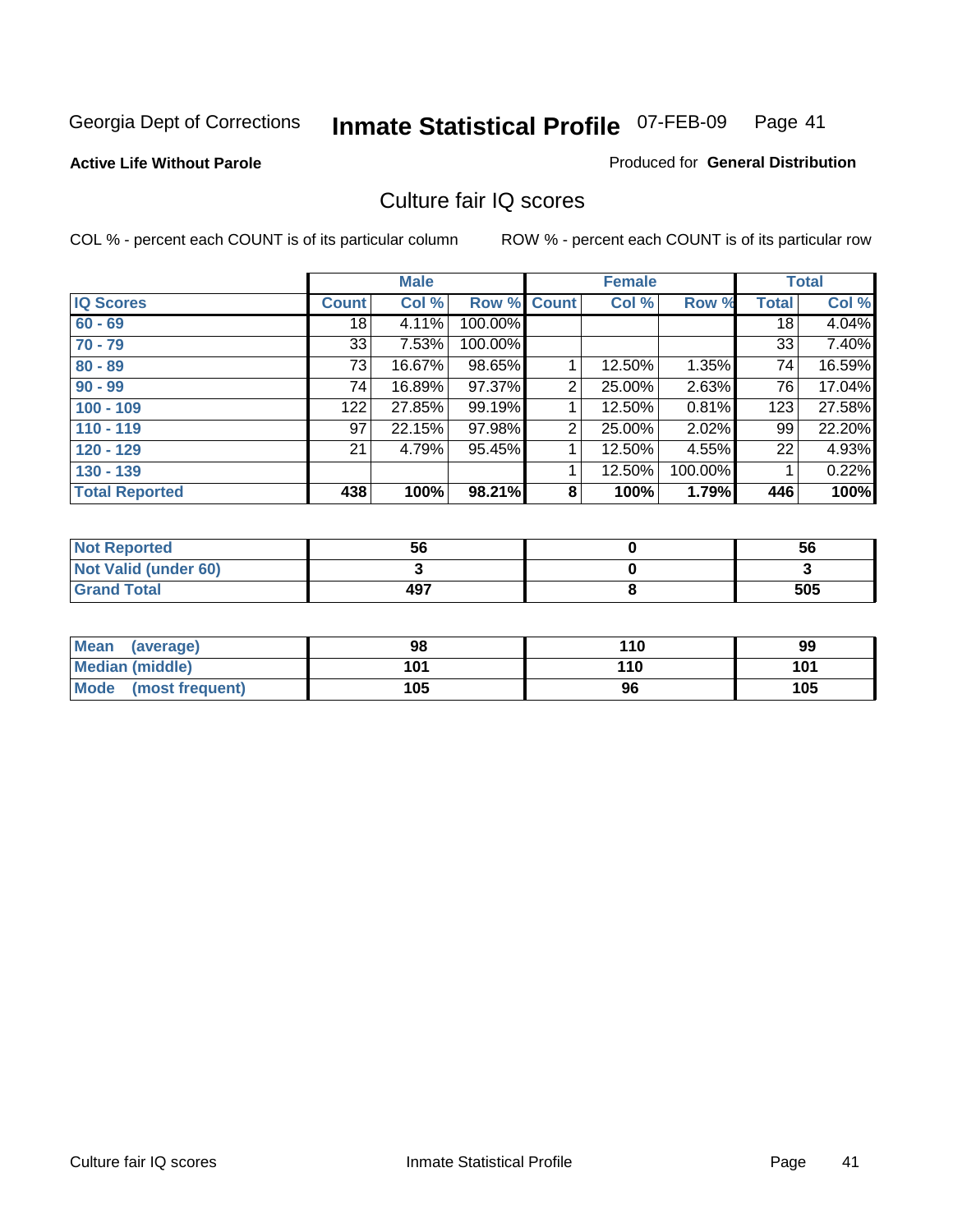### **Active Life Without Parole**

### Produced for **General Distribution**

# Wide Range Achievement Test (WRAT) reading score

|                           |              | <b>Male</b> |         |              | <b>Female</b> |       |              | <b>Total</b> |
|---------------------------|--------------|-------------|---------|--------------|---------------|-------|--------------|--------------|
| <b>WRAT Reading Score</b> | <b>Count</b> | Col %       | Row %   | <b>Count</b> | Col %         | Row % | <b>Total</b> | Col %        |
| 0.1 to 0.9                | 10           | 2.24%       | 100.00% |              |               |       | 10           | 2.20%        |
| 1.0 to 1.9                | 13           | 2.91%       | 100.00% |              |               |       | 13           | 2.86%        |
| 2.0 to 2.9                | 27           | 6.05%       | 96.43%  | 1            | 12.50%        | 3.57% | 28           | 6.17%        |
| 3.0 to 3.9                | 24           | 5.38%       | 100.00% |              |               |       | 24           | 5.29%        |
| 4.0 to 4.9                | 36           | 8.07%       | 100.00% |              |               |       | 36           | 7.93%        |
| 5.0 to 5.9                | 45           | 10.09%      | 97.83%  | 1            | 12.50%        | 2.17% | 46           | 10.13%       |
| 6.0 to 6.9                | 37           | 8.30%       | 100.00% |              |               |       | 37           | 8.15%        |
| 7.0 to 7.9                | 17           | 3.81%       | 100.00% |              |               |       | 17           | 3.74%        |
| 8.0 to 8.9                | 32           | 7.17%       | 100.00% |              |               |       | 32           | 7.05%        |
| 9.0 to 9.9                | 40           | 8.97%       | 97.56%  | 1            | 12.50%        | 2.44% | 41           | 9.03%        |
| 10.0 to 10.9              | 11           | 2.47%       | 100.00% |              |               |       | 11           | 2.42%        |
| 11.0 to 11.9              | 27           | 6.05%       | 100.00% |              |               |       | 27           | 5.95%        |
| 12.0 to 12.9              | 76           | 17.04%      | 98.70%  | 1            | 12.50%        | 1.30% | 77           | 16.96%       |
| 13                        | 51           | 11.43%      | 92.73%  | 4            | 50.00%        | 7.27% | 55           | 12.11%       |
| <b>Total Reported</b>     | 446          | 100%        | 98.24%  | 8            | 100%          | 1.76% | 454          | 100%         |
|                           |              |             |         |              |               |       |              |              |
| <b>Not Reported</b>       |              | 51          |         |              | $\pmb{0}$     |       |              | 51           |
| <b>Grand Total</b>        |              | 497         |         |              | 8             |       |              | 505          |

| <b>Mean</b><br>(average) | 8.18       | 10.25 | 8.22 |
|--------------------------|------------|-------|------|
| <b>Median (middle)</b>   | ה ה<br>o.z | 12.95 | 8.35 |
| Mode<br>(most frequent)  | 12.8       | ′∙    | ט ו  |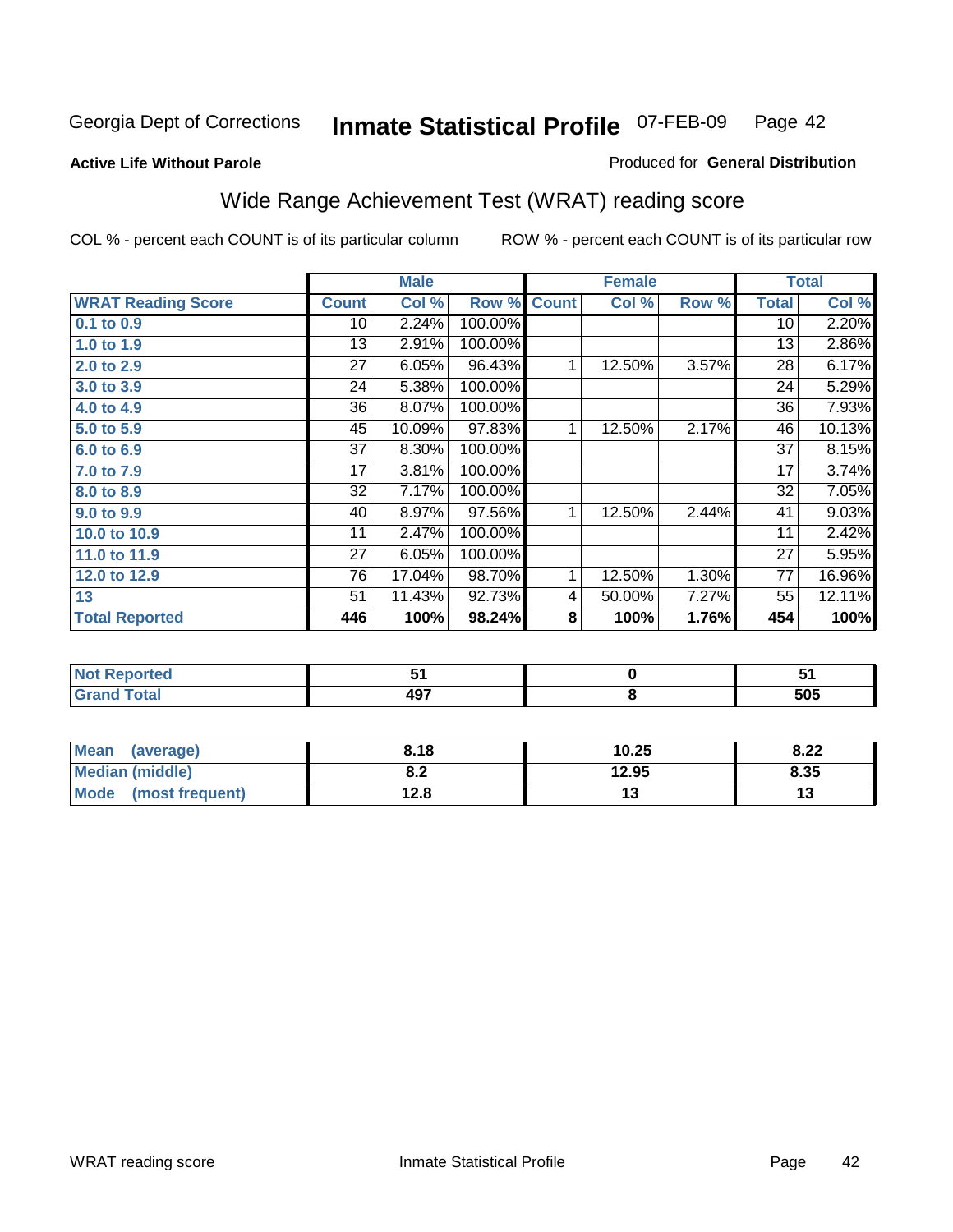### **Active Life Without Parole**

### Produced for **General Distribution**

# Wide Range Achievement Test (WRAT) math score

COL % - percent each COUNT is of its particular column ROW % - percent each COUNT is of its particular row

 **8**

|                              |              | <b>Male</b> |         |                | <b>Female</b> |        |              | <b>Total</b> |
|------------------------------|--------------|-------------|---------|----------------|---------------|--------|--------------|--------------|
| <b>WRAT Mathematic Score</b> | <b>Count</b> | Col %       | Row %   | <b>Count</b>   | Col %         | Row %  | <b>Total</b> | Col %        |
| 0.1 to 0.9                   | 2            | 0.45%       | 100.00% |                |               |        | 2            | 0.44%        |
| 1.0 to 1.9                   | 4            | 0.90%       | 100.00% |                |               |        | 4            | 0.88%        |
| 2.0 to 2.9                   | 16           | 3.59%       | 100.00% |                |               |        | 16           | 3.52%        |
| 3.0 to 3.9                   | 31           | 6.95%       | 100.00% |                |               |        | 31           | 6.83%        |
| 4.0 to 4.9                   | 45           | 10.09%      | 97.83%  | 1              | 12.50%        | 2.17%  | 46           | 10.13%       |
| 5.0 to 5.9                   | 57           | 12.78%      | 100.00% |                |               |        | 57           | 12.56%       |
| 6.0 to 6.9                   | 96           | 21.52%      | 100.00% |                |               |        | 96           | 21.15%       |
| 7.0 to 7.9                   | 59           | 13.23%      | 98.33%  | 1              | 12.50%        | 1.67%  | 60           | 13.22%       |
| 8.0 to 8.9                   | 30           | 6.73%       | 96.77%  | 1              | 12.50%        | 3.23%  | 31           | 6.83%        |
| 9.0 to 9.9                   | 44           | 9.87%       | 95.65%  | $\overline{2}$ | 25.00%        | 4.35%  | 46           | 10.13%       |
| 10.0 to 10.9                 | 26           | 5.83%       | 96.30%  | 1              | 12.50%        | 3.70%  | 27           | 5.95%        |
| 11.0 to 11.9                 | 14           | 3.14%       | 100.00% |                |               |        | 14           | 3.08%        |
| 12.0 to 12.9                 | 14           | 3.14%       | 93.33%  | 1              | 12.50%        | 6.67%  | 15           | 3.30%        |
| 13                           | 8            | 1.79%       | 88.89%  | 1              | 12.50%        | 11.11% | 9            | 1.98%        |
| <b>Total Reported</b>        | 446          | 100%        | 98.24%  | 8              | 100%          | 1.76%  | 454          | 100%         |
|                              |              |             |         |                |               |        |              |              |
| <b>Not Reported</b>          |              | 51          |         |                | $\mathbf 0$   |        |              | 51           |

| Mean (average)       | 7.03 | 9.44 | 7.07 |
|----------------------|------|------|------|
| Median (middle)      | 6.9  | 9.5  | 6.9  |
| Mode (most frequent) | 6.9  | 7.8  | 6.9  |

 **497**

 **Grand Total**

 **505**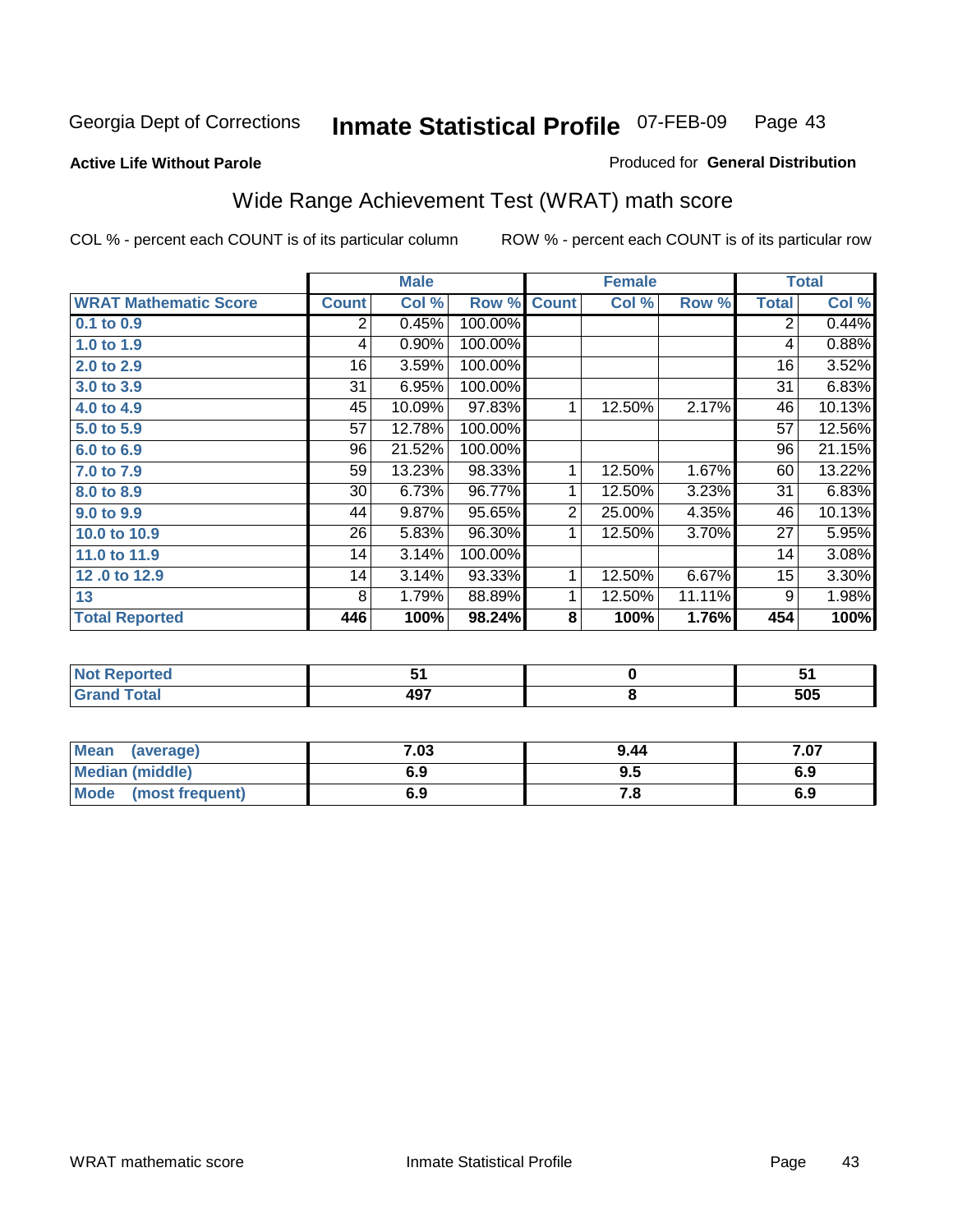### **Active Life Without Parole**

### Produced for **General Distribution**

# Wide Range Achievement Test (WRAT) spelling score

|                            |              | <b>Male</b> |         |              | <b>Female</b> |       |              | <b>Total</b> |
|----------------------------|--------------|-------------|---------|--------------|---------------|-------|--------------|--------------|
| <b>WRAT Spelling Score</b> | <b>Count</b> | Col %       | Row %   | <b>Count</b> | Col %         | Row % | <b>Total</b> | Col %        |
| 0.1 to 0.9                 | 5            | 1.12%       | 100.00% |              |               |       | 5            | 1.10%        |
| 1.0 to 1.9                 | 18           | 4.04%       | 100.00% |              |               |       | 18           | 3.97%        |
| 2.0 to 2.9                 | 36           | 8.09%       | 100.00% |              |               |       | 36           | 7.95%        |
| 3.0 to 3.9                 | 28           | 6.29%       | 100.00% |              |               |       | 28           | 6.18%        |
| 4.0 to 4.9                 | 41           | 9.21%       | 97.62%  | 1            | 12.50%        | 2.38% | 42           | 9.27%        |
| 5.0 to 5.9                 | 41           | 9.21%       | 100.00% |              |               |       | 41           | 9.05%        |
| 6.0 to 6.9                 | 50           | 11.24%      | 98.04%  | 1            | 12.50%        | 1.96% | 51           | 11.26%       |
| 7.0 to 7.9                 | 38           | 8.54%       | 100.00% |              |               |       | 38           | 8.39%        |
| 8.0 to 8.9                 | 34           | 7.64%       | 100.00% |              |               |       | 34           | 7.51%        |
| 9.0 to 9.9                 | 37           | 8.31%       | 100.00% |              |               |       | 37           | 8.17%        |
| 10.0 to 10.9               | 29           | 6.52%       | 96.67%  | 1            | 12.50%        | 3.33% | 30           | 6.62%        |
| 11.0 to 11.9               | 26           | 5.84%       | 96.30%  | 1            | 12.50%        | 3.70% | 27           | 5.96%        |
| 12.0 to 12.9               | 37           | 8.31%       | 92.50%  | 3            | 37.50%        | 7.50% | 40           | 8.83%        |
| 13                         | 25           | 5.62%       | 96.15%  | 1            | 12.50%        | 3.85% | 26           | 5.74%        |
| <b>Total Reported</b>      | 445          | 100%        | 98.23%  | 8            | 100%          | 1.77% | 453          | 100%         |
|                            |              |             |         |              |               |       |              |              |
| <b>Not Reported</b>        |              | 52          |         |              | $\pmb{0}$     |       |              | 52           |
| <b>Grand Total</b>         |              | 497         |         |              | 8             |       |              | 505          |

| Mean (average)       | 7.33 | 10.35 | 7.38 |
|----------------------|------|-------|------|
| Median (middle)      | ن. ا | 11.8  | r. 1 |
| Mode (most frequent) | 8.5  | 12.3  | 8.5  |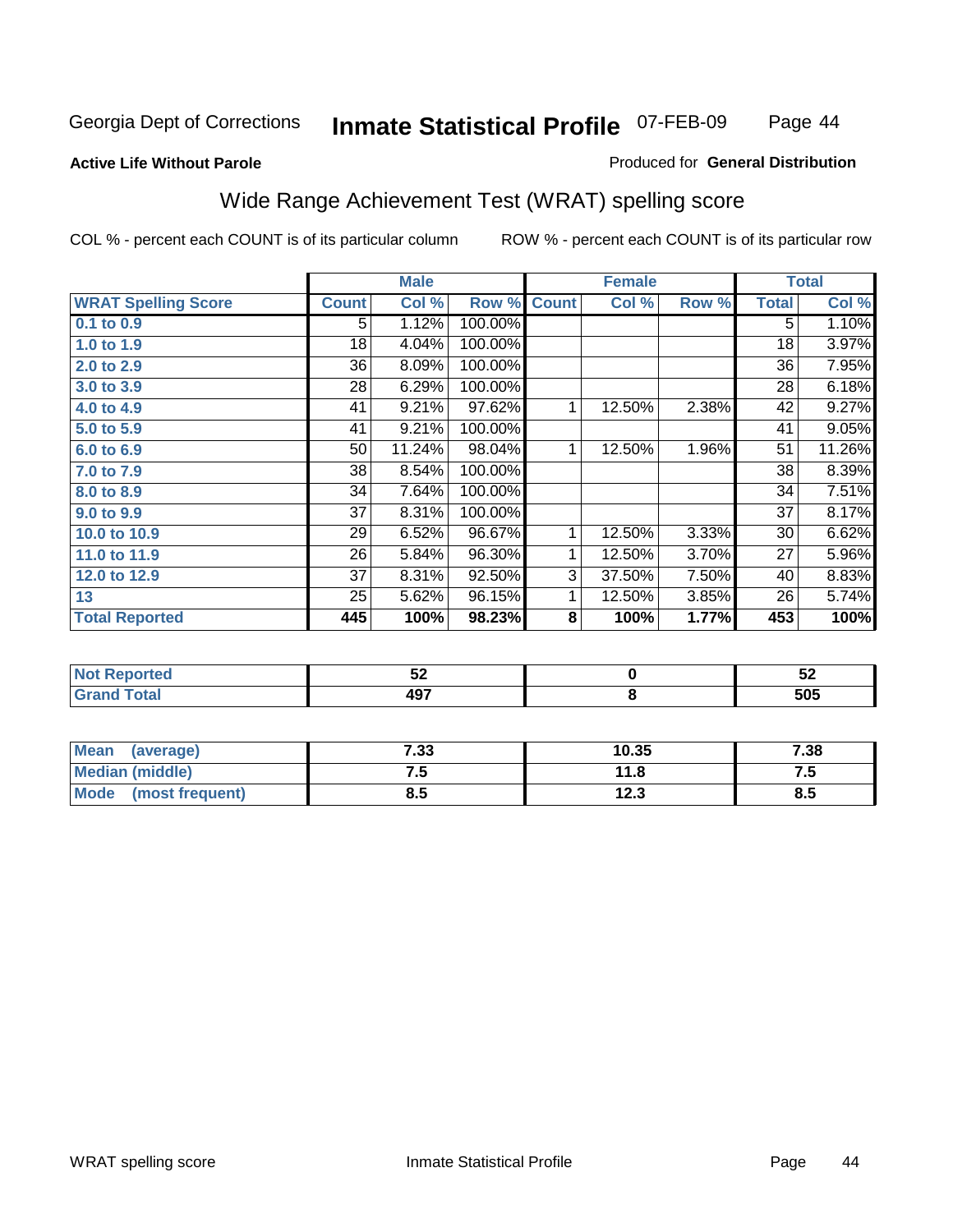### **Active Life Without Parole**

### Produced for **General Distribution**

## Scope of substance abuse - summary

|                        |              | <b>Male</b> |            |              | <b>Female</b> |       |              | <b>Total</b> |
|------------------------|--------------|-------------|------------|--------------|---------------|-------|--------------|--------------|
| <b>Substance Abuse</b> | <b>Count</b> | Col %       | Row %      | <b>Count</b> | Col %         | Row % | <b>Total</b> | Col %        |
| <b>None</b>            | 166          | 33.40%      | 97.65%     |              | $50.00\%$     | 2.35% | 170          | 33.66%       |
| Drugs only             | 187          | 37.63%      | $98.94\%$  |              | 25.00%        | 1.06% | 189          | 37.43%       |
| <b>Alcohol only</b>    | 34           | 6.84%       | $100.00\%$ |              |               |       | 34           | 6.73%        |
| Drugs and alcohol      | 110          | 22.13%      | 98.21%     | າ            | 25.00%        | 1.79% | 112          | 22.18%       |
| <b>Total Reported</b>  | 497          | 100%        | 98.42%     | 8            | 100%          | 1.58% | 505          | 100%         |

| Reported<br>$\sim$ |           |     |
|--------------------|-----------|-----|
| Total<br>$\sim$    | ᄳ<br>$ -$ | 505 |

|  | Mode<br>ונוצוווי | Druas onlv | None | only<br>Pruas . |
|--|------------------|------------|------|-----------------|
|--|------------------|------------|------|-----------------|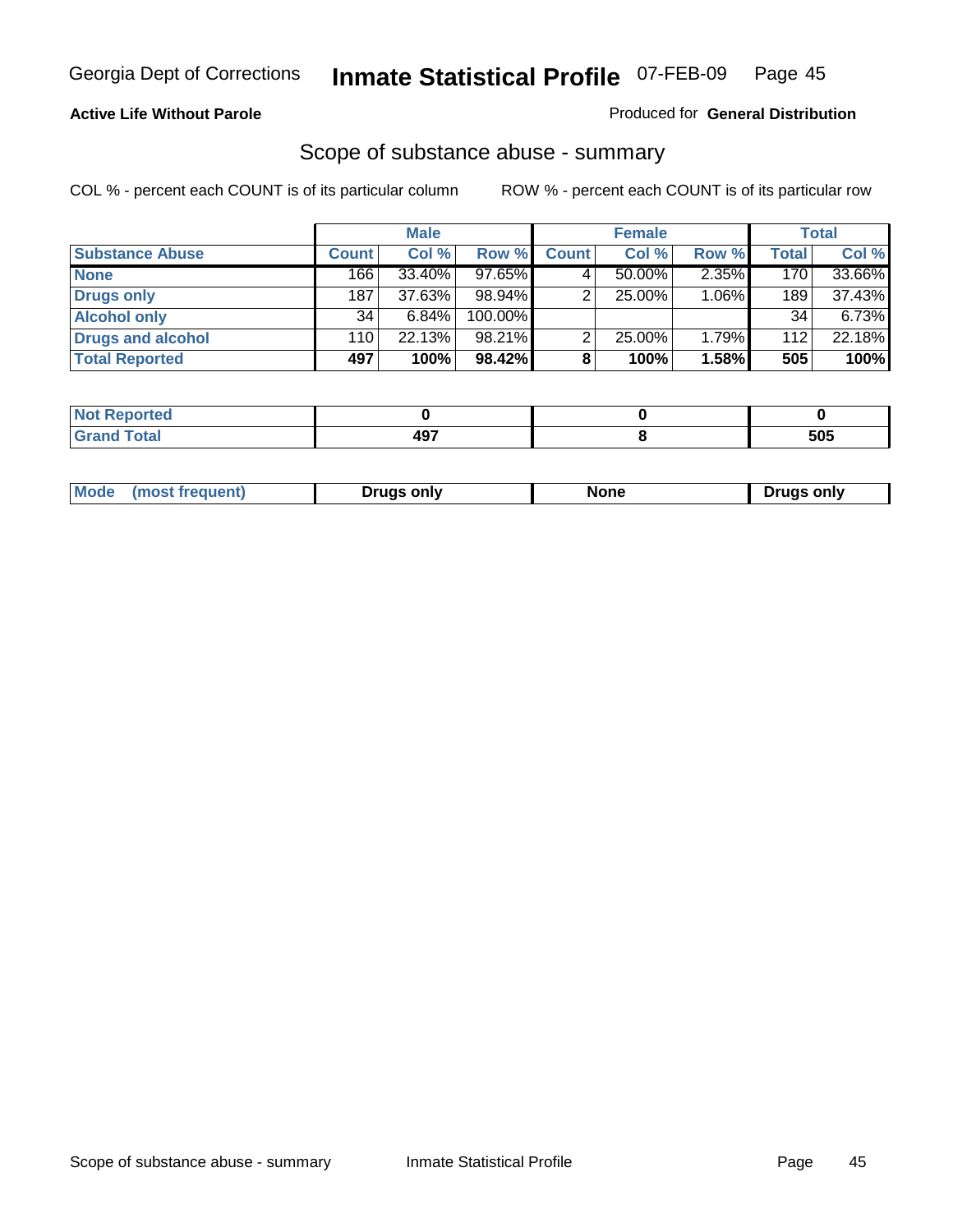## **Active Life Without Parole**

## Produced for **General Distribution**

## Scope of substance abuse - detail

|                                      |              | <b>Male</b> |         |              | <b>Female</b> |       |              | <b>Total</b> |
|--------------------------------------|--------------|-------------|---------|--------------|---------------|-------|--------------|--------------|
| <b>Substance Abuse</b>               | <b>Count</b> | Col %       | Row %   | <b>Count</b> | Col %         | Row % | <b>Total</b> | Col %        |
| No drug or alcohol problems          | 166          | 33.40%      | 97.65%  | 4            | 50.00%        | 2.35% | 170          | 33.66%       |
| Drug addiction but no alcohol        | 3            | 0.60%       | 100.00% |              |               |       | 3            | 0.59%        |
| <b>Drug addiction and alcohol</b>    | 3            | 0.60%       | 100.00% |              |               |       | 3            | 0.59%        |
| abuse                                |              |             |         |              |               |       |              |              |
| <b>Drug addiction and alcoholism</b> | 2            | 0.40%       | 100.00% |              |               |       | 2            | 0.40%        |
| No drug problem but alcohol          | 28           | 5.63%       | 100.00% |              |               |       | 28           | 5.54%        |
| abuse                                |              |             |         |              |               |       |              |              |
| No drug problem but alcoholism       | 6            | 1.21%       | 100.00% |              |               |       | 6            | 1.19%        |
| Drug experiment but no alcohol       | 112          | 22.54%      | 99.12%  |              | 12.50%        | 0.88% | 113          | 22.38%       |
| <b>Drug experiment &amp; alcohol</b> | 13           | 2.62%       | 100.00% |              |               |       | 13           | 2.57%        |
| abuse                                |              |             |         |              |               |       |              |              |
| Drug experiment & alcoholism         | 9            | 1.81%       | 100.00% |              |               |       | 9            | 1.78%        |
| Drug abuse but no alcohol            | 72           | 14.49%      | 98.63%  |              | 12.50%        | 1.37% | 73           | 14.46%       |
| Drug abuse and alcohol abuse         | 68           | 13.68%      | 98.55%  |              | 12.50%        | 1.45% | 69           | 13.66%       |
| <b>Drug abuse and alcoholism</b>     | 15           | 3.02%       | 93.75%  |              | 12.50%        | 6.25% | 16           | 3.17%        |
| <b>Total Reported</b>                | 497          | 100%        | 98.42%  | 8            | 100%          | 1.58% | 505          | 100%         |

| Not Reported |             |     |
|--------------|-------------|-----|
| <b>Total</b> | 107<br>- 91 | 505 |

| Mode (most frequent) | No drug or alcohol problems No drug or alcohol problems No drug or alcohol |          |
|----------------------|----------------------------------------------------------------------------|----------|
|                      |                                                                            | problems |
|                      |                                                                            |          |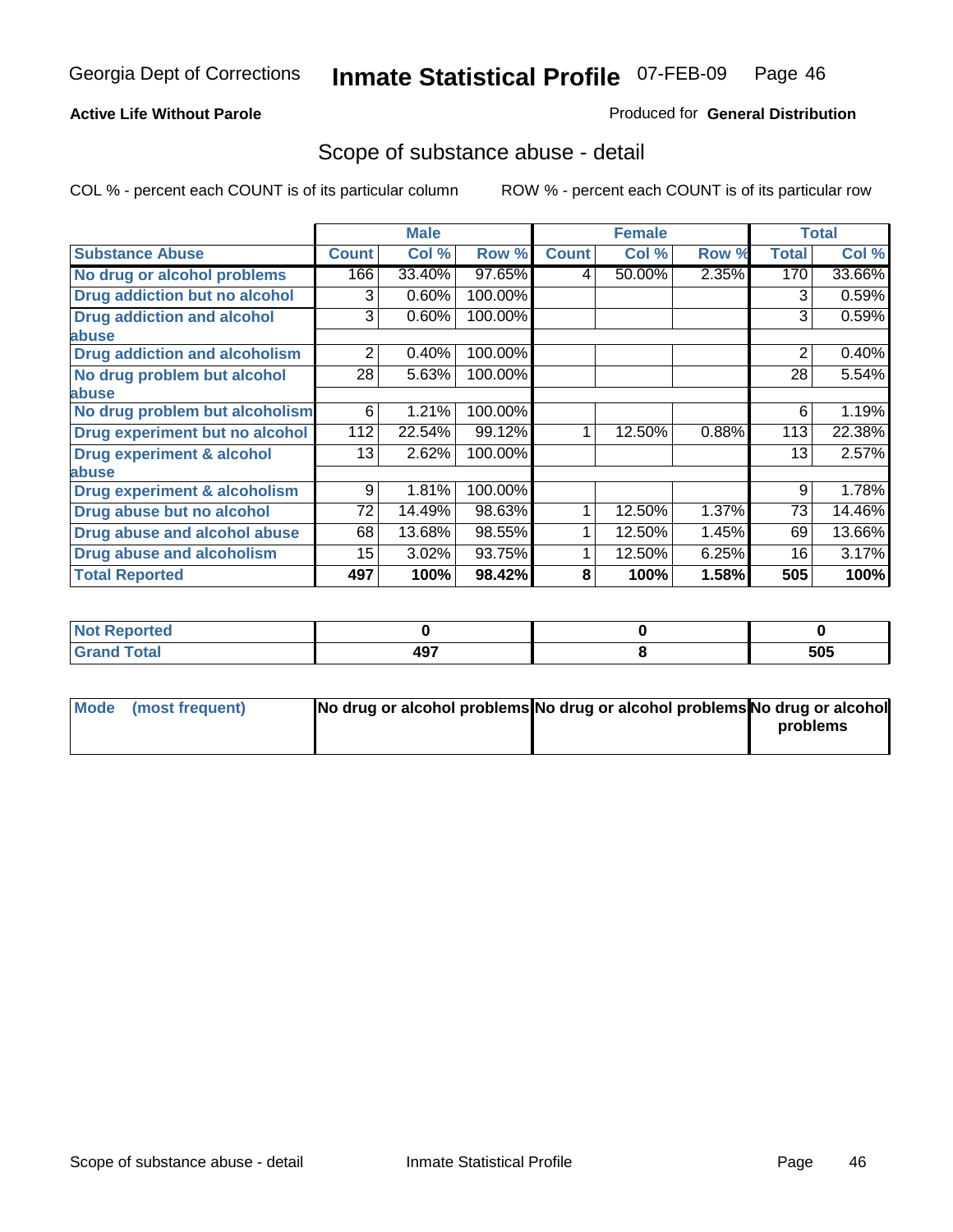**Active Life Without Parole** 

### Produced for **General Distribution**

## Current / last mental health treatment level

|                                    |              | <b>Male</b> |         |              | <b>Female</b> |       |              | <b>Total</b> |
|------------------------------------|--------------|-------------|---------|--------------|---------------|-------|--------------|--------------|
| <b>Mental Health Treatment Lev</b> | <b>Count</b> | Col %       | Row %   | <b>Count</b> | Col %         | Row % | <b>Total</b> | Col %        |
| 1 No problem at current time       | 69           | 37.50%      | 98.57%  |              | 20.00%        | 1.43% | 70           | 37.04%       |
| 2 Receiving outpatient             | 84           | 45.65%      | 95.45%  | 4            | 80.00%        | 4.55% | 88           | 46.56%       |
| treatment                          |              |             |         |              |               |       |              |              |
| 3 Inpatient, moderate              | 28           | 15.22%      | 100.00% |              |               |       | 28           | 14.81%       |
| <b>Treatment</b>                   |              |             |         |              |               |       |              |              |
| 4 Inpatient, intensive             | 3            | 1.63%       | 100.00% |              |               |       | 3            | 1.59%        |
| treatment                          |              |             |         |              |               |       |              |              |
| <b>Total Evaluated</b>             | 184          | 100%        | 97.35%  | 5            | 100%          | 2.65% | 189          | 100%         |

| Never had MH evaluation | າ4 າ<br>J I J | J I U |
|-------------------------|---------------|-------|
|                         | 107<br>וטו    | 505   |

| <b>Median (middle)</b>         | <b>Receiving outpatient</b><br>treatment | <b>Receiving outpatient</b><br>treatment | <b>Receiving</b><br>outpatient<br>treatment |
|--------------------------------|------------------------------------------|------------------------------------------|---------------------------------------------|
| <b>Mode</b><br>(most frequent) | <b>Receiving outpatient</b><br>treatment | <b>Receiving outpatient</b><br>treatment | Receiving<br>outpatient<br>treatment        |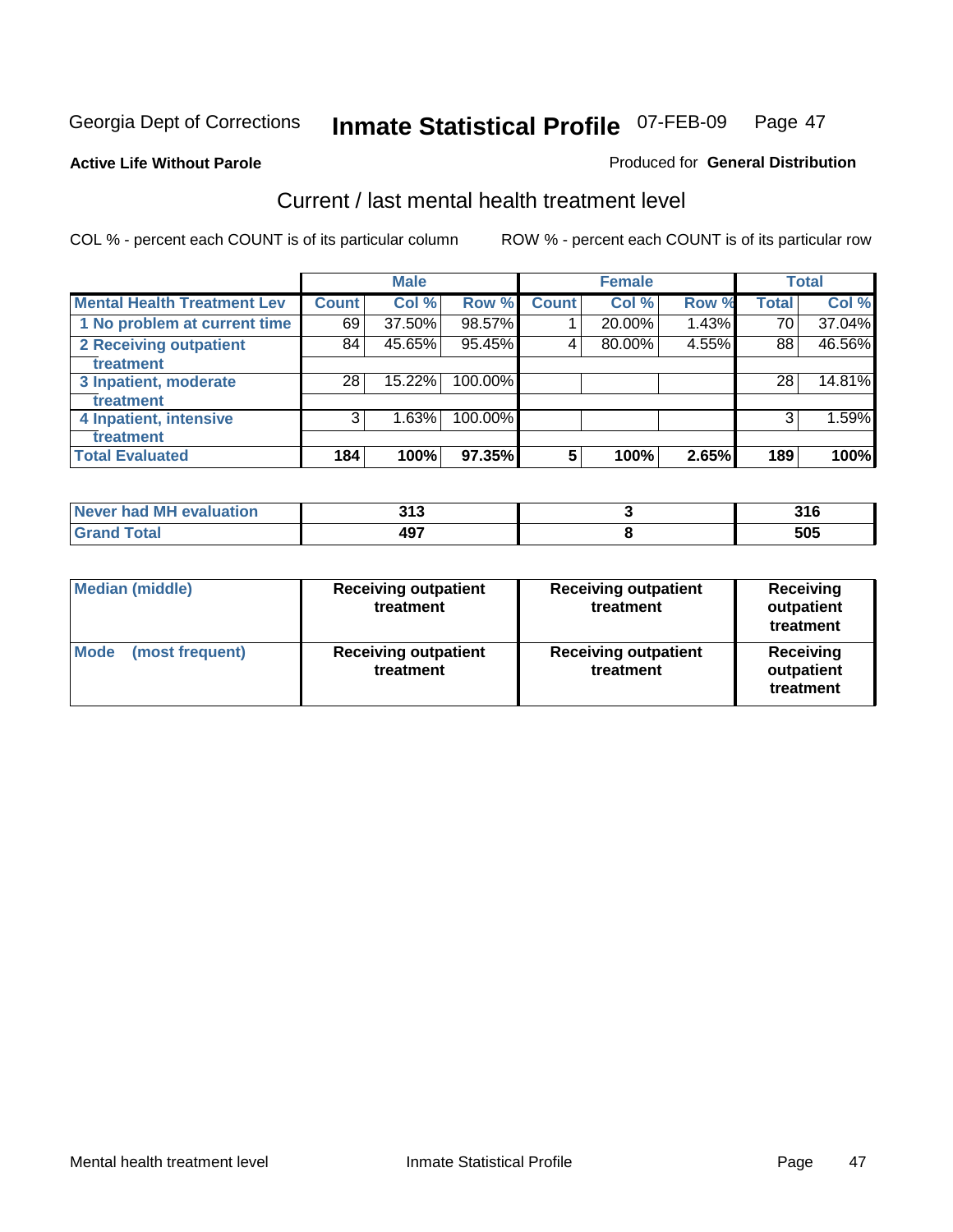## **Active Life Without Parole**

## Produced for **General Distribution**

# PULHESDWIT medical scale - 'P' overall condition ('P'hysical)

|                                   |         | <b>Male</b> |             | <b>Female</b> |          |              | <b>Total</b> |
|-----------------------------------|---------|-------------|-------------|---------------|----------|--------------|--------------|
| 'P' Overall Condition             | Count l | Col %       | Row % Count | Col %         | Row %    | <b>Total</b> | Col %        |
| 1 No medical illness              | 334     | 67.75%      | 98.82%      | $50.00\%$     | 1.18%    | 338          | 67.47%       |
| 2 Well-controlled chronic illness | 103     | 20.89%      | 96.26%      | 50.00%        | 3.74%    | 107          | 21.36%       |
| 3 Poorly-controlled chronic       | 55      | 11.16%      | 100.00%     |               |          | 55           | 10.98%       |
| <b>illness</b>                    |         |             |             |               |          |              |              |
| 4 Significant problems requiring  |         | 0.20%       | 100.00%     |               |          |              | 0.20%        |
| special housing                   |         |             |             |               |          |              |              |
| <b>Total Reported</b>             | 493     | 100%        | 98.40%      | 100%          | $1.60\%$ | 501          | 100.0%       |

| Not Reported |                  |     |
|--------------|------------------|-----|
| <b>otal</b>  | AQ7<br>т.<br>$-$ | 505 |

| Mode            | ' No medical illness | 2 Well-controlled chronic | 1 No medical |
|-----------------|----------------------|---------------------------|--------------|
| (most frequent) |                      | illness                   | illness      |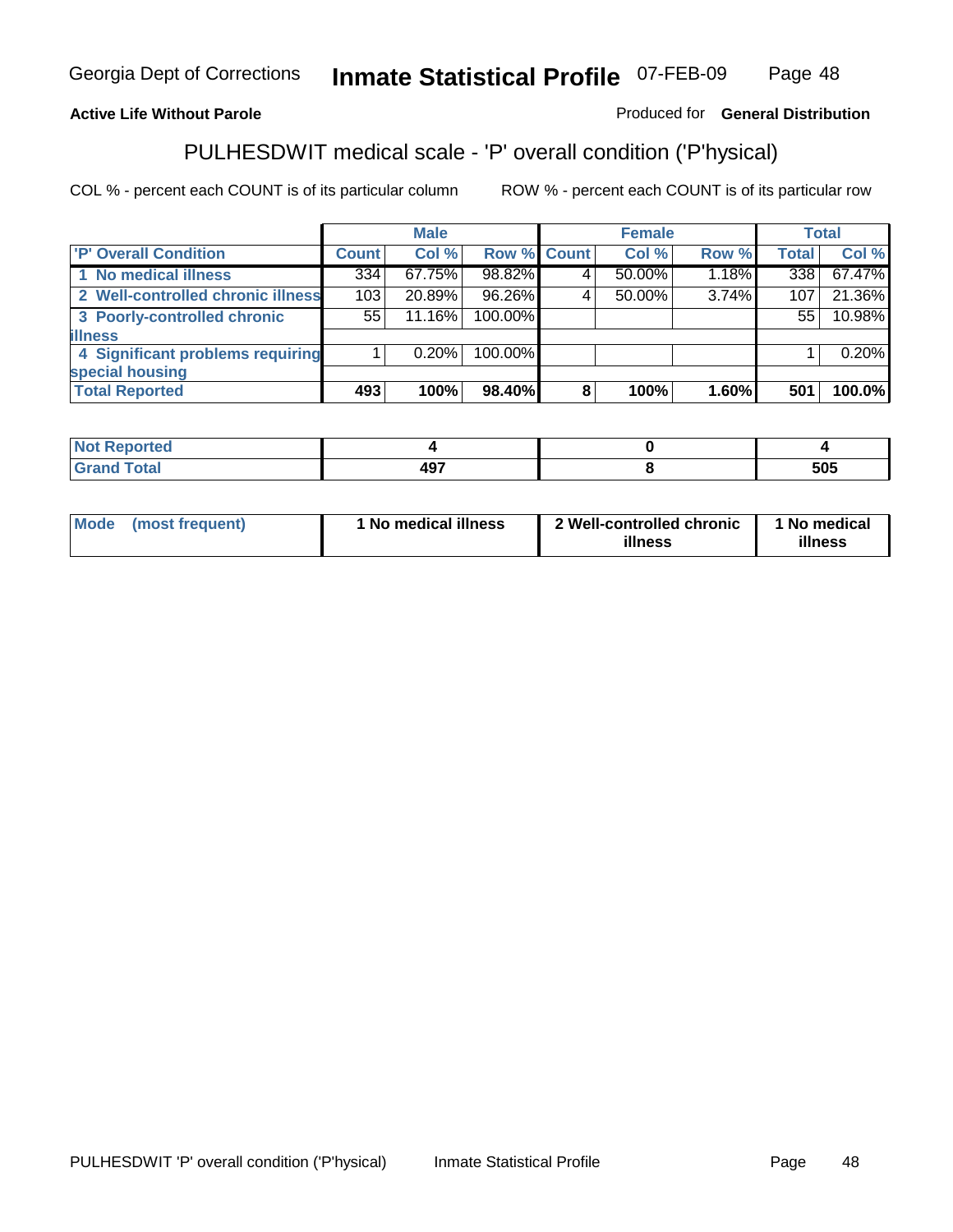### **Active Life Without Parole**

Produced for **General Distribution**

## PULHESDWIT medical scale - 'U' upper body

|                              |              | <b>Male</b> |         |              | <b>Female</b> |       |              | <b>Total</b> |
|------------------------------|--------------|-------------|---------|--------------|---------------|-------|--------------|--------------|
| <b>TU' Upper Body</b>        | <b>Count</b> | Col %       | Row %   | <b>Count</b> | Col %         | Row % | <b>Total</b> | Col %        |
| 1 Upper bones, joints,       | 477          | 96.75%      | 98.35%  | 8            | 100.00%       | 1.65% | 485          | 96.81%       |
| muscles all OK               |              |             |         |              |               |       |              |              |
| 2 One or both arms minimally | 10           | 2.03%       | 100.00% |              |               |       | 10           | $2.00\%$     |
| limited                      |              |             |         |              |               |       |              |              |
| 3 One or both arms           | 5            | 1.01%       | 100.00% |              |               |       | 5            | 1.00%        |
| moderately limited           |              |             |         |              |               |       |              |              |
| 4 One arm disabled,          |              | 0.20%       | 100.00% |              |               |       |              | 0.20%        |
| paralyzed, or amputated      |              |             |         |              |               |       |              |              |
| <b>Total Reported</b>        | 493          | 100%        | 98.40%  | 8            | 100%          | 1.60% | 501          | 100.0%       |

| $-1$<br>τeα<br>'N 6<br>.  |            |     |
|---------------------------|------------|-----|
| T <sub>ofol</sub><br>υιαι | 107<br>131 | 505 |

|  | Mode (most frequent) | 1 Upper bones, joints,<br>muscles all OK | 1 Upper bones, joints,<br>muscles all OK | 1 Upper bones,<br>joints, muscles all<br>OK |
|--|----------------------|------------------------------------------|------------------------------------------|---------------------------------------------|
|--|----------------------|------------------------------------------|------------------------------------------|---------------------------------------------|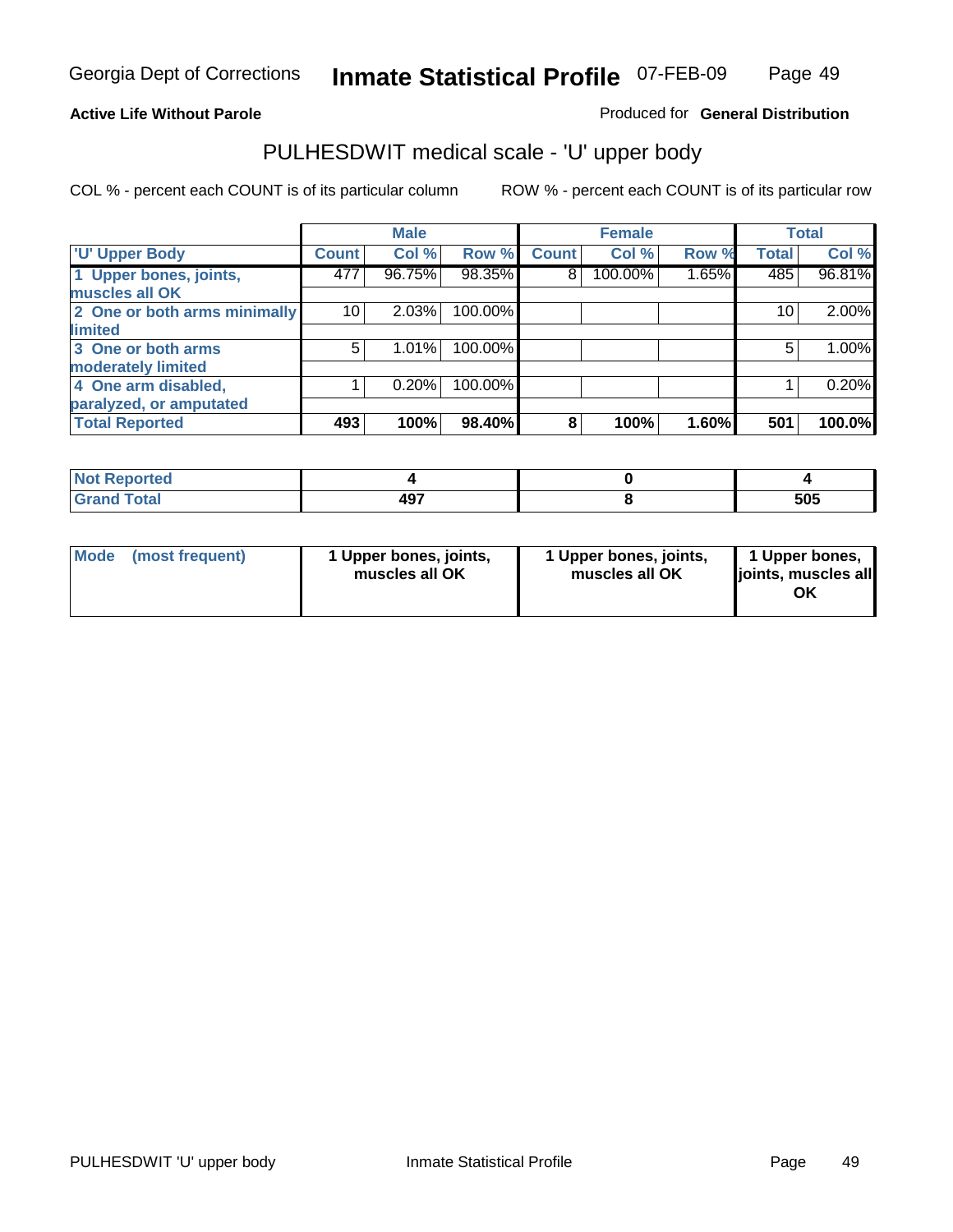### **Active Life Without Parole**

### Produced for **General Distribution**

## PULHESDWIT medical scale - 'L' lower body

|                                |              | <b>Male</b> |         |              | <b>Female</b> |       |              | <b>Total</b> |
|--------------------------------|--------------|-------------|---------|--------------|---------------|-------|--------------|--------------|
| 'L' Lower Body                 | <b>Count</b> | Col %       | Row %   | <b>Count</b> | Col %         | Row % | <b>Total</b> | Col %        |
| 1 Lower bones, joints,         | 445          | 90.26%      | 98.45%  |              | 87.50%        | 1.55% | 452          | 90.22%       |
| muscles all OK                 |              |             |         |              |               |       |              |              |
| 2 One or both legs minimally   | 39           | 7.91%       | 97.50%  |              | 12.50%        | 2.50% | 40           | 7.98%        |
| limited                        |              |             |         |              |               |       |              |              |
| 3 One or both legs             | 8            | 1.62%       | 100.00% |              |               |       | 8            | 1.60%        |
| moderately limited             |              |             |         |              |               |       |              |              |
| 4 One leg disabled, paralyzed, |              | 0.20%       | 100.00% |              |               |       |              | 0.20%        |
| or amputated                   |              |             |         |              |               |       |              |              |
| <b>Total Reported</b>          | 493          | 100%        | 98.40%  | 8            | 100%          | 1.60% | 501          | 100%         |

| <b>norted</b><br>NG    |            |     |
|------------------------|------------|-----|
| <b>Total</b><br>------ | 107<br>וטי | 505 |

|  | Mode (most frequent) | 1 Lower bones, joints,<br>muscles all OK | 1 Lower bones, joints,<br>muscles all OK | 1 Lower bones,<br>joints, muscles all<br>OK |
|--|----------------------|------------------------------------------|------------------------------------------|---------------------------------------------|
|--|----------------------|------------------------------------------|------------------------------------------|---------------------------------------------|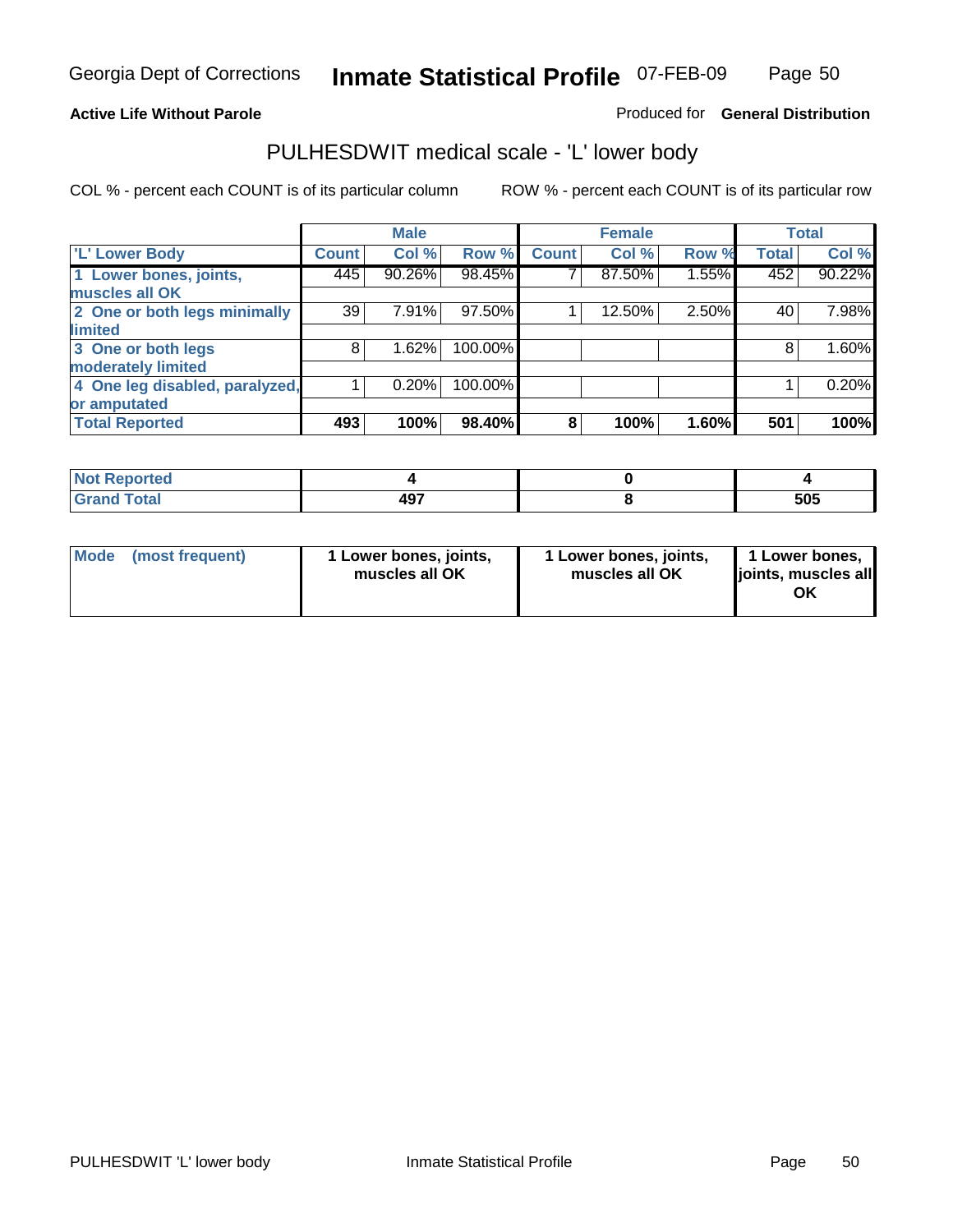### **Active Life Without Parole**

Produced for **General Distribution**

## PULHESDWIT medical scale - 'H' hearing

|                                |              | <b>Male</b> |             |    | <b>Female</b> |          | Total            |        |
|--------------------------------|--------------|-------------|-------------|----|---------------|----------|------------------|--------|
| 'H' Hearing                    | <b>Count</b> | Col%        | Row % Count |    | Col%          | Row %    | <b>Total</b>     | Col %  |
| 1 Normal hearing both ears     | 492          | $99.80\%$   | 98.40%      | 81 | 100.00%       | 1.60%    | 500 <sub>1</sub> | 99.80% |
| 2 Some loss in one ear with    |              | $0.20\%$    | 100.00%     |    |               |          |                  | 0.20%  |
| other OK, or mild loss in both |              |             |             |    |               |          |                  |        |
| <b>Total Reported</b>          | 493          | 100%        | 98.40%      |    | 100%          | $1.60\%$ | 501              | 100%   |

| ∘rted                 |                  |     |
|-----------------------|------------------|-----|
| <b>otal</b><br>______ | 107<br>$\cdot$ . | 505 |

| 1 Normal hearing both ears 1 Normal hearing both ears 1 Normal hearing<br>Mode (most frequent)<br>both ears |
|-------------------------------------------------------------------------------------------------------------|
|-------------------------------------------------------------------------------------------------------------|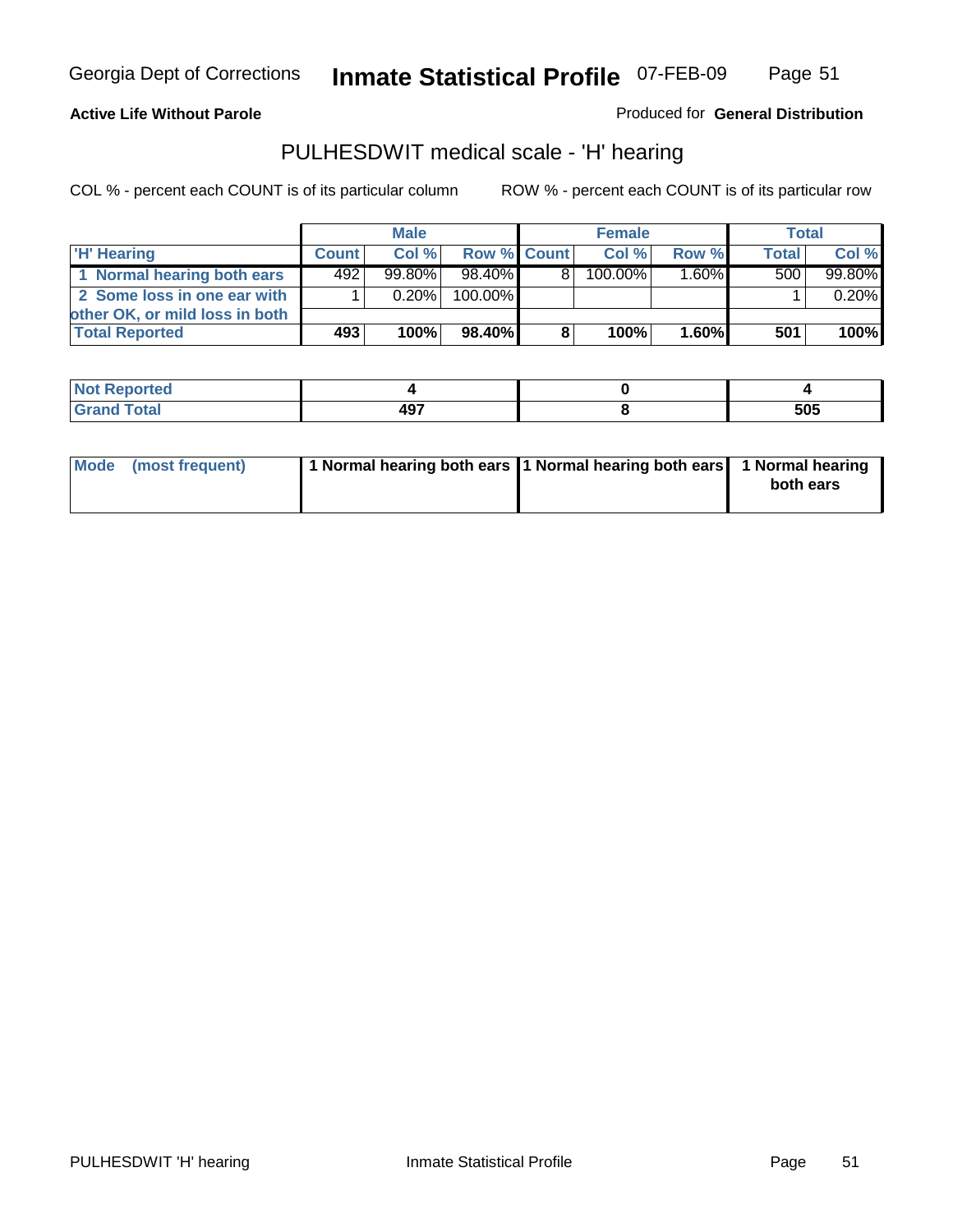Page 52

### **Active Life Without Parole**

### Produced for **General Distribution**

## PULHESDWIT medical scale - 'E' vision

|                                |              | <b>Male</b> |             |   | <b>Female</b> |       |              | <b>Total</b> |
|--------------------------------|--------------|-------------|-------------|---|---------------|-------|--------------|--------------|
| 'E' Vision                     | <b>Count</b> | Col %       | Row % Count |   | Col %         | Row % | <b>Total</b> | Col %        |
| 1 Correctable to 20/40 in both | 414          | 83.98%      | 98.57%      | 6 | 75.00%        | 1.43% | 420          | 83.83%       |
| eyes                           |              |             |             |   |               |       |              |              |
| 2 Correctable to 20/70 in one  | 72           | 14.60%      | 97.30%      | 2 | 25.00%        | 2.70% | 74           | 14.77%       |
| eye, may be blind in other     |              |             |             |   |               |       |              |              |
| 3 Correctable to 20/200 in one | 6            | 1.22%       | 100.00%     |   |               |       | 6            | 1.20%        |
| eye, may be blind in other     |              |             |             |   |               |       |              |              |
| 4 One eye not correctable to   |              | 0.20%       | 100.00%     |   |               |       |              | 0.20%        |
| 20/200, other may be blind     |              |             |             |   |               |       |              |              |
| <b>Total Reported</b>          | 493          | 100%        | 98.40%      | 8 | 100%          | 1.60% | 501          | 100%         |

| <b>Not Reported</b>  |            |     |
|----------------------|------------|-----|
| <b>Total</b><br>Cron | 107<br>491 | 505 |

| Mode (most frequent) | 1 Correctable to 20/40 in<br>both eves | 1 Correctable to 20/40 in   1 Correctable to  <br>both eves | 20/40 in both eyes |
|----------------------|----------------------------------------|-------------------------------------------------------------|--------------------|
|----------------------|----------------------------------------|-------------------------------------------------------------|--------------------|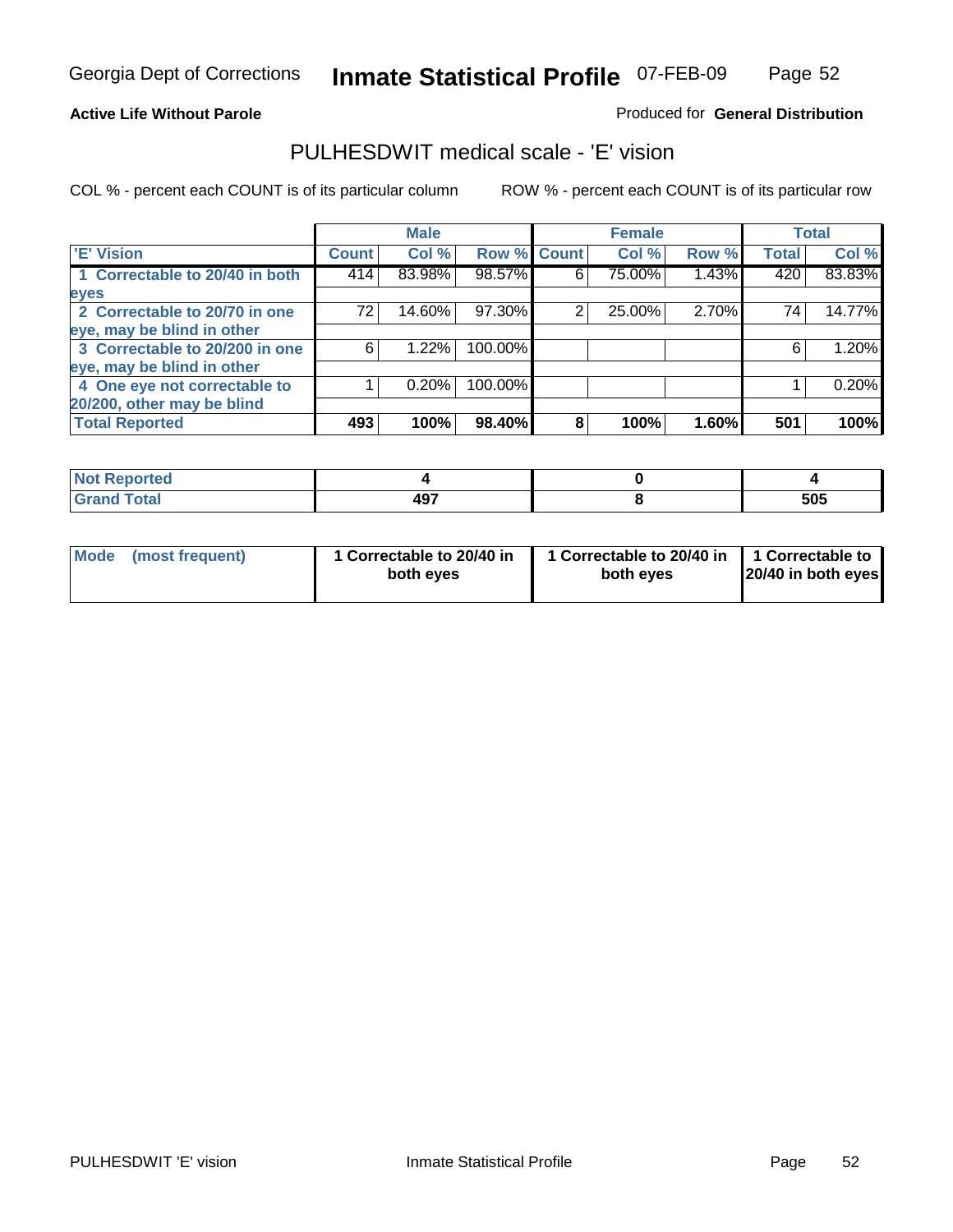## **Active Life Without Parole**

## Produced for **General Distribution**

## PULHESDWIT medical scale - 'S' pSychiatric

|                                |              | <b>Male</b> |             |   | <b>Female</b> |       |              | <b>Total</b> |
|--------------------------------|--------------|-------------|-------------|---|---------------|-------|--------------|--------------|
| 'S' pSychiatric                | <b>Count</b> | Col %       | Row % Count |   | Col %         | Row % | <b>Total</b> | Col %        |
| 1 No impairment or disorders   | 385          | 79.71%      | 98.97%      |   | 50.00%        | 1.03% | 389          | 79.23%       |
| 2 Stable, or in remission, or  | 82           | 16.98%      | 95.35%      | 4 | 50.00%        | 4.65% | 86           | 17.52%       |
| mild impairment or retardation |              |             |             |   |               |       |              |              |
| 3 Requires moderate inpatient  | 14           | $2.90\%$    | 100.00%     |   |               |       | 14           | 2.85%        |
| treatment                      |              |             |             |   |               |       |              |              |
| 4 Requires intensive inpatient | 2            | $0.41\%$    | 100.00%     |   |               |       |              | 0.41%        |
| treatment                      |              |             |             |   |               |       |              |              |
| <b>Total Reported</b>          | 483          | 100%        | 98.37%      | 8 | 100%          | 1.63% | 491          | 100.0%       |

| prieo       |           |     |
|-------------|-----------|-----|
| <b>otal</b> | 107<br>13 | 505 |

| <b>1 No impairment or disorders</b> | 1 No impairment or | 1 No impairment or |
|-------------------------------------|--------------------|--------------------|
| Mode (most frequent)                | disorders          | disorders          |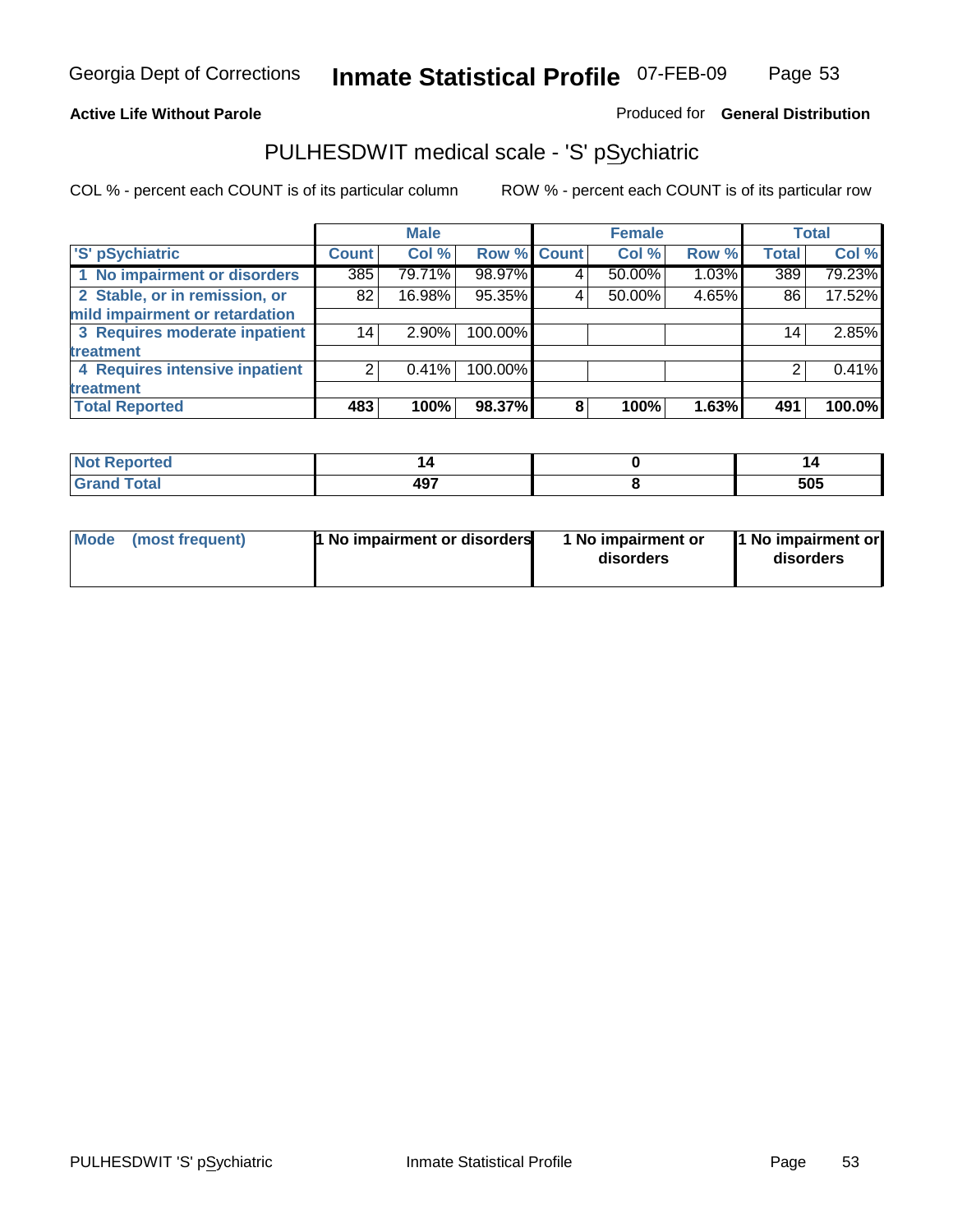Page 54

### **Active Life Without Parole**

Produced for **General Distribution**

## PULHESDWIT medical scale - 'D' dental

|                                 |              | <b>Male</b> |             |   | <b>Female</b> |       |              | <b>Total</b> |
|---------------------------------|--------------|-------------|-------------|---|---------------|-------|--------------|--------------|
| <b>D'</b> Dental                | <b>Count</b> | Col %       | Row % Count |   | Col %         | Row % | <b>Total</b> | Col %        |
| 1 Minimal routine dental health | 220          | 45.83%      | 97.35%      | 6 | 75.00%        | 2.65% | 226          | 46.31%       |
| <b>needs</b>                    |              |             |             |   |               |       |              |              |
| 2 Moderate cavities and/or      | 215          | 44.79%      | 99.08%      |   | 25.00%        | 0.92% | 217          | 44.47%       |
| gum disease                     |              |             |             |   |               |       |              |              |
| 3 Extensive gum disease         | 45           | $9.38\%$    | 100.00%     |   |               |       | 45           | 9.22%        |
| and/or widespread decay         |              |             |             |   |               |       |              |              |
| <b>Total Reported</b>           | 480          | 100%        | 98.36%      | 8 | 100%          | 1.64% | 488          | 100%         |

| <b>The Country of Country Country</b><br>тео | - -<br>.          | . .        |
|----------------------------------------------|-------------------|------------|
| Total                                        | ៱៱៹<br>13<br>$ -$ | EOE<br>ວບວ |

| Mode (most frequent) | <b>Minimal routine dental</b><br>health needs | 1 Minimal routine dental<br>health needs | 1 Minimal routine<br>dental health<br>needs |
|----------------------|-----------------------------------------------|------------------------------------------|---------------------------------------------|
|----------------------|-----------------------------------------------|------------------------------------------|---------------------------------------------|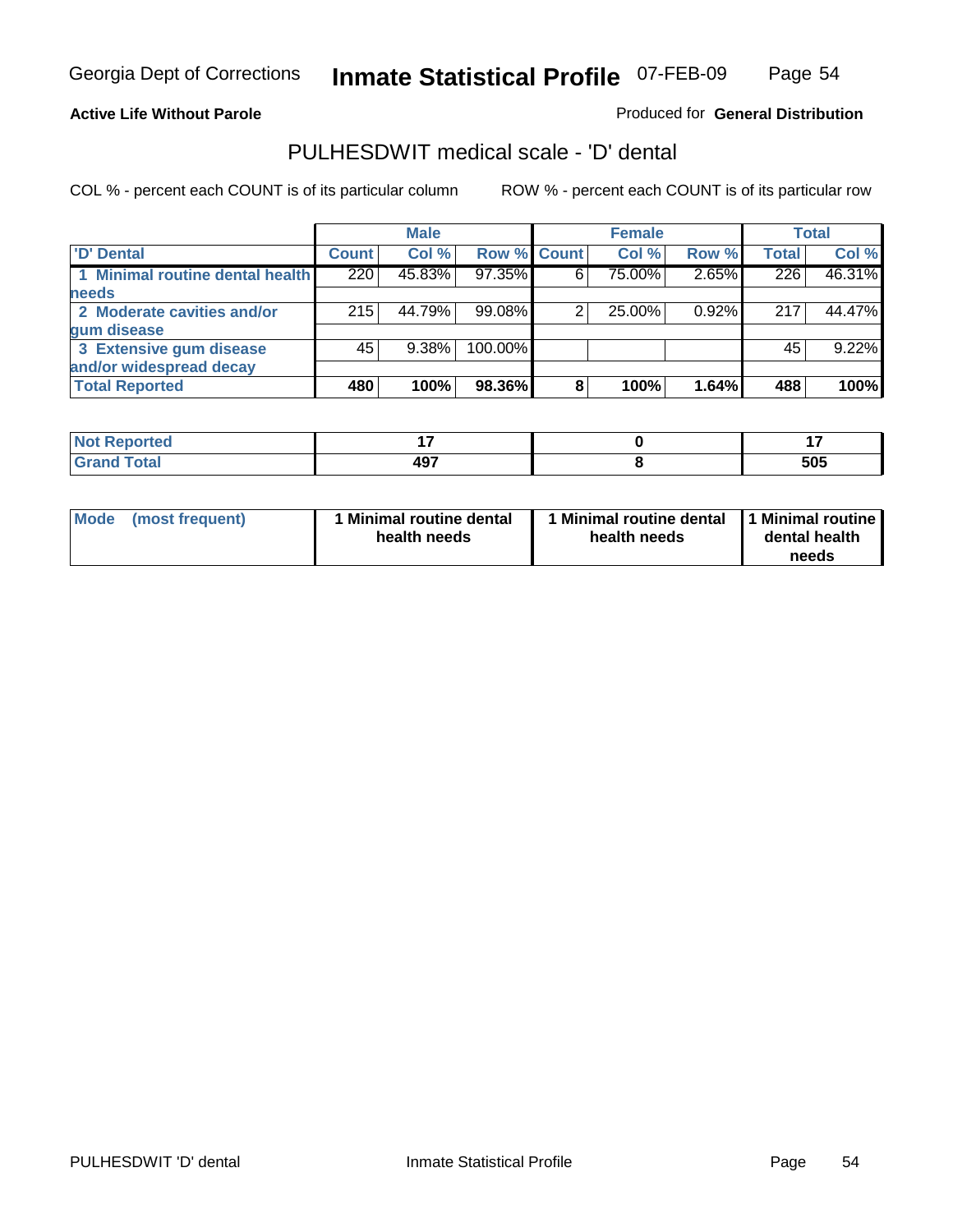**Active Life Without Parole** 

Produced for **General Distribution**

## PULHESDWIT medical scale - 'W' work ability

|                                 |              | <b>Male</b> |                    |   | <b>Female</b> |       |              | <b>Total</b> |
|---------------------------------|--------------|-------------|--------------------|---|---------------|-------|--------------|--------------|
| <b>W' work ability</b>          | <b>Count</b> | Col %       | <b>Row % Count</b> |   | Col %         | Row % | <b>Total</b> | Col %        |
| 1 Unrestricted work or activity | 393          | 79.72%      | 98.25%             |   | 87.50%        | 1.75% | 400          | 79.84%       |
| 2 Minor restrictions on type of | 781          | 15.82%      | 98.73%             |   | 12.50%        | 1.27% | 79           | 15.77%       |
| <b>work</b>                     |              |             |                    |   |               |       |              |              |
| 3 Moderate restrictions on type | 131          | 2.64%       | 100.00%            |   |               |       | 13           | 2.59%        |
| of work                         |              |             |                    |   |               |       |              |              |
| 4 Major restrictions on type of | 9            | 1.83%       | 100.00%            |   |               |       | 9            | 1.80%        |
| <b>work</b>                     |              |             |                    |   |               |       |              |              |
| <b>Total Reported</b>           | 493          | 100%        | 98.40%             | 8 | 100%          | 1.60% | 501          | 100%         |

| <b>Reported</b><br>. |            |     |
|----------------------|------------|-----|
| <b>Total</b><br>r.,  | 407<br>491 | 505 |

| Mode            | 1 Unrestricted work or | 1 Unrestricted work or | 1 Unrestricted   |
|-----------------|------------------------|------------------------|------------------|
| (most frequent) | activity               | activity               | work or activity |
|                 |                        |                        |                  |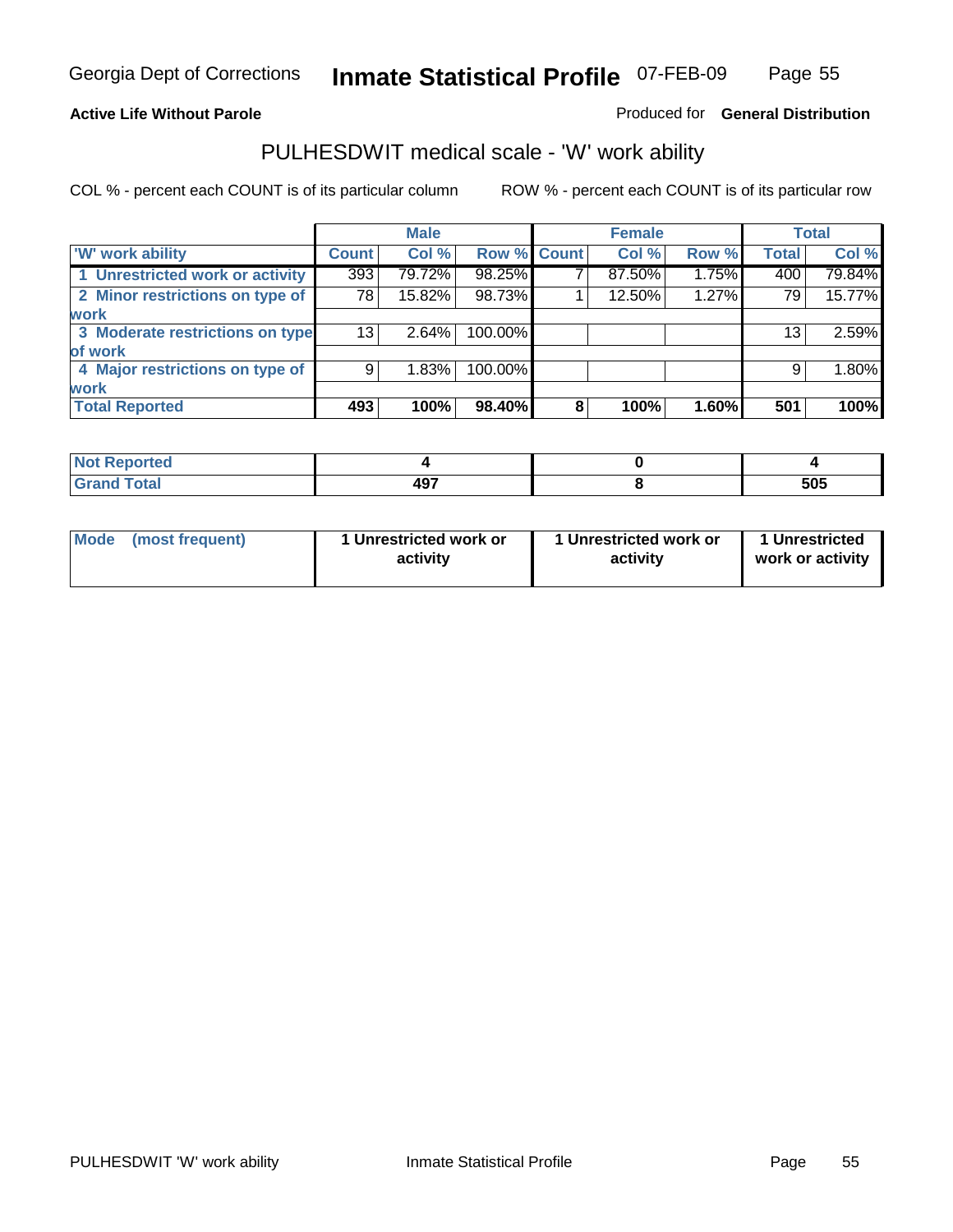## Page 56

### **Active Life Without Parole**

### Produced for **General Distribution**

## PULHESDWIT medical scale - 'I' impairment

|                                            |              | <b>Male</b> |                    |   | <b>Female</b> |       |              | <b>Total</b> |
|--------------------------------------------|--------------|-------------|--------------------|---|---------------|-------|--------------|--------------|
| <b>T' Impairment</b>                       | <b>Count</b> | Col %       | <b>Row % Count</b> |   | Col %         | Row % | <b>Total</b> | Col %        |
| 1 No impairments or<br><b>disabilities</b> | 489          | 99.19%      | 98.39%             | 8 | 100.00%       | 1.61% | 497          | 99.20%       |
| 2 Wheelchair-bound but                     |              | 0.20%       | 100.00%            |   |               |       |              | 0.20%        |
| otherwise OK                               |              |             |                    |   |               |       |              |              |
| 4 Needs moderate Assisted                  |              | 0.20%       | 100.00%            |   |               |       |              | 0.20%        |
| <b>Living (level II)</b>                   |              |             |                    |   |               |       |              |              |
| <b>5 Needs maximal Assisted</b>            |              | 0.41%       | 100.00%            |   |               |       |              | 0.40%        |
| <b>Living (level III)</b>                  |              |             |                    |   |               |       |              |              |
| <b>Total Reported</b>                      | 493          | 100%        | 98.40%             | 8 | 100%          | 1.60% | 501          | 100%         |

| Reported            |     |            |
|---------------------|-----|------------|
| <b>Total</b><br>Gra | 497 | ENE<br>ວບວ |

| Mode | (most frequent) | 1 No impairments or<br>disabilities | 1 No impairments or<br>disabilities | 1 No impairments  <br>or disabilities |
|------|-----------------|-------------------------------------|-------------------------------------|---------------------------------------|
|------|-----------------|-------------------------------------|-------------------------------------|---------------------------------------|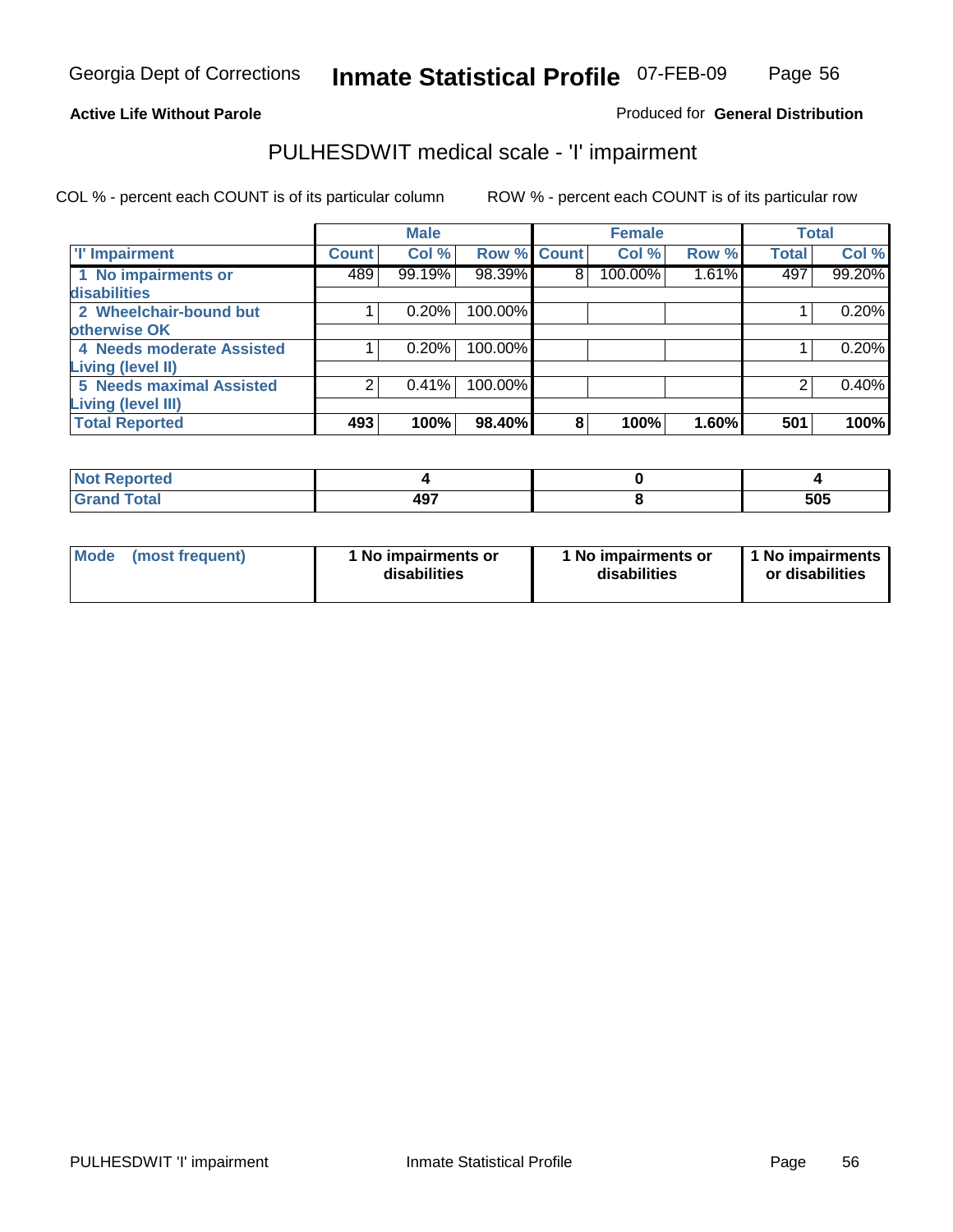### **Inmate Statistical Profile** 07-FEB-09 Page Page 57

### **Active Life Without Parole Produced fo Seneral Distribution**

## PULHESDWIT medical scale - 'T' transportability

|                              |              | <b>Male</b> |             |   | <b>Female</b> |          |              | <b>Total</b> |
|------------------------------|--------------|-------------|-------------|---|---------------|----------|--------------|--------------|
| <b>T' Transportability</b>   | <b>Count</b> | Col %       | Row % Count |   | Col %         | Row %    | <b>Total</b> | Col %        |
| 1 Can be transported in any  | 491          | 99.59%      | 98.40%      | 8 | 100.00%       | $1.60\%$ | 499          | 99.60%       |
| ordinary approved vehicle    |              |             |             |   |               |          |              |              |
| 2 Wheelchair-bound, not      |              | 0.20%       | 100.00%     |   |               |          |              | 0.20%        |
| needing special vehicle      |              |             |             |   |               |          |              |              |
| 3 Wheelchair-bound, requires |              | 0.20%       | 100.00%     |   |               |          |              | 0.20%        |
| special vehicle              |              |             |             |   |               |          |              |              |
| <b>Total Reported</b>        | 493          | 100%        | 98.40%      | 8 | 100%          | 1.60%    | 501          | 100%         |

| <b>Reported</b><br><b>NOT</b> |                             |            |
|-------------------------------|-----------------------------|------------|
| <b>c</b> otal                 | ៱៱៹<br><u>тм.</u><br>$   -$ | にハに<br>JUJ |

| Mode (most frequent) | 1 Can be transported in any 1 Can be transported in any | ordinary approved vehicle   ordinary approved vehicle   transported in any | 1 Can be<br>  ordinary approved  <br>vehicle |
|----------------------|---------------------------------------------------------|----------------------------------------------------------------------------|----------------------------------------------|
|----------------------|---------------------------------------------------------|----------------------------------------------------------------------------|----------------------------------------------|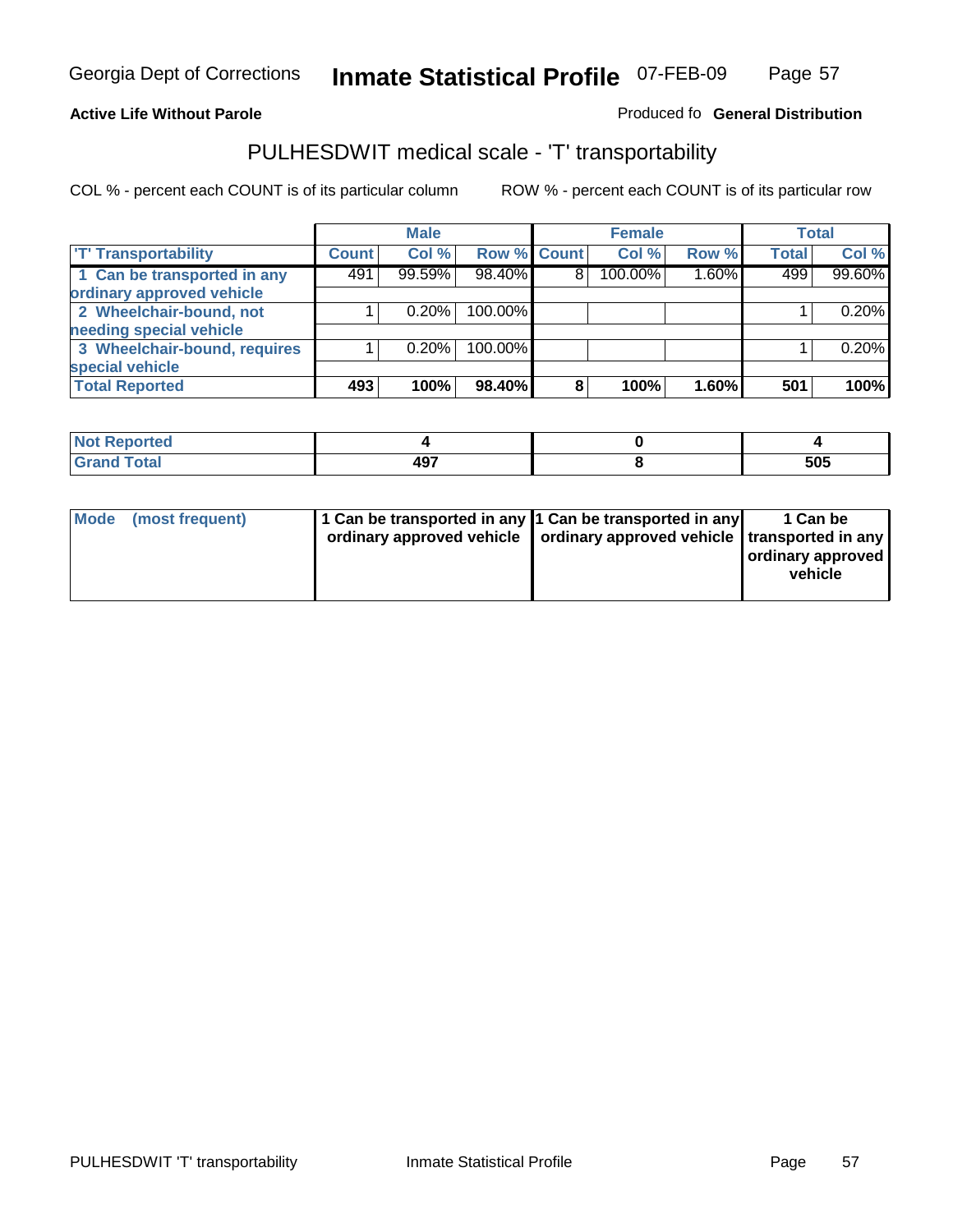### **Active Life Without Parole**

### Produced for **General Distribution**

## Criminality in family, self-reported

|                              |              | <b>Male</b> |        |              | <b>Female</b> |          |              | Total     |
|------------------------------|--------------|-------------|--------|--------------|---------------|----------|--------------|-----------|
| <b>Criminality In Family</b> | <b>Count</b> | Col %       | Row %  | <b>Count</b> | Col %         | Row %    | <b>Total</b> | Col %     |
| Yes, criminality in family   | 150 l        | $30.67\%$   | 97.40% | 4            | 50.00%        | $2.60\%$ | 154          | $30.99\%$ |
| No criminality in family     | 339          | 69.33%      | 98.83% | 4            | 50.00%        | $1.17\%$ | 343          | 69.01%    |
| <b>Total Reported</b>        | 489          | 100%        | 98.39% | 8            | 100%          | 1.61%    | 497          | 100%      |

| oorted<br><b>NOT</b><br>יסרו . |                     |     |
|--------------------------------|---------------------|-----|
| $\sim$ $\sim$<br>Grar<br>---   | 107<br>TJ 1<br>$ -$ | 505 |

| Mode (most frequent) |  | No criminality in family | Yes, criminality in family | No criminality in<br>family |
|----------------------|--|--------------------------|----------------------------|-----------------------------|
|----------------------|--|--------------------------|----------------------------|-----------------------------|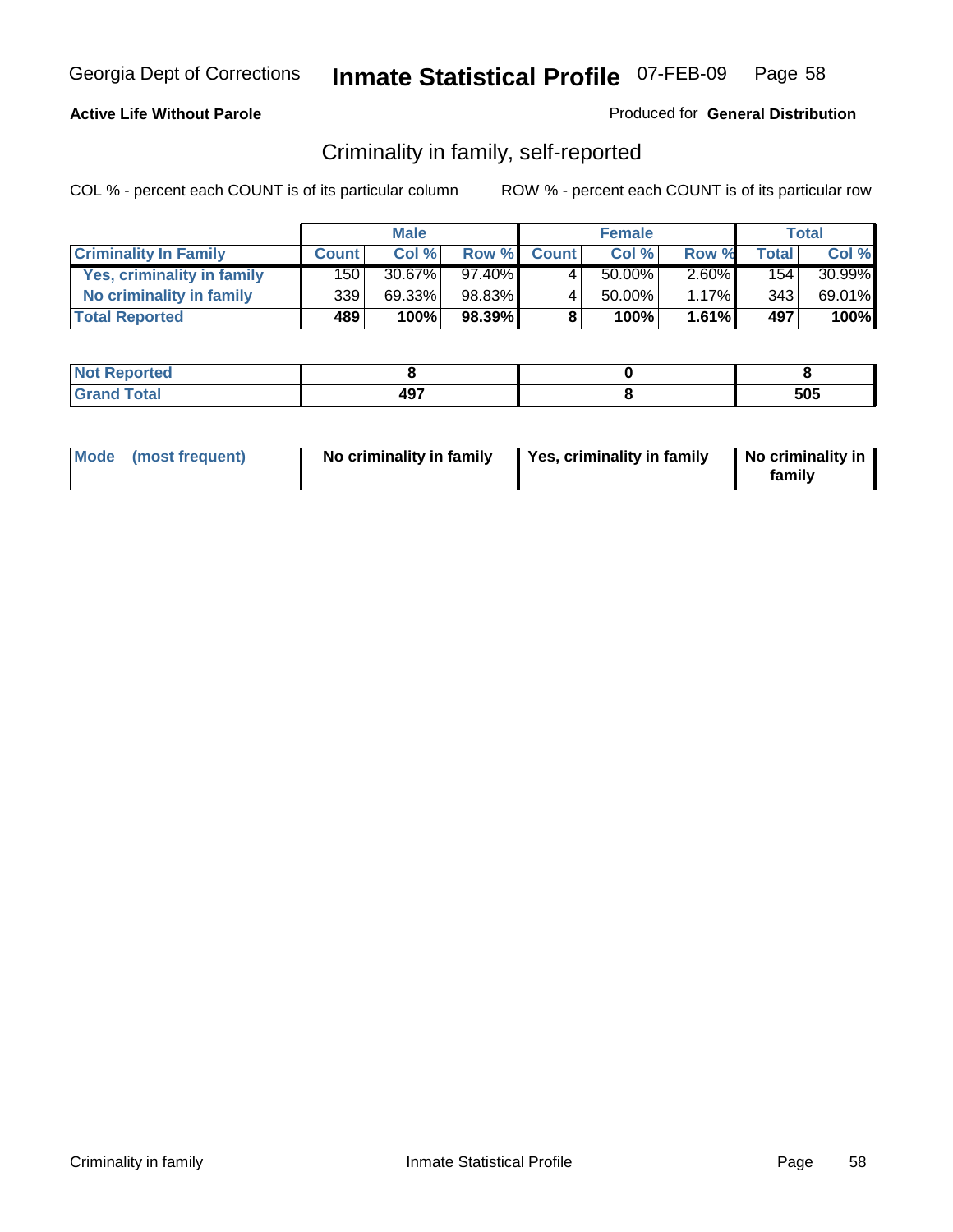### **Active Life Without Parole**

### Produced for **General Distribution**

## Alcoholism in family, self-reported

|                             |              | <b>Male</b> |        |              | <b>Female</b> |          |       | Total  |
|-----------------------------|--------------|-------------|--------|--------------|---------------|----------|-------|--------|
| <b>Alcoholism In Family</b> | <b>Count</b> | Col %       | Row %  | <b>Count</b> | Col %         | Row %    | Total | Col %  |
| Yes, alcoholism in family   | 98           | 20.04%      | 98.00% |              | $25.00\%$     | $2.00\%$ | 100   | 20.12% |
| No alcoholism in family     | 391          | 79.96%      | 98.49% | 6            | 75.00%        | $1.51\%$ | 397   | 79.88% |
| <b>Total Reported</b>       | 489          | 100%        | 98.39% | 8            | 100%          | $1.61\%$ | 497   | 100%   |

| oorted<br><b>NOT</b><br><b>IVGI</b> |             |            |
|-------------------------------------|-------------|------------|
| Total<br>Gran<br>---                | 497<br>$ -$ | rar<br>JUJ |

|  | Mode (most frequent) | No alcoholism in family | No alcoholism in family | No alcoholism in<br>familv |
|--|----------------------|-------------------------|-------------------------|----------------------------|
|--|----------------------|-------------------------|-------------------------|----------------------------|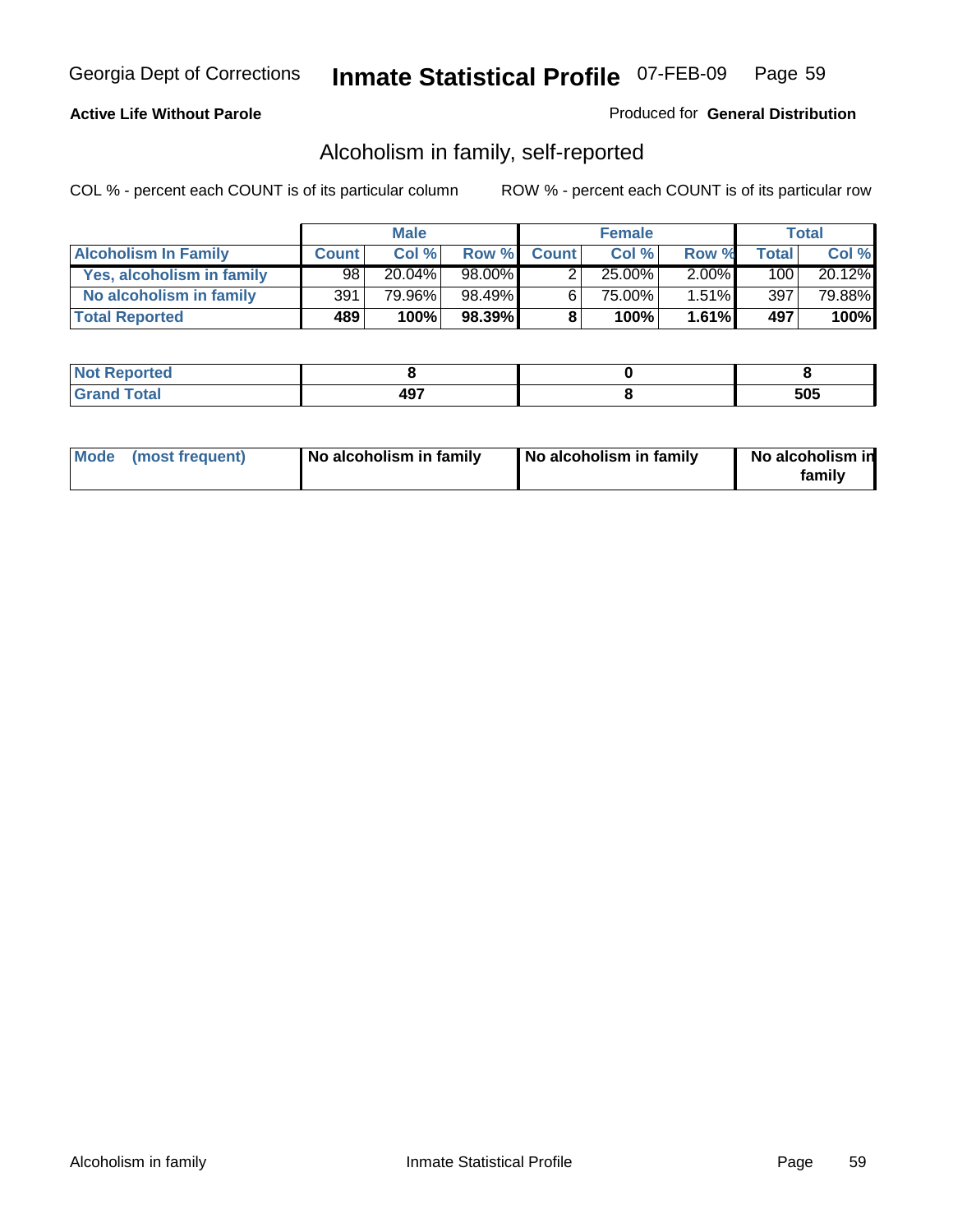### **Active Life Without Parole**

Produced for **General Distribution**

## Drug abuse in family, self-reported

|                           |              | <b>Male</b>            |        |              | <b>Female</b> |          |       | <b>Total</b> |
|---------------------------|--------------|------------------------|--------|--------------|---------------|----------|-------|--------------|
| Drug Abuse In Family      | <b>Count</b> | Col %                  | Row %  | <b>Count</b> | Col %         | Row %    | Total | Col %        |
| Yes, drug abuse in family | 58 I         | $11.\overline{86\%}$ i | 96.67% | ົ            | 25.00%        | $3.33\%$ | 60    | 12.07%       |
| No drug abuse in family   | 431          | $88.14\%$              | 98.63% | 6'           | 75.00%        | $1.37\%$ | 437   | 87.93%       |
| <b>Total Reported</b>     | 489          | 100%                   | 98.39% | 8            | 100%          | 1.61%    | 497   | 100%         |

| oorted<br><b>NOT</b><br><b>IVGI</b> |             |            |
|-------------------------------------|-------------|------------|
| Total<br>Gran<br>---                | 497<br>$ -$ | rar<br>JUJ |

|  | Mode (most frequent) | No drug abuse in family | No drug abuse in family | No drug abuse in<br>family |
|--|----------------------|-------------------------|-------------------------|----------------------------|
|--|----------------------|-------------------------|-------------------------|----------------------------|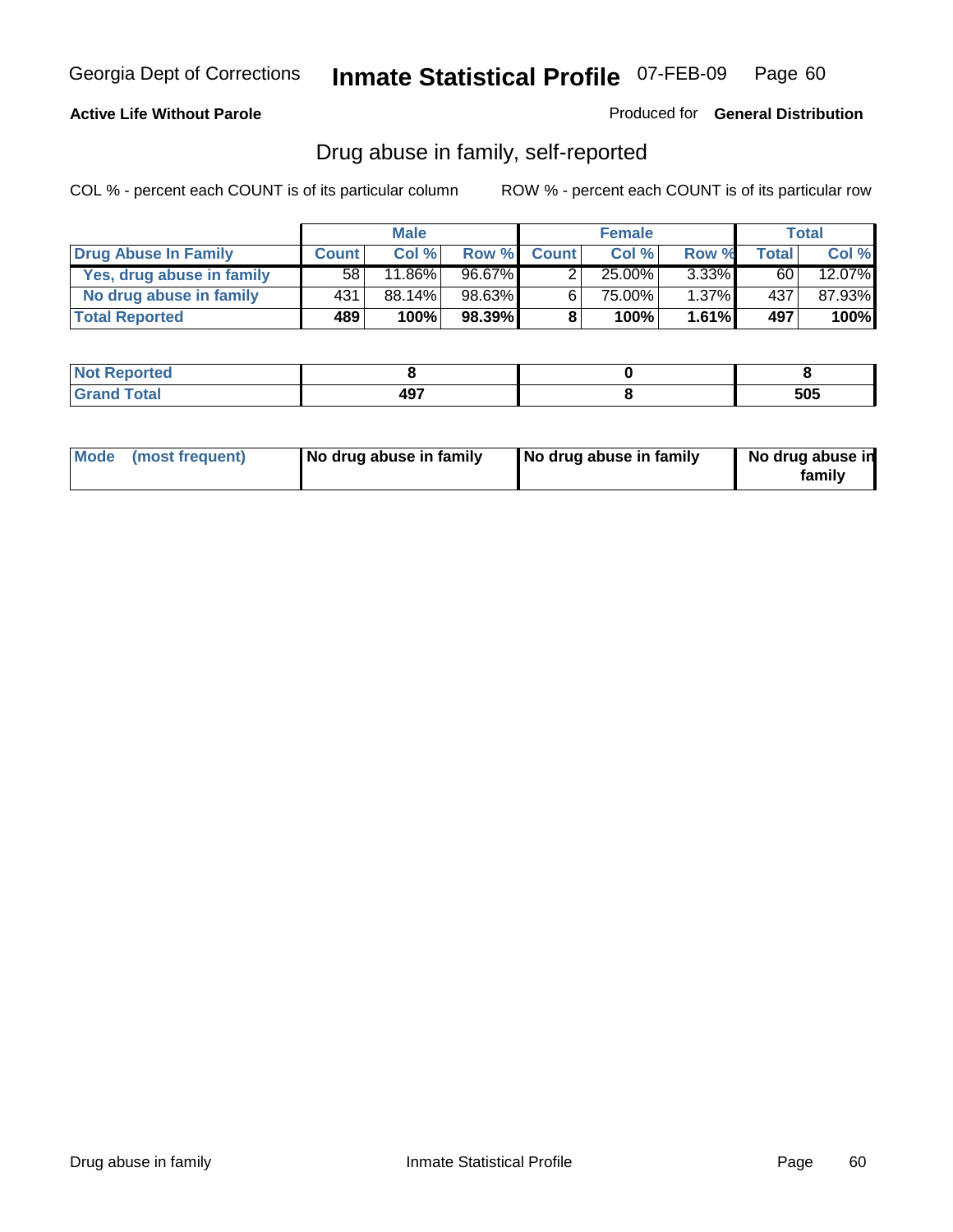### **Active Life Without Parole**

### Produced for **General Distribution**

## Subjected to frequent beatings, self-reported

|                            |              | <b>Male</b> |        |              | <b>Female</b> |       |       | <b>Total</b> |
|----------------------------|--------------|-------------|--------|--------------|---------------|-------|-------|--------------|
| <b>Frequent beatings</b>   | <b>Count</b> | Col%        | Row %  | <b>Count</b> | Col%          | Row % | Total | Col %        |
| Yes, subjected to frequent | 30           | 6.13%       | 96.77% |              | 12.50%        | 3.23% | 31    | 6.24%        |
| beatings                   |              |             |        |              |               |       |       |              |
| Not subjected to frequent  | 459'         | $93.87\%$   | 98.50% |              | 87.50%        | 1.50% | 466   | 93.76%       |
| beatings                   |              |             |        |              |               |       |       |              |
| <b>Total Reported</b>      | 489          | 100%        | 98.39% | 8            | 100%          | 1.61% | 497   | 100%         |

| Not Reported                      |     |     |
|-----------------------------------|-----|-----|
| T <sub>ofol</sub><br><b>Crops</b> | 497 | 505 |

| Mode<br>(most frequent) | beatings | Not subjected to frequent | Not subjected to frequent<br>beatings | Not subjected to<br><b>frequent beatings</b> |
|-------------------------|----------|---------------------------|---------------------------------------|----------------------------------------------|
|                         |          |                           |                                       |                                              |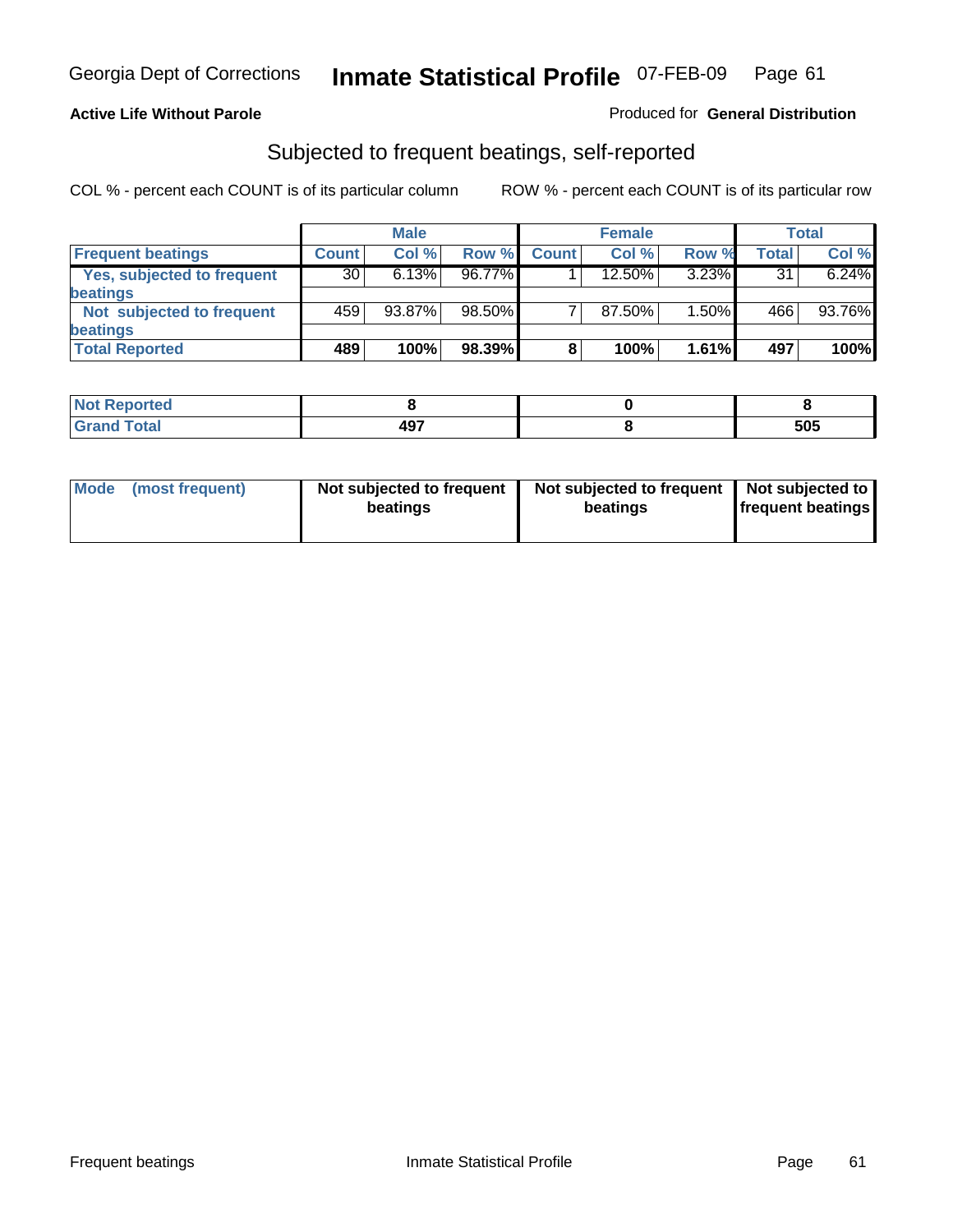### **Active Life Without Parole**

### Produced for **General Distribution**

## Father absent during inmate's childhood

|                           |              | <b>Male</b> |         |              | <b>Female</b> |          |       | Total  |
|---------------------------|--------------|-------------|---------|--------------|---------------|----------|-------|--------|
| <b>Father Absent</b>      | <b>Count</b> | Col %       | Row %   | <b>Count</b> | Col %         | Row %    | Total | Col %  |
| Yes, father was absent    | 242          | 49.49%      | 98.78%  | ર            | 37.50%        | $1.22\%$ | 245   | 49.30% |
| No, father was not absent | 247          | 50.51%      | 98.02%  | 5            | 62.50%        | $.98\%$  | 252   | 50.70% |
| <b>Total Reported</b>     | 489          | 100%        | 98.39%I | 8            | 100%          | 1.61%    | 497   | 100%   |

| <b>Not Reported</b>  |                   |     |
|----------------------|-------------------|-----|
| <b>Total</b><br>Gran | 407<br>т.<br>$ -$ | 505 |

| Mode (most frequent) |  | 「No, father was not absent ┃No, father was not absent ┃No, father was not | absent |
|----------------------|--|---------------------------------------------------------------------------|--------|
|----------------------|--|---------------------------------------------------------------------------|--------|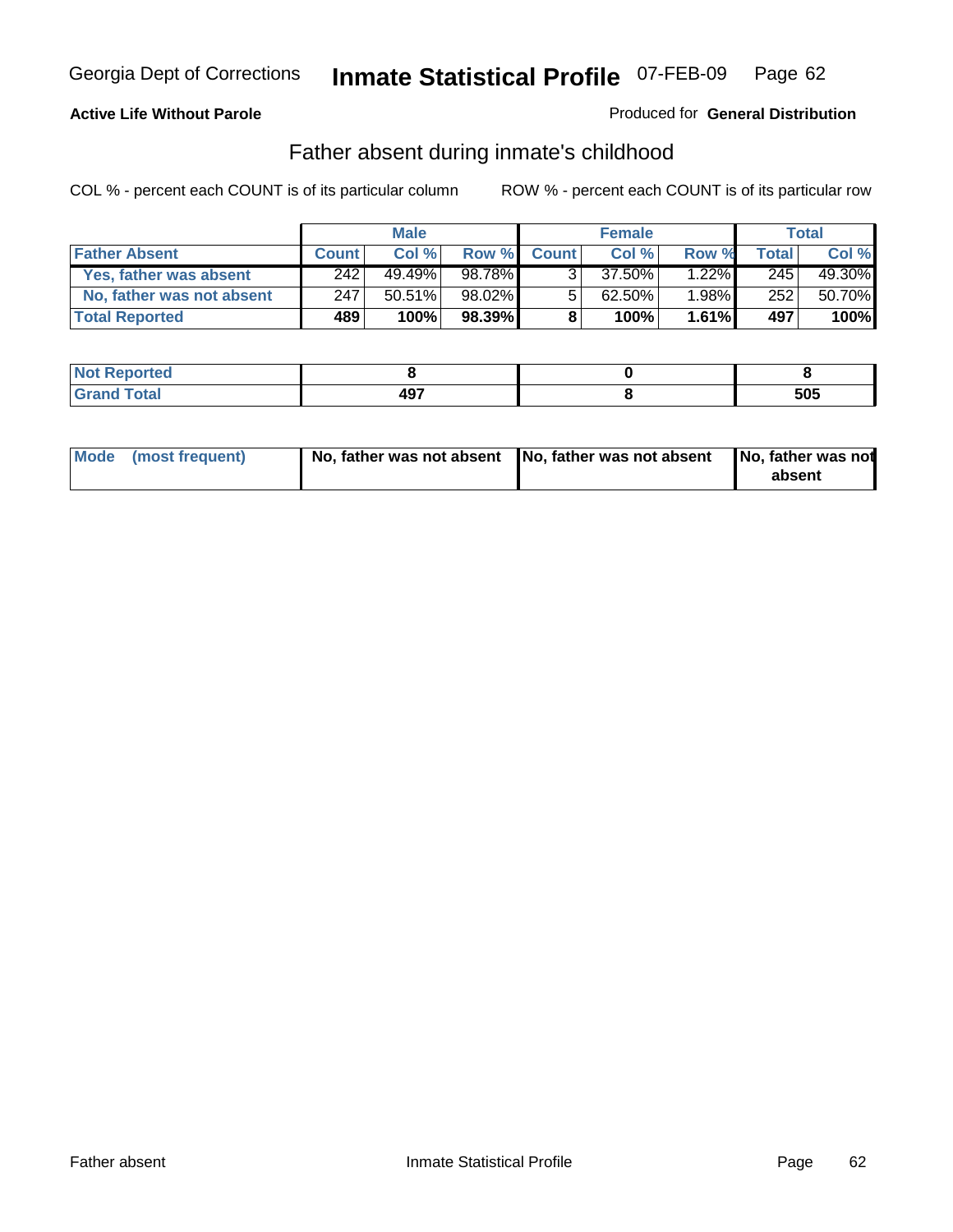### **Active Life Without Parole**

### Produced for **General Distribution**

# Mother absent during inmate's childhood

|                           |              | <b>Male</b> |        |              | <b>Female</b> |          |       | Total  |
|---------------------------|--------------|-------------|--------|--------------|---------------|----------|-------|--------|
| <b>Mother Absent</b>      | <b>Count</b> | Col %       | Row %  | <b>Count</b> | Col %         | Row %    | Total | Col %  |
| Yes, mother was absent    | 69           | $14.11\%$   | 98.57% |              | $12.50\%$     | $1.43\%$ | 70    | 14.08% |
| No, mother was not absent | 420          | 85.89%      | 98.36% |              | 87.50%        | 1.64%    | 427   | 85.92% |
| <b>Total Reported</b>     | 489          | 100%        | 98.39% | 8            | 100%          | 1.61%    | 497   | 100%   |

| Reported     |            |     |
|--------------|------------|-----|
| <b>Total</b> | 107<br>4J. | 505 |

| Mode (most frequent) | No, mother was not absent   No, mother was not absent   No, mother was | not absent |
|----------------------|------------------------------------------------------------------------|------------|
|----------------------|------------------------------------------------------------------------|------------|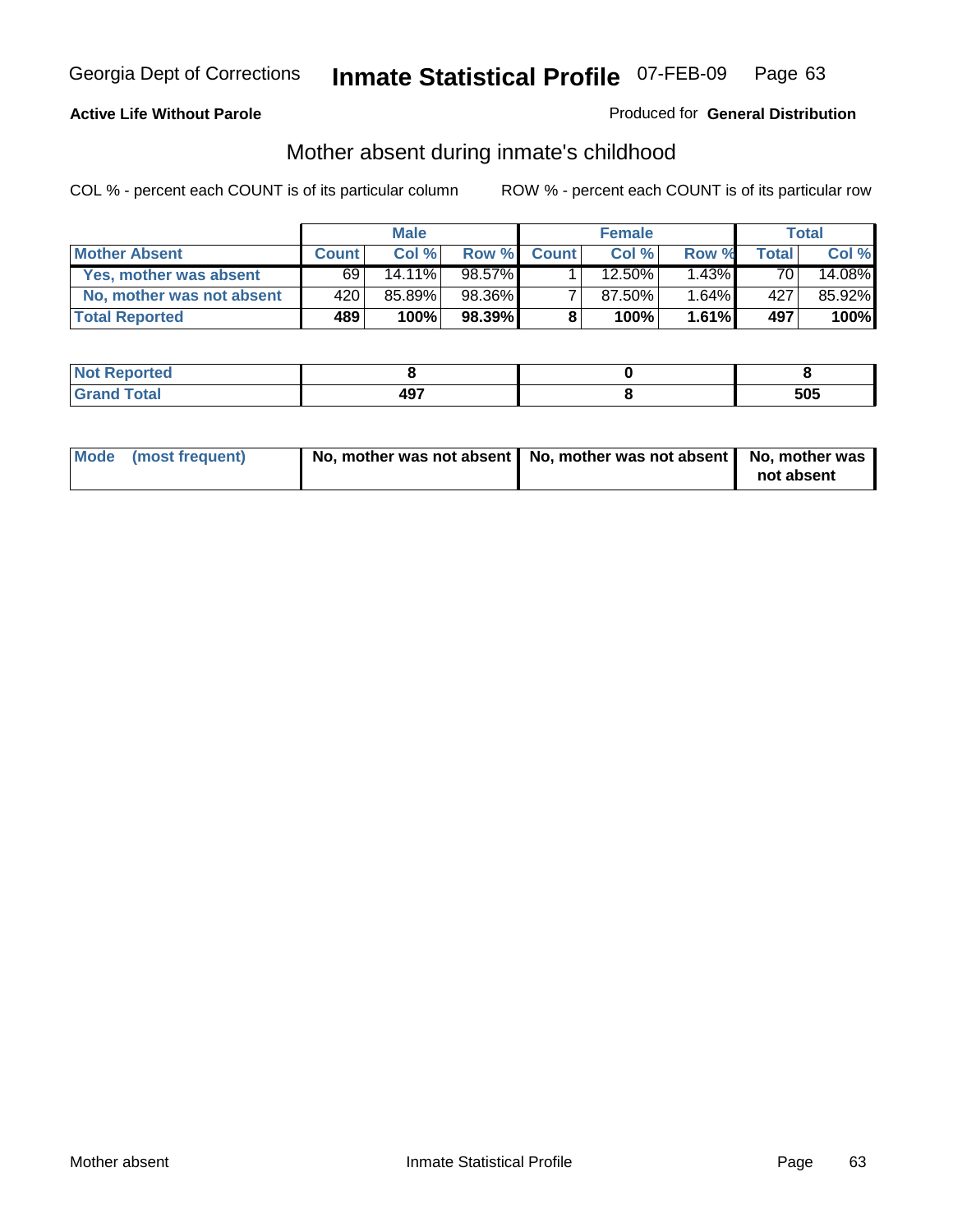**Active Life Without Parole** 

### Produced for **General Distribution**

## Number of prior Georgia incarcerations

|                                |                 | <b>Male</b> |                    |   | <b>Female</b> |       |       | <b>Total</b> |
|--------------------------------|-----------------|-------------|--------------------|---|---------------|-------|-------|--------------|
| Num of Prior GA Incarcerations | <b>Count</b>    | Col %       | <b>Row % Count</b> |   | Col %         | Row % | Total | Col %        |
|                                | 237             | 47.69%      | 96.73%             | 8 | 100.00%       | 3.27% | 245   | 48.51%       |
|                                | 101             | 20.32%      | 100.00%            |   |               |       | 101   | 20.00%       |
|                                | 60              | 12.07%      | 100.00%            |   |               |       | 60    | 11.88%       |
|                                | 49              | 9.86%       | 100.00%            |   |               |       | 49    | 9.70%        |
|                                | 25              | 5.03%       | 100.00%            |   |               |       | 25    | 4.95%        |
|                                | 12 <sup>2</sup> | 2.41%       | 100.00%            |   |               |       | 12    | 2.38%        |
| <b>More Than 5</b>             | 13 <sub>1</sub> | 2.62%       | 100.00%            |   |               |       | 13    | 2.57%        |
| <b>Total Reported</b>          | 497             | 100%        | 98.42%             | 8 | 100%          | 1.58% | 505   | 100%         |

| <u>sseppried</u><br>- 13 |     |     |
|--------------------------|-----|-----|
| <b>otal</b><br>$\sim$    | "~~ | 505 |

| Mean (average)       | 24. ا | ົດດ<br>$-1$ |
|----------------------|-------|-------------|
| Median (middle)      |       |             |
| Mode (most frequent) |       |             |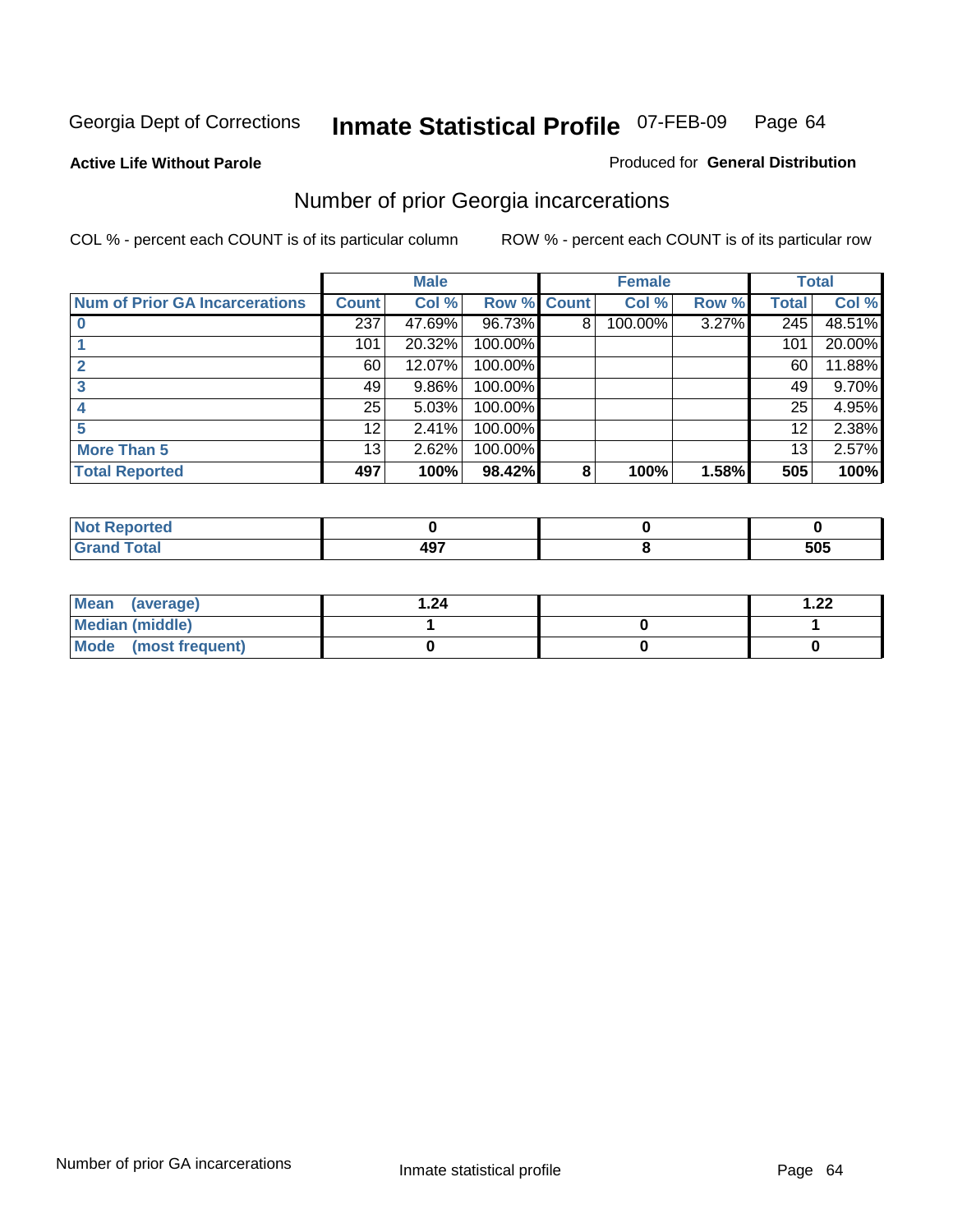**Active Life Without Parole** 

Produced for **General Distribution**

## Prison sentence in years

COL % - percent each COUNT is of its particular column ROW % - percent each COUNT is of its particular row

|                                 |         | <b>Male</b> |                    | <b>Female</b> |       |             | <b>Total</b> |
|---------------------------------|---------|-------------|--------------------|---------------|-------|-------------|--------------|
| <b>Prison Sentence In Years</b> | Count l | Col %       | <b>Row % Count</b> | Col %         | Row % | $\tau$ otal | Col %        |
| <b>Life Without Parole</b>      | 497     | 100.00%     | 98.42%             | $100.00\%$    | .58%  | 505         | 100.00%      |
| <b>Total Reported</b>           | 497     | 100%        | 98.42%             | 100%          | 1.58% | 505         | 100%         |

| Reported                                   |            |     |
|--------------------------------------------|------------|-----|
| <b>Total</b><br>"Gran.<br>$\mathbf{v}$ and | כמו<br>-31 | 505 |

### **Determinate (numeric) sentences only**

|--|

**All sentences (including determinate), with life, life without parole, and death sentences figured at 45 years**

| Me:<br>апет<br>.<br>᠇<br>$\sim$ | -- | т.<br>$\sim$ |
|---------------------------------|----|--------------|
|---------------------------------|----|--------------|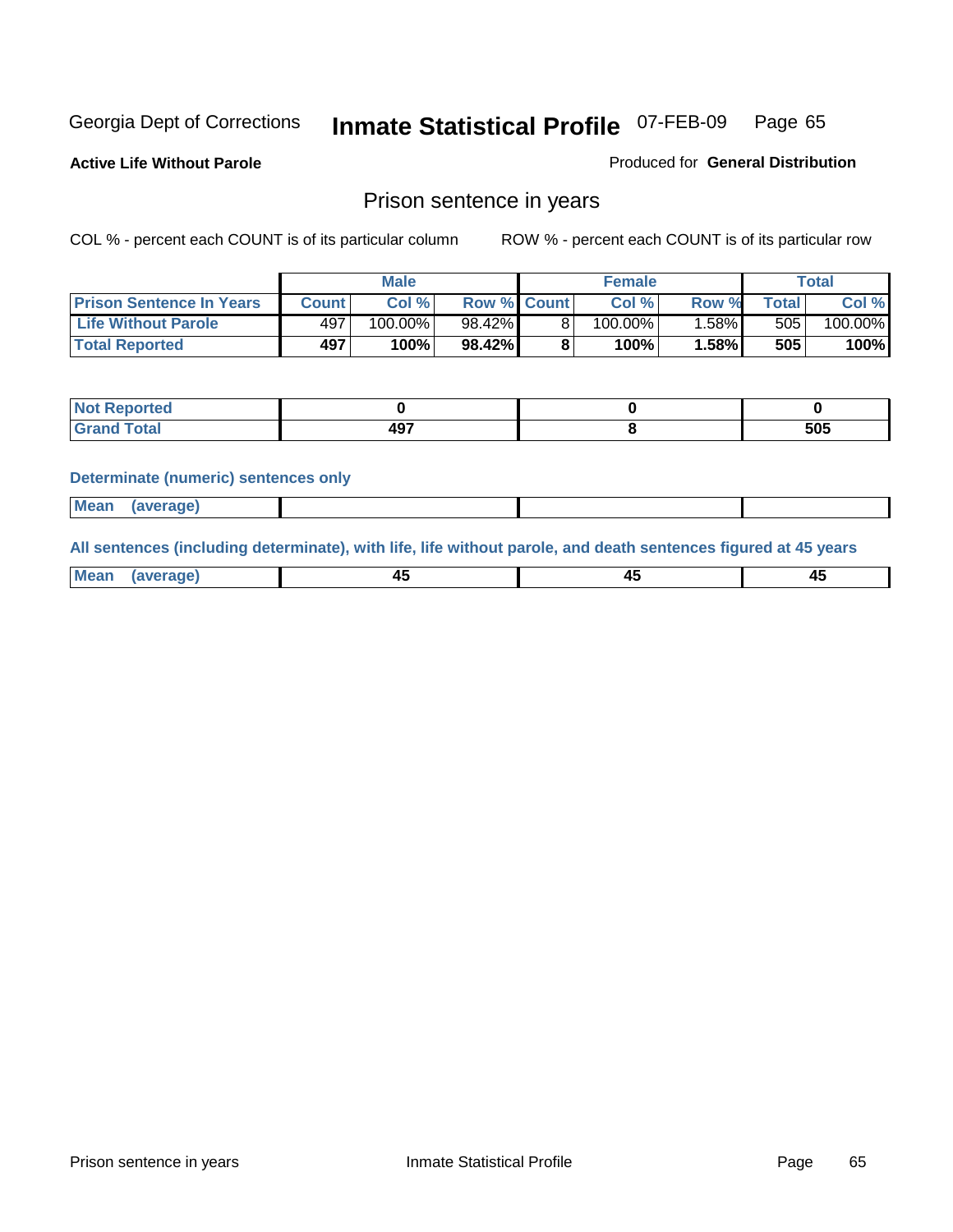### **Active Life Without Parole**

### Produced for **General Distribution**

# Primary offense, broken out into felonies vs misdemeanors

|                                  | <b>Male</b>  |         |                    | <b>Female</b> | Total |              |                       |
|----------------------------------|--------------|---------|--------------------|---------------|-------|--------------|-----------------------|
| <b>Felonies and Misdemeanors</b> | <b>Count</b> | Col%    | <b>Row % Count</b> | Col%          | Row % | <b>Total</b> | Col %                 |
| <b>Felonies</b>                  | 497          | 100.00% | 98.42%             | 100.00%       | .58%  | 505          | $100.\overline{00\%}$ |
| <b>Total Reported</b>            | 497          | 100%    | 98.42%I            | 100%          | .58%  | 505          | 100%                  |

| <b>Not</b><br>orted |         |      |     |
|---------------------|---------|------|-----|
| Grat                | $- - -$ | 107  | 505 |
| -----               | 1J I    | TV 1 |     |

| M<br>$\cdots$<br>пю.<br>. | nies<br>. | . |
|---------------------------|-----------|---|
|---------------------------|-----------|---|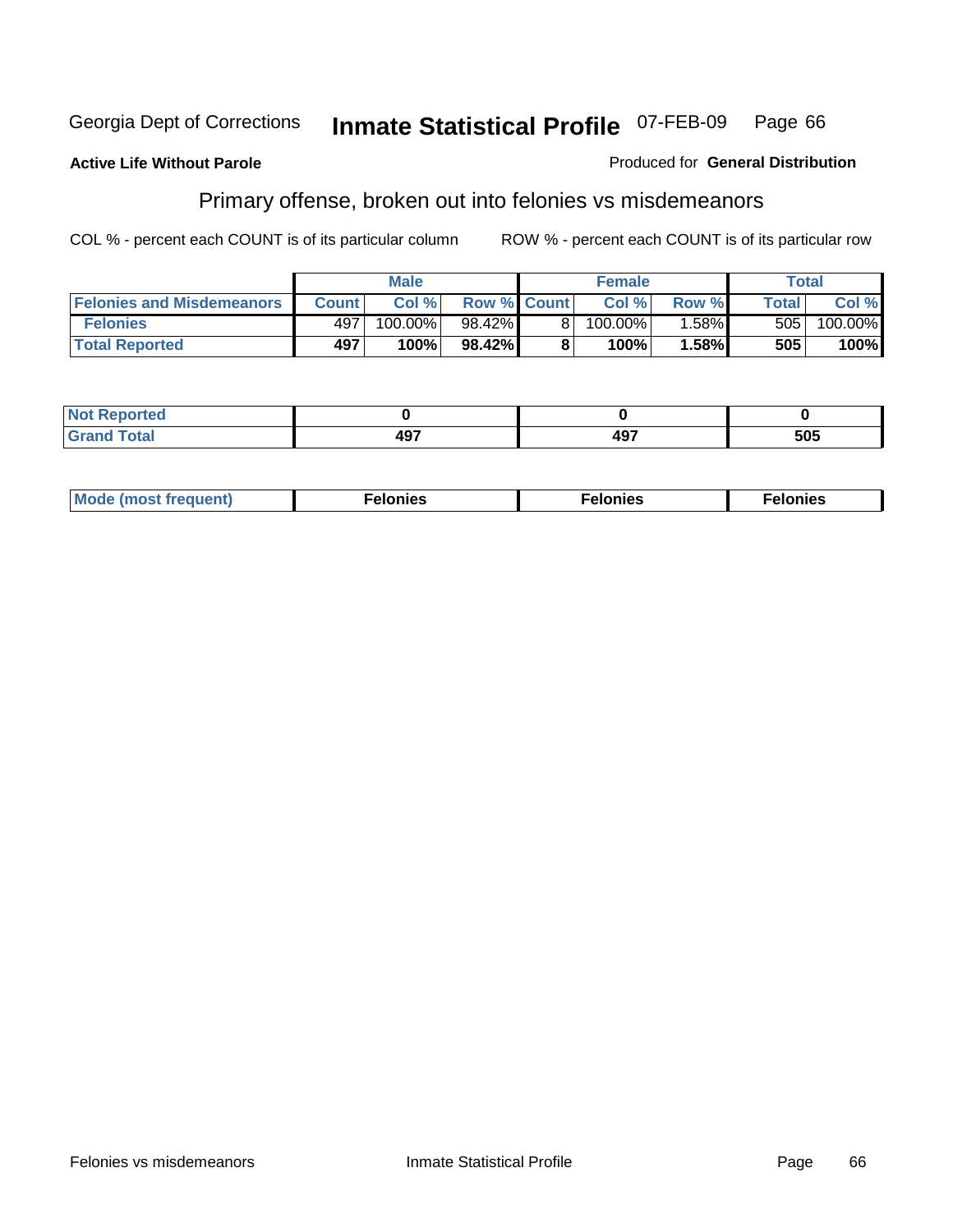### **Active Life Without Parole**

### Produced for **General Distribution**

## Primary offense, broken out into six broad crime categories

|                         | <b>Male</b>     |          |             | <b>Female</b> |         |          | <b>Total</b> |         |  |
|-------------------------|-----------------|----------|-------------|---------------|---------|----------|--------------|---------|--|
| <b>Crime Categories</b> | <b>Count</b>    | Col %    | Row % Count |               | Col %   | Row %    | <b>Total</b> | Col %   |  |
| <b>Violent</b>          | 416             | 83.70%   | 98.11%      | 8             | 100.00% | $1.89\%$ | 424          | 83.96%  |  |
| <b>Sex Crime</b><br>2   | 68              | 13.68%   | 100.00%     |               | .00%    |          | 68           | 13.47%  |  |
| <b>Property</b><br>3    |                 | $.40\%$  | 100.00%     |               | .00%    |          |              | $.40\%$ |  |
| <b>Drug</b><br>4        | 10 <sup>1</sup> | $2.01\%$ | 100.00%     |               | .00%    |          | 10           | 1.98%   |  |
| <b>Other</b><br>6       |                 | .20%     | 100.00%     |               | .00%    |          |              | .20%    |  |
| <b>Total Reported</b>   | 497             | 100%     | 98.42%      | 8             | 100%    | 1.58%    | 505          | 100%    |  |

| Reported<br>NG<br>.         |     |     |
|-----------------------------|-----|-----|
| <b>Total</b><br><b>CHAH</b> | 497 | 505 |

| Mo | n n | winlor" | ılen' |
|----|-----|---------|-------|
|    |     |         |       |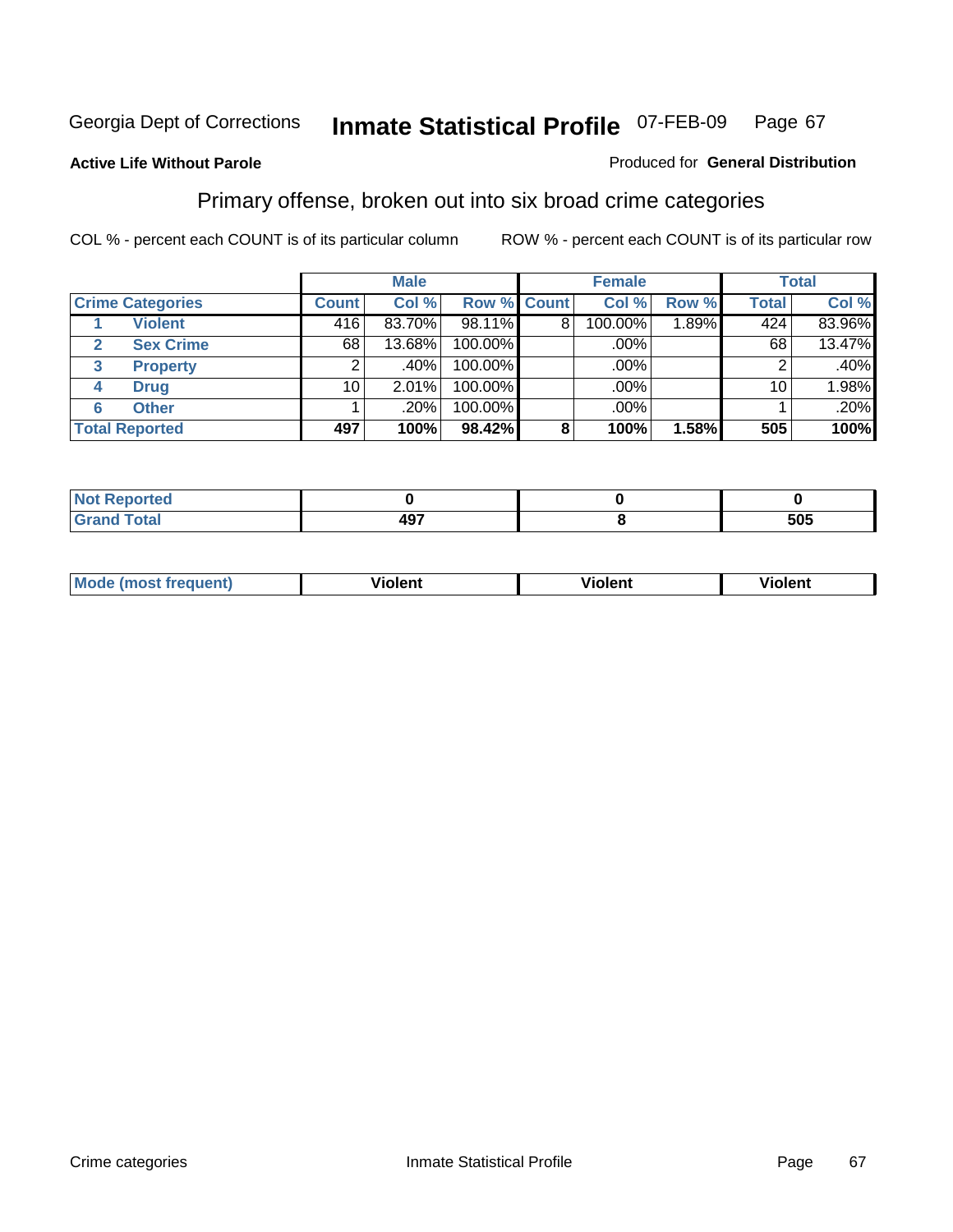### **Active Life Without Parole**

### Produced for **General Distribution**

# Primary offense, detailed offense code

|      |                                 |              | <b>Male</b> |             |   | <b>Female</b> |       |              | <b>Total</b> |
|------|---------------------------------|--------------|-------------|-------------|---|---------------|-------|--------------|--------------|
|      | <b>Primary Offense</b>          | <b>Count</b> | Col %       | Row % Count |   | Col %         | Row % | <b>Total</b> | Col %        |
| 1101 | <b>Murder</b>                   | 289          | 58.15%      | 97.31%      | 8 | 100.00%       | 2.69% | 297          | 58.81%       |
| 1311 | <b>Kidnapping</b>               | 58           | 11.67%      | 100.00%     |   |               |       | 58           | 11.49%       |
| 1601 | <b>Burglary</b>                 | 2            | .40%        | 100.00%     |   |               |       | 2            | .40%         |
| 1902 | <b>Armed Robbery</b>            | 68           | 13.68%      | 100.00%     |   |               |       | 68           | 13.47%       |
| 1911 | <b>Hijacking Motor Vehicle</b>  |              | .20%        | 100.00%     |   |               |       |              | .20%         |
| 2001 | Rape                            | 48           | 9.66%       | 100.00%     |   |               |       | 48           | 9.50%        |
| 2003 | <b>Aggrav Sodomy</b>            | 3            | .60%        | 100.00%     |   |               |       | 3            | .59%         |
| 2009 | <b>Aggrav Sexual Battery</b>    | 5            | 1.01%       | 100.00%     |   |               |       | 5            | .99%         |
| 2019 | <b>Child Molestation</b>        | 3            | .60%        | 100.00%     |   |               |       | 3            | .59%         |
| 2021 | <b>Aggrav Child Molestation</b> | 9            | 1.81%       | 100.00%     |   |               |       | 9            | 1.78%        |
| 2912 | <b>Poss Of Certain</b>          |              | .20%        | 100.00%     |   |               |       |              | .20%         |
|      | <b>Weapons</b>                  |              |             |             |   |               |       |              |              |
| 4012 | <b>Viol Ga Cntrl Sbst Act</b>   |              | .20%        | 100.00%     |   |               |       |              | .20%         |
| 4018 | <b>S/D Cont Sub School</b>      | 1            | .20%        | 100.00%     |   |               |       |              | .20%         |
| 4021 | <b>S/D Cocaine</b>              | 3            | .60%        | 100.00%     |   |               |       | 3            | .59%         |
| 4022 | <b>Poss Of Cocaine</b>          | 4            | .80%        | 100.00%     |   |               |       | 4            | .79%         |
| 4134 | <b>Att/Consprcy Commt</b>       | 1            | .20%        | 100.00%     |   |               |       | 1            | .20%         |
|      | C/S/Of                          |              |             |             |   |               |       |              |              |
|      | <b>Total Rported</b>            | 497          | 100%        | 98.42%      | 8 | 100%          | 1.58% | 505          | 100%         |

| Reported               |     |     |
|------------------------|-----|-----|
| <b>fotal</b><br>$\sim$ | 497 | 505 |

| Mode (most frequent) | 1101 Murder | 1101 Murder | 1101 Murder |
|----------------------|-------------|-------------|-------------|
|----------------------|-------------|-------------|-------------|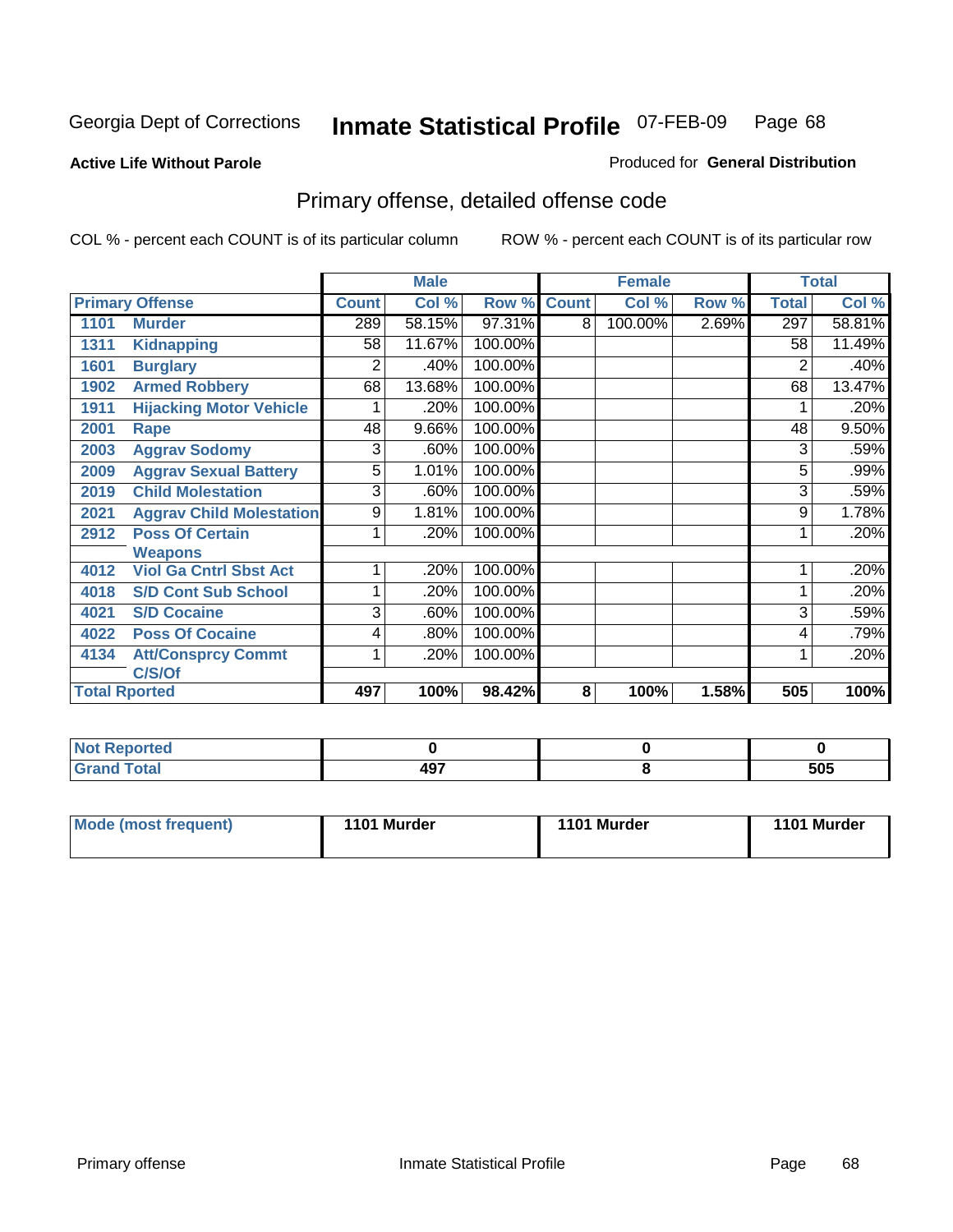### **Active Life Without Parole**

### Produced for **General Distribution**

# County of conviction of primary offense

|                |                             |                 | <b>Male</b> |         |              | <b>Female</b> |        |                 | <b>Total</b> |
|----------------|-----------------------------|-----------------|-------------|---------|--------------|---------------|--------|-----------------|--------------|
|                | <b>County of Conviction</b> | <b>Count</b>    | Col %       | Row %   | <b>Count</b> | Col %         | Row %  | <b>Total</b>    | Col %        |
| 1              | <b>Appling</b>              | $\overline{2}$  | .40%        | 100.00% |              |               |        | $\overline{2}$  | .40%         |
| $\overline{2}$ | <b>Atkinson</b>             | 1               | .20%        | 100.00% |              |               |        | 1               | .20%         |
| 3              | <b>Bacon</b>                | 1               | .20%        | 100.00% |              |               |        | 1               | .20%         |
| 5              | <b>Baldwin</b>              | $\overline{6}$  | 1.21%       | 100.00% |              |               |        | 6               | 1.19%        |
| 6              | <b>Banks</b>                | 1               | .20%        | 100.00% |              |               |        | 1               | .20%         |
| $\overline{7}$ | <b>Barrow</b>               | 3               | .60%        | 100.00% |              |               |        | $\overline{3}$  | .59%         |
| 8              | <b>Bartow</b>               | $\overline{2}$  | .40%        | 100.00% |              |               |        | $\overline{2}$  | .40%         |
| 9              | <b>Ben Hill</b>             | 4               | .80%        | 100.00% |              |               |        | 4               | .79%         |
| 10             | <b>Berrien</b>              | 1               | .20%        | 100.00% |              |               |        | 1               | .20%         |
| 11             | <b>Bibb</b>                 | $\overline{14}$ | 2.82%       | 100.00% |              |               |        | $\overline{14}$ | 2.77%        |
| 12             | <b>Bleckley</b>             | 1               | .20%        | 100.00% |              |               |        | 1               | .20%         |
| 13             | <b>Brantley</b>             | 1               | .20%        | 100.00% |              |               |        | 1               | .20%         |
| 14             | <b>Brooks</b>               | 1               | .20%        | 100.00% |              |               |        | 1               | .20%         |
| 16             | <b>Bulloch</b>              | 3               | .60%        | 75.00%  | $\mathbf{1}$ | 12.50%        | 25.00% | 4               | .79%         |
| 17             | <b>Burke</b>                | $\overline{5}$  | 1.01%       | 100.00% |              |               |        | $\overline{5}$  | .99%         |
| 18             | <b>Butts</b>                | $\overline{3}$  | .60%        | 100.00% |              |               |        | $\overline{3}$  | .59%         |
| 20             | <b>Camden</b>               | $\overline{2}$  | .40%        | 100.00% |              |               |        | $\overline{2}$  | .40%         |
| 22             | <b>Carroll</b>              | $\overline{2}$  | .40%        | 100.00% |              |               |        | $\overline{2}$  | .40%         |
| 23             | <b>Catoosa</b>              | 1               | .20%        | 100.00% |              |               |        | 1               | .20%         |
| 24             | <b>Charlton</b>             | 1               | .20%        | 100.00% |              |               |        | 1               | .20%         |
| 25             | <b>Chatham</b>              | $\overline{23}$ | 4.63%       | 100.00% |              |               |        | $\overline{23}$ | 4.55%        |
| 28             | <b>Cherokee</b>             | $\overline{2}$  | .40%        | 100.00% |              |               |        | $\overline{2}$  | .40%         |
| 29             | <b>Clarke</b>               | $\overline{11}$ | 2.21%       | 100.00% |              |               |        | $\overline{11}$ | 2.18%        |
| 31             | <b>Clayton</b>              | 17              | 3.42%       | 100.00% |              |               |        | $\overline{17}$ | 3.37%        |
| 33             | <b>Cobb</b>                 | 16              | 3.22%       | 94.12%  | 1            | 12.50%        | 5.88%  | $\overline{17}$ | 3.37%        |
| 34             | <b>Coffee</b>               | 4               | .80%        | 100.00% |              |               |        | 4               | .79%         |
| 35             | <b>Colquitt</b>             | $\overline{3}$  | .60%        | 100.00% |              |               |        | $\overline{3}$  | .59%         |
| 36             | <b>Columbia</b>             | $\overline{5}$  | 1.01%       | 100.00% |              |               |        | $\overline{5}$  | .99%         |
| 37             | <b>Cook</b>                 | $\overline{3}$  | .60%        | 100.00% |              |               |        | $\overline{3}$  | .59%         |
| 38             | <b>Coweta</b>               | $\overline{3}$  | .60%        | 100.00% |              |               |        | $\overline{3}$  | .59%         |
| 40             | <b>Crisp</b>                | 1               | .20%        | 100.00% |              |               |        | 1               | .20%         |
| 41             | <b>Dade</b>                 | 1               | .20%        | 100.00% |              |               |        | 1               | .20%         |
| 43             | <b>Decatur</b>              | $\overline{2}$  | .40%        | 100.00% |              |               |        | $\overline{2}$  | .40%         |
| 44             | <b>Dekalb</b>               | $\overline{44}$ | 8.85%       | 97.78%  | $\mathbf{1}$ | 12.50%        | 2.22%  | $\overline{45}$ | 8.91%        |
| 45             | <b>Dodge</b>                | 1               | .20%        | 100.00% |              |               |        | 1               | .20%         |
| 46             | <b>Dooly</b>                | $\overline{2}$  | .40%        | 100.00% |              |               |        | $\overline{2}$  | .40%         |
| 47             | <b>Dougherty</b>            | $\overline{19}$ | 3.82%       | 100.00% |              |               |        | $\overline{19}$ | 3.76%        |
| 48             | <b>Douglas</b>              | $\overline{14}$ | 2.82%       | 93.33%  | 1            | 12.50%        | 6.67%  | $\overline{15}$ | 2.97%        |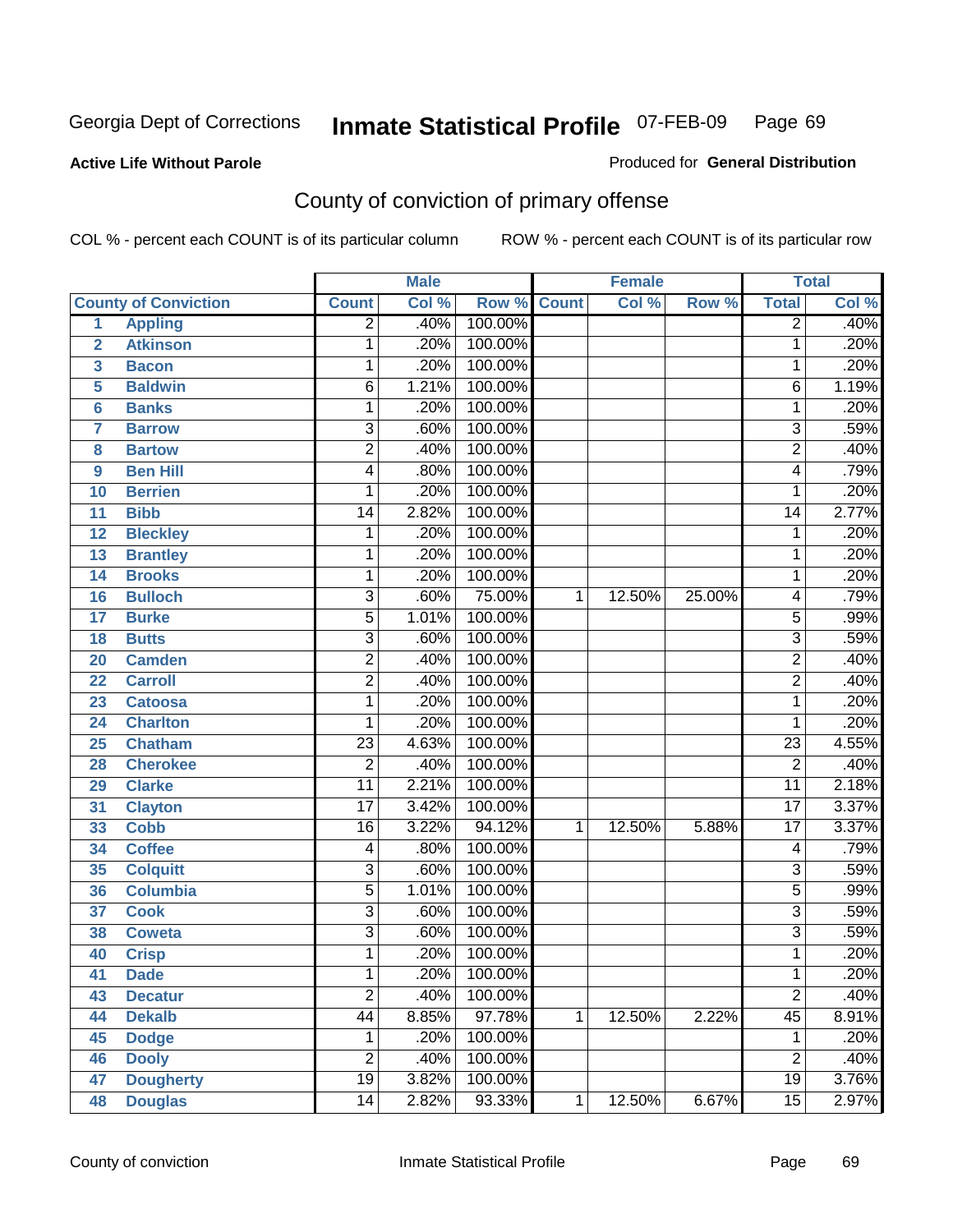### **Active Life Without Parole**

### Produced for **General Distribution**

# County of conviction of primary offense

|     |                             |                         | <b>Male</b> |             |   | <b>Female</b> |        |                 | <b>Total</b> |
|-----|-----------------------------|-------------------------|-------------|-------------|---|---------------|--------|-----------------|--------------|
|     | <b>County of Conviction</b> | <b>Count</b>            | Col %       | Row % Count |   | Col %         | Row %  | <b>Total</b>    | Col %        |
| 49  | <b>Early</b>                | 1                       | .20%        | 100.00%     |   |               |        | 1               | .20%         |
| 51  | <b>Effingham</b>            | 2                       | .40%        | 100.00%     |   |               |        | $\overline{2}$  | .40%         |
| 52  | <b>Elbert</b>               | $\overline{2}$          | .40%        | 100.00%     |   |               |        | $\overline{2}$  | .40%         |
| 53  | <b>Emanuel</b>              | 1                       | .20%        | 100.00%     |   |               |        | 1               | .20%         |
| 56  | <b>Fayette</b>              | 3                       | .60%        | 100.00%     |   |               |        | 3               | .59%         |
| 57  | <b>Floyd</b>                | 4                       | .80%        | 100.00%     |   |               |        | 4               | .79%         |
| 59  | <b>Franklin</b>             | $\overline{2}$          | .40%        | 100.00%     |   |               |        | $\overline{2}$  | .40%         |
| 60  | <b>Fulton</b>               | 46                      | 9.26%       | 100.00%     |   |               |        | 46              | 9.11%        |
| 61  | <b>Gilmer</b>               | 1                       | .20%        | 100.00%     |   |               |        | 1               | .20%         |
| 63  | <b>Glynn</b>                | $\overline{13}$         | 2.62%       | 100.00%     |   |               |        | $\overline{13}$ | 2.57%        |
| 66  | <b>Greene</b>               | 1                       | .20%        | 100.00%     |   |               |        | $\mathbf 1$     | .20%         |
| 67  | <b>Gwinnett</b>             | 9                       | 1.81%       | 100.00%     |   |               |        | 9               | 1.78%        |
| 68  | <b>Habersham</b>            | 3                       | .60%        | 100.00%     |   |               |        | $\overline{3}$  | .59%         |
| 69  | <b>Hall</b>                 | 8                       | 1.61%       | 100.00%     |   |               |        | 8               | 1.58%        |
| 71  | <b>Haralson</b>             | 1                       | .20%        | 100.00%     |   |               |        | 1               | .20%         |
| 72  | <b>Harris</b>               | 1                       | .20%        | 100.00%     |   |               |        | 1               | .20%         |
| 73  | <b>Hart</b>                 | 4                       | .80%        | 100.00%     |   |               |        | 4               | .79%         |
| 75  | <b>Henry</b>                | $\overline{10}$         | 2.01%       | 100.00%     |   |               |        | 10              | 1.98%        |
| 76  | <b>Houston</b>              | 6                       | 1.21%       | 100.00%     |   |               |        | 6               | 1.19%        |
| 78  | <b>Jackson</b>              | 8                       | 1.61%       | 100.00%     |   |               |        | 8               | 1.58%        |
| 79  | <b>Jasper</b>               | 1                       | .20%        | 100.00%     |   |               |        | 1               | .20%         |
| 80  | <b>Jeff Davis</b>           | 1                       | .20%        | 100.00%     |   |               |        | 1               | .20%         |
| 81  | <b>Jefferson</b>            | 1                       | .20%        | 100.00%     |   |               |        | 1               | .20%         |
| 82  | <b>Jenkins</b>              | 1                       | .20%        | 100.00%     |   |               |        | 1               | .20%         |
| 84  | <b>Jones</b>                | 1                       | .20%        | 100.00%     |   |               |        | 1               | .20%         |
| 87  | <b>Laurens</b>              | 3                       | .60%        | 100.00%     |   |               |        | 3               | .59%         |
| 88  | Lee                         | $\overline{2}$          | .40%        | 100.00%     |   |               |        | $\overline{2}$  | .40%         |
| 89  | <b>Liberty</b>              | $\overline{5}$          | 1.01%       | 100.00%     |   |               |        | $\overline{5}$  | .99%         |
| 91  | Long                        | $\overline{3}$          | .60%        | 100.00%     |   |               |        | $\overline{3}$  | .59%         |
| 92  | <b>Lowndes</b>              | 4                       | .80%        | 100.00%     |   |               |        | 4               | .79%         |
| 95  | <b>Madison</b>              | 1                       | .20%        | 100.00%     |   |               |        | 1               | .20%         |
| 96  | <b>Marion</b>               | 1                       | .20%        | 100.00%     |   |               |        | 1               | .20%         |
| 98  | <b>Mcintosh</b>             | 1                       | .20%        | 100.00%     |   |               |        | 1               | .20%         |
| 100 | <b>Miller</b>               | 1                       | .20%        | 100.00%     |   |               |        | 1               | .20%         |
| 102 | <b>Monroe</b>               | $\overline{2}$          | .40%        | 100.00%     |   |               |        | $\overline{2}$  | .40%         |
| 106 | <b>Muscogee</b>             | $\overline{17}$         | 3.42%       | 100.00%     |   |               |        | $\overline{17}$ | 3.37%        |
| 107 | <b>Newton</b>               | $\overline{\mathbf{4}}$ | .80%        | 80.00%      | 1 | 12.50%        | 20.00% | $\overline{5}$  | .99%         |
| 109 | <b>Oglethorpe</b>           | 1                       | .20%        | 100.00%     |   |               |        | 1               | .20%         |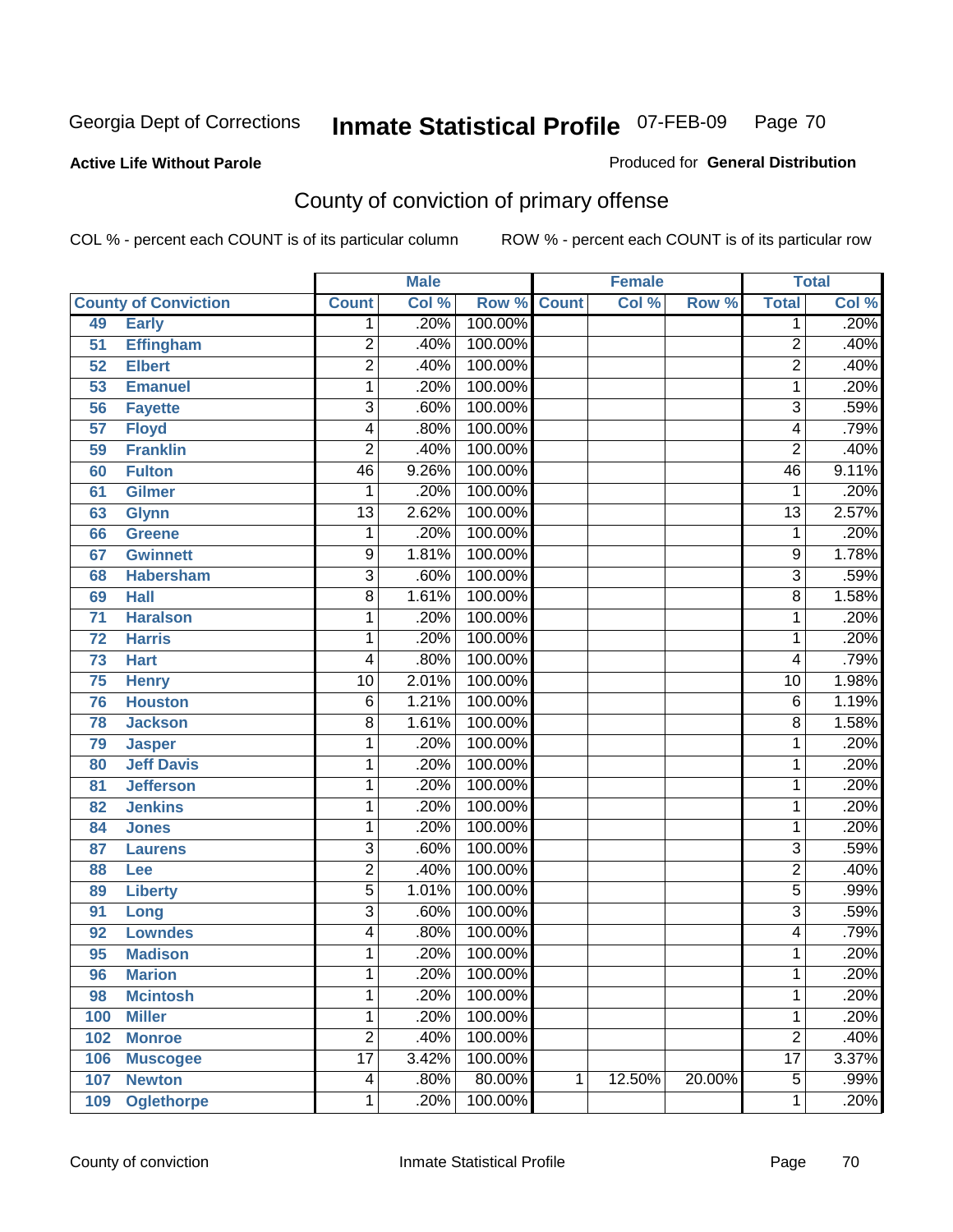### **Active Life Without Parole**

### Produced for **General Distribution**

# County of conviction of primary offense

|                                     | <b>Male</b>     |       | <b>Female</b>      |   |        | <b>Total</b> |                 |       |
|-------------------------------------|-----------------|-------|--------------------|---|--------|--------------|-----------------|-------|
| <b>County of Conviction</b>         | <b>Count</b>    | Col % | <b>Row % Count</b> |   | Col %  | Row %        | <b>Total</b>    | Col % |
| 110<br><b>Paulding</b>              | 1               | .20%  | 100.00%            |   |        |              | $\overline{1}$  | .20%  |
| $\overline{113}$<br><b>Pierce</b>   | $\overline{3}$  | .60%  | 100.00%            |   |        |              | $\overline{3}$  | .59%  |
| <b>Pike</b><br>114                  | $\overline{3}$  | .60%  | 75.00%             | 1 | 12.50% | 25.00%       | 4               | .79%  |
| $\overline{115}$<br><b>Polk</b>     | 1               | .20%  | 100.00%            |   |        |              | 1               | .20%  |
| $\frac{116}{116}$<br><b>Pulaski</b> | 1               | .20%  | 100.00%            |   |        |              | 1               | .20%  |
| 117<br><b>Putnam</b>                | 4               | .80%  | 100.00%            |   |        |              | 4               | .79%  |
| 119<br><b>Rabun</b>                 | 1               | .20%  | 100.00%            |   |        |              | $\mathbf{1}$    | .20%  |
| <b>Randolph</b><br>120              | 1               | .20%  | 100.00%            |   |        |              | 1               | .20%  |
| $\overline{121}$<br><b>Richmond</b> | $\overline{23}$ | 4.63% | 95.83%             | 1 | 12.50% | 4.17%        | $\overline{24}$ | 4.75% |
| <b>Rockdale</b><br>122              | 4               | .80%  | 100.00%            |   |        |              | 4               | .79%  |
| <b>Spalding</b><br>126              | 5               | 1.01% | 100.00%            |   |        |              | 5               | .99%  |
| <b>Stephens</b><br>127              | $\overline{2}$  | .40%  | 100.00%            |   |        |              | $\overline{2}$  | .40%  |
| 129<br><b>Sumter</b>                | 1               | .20%  | 100.00%            |   |        |              | $\overline{1}$  | .20%  |
| <b>Tattnall</b><br>132              | 1               | .20%  | 100.00%            |   |        |              | 1               | .20%  |
| <b>Terrell</b><br>135               | 1               | .20%  | 100.00%            |   |        |              | 1               | .20%  |
| 136<br><b>Thomas</b>                | $\overline{3}$  | .60%  | 100.00%            |   |        |              | 3               | .59%  |
| <b>Tift</b><br>137                  | 4               | .80%  | 100.00%            |   |        |              | 4               | .79%  |
| <b>Toombs</b><br>138                | 4               | .80%  | 100.00%            |   |        |              | 4               | .79%  |
| 139<br><b>Towns</b>                 | 1               | .20%  | 100.00%            |   |        |              | $\mathbf{1}$    | .20%  |
| 141<br><b>Troup</b>                 | 1               | .20%  | 100.00%            |   |        |              | 1               | .20%  |
| 142<br><b>Turner</b>                | 1               | .20%  | 100.00%            |   |        |              | $\mathbf{1}$    | .20%  |
| <b>Union</b><br>144                 | 1               | .20%  | 100.00%            |   |        |              | $\mathbf{1}$    | .20%  |
| 145<br><b>Upson</b>                 | $\overline{2}$  | .40%  | 100.00%            |   |        |              | $\overline{2}$  | .40%  |
| <b>Walker</b><br>146                | 3               | .60%  | 75.00%             | 1 | 12.50% | 25.00%       | 4               | .79%  |
| <b>Walton</b><br>147                | 3               | .60%  | 100.00%            |   |        |              | $\overline{3}$  | .59%  |
| <b>Ware</b><br>148                  | $\overline{9}$  | 1.81% | 100.00%            |   |        |              | $\overline{9}$  | 1.78% |
| 150<br><b>Washington</b>            | $\overline{2}$  | .40%  | 100.00%            |   |        |              | $\overline{2}$  | .40%  |
| 151<br><b>Wayne</b>                 | $\overline{2}$  | .40%  | 100.00%            |   |        |              | $\overline{2}$  | .40%  |
| 155<br><b>Whitfield</b>             | $\overline{6}$  | 1.21% | 100.00%            |   |        |              | $\overline{6}$  | 1.19% |
| <b>Wilkes</b><br>157                | 1               | .20%  | 100.00%            |   |        |              | 1               | .20%  |
| <b>Total Rported</b>                | 497             | 100%  | 98.42%             | 8 | 100%   | 1.58%        | 505             | 100%  |

| Reported<br>NOT.<br>$\cdots$ |     |     |
|------------------------------|-----|-----|
| <b>Total</b>                 | 497 | 505 |

| _____ |  | Мe | τοη<br>ur. | <b>Walker</b> | ultor |
|-------|--|----|------------|---------------|-------|
|-------|--|----|------------|---------------|-------|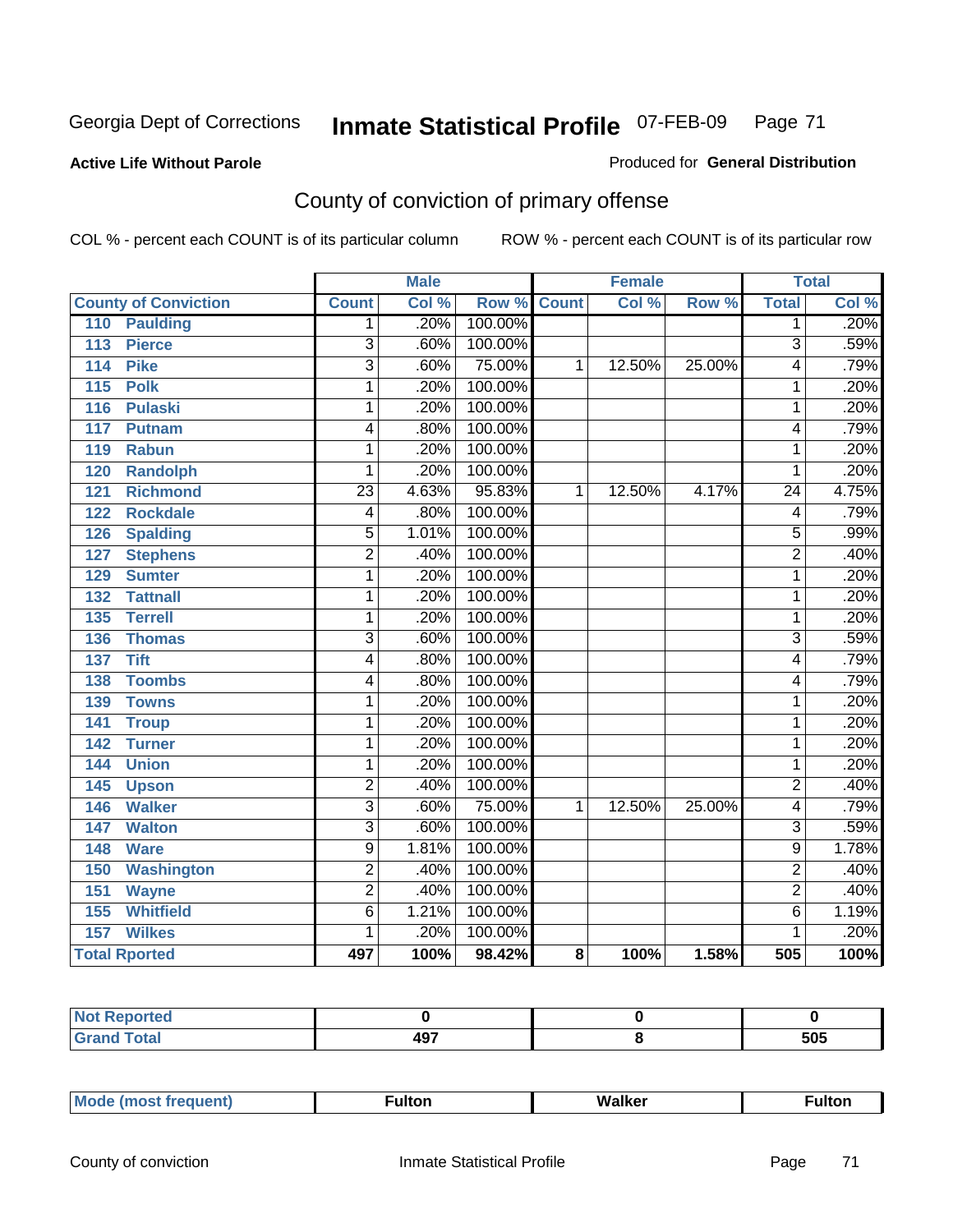### **Active Life Without Parole**

### Produced for **General Distribution**

# Circuit of conviction of primary offense

|                         |                                 | <b>Male</b>     |       | <b>Female</b> |              |        | <b>Total</b> |                 |       |
|-------------------------|---------------------------------|-----------------|-------|---------------|--------------|--------|--------------|-----------------|-------|
|                         | <b>Circuit of Conviction</b>    | <b>Count</b>    | Col % | Row %         | <b>Count</b> | Col %  | Row %        | <b>Total</b>    | Col % |
| 1                       | <b>Alapaha Circuit</b>          | $\overline{5}$  | 1.01% | 100.00%       |              |        |              | 5               | .99%  |
| $\overline{2}$          | <b>Alcovy Circuit</b>           | 7               | 1.41% | 87.50%        | 1            | 12.50% | 12.50%       | $\overline{8}$  | 1.58% |
| $\overline{3}$          | <b>Atlanta Circuit</b>          | 46              | 9.26% | 100.00%       |              |        |              | 46              | 9.11% |
| 4                       | <b>Atlantic Circuit</b>         | $\overline{10}$ | 2.01% | 100.00%       |              |        |              | 10              | 1.98% |
| 5                       | <b>Augusta Circuit</b>          | $\overline{33}$ | 6.64% | 97.06%        | 1            | 12.50% | 2.94%        | 34              | 6.73% |
| $6\phantom{a}$          | <b>Blue Ridge Circuit</b>       | $\overline{2}$  | .40%  | 100.00%       |              |        |              | $\overline{2}$  | .40%  |
| $\overline{\mathbf{7}}$ | <b>Brunswick Circuit</b>        | $\overline{20}$ | 4.02% | 100.00%       |              |        |              | $\overline{20}$ | 3.96% |
| 8                       | <b>Chattahoochee Circuit</b>    | $\overline{19}$ | 3.82% | 100.00%       |              |        |              | $\overline{19}$ | 3.76% |
| 9                       | <b>Cherokee Circuit</b>         | $\overline{2}$  | .40%  | 100.00%       |              |        |              | $\overline{2}$  | .40%  |
| 10                      | <b>Clayton Circuit</b>          | $\overline{17}$ | 3.42% | 100.00%       |              |        |              | $\overline{17}$ | 3.37% |
| 11                      | <b>Cobb Circuit</b>             | 16              | 3.22% | 94.12%        | 1            | 12.50% | 5.88%        | $\overline{17}$ | 3.37% |
| 12                      | <b>Conasauga Circuit</b>        | $\overline{6}$  | 1.21% | 100.00%       |              |        |              | 6               | 1.19% |
| 13                      | <b>Cordele Circuit</b>          | 7               | 1.41% | 100.00%       |              |        |              | $\overline{7}$  | 1.39% |
| 14                      | <b>Coweta Circuit</b>           | 6               | 1.21% | 100.00%       |              |        |              | $\overline{6}$  | 1.19% |
| 15                      | <b>Dougherty Circuit</b>        | $\overline{19}$ | 3.82% | 100.00%       |              |        |              | $\overline{19}$ | 3.76% |
| 16                      | <b>Dublin Circuit</b>           | $\overline{3}$  | .60%  | 100.00%       |              |        |              | $\overline{3}$  | .59%  |
| 17                      | <b>Eastern Circuit</b>          | $\overline{23}$ | 4.63% | 100.00%       |              |        |              | $\overline{23}$ | 4.55% |
| 18                      | <b>Flint Circuit</b>            | $\overline{10}$ | 2.01% | 100.00%       |              |        |              | 10              | 1.98% |
| 19                      | <b>Griffin Circuit</b>          | $\overline{13}$ | 2.62% | 92.86%        | $\mathbf{1}$ | 12.50% | 7.14%        | 14              | 2.77% |
| 20                      | <b>Gwinnett Circuit</b>         | $\overline{9}$  | 1.81% | 100.00%       |              |        |              | $\overline{9}$  | 1.78% |
| 21                      | <b>Houston Circuit</b>          | $\overline{6}$  | 1.21% | 100.00%       |              |        |              | $\overline{6}$  | 1.19% |
| 22                      | <b>Lookout Mountain Circuit</b> | $\overline{5}$  | 1.01% | 83.33%        | 1            | 12.50% | 16.67%       | 6               | 1.19% |
| 23                      | <b>Macon Circuit</b>            | $\overline{14}$ | 2.82% | 100.00%       |              |        |              | 14              | 2.77% |
| 24                      | <b>Middle Circuit</b>           | $\overline{8}$  | 1.61% | 100.00%       |              |        |              | $\overline{8}$  | 1.58% |
| 25                      | <b>Mountain Circuit</b>         | 6               | 1.21% | 100.00%       |              |        |              | 6               | 1.19% |
| 26                      | <b>Northeastern Circuit</b>     | $\overline{8}$  | 1.61% | 100.00%       |              |        |              | $\overline{8}$  | 1.58% |
| 27                      | <b>Northern Circuit</b>         | $\overline{10}$ | 2.01% | 100.00%       |              |        |              | 10              | 1.98% |
| 28                      | <b>Ocmulgee Circuit</b>         | $\overline{13}$ | 2.62% | 100.00%       |              |        |              | $\overline{13}$ | 2.57% |
| 29                      | <b>Oconee Circuit</b>           | $\overline{3}$  | .60%  | 100.00%       |              |        |              | $\overline{3}$  | .59%  |
| 30                      | <b>Ogeechee Circuit</b>         | $\overline{6}$  | 1.21% | 85.71%        | 1            | 12.50% | 14.29%       | $\overline{7}$  | 1.39% |
| $\overline{31}$         | <b>Pataula Circuit</b>          | 4               | .80%  | 100.00%       |              |        |              | 4               | .79%  |
| 32                      | <b>Piedmont Circuit</b>         | 12              | 2.41% | 100.00%       |              |        |              | 12              | 2.38% |
| 33                      | <b>Rome Circuit</b>             | 4               | .80%  | 100.00%       |              |        |              | 4               | .79%  |
| 34                      | <b>South Georgia Circuit</b>    | $\overline{2}$  | .40%  | 100.00%       |              |        |              | $\overline{2}$  | .40%  |
| 35                      | <b>Southern Circuit</b>         | $\overline{11}$ | 2.21% | 100.00%       |              |        |              | $\overline{11}$ | 2.18% |
| 36                      | <b>Southwestern Circuit</b>     | $\overline{3}$  | .60%  | 100.00%       |              |        |              | $\overline{3}$  | .59%  |
| 37                      | <b>Stone Mountain Circuit</b>   | 44              | 8.85% | 97.78%        | 1            | 12.50% | 2.22%        | $\overline{45}$ | 8.91% |
| 38                      | <b>Tallapoosa Circuit</b>       | $\overline{2}$  | .40%  | 100.00%       |              |        |              | $\overline{2}$  | .40%  |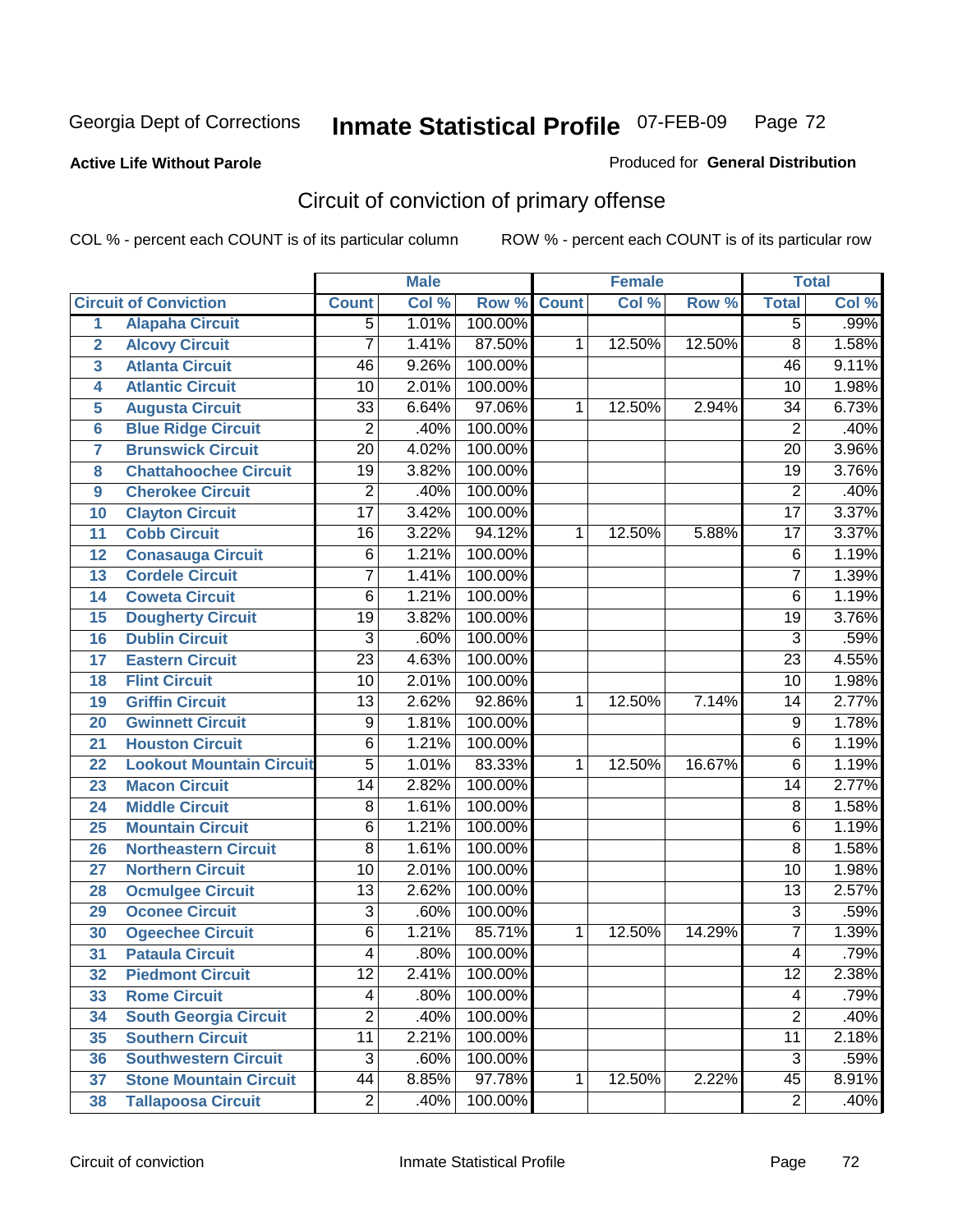**Active Life Without Parole** 

#### Produced for **General Distribution**

# Circuit of conviction of primary offense

|    |                              |              | <b>Male</b> |         |              | <b>Female</b> |       |              | <b>Total</b> |
|----|------------------------------|--------------|-------------|---------|--------------|---------------|-------|--------------|--------------|
|    | <b>Circuit of Conviction</b> | <b>Count</b> | Col %       | Row %   | <b>Count</b> | Col %         | Row % | <b>Total</b> | Col %        |
| 39 | <b>Tifton Circuit</b>        | 5            | 1.01%       | 100.00% |              |               |       | 5            | $.99\%$      |
| 40 | <b>Toombs Circuit</b>        |              | $.20\%$     | 100.00% |              |               |       |              | .20%         |
| 41 | <b>Waycross Circuit</b>      | 19           | 3.82%       | 100.00% |              |               |       | 19           | 3.76%        |
| 42 | <b>Western Circuit</b>       | 11           | 2.21%       | 100.00% |              |               |       | 11           | 2.18%        |
| 43 | <b>Rockdale Circuit</b>      | 4            | $.80\%$     | 100.00% |              |               |       | 4            | .79%         |
| 44 | <b>Douglas Circuit</b>       | 14           | 2.82%       | 93.33%  |              | 12.50%        | 6.67% | 15           | 2.97%        |
| 45 | <b>Appalachian Circuit</b>   |              | .20%        | 100.00% |              |               |       |              | .20%         |
| 46 | <b>Enotah Circuit</b>        | 2            | .40%        | 100.00% |              |               |       | 2            | .40%         |
| 48 | <b>Towaliga Circuit</b>      | 5            | 1.01%       | 100.00% |              |               |       | 5            | $.99\%$      |
| 49 | <b>Paulding Circuit</b>      |              | .20%        | 100.00% |              |               |       |              | .20%         |
|    | <b>Total Rported</b>         | 497          | 100%        | 98.42%  | 8            | 100%          | 1.58% | 505          | 100%         |

| oorted<br>' NOT<br><b>IJCP</b> |     |     |
|--------------------------------|-----|-----|
| <b>otal</b>                    | 497 | 505 |

| <b>Mo</b><br>$\blacksquare$<br>'rer<br>ו ואח | .tlantə | Jaeechee | \tlanta |
|----------------------------------------------|---------|----------|---------|
|----------------------------------------------|---------|----------|---------|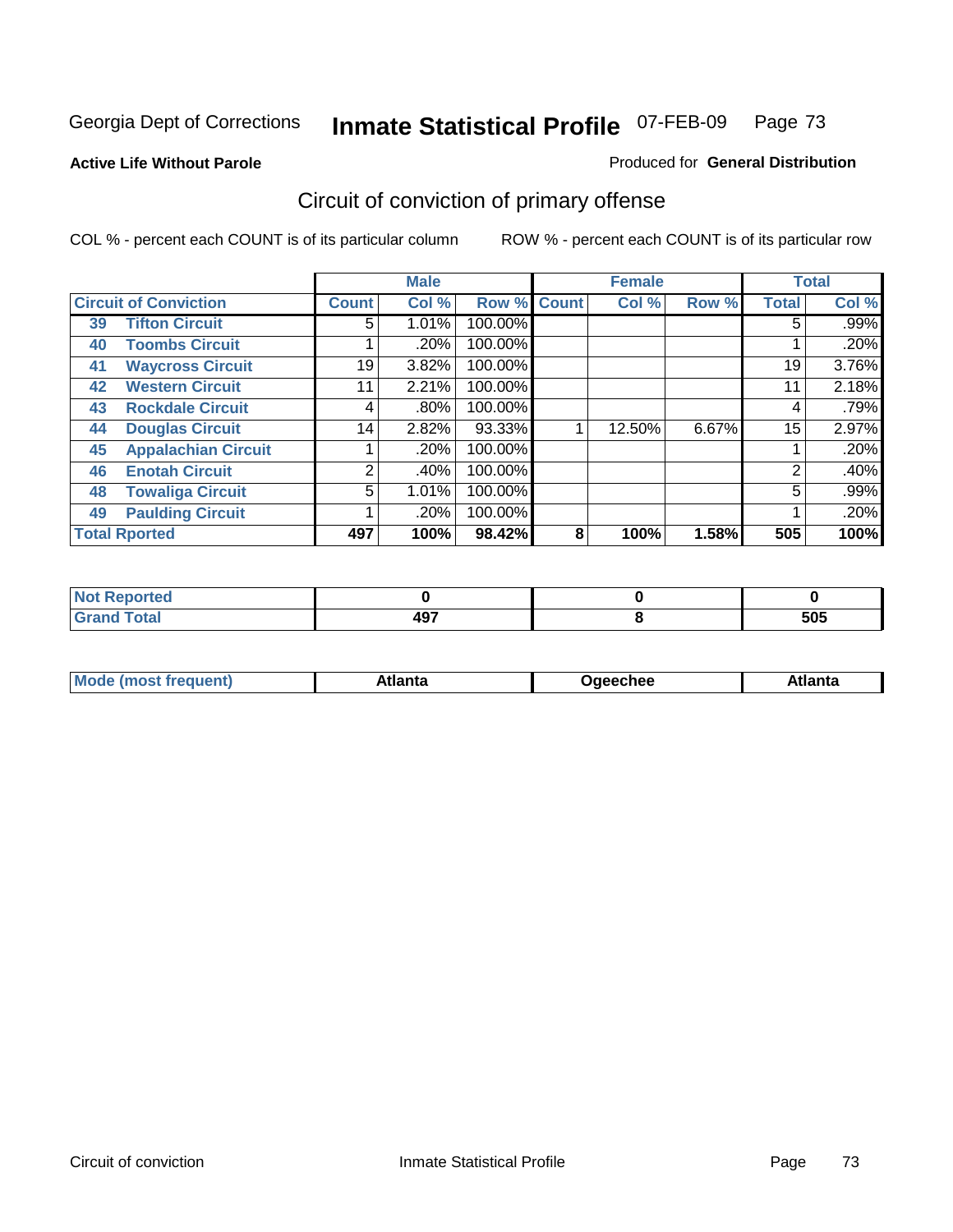#### **Active Life Without Parole**

#### Produced for **General Distribution**

### Years served (jail + prison) in this incarceration

|                       |                 | <b>Male</b> |         |                | <b>Female</b> |       |                 | <b>Total</b> |
|-----------------------|-----------------|-------------|---------|----------------|---------------|-------|-----------------|--------------|
| <b>Years Served</b>   | <b>Count</b>    | Col %       | Row %   | <b>Count</b>   | Col %         | Row % | <b>Total</b>    | Col %        |
| Less than one year    | 4               | 0.81%       | 100.00% |                |               |       | 4               | 0.80%        |
| 1 to 1.99 years       | 16              | 3.24%       | 100.00% |                |               |       | 16              | 3.19%        |
| 2 to 2.99 years       | $\overline{16}$ | 3.24%       | 100.00% |                |               |       | $\overline{16}$ | 3.19%        |
| 3 to 3.99 years       | 21              | 4.25%       | 95.45%  | 1              | 12.50%        | 4.55% | 22              | 4.38%        |
| 4 to 4.99 years       | 35              | 7.09%       | 97.22%  | 1              | 12.50%        | 2.78% | 36              | 7.17%        |
| 5 to 5.99 years       | 19              | 3.85%       | 95.00%  | $\mathbf{1}$   | 12.50%        | 5.00% | $\overline{20}$ | 3.98%        |
| 6 to 6.99 years       | $\overline{43}$ | 8.70%       | 93.48%  | $\overline{3}$ | 37.50%        | 6.52% | $\overline{46}$ | 9.16%        |
| 7 to 7.99 years       | 42              | 8.50%       | 100.00% |                |               |       | 42              | 8.37%        |
| 8 to 8.99 years       | 43              | 8.70%       | 100.00% |                |               |       | 43              | 8.57%        |
| 9 to 9.99 years       | $\overline{39}$ | 7.89%       | 100.00% |                |               |       | $\overline{39}$ | 7.77%        |
| 10 to 10.99 years     | $\overline{38}$ | 7.69%       | 97.44%  | 1              | 12.50%        | 2.56% | $\overline{39}$ | 7.77%        |
| 11 to 11.99 years     | 46              | 9.31%       | 97.87%  | $\mathbf 1$    | 12.50%        | 2.13% | 47              | 9.36%        |
| 12 to 12.99 years     | 43              | 8.70%       | 100.00% |                |               |       | 43              | 8.57%        |
| 13 to 13.99 years     | 24              | 4.86%       | 100.00% |                |               |       | $\overline{24}$ | 4.78%        |
| 14 to 14.99 years     | 21              | 4.25%       | 100.00% |                |               |       | 21              | 4.18%        |
| 15 to 15.99 years     | $\overline{18}$ | 3.64%       | 100.00% |                |               |       | $\overline{18}$ | 3.59%        |
| 16 to 16.99 years     | 5               | 1.01%       | 100.00% |                |               |       | 5               | 1.00%        |
| 17 to 17.99 years     | $\overline{6}$  | 1.21%       | 100.00% |                |               |       | $\overline{6}$  | 1.20%        |
| 19 to 19.99 years     | 3               | 0.61%       | 100.00% |                |               |       | $\overline{3}$  | 0.60%        |
| 20 to 20.99 years     | 3               | 0.61%       | 100.00% |                |               |       | $\overline{3}$  | 0.60%        |
| 21 to 21.99 years     | 2               | 0.40%       | 100.00% |                |               |       | $\overline{2}$  | 0.40%        |
| 22 to 22.99 years     | 1               | 0.20%       | 100.00% |                |               |       | $\overline{1}$  | 0.20%        |
| 25 to 25.99 years     | 1               | 0.20%       | 100.00% |                |               |       | 1               | 0.20%        |
| 28 to 28.99 years     | 1               | 0.20%       | 100.00% |                |               |       | 1               | 0.20%        |
| Thirty + years        | 4               | 0.81%       | 100.00% |                |               |       | 4               | 0.80%        |
| <b>Total Reported</b> | 494             | 100%        | 98.41%  | 8              | 100%          | 1.59% | 502             | 100.0%       |

| المتحدقين<br>prted<br>w |     |            |
|-------------------------|-----|------------|
|                         | 107 | ドハド<br>ວບວ |

| <b>Mean</b><br>(average) | 9.43              | 6.94              | 9.39              |
|--------------------------|-------------------|-------------------|-------------------|
| Median (middle)          | 9.12              | 6.385             | 9.1               |
| Mode (most frequent)     | 13 to 13.99 years | $6$ to 6.99 years | $6$ to 6.99 years |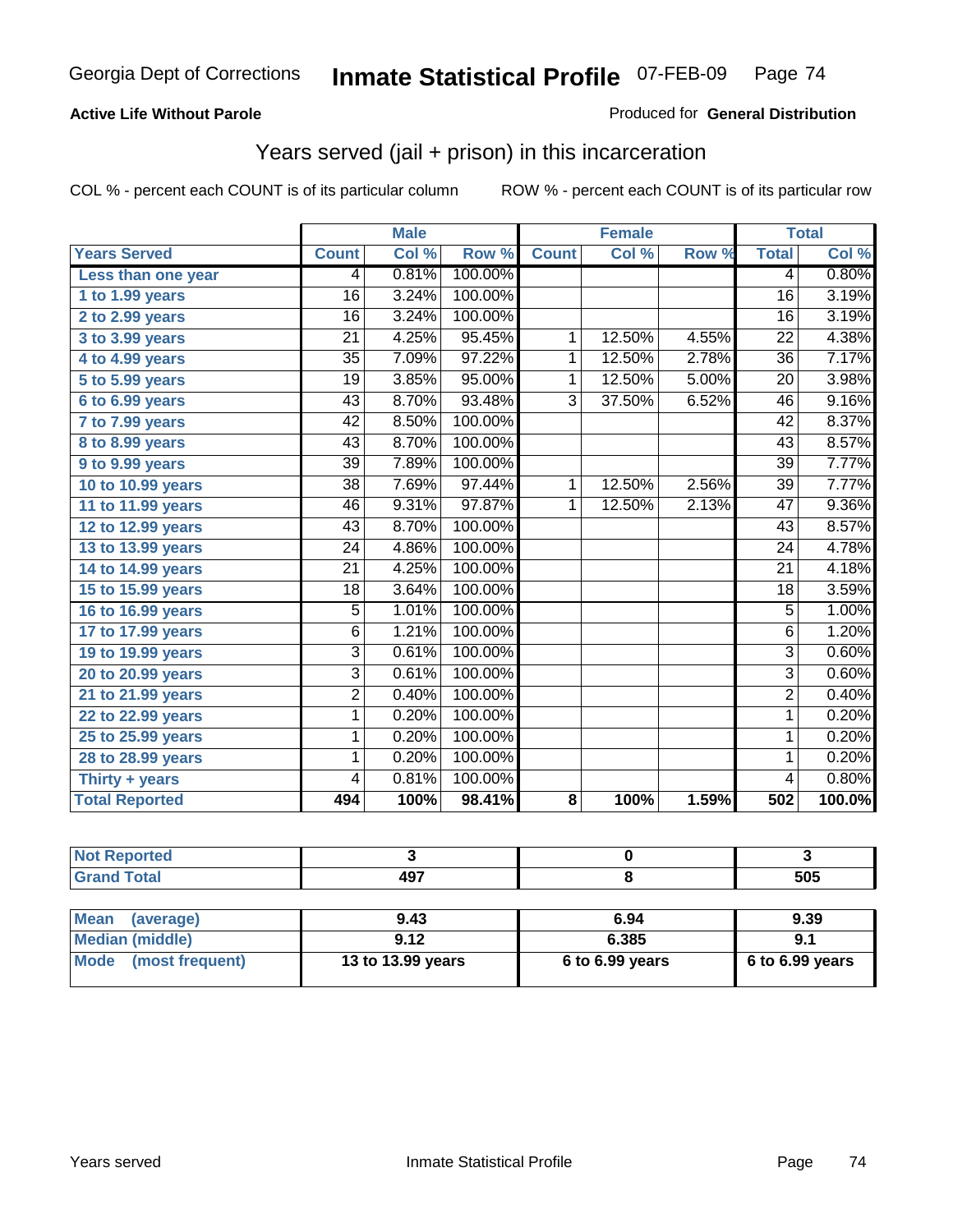#### **Active Life Without Parole**

Produced for **General Distribution**

### Results of most recent HIV tests

|                         |              | <b>Male</b> |         |              | <b>Female</b> |       |        | Total  |
|-------------------------|--------------|-------------|---------|--------------|---------------|-------|--------|--------|
| <b>HIV Test Results</b> | <b>Count</b> | Col %       | Row %I  | <b>Count</b> | Col %         | Row % | Total. | Col %  |
| <b>Positive</b>         |              | $0.81\%$    | 100.00% |              |               |       |        | 0.80%  |
| <b>Negative</b>         | 489          | 99.19%      | 98.39%  |              | 100.00%       | 1.61% | 497    | 99.20% |
| <b>Total Reported</b>   | 493          | 100%        | 98.40%  |              | 100%          | 1.60% | 501    | 100%   |

| <b>Not Reported</b> |                       |     |
|---------------------|-----------------------|-----|
| <b>Total</b><br>Grr | A <sub>0</sub><br>791 | 505 |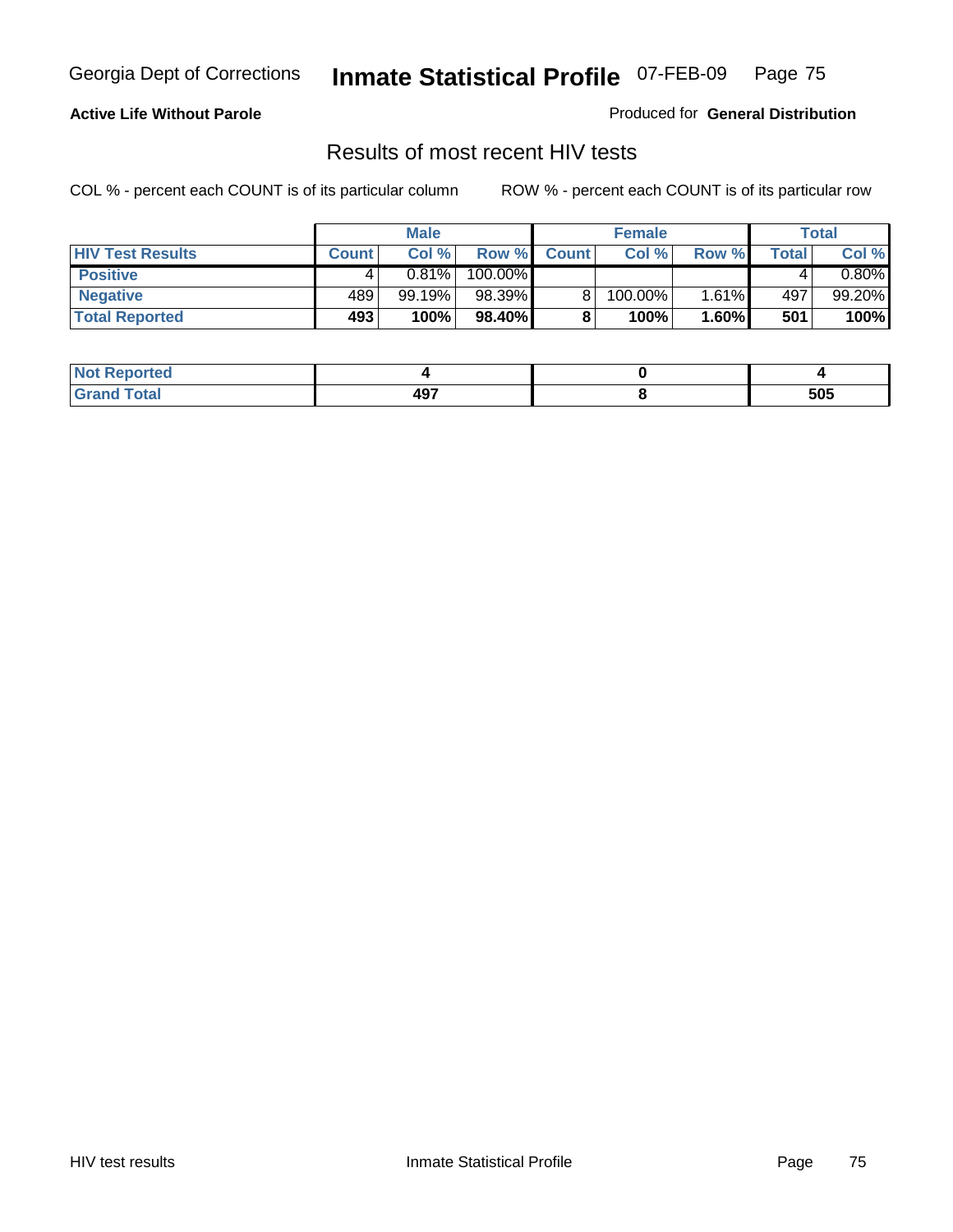#### **Active Life Without Parole**

#### Produced for **General Distribution**

### Results of most recent tuberculosis test

|                                  |              | <b>Male</b> |           |              | <b>Female</b> |          |              | Total  |
|----------------------------------|--------------|-------------|-----------|--------------|---------------|----------|--------------|--------|
| <b>Tuberculosis Test Results</b> | <b>Count</b> | Col%        | Row %     | <b>Count</b> | Col%          | Row %    | <b>Total</b> | Col %  |
| <b>Positive on current test</b>  | 41           | $8.35\%$    | 100.00%   |              |               |          | 41           | 8.22%  |
| <b>Positive on previous test</b> | 71           | 14.46%      | 100.00%   |              |               |          | 71           | 14.23% |
| <b>Negative</b>                  | 379          | 77.19%      | 97.93%    |              | 100.00%       | $2.07\%$ | 387          | 77.56% |
| <b>Total Reported</b>            | 491          | 100%        | $98.40\%$ | 8            | 100%          | $1.60\%$ | 499          | 100.0% |

| <b>Not</b><br><b>Reported</b> |                    |     |
|-------------------------------|--------------------|-----|
| <b>Total</b>                  | <b>AQ7</b><br>77 I | 505 |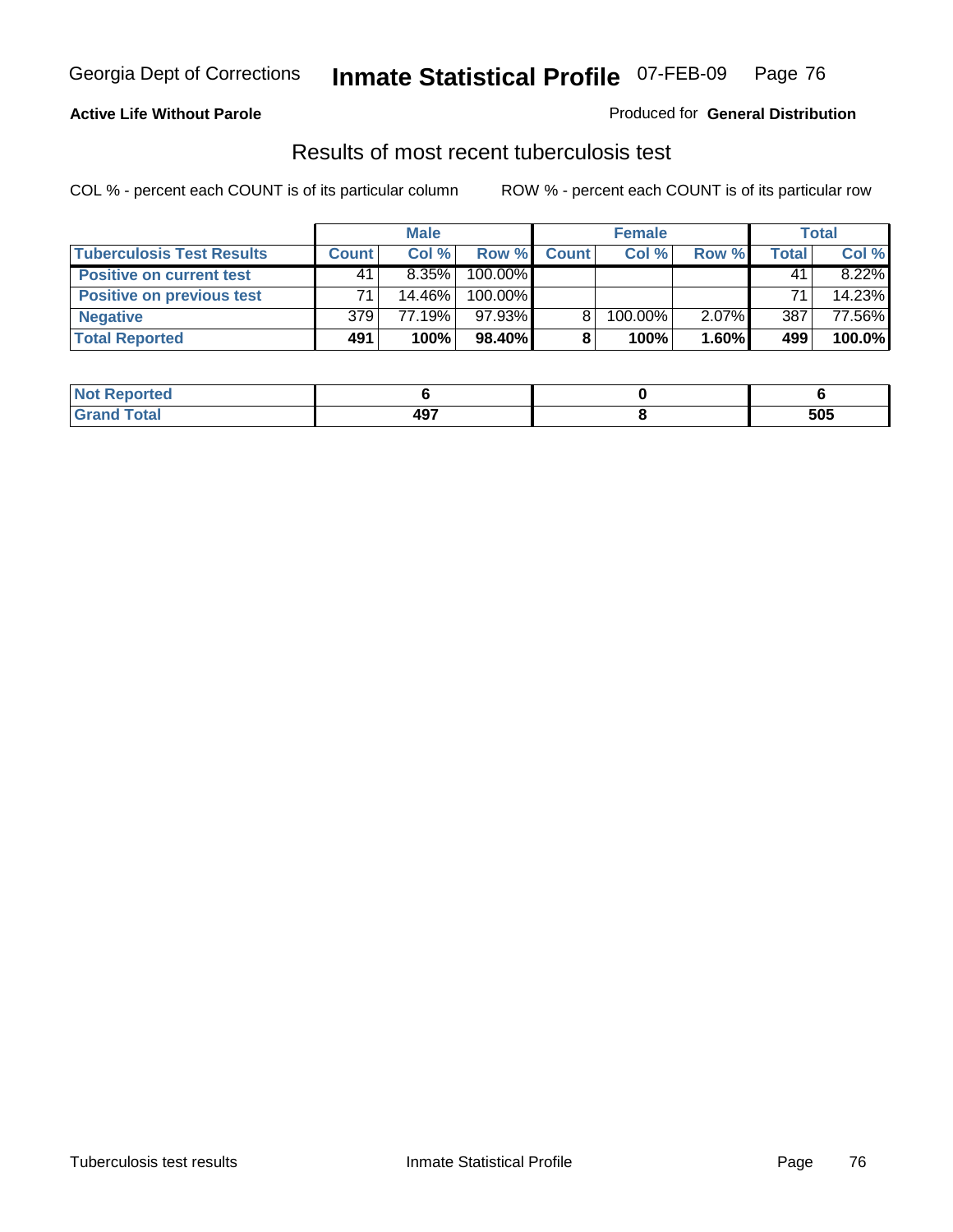#### **Active Life Without Parole**

Produced for **General Distribution**

### Results of most recent syphilis test

|                                 |              | <b>Male</b> |         |              | <b>Female</b> |          |       | <b>Total</b> |
|---------------------------------|--------------|-------------|---------|--------------|---------------|----------|-------|--------------|
| <b>Syphilis Test Results</b>    | <b>Count</b> | Col %       | Row %   | <b>Count</b> | Col %         | Row %    | Total | Col %        |
| <b>Positive on current test</b> | 13           | $2.66\%$    | 100.00% |              |               |          | 13    | $2.62\%$     |
| <b>Negative</b>                 | 475          | $97.34\%$   | 98.34%  |              | 100.00%       | $1.66\%$ | 483   | 97.38%       |
| <b>Total Reported</b>           | 488          | 100%        | 98.39%  |              | 100%          | $1.61\%$ | 496   | 100%         |

| <b>Not Reported</b> |     |     |
|---------------------|-----|-----|
| <b>Total</b>        | 497 | 505 |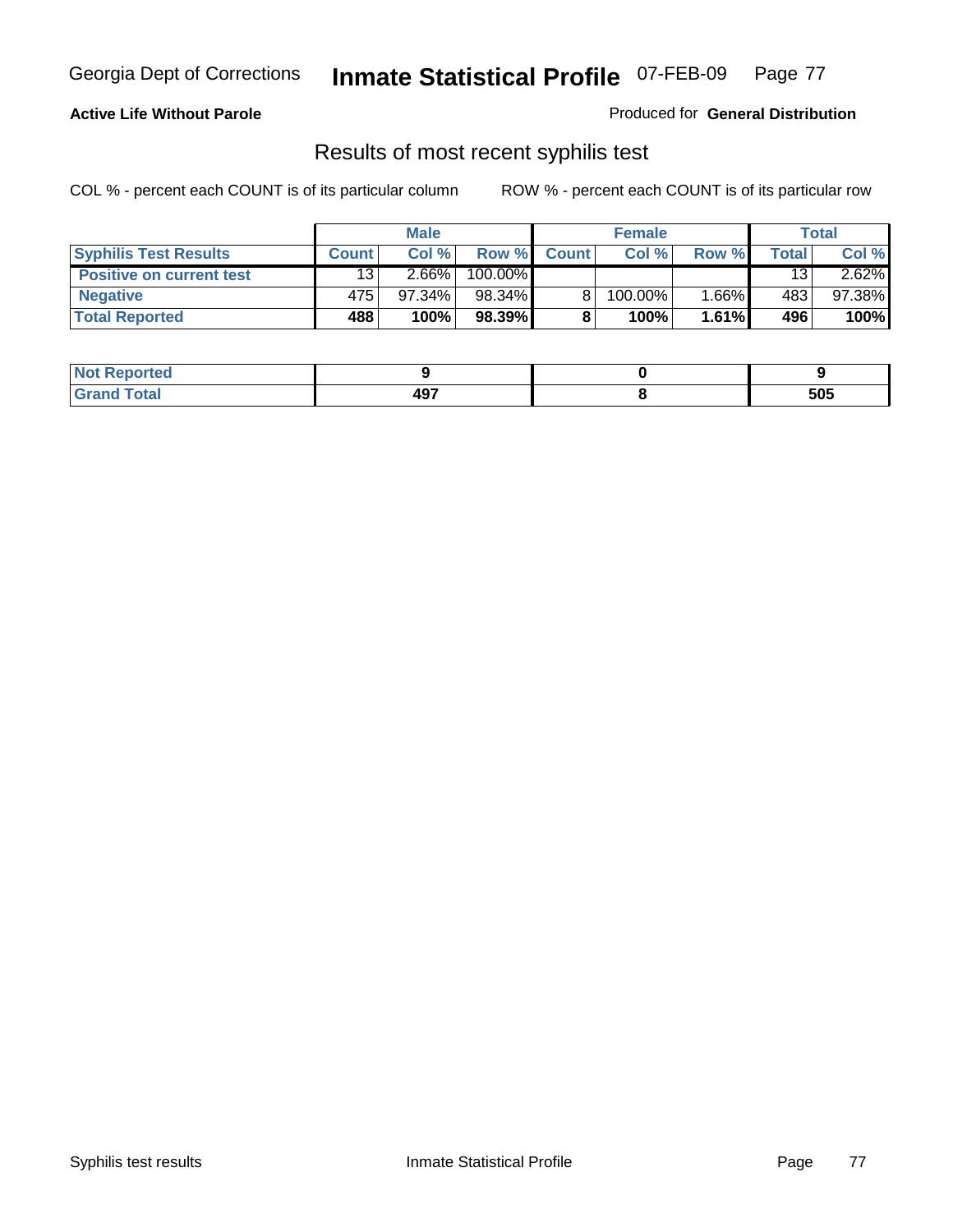#### **Active Life Without Parole**

Produced for **General Distribution**

### Results of most recent Hepatitis-C test

|                                 | <b>Male</b>  |           |           | <b>Female</b> |         |           | Total |        |
|---------------------------------|--------------|-----------|-----------|---------------|---------|-----------|-------|--------|
| <b>Hepatitis-C Test Results</b> | <b>Count</b> | Col %     | Row %     | <b>Count</b>  | Col %   | Row %     | Total | Col %  |
| <b>Positive on current test</b> |              | $40.00\%$ | 100.00%   |               |         |           |       | 36.36% |
| <b>Negative</b>                 |              | $60.00\%$ | 85.71%    |               | 100.00% | $14.29\%$ |       | 63.64% |
| <b>Total Reported</b>           | 10           | 100%      | $90.91\%$ |               | 100%    | $9.09\%$  | 11    | 100%   |

| <b>Not Reported</b> | 487 | 494 |
|---------------------|-----|-----|
| <b>Grand Total</b>  | 497 | 505 |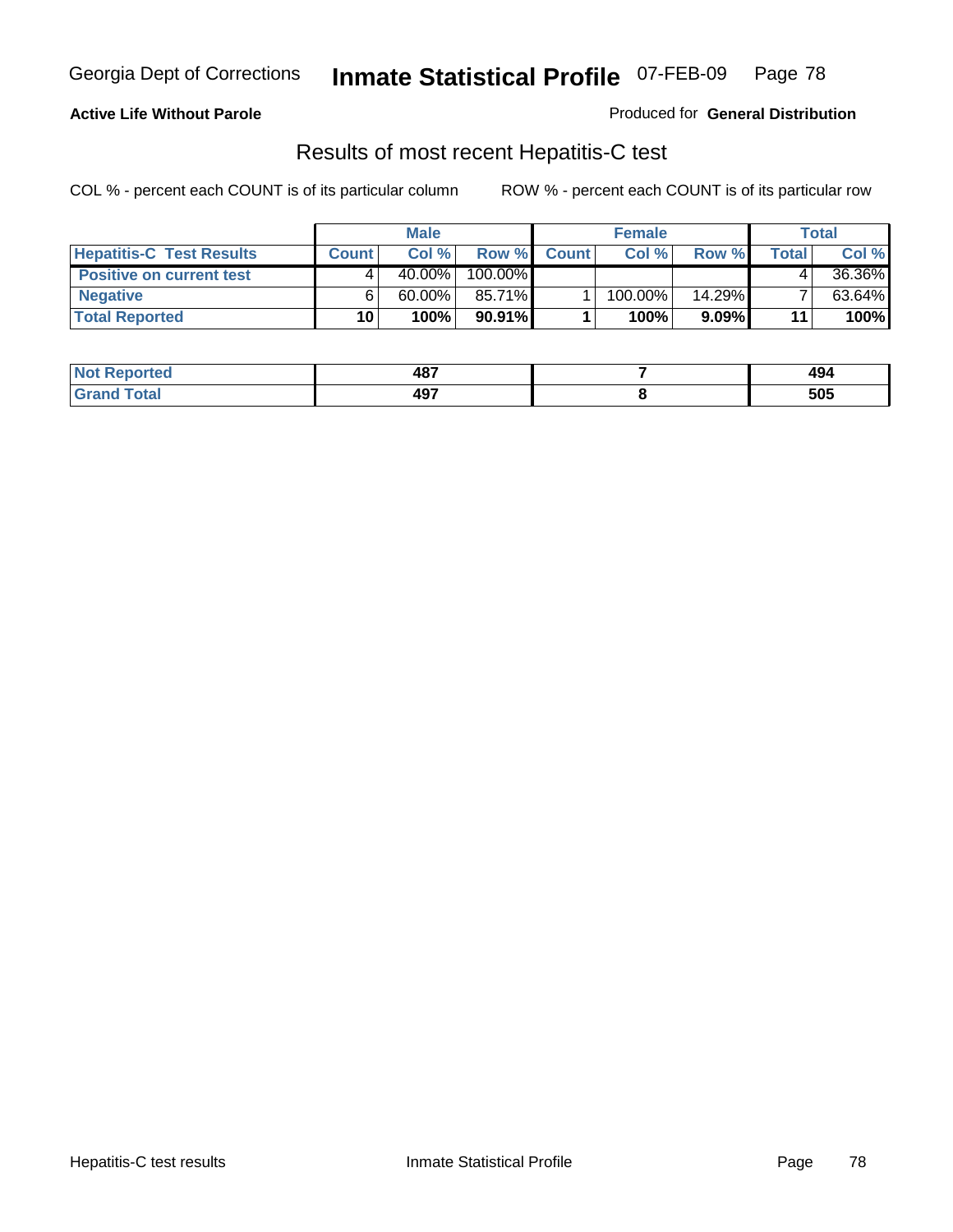#### **Active Life Without Parole**

Produced for **General Distribution**

### Results of most recent pregnancy test

|                               | <b>Male</b>  |      |          | <b>Female</b>  |            |         | <b>Total</b>   |         |
|-------------------------------|--------------|------|----------|----------------|------------|---------|----------------|---------|
| <b>Pregnancy Test Results</b> | <b>Count</b> | Col% | Row %    | <b>Count</b> Ⅰ | Col %      | Row %   | <b>Total</b> I | Col %   |
| <b>Negative</b>               |              |      |          |                | $100.00\%$ | 100.00% |                | 100.00% |
| <b>Total Reported</b>         |              | %    | $0.00\%$ |                | 100%       | 100.00% |                | 100%    |

| orted        | 497 | 10 Q<br>490 |
|--------------|-----|-------------|
| <b>Total</b> | 497 | 505         |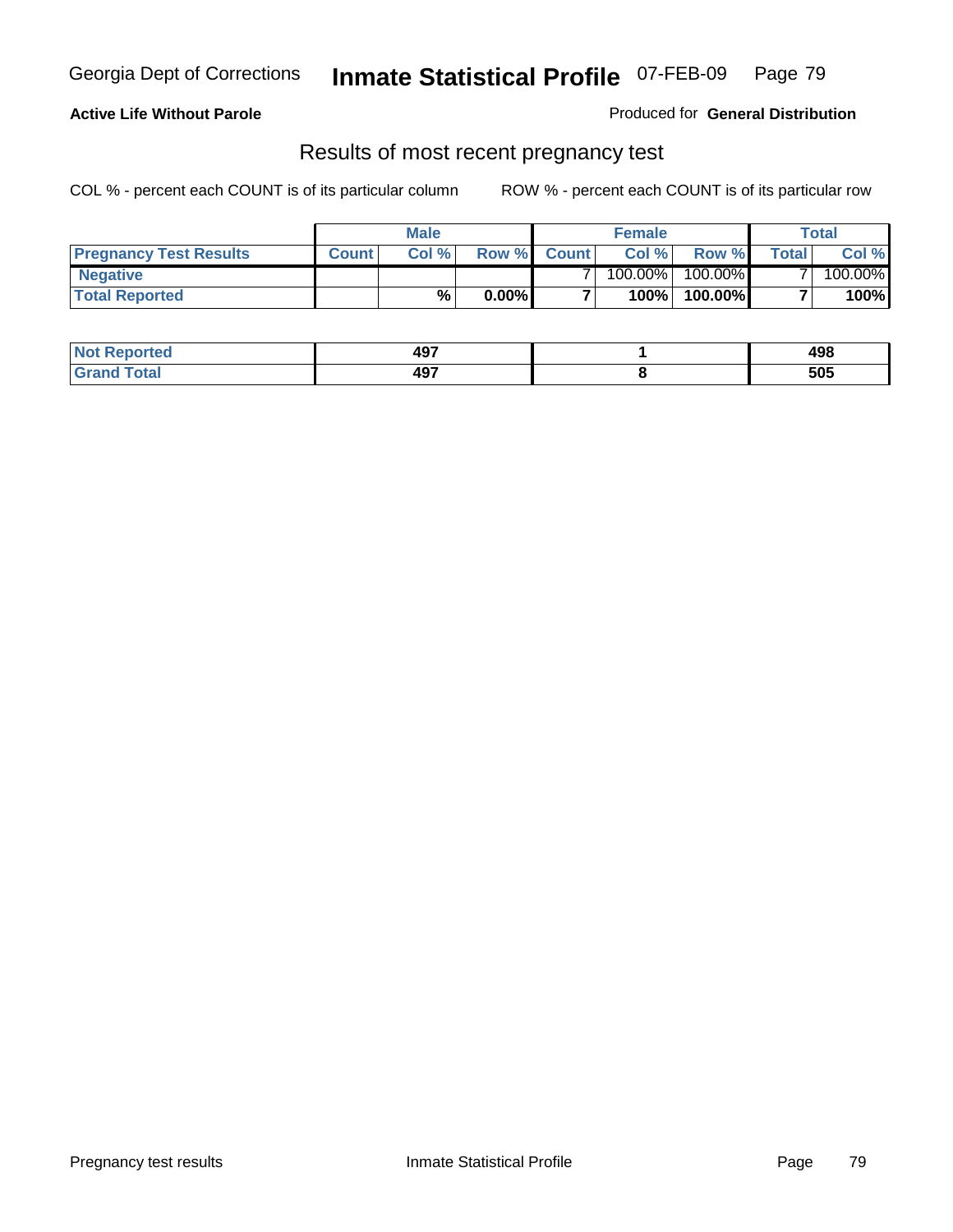#### **Active Life Without Parole**

#### Produced for **General Distribution**

### Results of most recent diabetes test

|                                 |              | <b>Male</b> |            |             | <b>Female</b> |          |        | Total   |
|---------------------------------|--------------|-------------|------------|-------------|---------------|----------|--------|---------|
| <b>Diabetes Test Results</b>    | <b>Count</b> | Col %       |            | Row % Count | Col%          | Row %    | Totall | Col %   |
| <b>Positive on current test</b> |              | 100.00%     | $100.00\%$ |             |               |          |        | 100.00% |
| <b>Total Reported</b>           |              | 100%        | 100.00%    |             | %.            | $0.00\%$ |        | 100%    |

| orted      | 495 | 503 |
|------------|-----|-----|
| <b>ota</b> | 497 | 505 |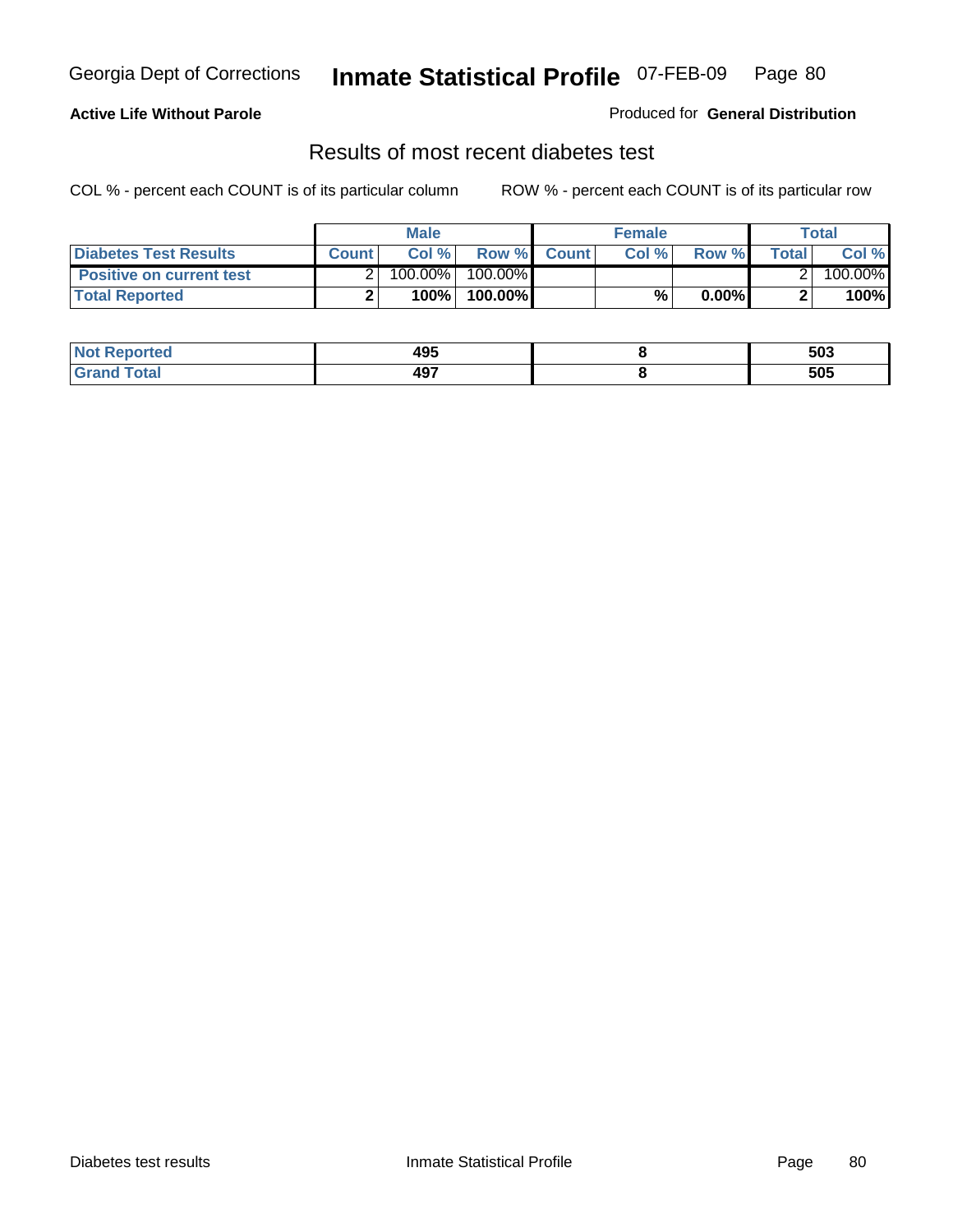#### **Active Life Without Parole**

#### Produced for **General Distribution**

### Results of most recent hypertension test

|                                  |              | <b>Male</b> |            |             | <b>Female</b> |          |         | Total   |
|----------------------------------|--------------|-------------|------------|-------------|---------------|----------|---------|---------|
| <b>Hypertension Test Results</b> | <b>Count</b> | Col%        |            | Row % Count | Col%          | Row %    | Total i | Col %   |
| <b>Positive on current test</b>  |              | 100.00%     | $100.00\%$ |             |               |          |         | 100.00% |
| <b>Total Reported</b>            |              | 100%        | 100.00%    |             | %             | $0.00\%$ |         | 100%    |

| corted<br>NC         | 100<br>4JU<br>__ | ៱៱៰<br>490<br>__ |
|----------------------|------------------|------------------|
| <b>cotal</b><br>. Gr | 497<br>77,       | 505              |